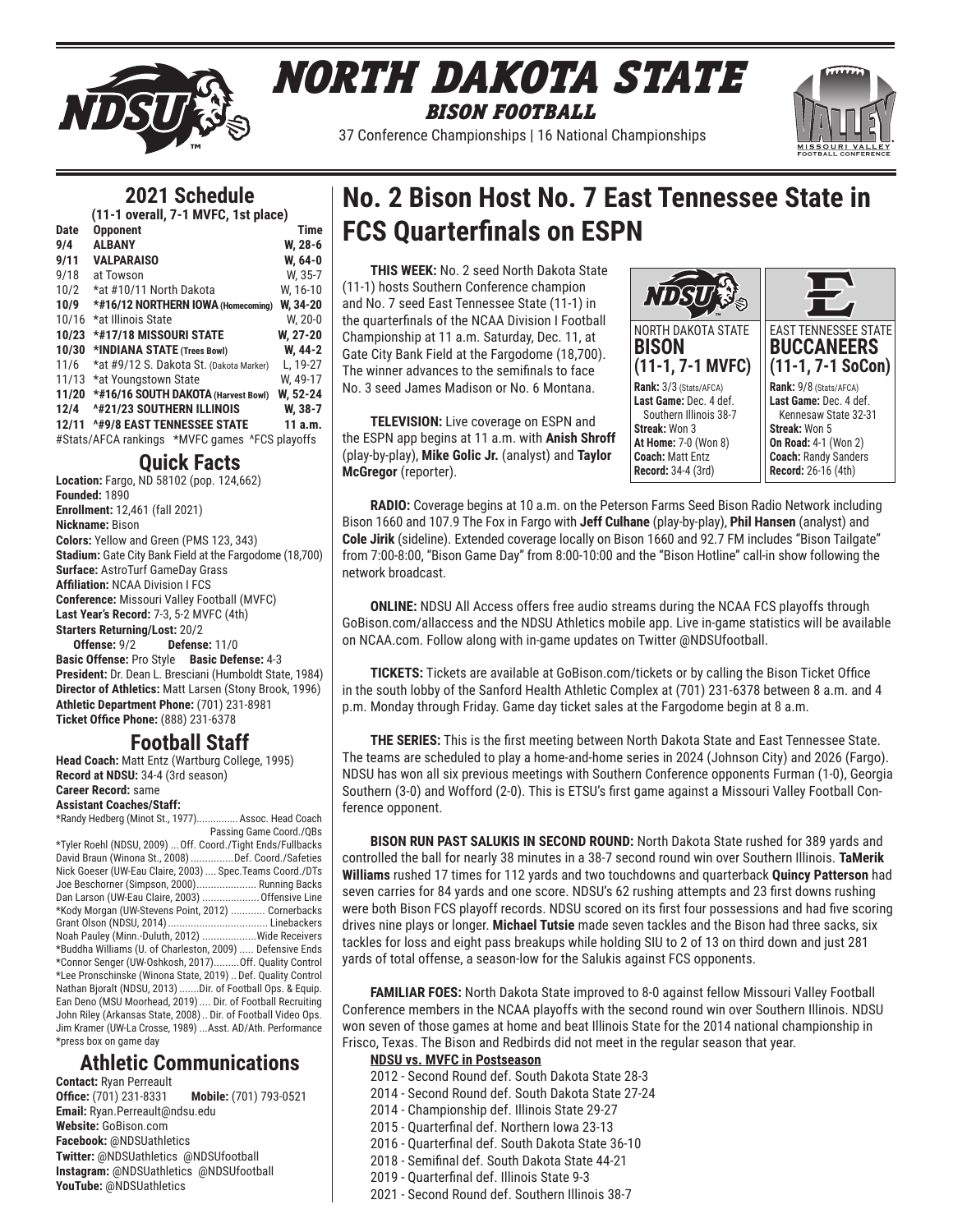

|                                    |         | VALLEY |          | <b>OVERALL</b> |
|------------------------------------|---------|--------|----------|----------------|
|                                    | W-L     | Pct.   | W-L      | Pct.           |
| xy–North Dakota St.                | $7-1$   | .875   | $11 - 1$ | .917           |
| z-Missouri State                   | $6 - 2$ | .750   | $8 - 4$  | .667           |
| z–South Dakota St.                 | 5-3     | .625   | $10-3$   | .769           |
| z-Southern Illinois                | 5-3     | .625   | $8 - 5$  | .615           |
| z-South Dakota                     | 5-3     | .625   | $7-5$    | .583           |
| z-Northern Iowa                    | 4-4     | .500   | 6-6      | .500           |
| Indiana State                      | 3-5     | .375   | 5-6      | .455           |
| North Dakota                       | $3 - 5$ | .375   | 5-6      | .455           |
| Illinois State                     | 2-6     | .250   | 4-7      | .364           |
| <b>Youngstown State</b>            | $2 - 6$ | .250   | 3-7      | .300           |
| Western Illinois                   | 2-6     | .250   | $2-9$    | .182           |
| x-clinched conference championship |         |        |          |                |

y–automatic qualifier for NCAA playoffs

z–selected to NCAA playoffs

# **#FCSPlayoffs Schedule**

*All Times Central Dates and Times Subject to Change*

#### **NCAA First Round**

Incarnate Word 35, Stephen F. Austin 28 UT Martin 32, Missouri State 31 Holy Cross 13, Sacred Heart 10 South Dakota State 56, UC Davis 24 Southern Illinois 22, South Dakota 10 Kennesaw State 48, Davidson 21 Eastern Washington 19, Northern Iowa 9 Southeastern Louisiana 38, Florida A&M 14

#### **NCAA Second Round**

#1 Sam Houston State 49, Incarnate Word 42 #8 Montana State 26, Tennessee-Martin 7 #5 Villanova 21, Holy Cross 16 South Dakota State 24, #4 Sacramento State 19 #3 James Madison 59, SE Louisiana 20 #6 Montana 57, Eastern Washington 41 #7 East Tennessee State 32, Kennesaw State 21 #2 North Dakota State 38, Southern Illinois 7

# **NCAA Quarterfinals**

**Friday, Dec. 10** #6 Montana at #3 James Madison, 6:00 (ESPN2) **Saturday, Dec. 11** South Dakota St. at #5 Villanova, 1:00 (ESPN+) #7 East Tenn. St. at #2 N. Dakota St., 11:00 (ESPN)

#8 Montana St. at #1 Sam Houston St., 7:30 (ESPN+)

#### **NCAA Semifinals Friday, Dec. 17**

TBD, 8:15 p.m. (ESPN2)

**Saturday, Dec. 18** TBD, 1 p.m. (ESPN2)

#### **NCAA Division I Football Championship Game Toyota Stadium, Frisco, Texas Saturday, Jan. 8** Semifinal winners, 11 a.m. (ESPN2)

# **TEAM COMPARISONS**

|                             | <b>NORTH DAKOTA ST. (10-1, 7-1 MVFC)</b> |          |              |                |            |                             |           |          |             |    | EAST TENNESSEE ST. (11-1, 7-1 SoCon) |
|-----------------------------|------------------------------------------|----------|--------------|----------------|------------|-----------------------------|-----------|----------|-------------|----|--------------------------------------|
| <b>TEAM STATS</b>           |                                          |          | <b>BISON</b> |                | 0PP        | <b>TEAM STATS</b>           |           |          | <b>BUCS</b> |    | 0PP                                  |
| Points/Game                 |                                          |          | 35.5         |                | 11.7       | Points/Game                 |           |          | 35.2        |    | 22.3                                 |
| <b>First Downs</b>          |                                          |          | 232          |                | 161        | <b>First Downs</b>          |           |          | 269         |    | 238                                  |
| Rushing/Game                |                                          |          | 281.6        |                | 83.1       | Rushing/Game                |           |          | 225.8       |    | 143.8                                |
| Passing/Game                |                                          |          | 154.1        |                | 180.8      | Passing/Game                |           |          | 203.8       |    | 238.0                                |
| <b>Total Offense/Game</b>   |                                          |          | 435.7        |                | 263.8      | Total Offense/Game          |           |          | 429.5       |    | 381.8                                |
| Had Intercepted             |                                          |          | 7            |                | 10         | Had Intercepted             |           |          | 5           |    | 15                                   |
| Fumbles-Lost                |                                          |          | $12 - 4$     |                | $17-8$     | Fumbles-Lost                |           |          | $11 - 6$    |    | $16-9$                               |
| Penalties-Avg. Yards        |                                          |          | 67-50.2      |                | 66-45.7    | Penalties-Avg. Yards        |           |          | 71-54.9     |    | 66-48.2                              |
| Net Punt Avg.               |                                          |          | 35.7         |                | 37.0       | Net Punt Avg.               |           |          | 37.0        |    | 38.9                                 |
| Time of Poss./Game          |                                          |          | 32:03        |                | 27:57      | Time of Poss./Game          |           |          | 32:20       |    | 27:34                                |
| 3rd Down Conversions        |                                          |          | 49%          |                | 26%        | 3rd Down Conversions        |           |          | 45%         |    | 38%                                  |
| <b>4th Down Conversions</b> |                                          |          | 6/11         |                | 13/31      | <b>4th Down Conversions</b> |           |          | 6/12        |    | 11/25                                |
| <b>INDIVIDUAL LEADERS</b>   |                                          |          |              |                |            | <b>INDIVIDUAL LEADERS</b>   |           |          |             |    |                                      |
| <b>RUSHING</b>              | Att                                      | Net      | Avg          | TD             | YPG        | <b>RUSHING</b>              | Att       | Net      | Avg         | TD | YPG                                  |
| TaMerik Williams 91         |                                          | 605      | 6.6          | 10             | 55.0       | Quay Holmes                 |           | 251 1518 | 6.0         | 17 | 126.5                                |
| Quincy Patterson 92         |                                          | 599      | 5.7          | 7              | 47.3       | Jacob Saylors               |           | 136 985  | 7.2         | 10 | 82.1                                 |
| Kobe Johnson                | 89                                       | 509      | 5.7          | $\overline{2}$ | 42.4       | <b>PASSING</b>              | $C-A-I$   |          | Pct.        | TD | YPG                                  |
| <b>PASSING</b>              | $C-A-I$                                  |          | Pct.         | TD             | YPG        | <b>Tyler Riddell</b>        | 195-306-4 |          | 63.7        | 19 | 197.7                                |
| Cam Miller                  | 74-103-3                                 |          | 71.8         | 11             | 103.0      | <b>RECEIVING</b>            |           | Rec Yds  | Avg         | TD | YPG                                  |
| <b>RECEIVING</b>            | Rec Yds                                  |          | Avg          | TD             | YPG        | Will Huzzie                 | 56        | 789      | 14.1        | 5  | 65.8                                 |
| Christian Watson 39         |                                          | 740      | 19.0         | 7              | 67.3       | Nate Adkins                 | 32        | 357      | 11.2        | 1  | 29.8                                 |
| Phoenix Sproles             | 18                                       | 265      | 14.7         | $\overline{2}$ | 22.1       | Malik Murray                | 32        | 341      | 10.7        | 5  | 28.4                                 |
| <b>DEFENSE</b>              |                                          | U-A-TT   | <b>TFL</b>   |                | Int. FF-FR | <b>DEFENSE</b>              |           | U-A-TT   | TFL         |    | Int. FF-FR                           |
| Jackson Hankey              |                                          | 36-44-80 | 2.5          | 1              | $2 - 2$    | Donovan Manuel 62-54-116    |           |          | 8.5         | 0  | $2 - 1$                              |
| <b>Michael Tutsie</b>       |                                          | 46-24-70 | 2.0          | $\Omega$       | $1 - 1$    | Jared Folks                 |           | 41-48-89 | 5.5         | 1  | $0 - 0$                              |
| Jasir Cox                   |                                          | 20-23-43 | 3.0          | 3              | $1 - 0$    | Alijah Huzzie               |           | 57-15-72 | 2.0         | 3  | $2 - 0$                              |
|                             |                                          |          |              |                |            |                             |           |          |             |    |                                      |

| <b>TEAM STATS</b>           |           |          | <b>BUCS</b> |              | 0PP        |
|-----------------------------|-----------|----------|-------------|--------------|------------|
| Points/Game                 |           |          | 35.2        |              | 22.3       |
| <b>First Downs</b>          |           |          | 269         |              | 238        |
| Rushing/Game                |           |          | 225.8       |              | 143.8      |
| Passing/Game                |           |          | 203.8       |              | 238.0      |
| <b>Total Offense/Game</b>   |           |          | 429.5       |              | 381.8      |
| Had Intercepted             |           |          | 5           |              | 15         |
| Fumbles-Lost                |           |          | $11 - 6$    |              | $16-9$     |
| Penalties-Avg. Yards        |           |          | 71-54.9     |              | 66-48.2    |
| Net Punt Avg.               |           |          | 37.0        |              | 38.9       |
| Time of Poss./Game          |           |          | 32:20       |              | 27:34      |
| 3rd Down Conversions        |           |          | 45%         |              | 38%        |
| <b>4th Down Conversions</b> |           |          | 6/12        |              | 11/25      |
| <b>INDIVIDUAL LEADERS</b>   |           |          |             |              |            |
| RUSHING                     | Att       | Net      | Avg         | TD           | YPG        |
| Quay Holmes                 |           | 251 1518 | 6.0         | 17           | 126.5      |
| Jacob Saylors               | 136       | 985      | 7.2         | 10           | 82.1       |
| PASSING                     | $C-A-I$   |          | Pct.        | TD           | YPG        |
| <b>Tyler Riddell</b>        | 195-306-4 |          | 63.7        | 19           | 197.7      |
| <b>RECEIVING</b>            |           | Rec Yds  | Avg         | TD           | <b>YPG</b> |
| <b>Will Huzzie</b>          | 56        | 789      | 14.1        | 5            | 65.8       |
| Nate Adkins                 | 32        | 357      | 11.2        | $\mathbf{1}$ | 29.8       |
| Malik Murray                | 32        | 341      | 10.7        | 5            | 28.4       |
| <b>DEFENSE</b>              |           | U-A-TT   | TFL         | Int.         | FF-FR      |
| Donovan Manuel 62-54-116    |           |          | 8.5         | 0            | $2 - 1$    |
| <b>Jared Folks</b>          |           | 41-48-89 | 5.5         | 1            | $0-0$      |
| Alijah Huzzie               |           | 57-15-72 | 2.0         | 3            | $2 - 0$    |
|                             |           |          |             |              |            |





**Highest FCS Playoff Winning Percentages**

.927 - North Dakota State (38-3)

.793 - Marshall (23-6) .777 - Youngstown State (28-8) .776 - Georgia Southern (45-13)

**12th STRAIGHT POSTSEASON:** North Dakota State is in the postseason for the 12th straight season dating back to 2010 when the Bison advanced to the FCS quarterfinals in their first appearance. NDSU has a 38-3 record in the FCS playoffs, including a 29-1 record in the Fargodome. This is North Dakota State's 35th postseason appearance since 1964. The Bison are 73-16 all-time in the postseason including a 68-15 record in the NCAA playoff format since 1973.

#### **Most Consecutive FCS Playoff Appearances**

- 17 Montana, 1993-2009
- 14 New Hampshire, 2004-2017
- 12 North Dakota State, 2010-2021
- 10 Eastern Kentucky, 1986-1995

#### **Most FCS Playoff Games Won**

- 45 Georgia Southern
- 38 North Dakota State
- 34 Montana

**12 STRAIGHT QUARTERFINALS:** North Dakota State has advanced to the FCS quarterfinals for the 12th straight season, the longest streak in FCS history. NDSU is one of only three teams to have made the FCS semifinals at least nine times joining Georgia Southern (13) and Montana (11).

#### **Most Consecutive FCS Quarterfinal Appearances**

- 12 North Dakota State, 2010-2020
- 6 Appalachian State, 2005-2010
- 6 Marshall, 1991-1996
- 6 Georgia Southern, 1985-1990
- 6 Georgia Southern, 1997-2002

**IN THE SEMIFINALS:** North Dakota State advanced to an FCS-record nine straight semifinals from 2011-2019. NDSU is one of only three teams to reach the semis at least nine times.

### **Consecutive FCS Semifinal Appearances**

- 9 North Dakota State, 2011-2019
- 6 Marshall, 1991-1996
- 5 Georgia Southern, 1998-2002
- 4 Eastern Kentucky, 1979-1982
- 4 Youngstown State, 1991-1994

### **Most FCS Semifinal Appearances**

- 13 Georgia Southern
- 11 Montana
- 9 North Dakota State
- 8 Delaware
	- 8 Youngstown State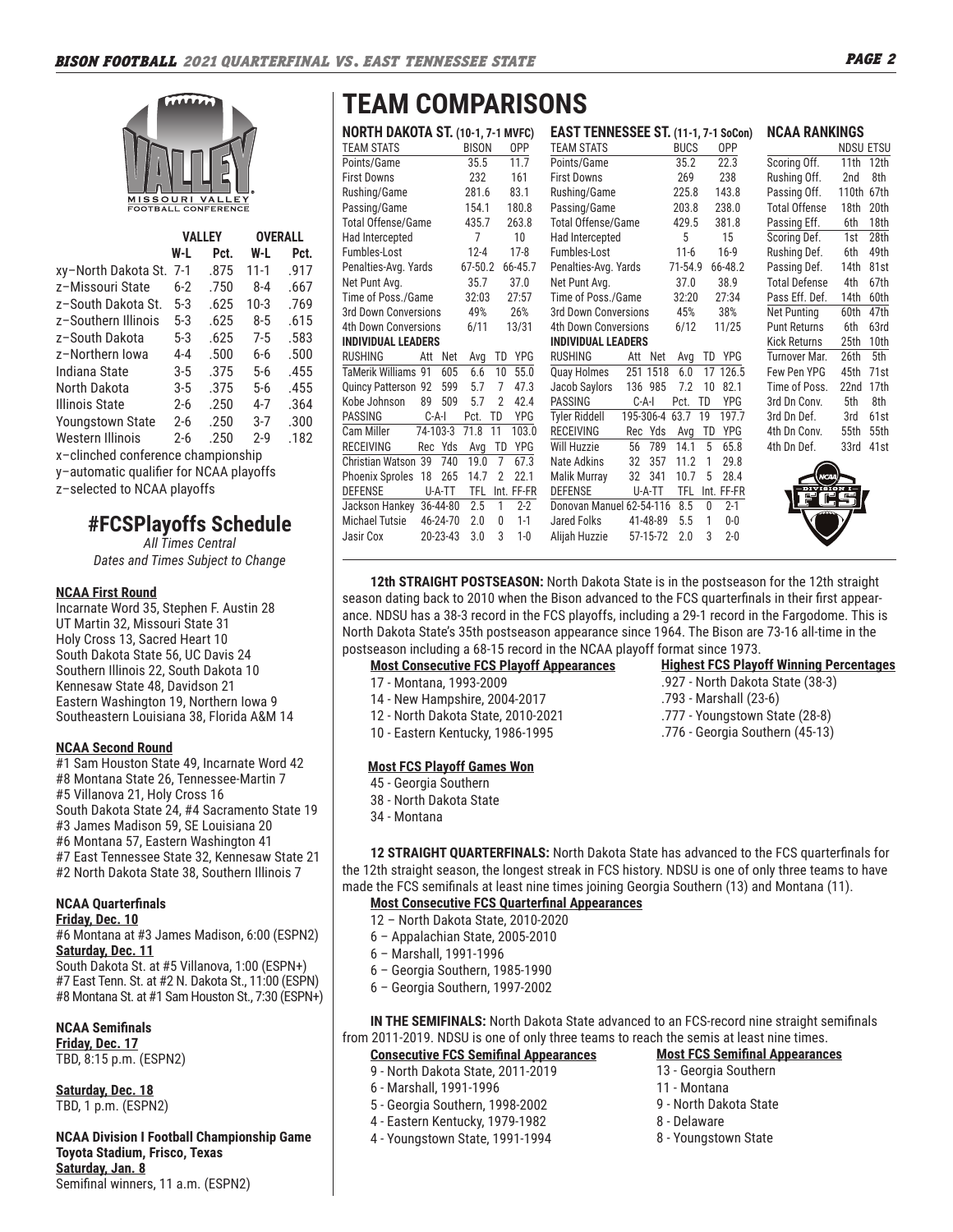# **Peterson Farms Seed Bison Radio Network**

NDSU football can be heard live on 25 stations across North Dakota and Minnesota. Coverage includes 1-hour pregame and 30-minute postgame shows. Head coach Matt Entz is also a guest on "The Bison Football Radio Show" Monday nights from 6:30 to 8:00. Email the show at studio@bison1660.com, call 701-476-1660 or stop by Herd and Horns Bar and Grill in north Fargo to join the live audience.

#### **BROADCAST TEAM**

| Jeff Culhane Play-By-Play |  |
|---------------------------|--|
| Phil Hansen Analyst       |  |
|                           |  |

| LOCATION              | SIGNAL                  |
|-----------------------|-------------------------|
| Fargo                 | KPFX-FM 107.9 The Fox   |
| Fargo                 | KQWB Bison 1660/92.7 FM |
| Ada, MN               | <b>KRJB-FM 106.5</b>    |
| Bemidji, MN           | <b>KKWB-FM 102.5</b>    |
| <b>Bismarck</b>       | KXMR-AM 710             |
| Bowman                | KPOK-AM 1340            |
| Brainerd, MN          | KI KS-FM 100.1          |
| Detroit Lakes, MN     | KDLB-FM 94.5            |
| Devils Lake           | KDVL-FM 102.5           |
| Dickinson             | KLTC-AM 1460            |
| Fergus Falls, MN      | <b>KBRF-AM 1250</b>     |
| Fosston, MN           | <b>KKCQ-FM 96.7</b>     |
| Glenwood, MN          | <b>KMGK-FM 107.1</b>    |
| Grafton               | KXPO-AM 1340            |
| Harvey                | <b>KHND-AM 1470</b>     |
| Jamestown             | KSJB-AM 600             |
| Mpls-St. Paul, MN     | KYCR-AM 1440            |
| Minot                 | KCJB-AM 910             |
| Oakes                 | KDDR-AM 1220            |
| Park Rapids, MN       | <b>KXKK-FM 92.5</b>     |
| Rugby                 | KZZJ-AM 1450            |
| St. Cloud, MN         | KXSS-AM 1390            |
| Thief River Falls, MN | KTRF-AM 1230            |
| Wahpeton              | <b>KBMW-AM 1450</b>     |
| Williston             | KEYZ-AM 660             |
|                       |                         |

# **The Bison Football Show**

The Bison Football Show with head coach Matt Entz and host Jeff Culhane airs at 10:35 p.m. Sundays statewide on ABC stations WDAY (Fargo), WDAZ (Grand Forks), KBMY (Bismarck/Dickinson) and KCMY (Minot/Williston). Recordings will be available on GoBison.com and YouTube.com/NDSUathletics.

# **Bison Television Schedule**

| <b>Opponent</b>           | <b>Coverage</b>                              |
|---------------------------|----------------------------------------------|
| Albany                    | ABC ND / ESPN+                               |
| Valparaiso                | ABC ND / ESPN+                               |
| at Towson                 | FloFootball.com                              |
| at North Dakota           | ABC ND / Midco / ESPN+                       |
| Northern Iowa             | ABC ND / ESPN+                               |
| at Illinois State         | ABC ND / ESPN+                               |
| Missouri State            | ABC ND / ESPN+                               |
| Indiana State             | ABC ND / ESPN+                               |
|                           | at South Dakota State ABC ND / Midco / ESPN+ |
| at Youngstown State       | FSPN+                                        |
| South Dakota              | ABC ND / Midco2 / ESPN+                      |
| Southern Illinois         | ESPN+                                        |
| East Tennessee State ESPN |                                              |
|                           |                                              |

**A LOOK THAT'S HARD TO BEAT:** NDSU will wear its green "Harvest Helmet" and alternate gold jerseys this week. NDSU is 34-0 in gold jerseys since their first appearance in the 2011 season opener, 21-0 in green helmets since their November 2015 debut, and 15-0 in the gold jersey/green helmet combo.

**SEED HISTORY:** North Dakota State is a top-two seed for the ninth time in 12 appearances in the FCS playoffs, and the Bison will have home field advantage through the semifinal round. NDSU was seeded third in 2015, but still hosted a semifinal game en route to the national title that year after a quarterfinal loss by No. 2 seed Illinois State. NDSU was not seeded in 2010 and 2020, and both of those appearances ended with quarterfinal losses to the eventual national champion.

**TITLE TOWN:** North Dakota State won its 10th Missouri Valley Football Conference championship in 11 years and its sixth outright title since joining the league in 2008. The Bison won nine straight conference titles from 2011-2019 including five outright (2012, 2013, 2017, 2018, 2019). NDSU has won 37 total conference titles in program history.

**THE SENIORS:** North Dakota State has 13 seniors who will not return to the program next season. The list includes former tight end and current student assistant **Austin Avery**, defensive tackles **Michael Buetow**, **Costner Ching** and **Lane Tucker**, tight ends **Josh Babicz** and **Noah Gindorff**, linebackers **Jackson Hankey** and **Mason Hofstedt**, defensive ends **Logan McCormick** and **Brayden Thomas**, kicker **Jake Reinholz**, offensive tackle **Cordell Volson** and wide receiver **Christian Watson**. Buetow, Thomas and Volson are currently in their extra year of eligibility due to COVID-19's impact on the 2020 season. Twelve other NDSU seniors are eligible to return for an extra season in 2022.

**FOUR ALL-STAR INVITES:** Tight ends **Noah Gindorff** and **Josh Babicz** have been invited to the NFLPA Collegiate Bowl at Rose Bowl Stadium in Pasadena on Jan. 29, and offensive lineman **Cordell Volson** and wide receiver **Christian Watson** have invites to the East-West Shrine Bowl at Allegiant Stadium in Las Vegas on Feb. 3 during NFL Pro Bowl week.

**ACADEMIC ALL-DISTRICT:** North Dakota State fullback **Hunter Luepke**, kicker **Jake Reinholz** and defensive tackle **Lane Tucker** were voted to the CoSIDA Academic All-District Team for their combined athletic and academic performance. Luepke and Tucker are repeat selections to the alldistrict team. All three are on the ballot for CoSIDA Academic All-America® honors to be announced mid-December. To qualify, a student-athlete must be a starter or important reserve with at least a 3.30 cumulative grade-point average and sophomore athletic and academic standing.

**COACH OF THE YEAR:** NDSU's **Matt Entz** was voted Bruce Craddock MVFC Coach of the Year for the second time in three years and was named AFCA FCS Region 4 Coach of the Year for the third straight season. Entz has a 34-4 record as head coach and is 20-3 in the league. He is a finalist for the 2021 Stats Perform FCS Eddie Robinson Award.

**ALL-CONFERENCE:** North Dakota State led all schools with seven first-team picks on the All-Missouri Valley Football Conference team. **Christian Watson** took two spots as the first team wide receiver and all-purpose player. FB **Hunter Luepke**, OL **Cordell Volson** and **Cody Mauch**, DE **Brayden Thomas** and SS **Michael Tutsie** also made the first team. NDSU had four second team selections: TE **Josh Babicz**, LB **Jackson Hankey**, LB **Jasir Cox** and RS **Jayden Price**. Honorable mentions included TE **Noah Gindorff**, DT **Eli Mostaert** and DT **Lane Tucker**.

**ALL-NEWCOMER TEAM:** North Dakota State running back **TaMerik Williams**, quarterback **Quincy Patterson**, defensive end **Loshiaka Roques** and cornerback **Marques Sigle** were named to the Missouri Valley Football Conference All-Newcomer Team.

**LINEBACKER DUO NAMED:** NDSU has two All-MVFC linebackers in the same season for just the third time in 14 years with second-team picks **Jackson Hankey** and **Jasir Cox**. Hankey is NDSU's leading tackler for the third straight season with 74 total tackles and a team-high 59 rushing tackles for the nation's No. 7 rushing defense. Cox tied for second in MVFC play with a team-high three interceptions and is NDSU's third leading tackler with 43 stops. The other NDSU linebacker duos named All-MVFC were in 2014 **Carlton Littlejohn** (1st) and **Travis Beck** (2nd) and 2017 **Nick DeLuca** (1st) and **Jabril Cox** (2nd).

**PRICE AMONG NCAA LEADERS:** Punt returner **Jayden Price**'s 14.8 career average per return ranks second in school history and second among active players in FCS behind Samford's Montrell Washington (16.4). Price, the first team All-MVFC return specialist, is sixth in FCS this season averaging 13.3 yards per punt return. He had a 45-yard touchdown against Valparaiso one week after having a 60-yard TD nullified by penalty in the season-opener against Albany. He has three punt returns of 40-plus yards and has moved into ninth all-time at NDSU with 400 career punt return yards.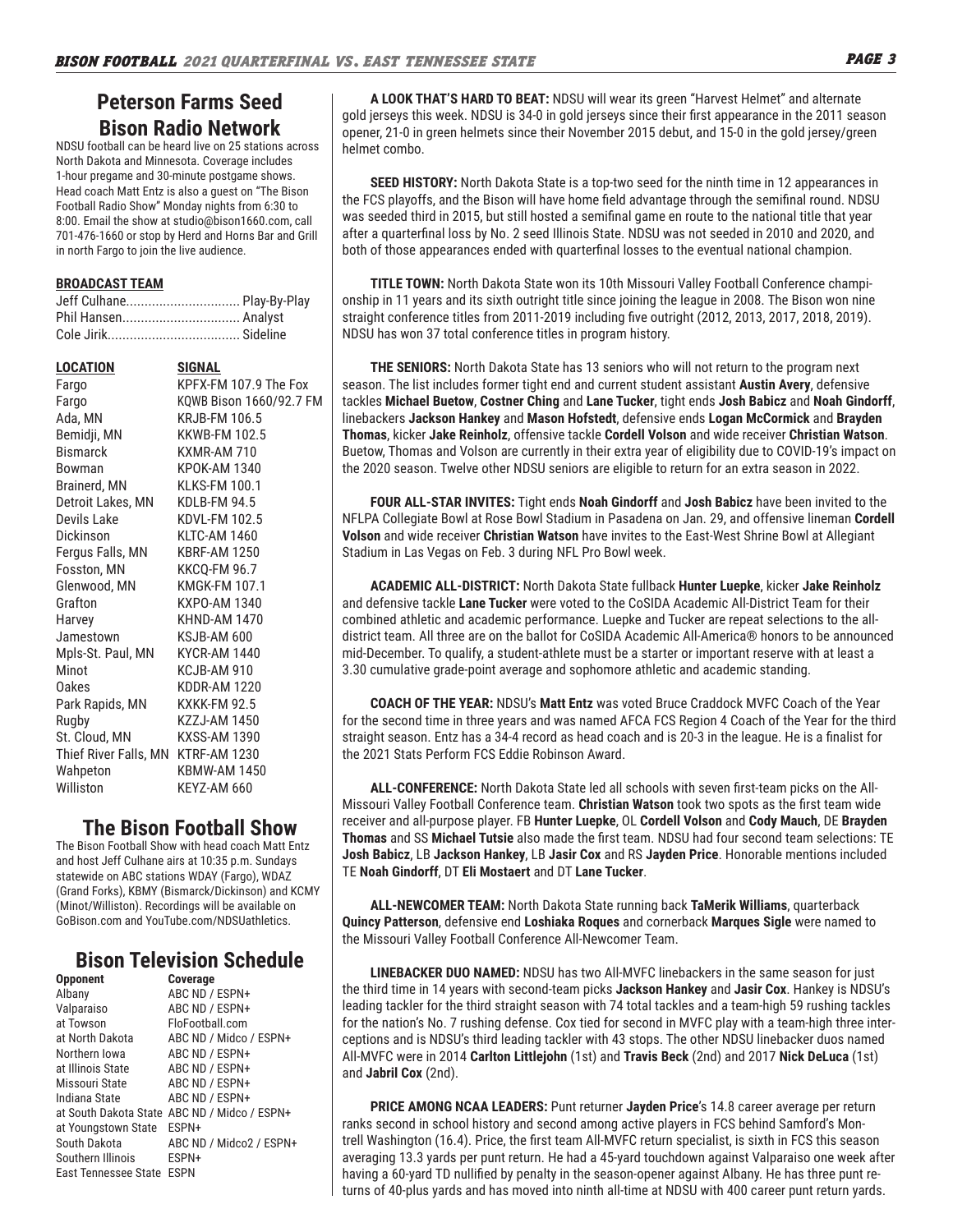# **NDSU In The Polls**

■ NDSU in the Stats Perform FCS Top 25 for the 158th consecutive week dating back to Nov. 1, 2010, when the Bison moved back into the poll at No. 23 after a bye week. NDSU had been unranked for two weeks following a 34-24 loss at Illinois State.

NDSU is ranked in the FCS Coaches Poll for the 162nd consecutive week dating back to Sept. 6, 2010, following NDSU's 6-3 win at Kansas.

■ The Bison went wire-to-wire in the No. 1 spot in 2013, 2018 and 2019.

NDSU was ranked No. 1 in one or both polls for 31 straight weeks during its FCS-record 33-game winning streak from November 2012 through November 2014.

NDSU was ranked No. 1 for 32 straight weeks during its FCS-record 39-game winning streak from the final 2017 poll through the spring 2021 loss at Southern Illinois.

NDSU garnered votes in the AP Top 25 eight straight weeks after its 2019 ESPN College GameDay win at South Dakota State. NDSU has received votes 25 weeks in the AP Top  $25 -$  after each of NDSU's first three FCS national championships, 10 straight weeks after beating Iowa State in the 2014 opener, and four weeks in 2016 after beating 11th-ranked Iowa.

■ NDSU's 74 poll points (27th overall) after the Iowa win were the most for an FCS team in the AP Top 25.

 $\blacksquare$  NDSU made its debut in the FCS national rankings in its first year as a Division I program Nov. 16, 2004, when the Bison were 21st in the USA Today/ESPN Top 25 and 24th in the Sports Network/CSTV Top 25 following a 25-7 road win over No. 20/21 UC Davis.

|            | <b>Stats</b> | <b>AFCA</b> |  |
|------------|--------------|-------------|--|
| Preseason  | 4            | 3           |  |
| 9/6        | 5            | 4           |  |
| 9/13       | 5            | 4           |  |
| 9/20       | 5            | 5           |  |
| 9/27       | 5            | 5           |  |
| 10/4       | 5            | 5           |  |
| 10/11      | 3            | 3           |  |
| 10/18      | 3            | 3           |  |
| 10/25      | 2            | っ           |  |
| 11/1       | 2            |             |  |
| 11/8       | 5            | 6           |  |
| 11/15      | 4            | 4           |  |
| 11/22      | 3            | 3           |  |
| Postseason |              |             |  |

Stats–Stats Perform FCS media top 25 AFCA–FCS coaches top 25

| <b>Stats Perform FCS Top 25</b> |         |      |                |
|---------------------------------|---------|------|----------------|
| NOVEMBER 22, 2021               |         |      |                |
| <b>Team (First Place)</b>       | W-L     | Pts. | Prv            |
| Sam Houston (49)<br>1.          | 10-0    | 1248 | 1              |
| 2.<br>James Madison             | 10-1    | 1190 | $\overline{c}$ |
| 3. North Dakota St. (1)         | 10-1    | 1154 | 4              |
| 4.<br>Eastern Washington        | 9-2     | 1027 | 5              |
| 5.<br>Montana                   | $9 - 2$ | 1013 | $\overline{7}$ |
| 6. Villanova                    | $9 - 2$ | 996  | 6              |
| 7. Montana St.                  | $9 - 2$ | 916  | 3              |
| 8. Sacramento St.               | $9 - 2$ | 908  | 11             |
| 9. East Tennessee St.           | $10-1$  | 886  | 8              |
| 10. Kennesaw St.                | $10-1$  | 826  | 9              |
| 11. South Dakota St.            | 8-3     | 721  | 12             |
| 12. Missouri St.                | 8-3     | 701  | 14             |
| 13. Incarnate Word              | $9-2$   | 629  | 18             |
| 14. UC Davis                    | 8-3     | 581  | 10             |
| 15. Jackson St.                 | $10-1$  | 512  | 19             |
| 16. Tennessee-Martin            | $9-2$   | 469  | 13             |
| 17. South Dakota                | 7-4     | 372  | 16             |
| 18. Southeastern Louisiana      | 8-3     | 366  | 15             |
| 19. Dartmouth                   | $9-1$   | 365  | 20             |
| 20. Stephen F. Austin           | 8-3     | 293  | 22             |
| 21. Southern Illinois           | 7-4     | 286  | 17             |
| 22. Florida A&M                 | $9 - 2$ | 239  | 23             |
| 23. Princeton                   | $9-1$   | 157  | 24             |
| 24. Holy Cross                  | $9-2$   | 103  | ΝR             |
| 25. Mercer                      | $7-3$   | 99   | 21             |

**Dropped out:** Rhode Island (24)

**Others receiving votes:** Northern Iowa 94, Sacred Heart 24, Eastern Kentucky 23, Harvard 17, Richmond 7, Monmouth 5, Rhode Island 4, Elon 3, Davidson 2

# **AFCA FCS Top 25** NOVEMBER 22, 2021

| NOVEMBER 22, 2021                      |         |      |            |
|----------------------------------------|---------|------|------------|
| <b>Team (First Place)</b>              | W-L     | Pts. | <b>Prv</b> |
| Sam Houston (27)<br>1.                 | $10-0$  | 675  | 1          |
| 2.<br>James Madison                    | $10-1$  | 647  | 2          |
| 3.<br>North Dakota St.                 | $10-1$  | 619  | 4          |
| 4.<br>Kennesaw St.                     | $10-1$  | 561  | 5          |
| 5.<br>Montana                          | 9-2     | 556  | 7          |
| 6.<br>Eastern Washington               | $9 - 2$ | 543  | 6          |
| Villanova<br>7.                        | $9-2$   | 496  | 9          |
| 8.<br>East Tennessee St.               | $10-1$  | 477  | 10         |
| 9. Montana St.                         | $9-2$   | 447  | 3          |
| 10. Missouri St.                       | 8-3     | 404  | 14         |
| 11. South Dakota St.                   | 8-3     | 401  | 13         |
| 12. Sacramento St.                     | $9-2$   | 377  | 18         |
| 13. Tennessee-Martin                   | $9 - 2$ | 304  | 8          |
| 14. Jackson St.                        | $10-1$  | 301  | 17         |
| 15. Incarnate Word                     | 9-2     | 265  | 19         |
| 16. UC Davis                           | 8-3     | 261  | 11         |
| 17. Southeastern Louisiana             | 8-3     | 197  | 12         |
| 18. Princeton                          | $9-1$   | 191  | 20         |
| 19. Stephen F. Austin                  | 8-3     | 178  | 22         |
| 20. Dartmouth                          | $9-1$   | 175  | 21         |
| South Dakota                           | 7-4     | 175  | 16         |
| 22. Florida A&M                        | $9-2$   | 156  | 25         |
| 23. Southern Illinois                  | $7 - 4$ | 144  | 15         |
| 24. Holy Cross                         | $9-2$   | 80   | NR         |
| 25. Northern Iowa                      | $6 - 5$ | 29   | ΝR         |
| Dranned out: Moreor (22) Monmouth (24) |         |      |            |

**Dropped out:** Mercer (23), Monmouth (24)

**Others receiving votes:** Eastern Kentucky 26, Mercer 26, Chattanooga 14, Monmouth 12, Davidson 8, Harvard 8, Elon 5, Nicholls 5, Sacred Heart 4, Rhode Island 3, Maine 2, Weber St. 2, Austin Peay 1.

**ETSU BRINGS DUAL RUNNING THREAT:** East Tennessee State has the No. 8 rushing attack in the FCS averaging 225.8 yards per game with the nation's leading rusher **Quay Holmes** averaging 126.5 yards per game and 6.1 yards per carry. Holmes is fourth in FCS all-purpose yardage and fellow running back **Jacob Saylors** is fifth averaging 151.4 and 147.8 yards per game, respectively. Saylors is the sixth-ranked kickoff returner in FCS averaging 29.4 yards per attempt. Holmes, who ranks second in the FCS with 20 total touchdowns this year, is No. 3 among FCS active career leaders with 4,198 rushing yards and second with 6,265 career all-purpose yards.

**VETERAN LINEMEN:** Offensive lineman **Cordell Volson** will appear in his 63rd career game this week, which will be a new NDSU record. This will be the 64th career game for Bison defensive tackle **Michael Buetow**, who played in 43 contests over three seasons at Division II Minnesota State Mankato before transferring to NDSU last year. Both players are in their extra season of eligibility due to COVID-19's impact on the 2020 season.

#### **NDSU Career Games Played**

- 62 Cordell Volson, OT (38 starts, 2017-21)
- 61 Christian Dudzik, CB/S (61 starts, 2011-14)
- 61 Kyle Emanuel, DE (50 starts, 2011-14)
- 61 Andrew Bonnet, FB (29 starts, 2012-15)
- 61 Ben LeCompte, P (0 starts, 2012-15)

**THOMAS LEADS SACK ATTACK:** North Dakota State has registered 43 sacks this year, which is tied for fifth most in school history and four shy of the school-record 47 sacks set by the 1974 and 2018 Bison teams. NDSU has five games with five sacks this year, and the Bison rank fourth nationally with a conference-best 3.584 sacks per game. **Brayden Thomas**, who finished second in the voting for MVFC Defensive Player of the Year, leads the Bison with 8.0 sacks and 12.5 tackles for loss despite missing two games with an elbow injury.

**GROUND GAME:** North Dakota State has the No. 2 rushing offense in FCS averaging 281.6 yards per game. NDSU has seven backs averaging better than 5.0 yards per carry, and the team's 6.34 yards per carry would rank fourth best in school history. This is the third time in the past four years the Bison have averaged more than six yards per rush. Yet, with seven players getting at least 30 carries, NDSU finished the regular season without a 500-yard rusher for the first time since 1975 (excluding the abbreviated 2020-21 season).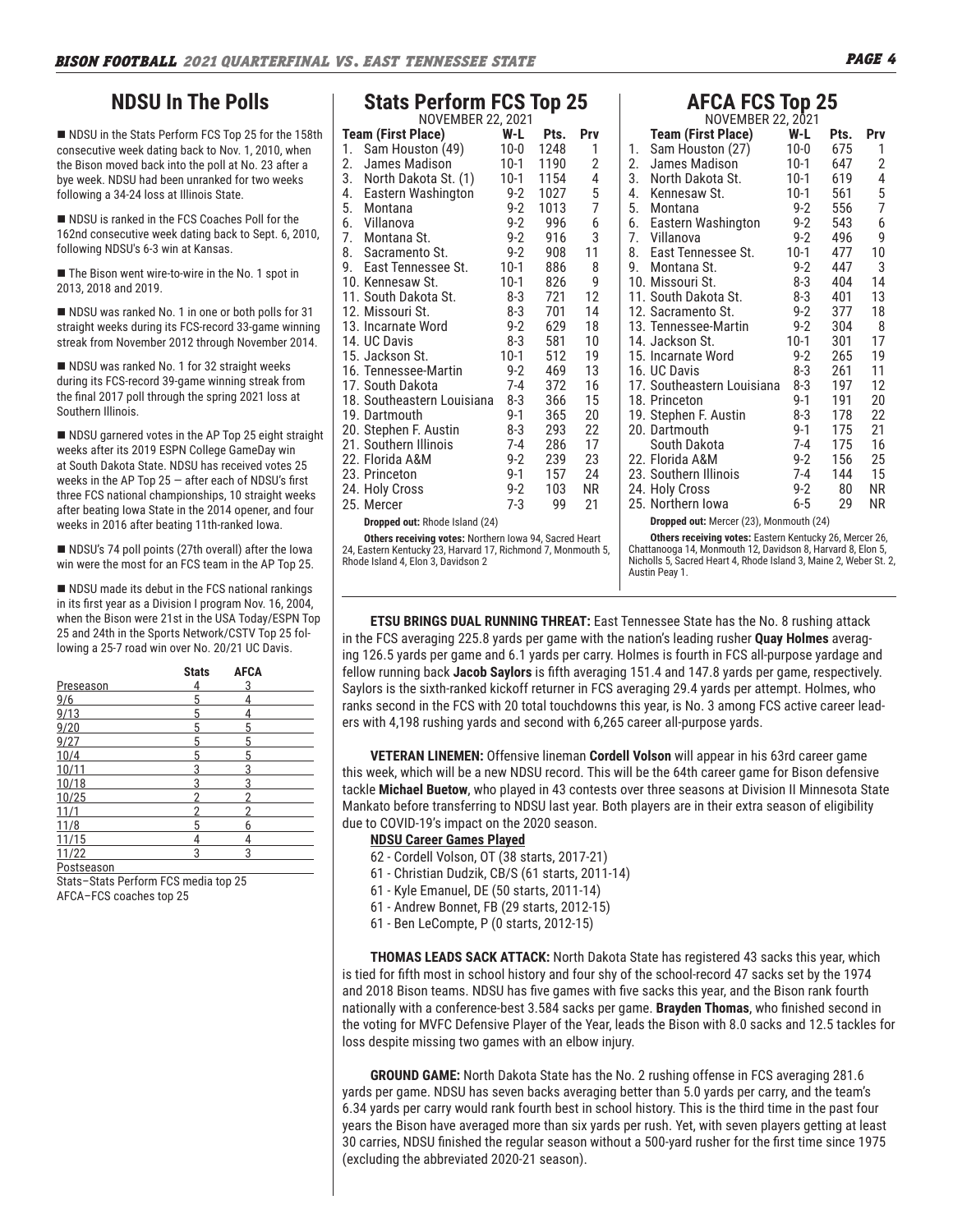## **Special Teams Tackles**

|                         | <b>Total</b>   | Kickoffs       | <b>Punts</b>   |
|-------------------------|----------------|----------------|----------------|
| Nick Kubitz             | 11             | 11             |                |
| <b>Destin Talbert</b>   | 5              | 4              | 1              |
| Michael Tutsie          | 4              | 2              | $\frac{2}{2}$  |
| Cole Wisniewski         | 4              | $\overline{2}$ |                |
| <b>Mitchell Kartes</b>  | 4              | $\overline{4}$ | 0              |
| Mason Hofstedt          | 4              | 3              | 1              |
| Julian Wlodarczyk       | 3              | 3              | 0              |
| Sam Jung                | 3              | 3              | 0              |
| DJ Hart                 | 3              | 3              | 0              |
| Marques Sigle           | 3              | 3              | 0              |
| Jerodd Vines            | 3              | 3              | 0              |
| Luke Weerts             | $\overline{2}$ | $\overline{2}$ | 0              |
| <b>Ty Satter</b>        | $\overline{2}$ | $\overline{2}$ | 0              |
| <b>Phoenix Sproles</b>  | $\overline{2}$ | $\overline{2}$ | 0              |
| G. Volpentesta          | $\overline{2}$ | $\overline{2}$ | 0              |
| Jasir Cox               | $\overline{2}$ | 0              | $\overline{2}$ |
| Jenaro Ocama            | 1              | 1              | 0              |
| Tyler Terhark           | 1              | 1              | 0              |
| Jake Reinholz           | 1              | 1              | 0              |
| <b>Courtney Eubanks</b> | 1              | 1              | 0              |
| Dom Jones               | 1              |                | 0              |
| Jayden Price            |                | N              |                |

**WATSON OVER 2,000:** Senior wide receiver **Christian Watson** is the eighth player to reach 2,000 career receiving yards in NDSU history. Watson currently ranks eighth all-time at NDSU with 2,079 yards, 153 yards shy of seventh place **Warren Holloway** (2008-11). Watson's 20.58 yards per catch average ranks fourth in school history. He has four TD catches of 65-plus yards this season.

**PLAYERS OF THE WEEK:** North Dakota State had three players earn five Player of the Week awards in the Missouri Valley Football Conference this season. **Cordell Volson** was a three-time Offensive Lineman of the Week, **Jake Reinholz** was Special Teams Player of the Week after kicking three FGs and one extra point in the 16-10 win at North Dakota, and **Quincy Patterson** was Newcomer of the Week after rushing for 100 yards and passing for 124 yards in the win at Illinois State. Additionally, the entire NDSU offensive line was honored as a unit for their performance in helping the Bison rush for 454 yards at Youngstown State.

**BRINGING THE NOISE:** The Fargodome is one of the loudest venues in college football, and crowd noise continues to work in favor of the Bison this year. NDSU opponents have been whistled for 13 false starts in seven home games this season.

**BISON AT HOME:** The Bison have a 174-27 record in the Fargodome, 29-5 at home against FCS Top 10 ranked teams, and winners of 72 of the last 74 home games over non-conference opponents. North Dakota State has a 29-1 record in the Fargodome during the NCAA playoffs since 2010 with the only loss coming to eventual national champion James Madison in the 2016 semifinals. NDSU's 32-game home winning streak in the Fargodome from September 2017 through April 2021 was the fourth longest in NCAA FCS history. The Bison have gone unbeaten at home in 12 of 28 seasons played in the Fargodome.

**ON THE ROAD:** North Dakota State has a 47-6 record in true road games since 2011, and that record is 57-6 including 10 neutral site games over the same span. NDSU's 2-2 road record in the spring season of 2020-21 was the first time since 2010 the Bison have lost multiple road games.

**BISON RETURNING TO TWIN CITIES:** North Dakota State will host Eastern Washington on the opening weekend of the 2023 season at U.S. Bank Stadium, home of the Minnesota Vikings. NDSU drew a crowd of 34,544 fans to the 2019 season opener against Butler at Target Field, home of the Minnesota Twins.

**NEW INDOOR FACILITY:** Construction began in mid-September on the Nodak Insurance Company Football Performance Complex, the new indoor practice facility for NDSU athletic teams. The entire cost of the estimated \$37.2 million building project is being privately funded. The complex will have two artificial turf football fields. The indoor field will be a full 120 yards long and 60 yards wide with a roof clearance of 72 feet at the peak. Seven overhead doors will open from the indoor facility onto the outdoor practice field, scoreboards and play clocks will be provided on both fields, and LED lighting systems will be installed indoors and outdoors.

**#PROBISON:** NDSU has 12 former players in the pros including Packers OL **Billy Turner** (8th year), Colts QB **Carson Wentz** (6th), Steelers OL **Joe Haeg** (6th), Ravens LB **Chris Board** (4th), Chargers QB **Easton Stick** (3rd), Vikings TE **Ben Ellefson** (2nd), Steelers LB **Derrek Tuszka** (2nd), 49ers QB **Trey Lance** (1st), Titans OL **Dillon Radunz** (1st) and Cowboys LB **Jabril Cox** (1st). OL **Zack Johnson** (2nd) is on the Broncos practice squad after spending time with the Cardinals practice squad and being activated for one game with the Cardinals. RB **Bruce Anderson** (3rd) is in the Canadian Football League with the Edmonton Elks. NDSU has a 13th former player, WR **Darrius Shepherd** (3rd), available as a free agent. Shepherd spent Week 10 on the Cardinals practice squad.

**16-TIME NATIONAL CHAMPIONS:** North Dakota State has won 16 football national championships. NDSU claimed three College Division national championships in 1965, 1968 and 1969 via the national polls, five Division II playoff titles in 1983, 1985, 1986, 1988 and 1990, and was the first team in college football history to win five straight national titles with FCS crowns in 2011, 2012, 2013, 2014 and 2015 before winning again in 2017, 2018 and 2019.

**SUCCESS VS. THE FBS:** NDSU has a 9-3 record against Football Bowl Subdivision opponents and has won six in a row against FBS foes since 2010 with wins at Kansas (6-3), Minnesota (37-24), Colorado State (22-7), Kansas State (24-21), Iowa State (34-14) and 11th-ranked Iowa (23-21). NDSU's first three FBS wins were against Ball State (2006), Central Michigan (2007) and Minnesota (2007). North Dakota State has three future FBS games against Arizona (2022), Colorado (2024) and Oregon (2028).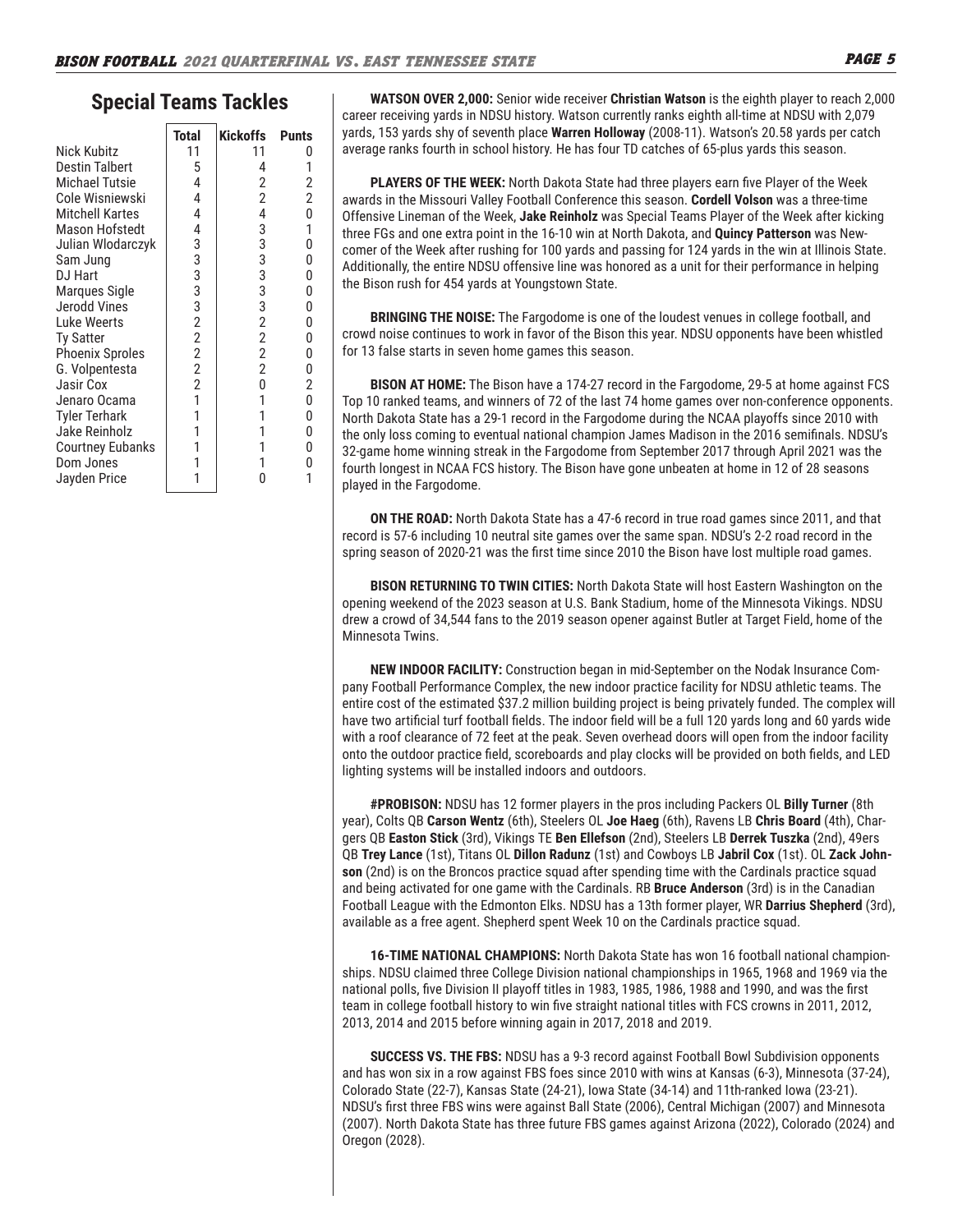# **NUMERICAL ROSTER**

|                       | <b>NUMERICAL ROSTER</b>                            |                              |                     |                         |                  |                                                                                           |                                    | <b>ALPHABETICAL</b>                           |                                    |
|-----------------------|----------------------------------------------------|------------------------------|---------------------|-------------------------|------------------|-------------------------------------------------------------------------------------------|------------------------------------|-----------------------------------------------|------------------------------------|
| No.                   | <b>Name</b>                                        | Pos. Ht.                     |                     | Wt.                     | Yr.              | <b>Hometown/Previous School</b>                                                           | No.                                | <b>Name</b>                                   | Pos.                               |
| 0                     | <b>Zach Mathis</b>                                 | <b>WR</b>                    | $6-6$               | 203                     | Jr.              | Tampa, Fla./Berkeley Prep HS                                                              | 84                                 | <b>Adrian Adams</b>                           | <b>WR</b>                          |
| 1                     | Christian Watson                                   | <b>WR</b>                    | $6 - 5$             | 208                     | $\overline{Sr.}$ | Tampa, Fla./Plant HS                                                                      | 16                                 | Peter Anderson                                | $\overline{QB}$                    |
| 1                     | <b>Britton Pascoe</b>                              | СB                           | $5 - 10$            | 188                     | Fr.              | Apollo Beach, Fla./Bloomingdale HS                                                        | $\overline{81}$                    | Josh Babicz                                   | TE                                 |
| 2                     | <b>Quincy Patterson</b>                            | QB                           | $6 - 3$             | 246                     | Jr.              | Chicago, Ill./Solorio Academy/Virginia Tech                                               | $\overline{42}$                    | Oscar Benson                                  | $\overline{LB}$                    |
| 2<br>3                | <b>Dawson Weber</b><br>Jasir Cox                   | S<br>LB                      | $6 - 2$<br>$6 - 1$  | 192<br>209              | Sr.<br>Sr.       | Elk Grove, Calif./Pleasant Grove HS<br>Kansas City, Mo./Bishop Miege HS                   | 49<br>95                           | <b>Hunter Brozio</b><br><b>Michael Buetow</b> | $\overline{FB}$<br>$\overline{DT}$ |
| 4                     | Kobe Johnson                                       | <b>RB</b>                    | $5-9$               | 188                     | Jr.              | Lawrenceville, Ga./Discovery HS                                                           | $\overline{21}$                    | <b>Jalen Bussey</b>                           | $R$ B                              |
| 5                     | Jerodd Vines                                       | CB                           | $5-11$              | 177                     | Jr.              | Detroit, Mich./Central HS/Eastern Michigan                                                | 38                                 | <b>Will Cardinal</b>                          | $\overline{P}$                     |
| 5                     | <b>Bryce Lance</b>                                 | WR                           | $6 - 3$             | 193                     | Fr.              | Marshall, Minn./Marshall HS                                                               | $\overline{88}$                    | <b>Andre Carrier</b>                          | TE                                 |
| 6                     | <b>Destin Talbert</b>                              | CB                           | $6-0$               | 185                     | Sr.              | Darien, Ill./Hinsdale South HS                                                            | $\overline{94}$                    | <b>Costner Ching</b>                          | $\overline{DT}$                    |
| 7                     | <b>Cam Miller</b>                                  | $\overline{QB}$              | $6 - 1$             | 208                     | So.              | Solon, Iowa/Solon HS                                                                      | $\overline{13}$                    | <b>Anthony Coleman</b>                        | $\overline{CB}$                    |
| 8                     | <b>Mitchell Kartes</b>                             | <b>RB</b>                    | $6-0$               | 202                     | Jr.              | Albertville, Minn./St. Michael-Albertville HS                                             | 3                                  | Jasir Cox                                     | LB                                 |
| 9                     | DJ Hart                                            | <b>WR</b>                    | $5 - 11$            | 192                     | So.              | Suwanee, Ga./North Gwinnett HS                                                            | $\overline{39}$                    | <b>Griffin Crosa</b>                          | $\overline{\mathsf{K}}$            |
| 10                    | Dom Jones                                          | S                            | $6 - 3$             | 194<br>193              | So.              | Duluth, Ga./Peachtree Ridge HS                                                            | $\overline{58}$<br>89              | Javier Derritt                                | $\overline{DT}$                    |
| 11<br>12              | <b>Phoenix Sproles</b><br><b>Braylon Henderson</b> | WR<br><b>WR</b>              | $6-0$<br>$5-9$      | 176                     | Sr.<br>So.       | New Hope, Minn./Robbinsdale Cooper HS<br>Wylie, Texas/Plano East HS                       | 64                                 | <b>Finn Diggins</b><br>Jaxon Duttenhefer      | TE<br>$\overline{DT}$              |
| $\overline{13}$       | Anthony Coleman                                    | $\overline{CB}$              | $5 - 10$            | 180                     | So.              | Grimes, Iowa/Johnston HS                                                                  | $\overline{18}$                    | <b>Courtney Eubanks</b>                       | $\overline{CB}$                    |
| 13                    | Eli Green                                          | WR                           | $5-11$              | 185                     | Fr.              | Lakeville, Minn./Farmington HS                                                            | $\overline{75}$                    | <b>Trevor Fiecko</b>                          | 0T                                 |
| 14                    | JJ Woodin                                          | QB                           | $6 - 4$             | 214                     | Fr.              | Vancouver, Wash./Evergreen HS                                                             | $\overline{48}$                    | <b>Mike Florentine</b>                        | $\overline{LS}$                    |
| $\overline{15}$       | <b>Cole Payton</b>                                 | $\overline{QB}$              | $6 - 3$             | 221                     | Fr.              | Omaha, Neb./Westside HS                                                                   | 65                                 | <b>Bryce Friday</b>                           | $\overline{DT}$                    |
| 16                    | <b>Tyson Gordon</b>                                | S                            | $6 - 2$             | 190                     | RFr.             | Omaha, Neb./Skutt Catholic HS                                                             | $\overline{87}$                    | Noah Gindorff                                 | TE                                 |
| 16                    | Peter Anderson                                     | QB                           | $6 - 1$             | 198                     | Fr.              | Hoffman Estates, Ill./Barrington HS                                                       | $\overline{26}$                    | Nathan Goldade                                | $\overline{RB}$                    |
| 17                    | RaJa Nelson                                        | <b>WR</b>                    | $5 - 8$             | 189                     | So.              | Lakeville, Minn./Lakeville North HS                                                       | $\overline{29}$                    | Dominic Gonnella                              | $\overline{RB}$                    |
| 18<br>19              | <b>Courtney Eubanks</b><br>Jake Lippe              | $\overline{CB}$<br><b>WR</b> | $5 - 10$<br>$6 - 2$ | 185<br>205              | So.<br>So.       | St. Petersburg, Fla./Admiral Farragut Academy<br>Port Washington, Wis./Port Washington HS | $\overline{16}$<br>$\overline{13}$ | <b>Tyson Gordon</b><br>Eli Green              | S<br><b>WR</b>                     |
| $\overline{20}$       | Julian Wlodarczyk                                  | S                            | $6 - 3$             | 203                     | Jr.              | Naperville, III./Metea Valley HS                                                          | $\overline{52}$                    | Jackson Hankey                                | $\overline{LB}$                    |
| 21                    | <b>Jalen Bussey</b>                                | <b>RB</b>                    | $5-5$               | 161                     | So.              | Brandon, Fla./Tampa Catholic HS                                                           | $\overline{84}$                    | <b>Chris Harris</b>                           | <b>WR</b>                          |
| $\overline{21}$       | Ryan Jones                                         | S                            | $6 - 3$             | 199                     | Fr.              | Frisco, Texas/Reedy HS                                                                    | $\overline{9}$                     | DJ Hart                                       | <b>WR</b>                          |
| $\overline{22}$       | <b>TaMerik Williams</b>                            | <b>RB</b>                    | $6 - 1$             | 225                     | Jr.              | Angleton, Texas/Angleton HS/SMU                                                           | 12                                 | <b>Braylon Henderson</b>                      | <b>WR</b>                          |
| $\overline{22}$       | <b>Dalton Tieman</b>                               | CB                           | $5 - 8$             | 174                     | RFr.             | Springfield, Ill./Rochester HS                                                            |                                    | Dylan Hendricks                               | LB                                 |
| 23                    | Jayden Price                                       | CB                           | $6-0$               | 186                     | Jr.              | Derby, Kan./Mulvane HS                                                                    | 68                                 | Sam Henry                                     | $\overline{0}$                     |
| $\overline{24}$       | Jenaro Ocama                                       | CB                           | $6 - 1$             | 182                     | So.              | Woodbury, Minn./Woodbury HS                                                               | $\overline{33}$                    | Logan Hofstedt                                | $\overline{FB}$                    |
| 25                    | <b>Michael Tutsie</b>                              | S                            | $5-11$              | 192                     | Sr.              | Indianapolis, Ind./Warren Central HS                                                      | $\overline{51}$                    | <b>Mason Hofstedt</b>                         | LB                                 |
| 26<br>$\overline{26}$ | James Kaczor<br>Nathan Goldade                     | LB<br>$\overline{RB}$        | $6-0$<br>$5 - 11$   | 215<br>195              | Sr.<br>RFr.      | St. Cloud, Minn./St. Cloud Tech HS<br>West Fargo, N.D./Sheyenne HS                        | 61<br>66                           | Kody Huisman<br>Nash Jensen                   | $\overline{DT}$<br>$\overline{OG}$ |
| 27                    | <b>Marques Sigle</b>                               | CB                           | $5 - 11$            | 187                     | RFr.             | Omaha, Neb./Omaha North HS                                                                | 4                                  | Kobe Johnson                                  | $\overline{RB}$                    |
| 28                    | <b>TK Marshall</b>                                 | <b>RB</b>                    | $5 - 11$            | 201                     | So.              | Minneapolis, Minn./Southwest HS                                                           | $\overline{36}$                    | Owen Johnson                                  | $\overline{RB}$                    |
| $\overline{29}$       | Dominic Gonnella                                   | $\overline{RB}$              | $5 - 11$            | 200                     | So.              | Riverview, Fla./Bloomingdale HS                                                           | 59                                 | Hayden Johnston                               | $\overline{OG}$                    |
| 29                    | Reggie King                                        | S                            | $6 - 2$             | 175                     | Fr.              | Grandview, Mo./Grandview HS                                                               | $\overline{10}$                    | Dom Jones                                     | S                                  |
| 30                    | Enock Sibomana                                     | $\overline{\mathsf{s}}$      | $5 - 10$            | 197                     | Fr.              | Fargo, N.D./Fargo South HS                                                                | $\overline{21}$                    | Ryan Jones                                    | $\overline{\mathsf{s}}$            |
| $\overline{30}$       | Barika Kpeenu                                      | $\overline{RB}$              | $5 - 10$            | 199                     | Fr.              | Fargo, N.D./West Fargo Sheyenne HS                                                        | $\overline{35}$                    | Sam Jung                                      | $\overline{s}$                     |
| 31                    | Cole Wisniewski                                    | LB                           | $6 - 4$             | $\overline{221}$        | So.              | Sparta, Wis./Sparta HS                                                                    | $\overline{26}$                    | James Kaczor                                  | $\overline{LB}$                    |
| $\overline{31}$       | Nathan Whiting                                     | $\overline{\mathsf{K}}$      | $5 - 10$            | 199                     | RFr.             | Rosemount, Minn./Rosemount HS                                                             | $\overline{8}$<br>54               | <b>Mitchell Kartes</b>                        | $\overline{RB}$<br>DE              |
| 32<br>33              | <b>Ty Satter</b><br>Logan Hofstedt                 | S<br>FB                      | $6 - 2$<br>$6 - 1$  | 203<br>243              | RFr.<br>So.      | Fargo, N.D./Fargo Davies HS<br>Cannon Falls, Minn./Cannon Falls HS                        | $\overline{29}$                    | Jake Kava<br>Reggie King                      | $\overline{s}$                     |
| 34                    | <b>Luke Waters</b>                                 | FB                           | $6-0$               | 227                     | Jr.              | Council Bluffs, Iowa/St. Albert HS/Iowa Western CC                                        | 43                                 | Logan Kopp                                    | $\overline{LB}$                    |
| $\overline{35}$       | Sam Jung                                           | S                            | $5 - 11$            | 190                     | So.              | Neenah, Wis./Neenah HS                                                                    | $\overline{30}$                    | Barika Kpeenu                                 | $\overline{RB}$                    |
| 36                    | Nick Kubitz                                        | LB                           | $6 - 2$             | 222                     | So.              | Dubuque, Iowa/Dubuque HS                                                                  | 45                                 | Nathan Kraft                                  | LB                                 |
| 36                    | Owen Johnson                                       | RB                           | $5 - 10$            | 200                     | Fr.              | Mankato, Minn./Mankato West HS                                                            | 63                                 | Jake Kubas                                    | $\overline{OG}$                    |
| $\overline{37}$       | Jake Reinholz                                      | Κ                            | $6 - 3$             | 214                     | Sr.              | Fargo, N.D./Shanley HS                                                                    | $\overline{36}$                    | Nick Kubitz                                   | $\overline{LB}$                    |
| 38                    | Will Cardinal                                      | P                            | $6 - 2$             | 192                     | So.              | Fridley, Minn./Totino-Grace HS                                                            | 71                                 | Luke LaCilento                                | <b>OG</b>                          |
| 39                    | Griffin Crosa                                      | Κ                            | $6 - 1$             | 164<br>$\overline{215}$ | Jr.              | Dublin, Ohio/Dublin Scioto HS                                                             | 5<br>$\overline{45}$               | <b>Bryce Lance</b><br><b>Cody Lindquist</b>   | <b>WR</b><br>$\mathsf{P}$          |
| 39<br>40              | <b>Cade Powers</b><br><b>Travis Yohnke</b>         | LB<br>TE                     | $6 - 1$<br>$6 - 4$  | 247                     | So.<br>So.       | Oriska, N.D./Valley City HS<br>Carlos, Minn./Parkers Prairie HS                           | $\overline{19}$                    | Jake Lippe                                    | <b>WR</b>                          |
| 40                    | Alex Oechsner                                      | CB                           | $5-9$               | 190                     | Fr.              | Muskego, Wis./Catholic Memorial HS                                                        | 85                                 | Gabe Lloyd                                    | TE                                 |
| 41                    | Kaedin Steindorf                                   | P                            | $6 - 1$             | 181                     | RFr.             | Sherwood, Ore./Sherwood HS                                                                | $\overline{44}$                    | Hunter Luepke                                 | $\overline{FB}$                    |
| 42                    | Oscar Benson                                       | LB                           | $6 - 1$             | 212                     | RFr.             | Hillsboro, N.D./Hillsboro HS                                                              | $\overline{28}$                    | <b>TK Marshall</b>                            | $\overline{RB}$                    |
| 43                    | Logan Kopp                                         | LB                           | $6 - 1$             | 213                     | Fr.              | St. Louis, Mo./Lindbergh HS                                                               | 0                                  | Zach Mathis                                   | <b>WR</b>                          |
| 44                    | <b>Hunter Luepke</b>                               | $\overline{FB}$              | $6 - 1$             | 236                     | Jr.              | Spencer, Wis./Spencer HS                                                                  | $\overline{70}$                    | Cody Mauch                                    | $\overline{0}$                     |
| 45                    | Cody Lindquist                                     | P                            | $6 - 3$             | 197                     | Jr.              | Green Bay, Wis./Bay Port HS/Iowa Western CC                                               | $\overline{93}$                    | Logan McCormick                               | DE                                 |
| 45                    | Nathan Kraft                                       | LB                           | $6 - 1$             | 219                     | So.              | Bismarck, N.D./Bismarck Century HS                                                        | $\overline{55}$                    | Kole Menz                                     | DE                                 |
| 46                    | Truman Werremeyer<br>Luke Weerts                   | FB<br>LB                     | $6 - 1$<br>$6 - 1$  | 239<br>218              | Fr.              | Fargo, N.D./Fargo Davies HS<br>Batavia, Ill./Batavia HS                                   | 7<br>$\overline{73}$               | <b>Cam Miller</b><br><b>Mason Miller</b>      | $\overline{QB}$<br>0T              |
| 47<br>48              | <b>Mike Florentine</b>                             | LS                           | $6 - 1$             | 210                     | Jr.<br>Fr.       | Frankfort, Ill./Lincoln-Way East HS                                                       | 53                                 | Eli Mostaert                                  | DT                                 |
| 49                    | Hunter Brozio                                      | $\overline{FB}$              | $5 - 11$            | 234                     | So.              | Lakeland, Fla./Lake Gibson HS                                                             | $\overline{91}$                    | <b>Will Mostaert</b>                          | DE                                 |
| 50                    | Brayden Weber                                      | LB                           | $6 - 1$             | 212                     | Fr.              | Becker, Minn./Becker HS                                                                   | 17                                 | RaJa Nelson                                   | <b>WR</b>                          |
| 51                    | Mason Hofstedt                                     | LB                           | $6 - 1$             | 226                     | Sr.              | Cannon Falls, Minn./Cannon Falls HS                                                       | $\overline{24}$                    | Jenaro Ocama                                  | $\overline{CB}$                    |
| $\overline{52}$       | Jackson Hankey                                     | LB                           | $6 - 2$             | 219                     | Sr.              | Park River, N.D./Park River HS                                                            | 40                                 | Alex Oechsner                                 | $\overline{CB}$                    |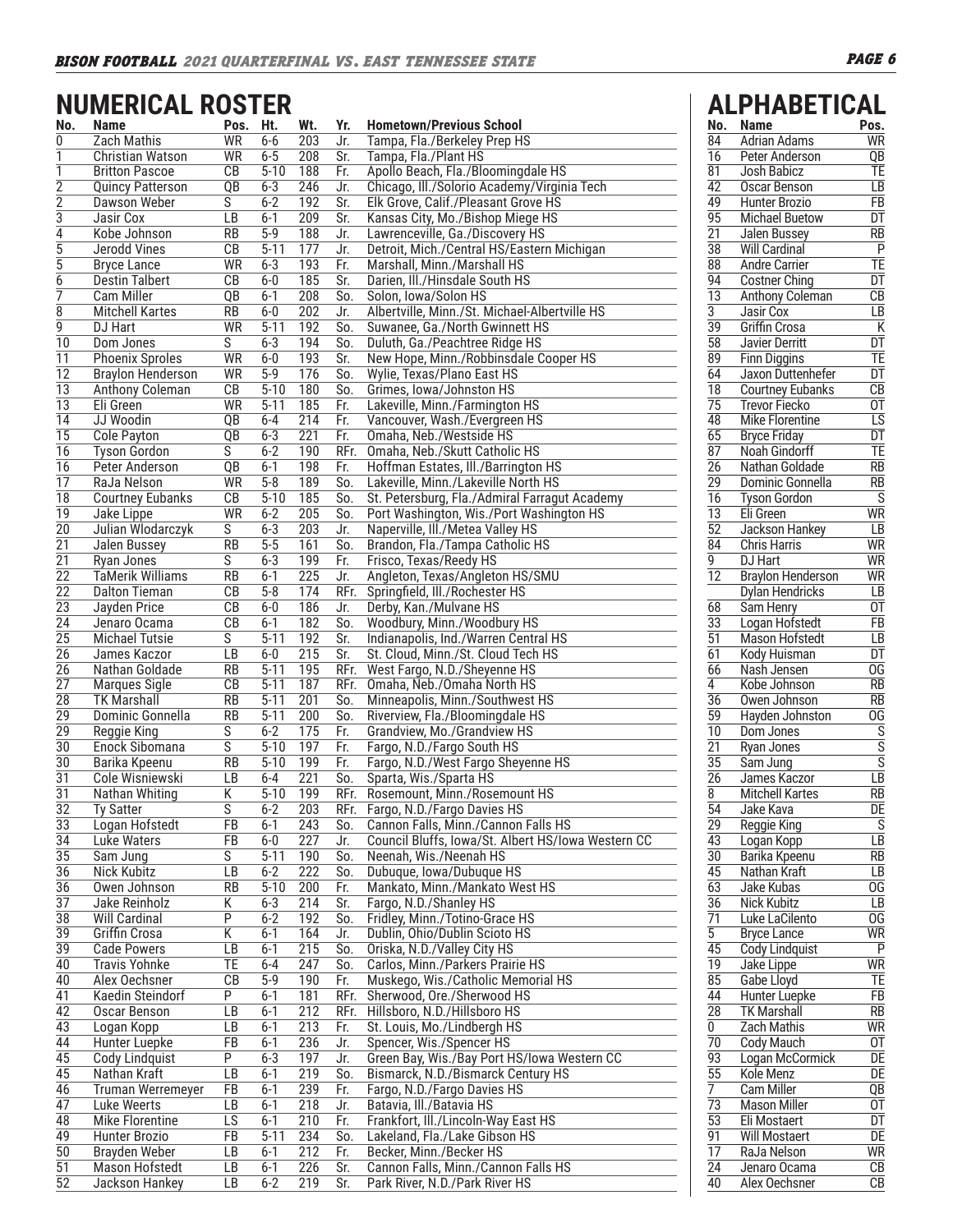# **NUMERICAL ROSTER (cont.) ALPHABETICAL**

| 53              | Eli Mostaert            | DT              | $6 - 3$  | 280              | So.                     | Lakeville, Minn./Lakeville North HS                       |
|-----------------|-------------------------|-----------------|----------|------------------|-------------------------|-----------------------------------------------------------|
| $\overline{54}$ | Jake Kava               | $\overline{DE}$ | $6 - 1$  | $\overline{241}$ | Jr.                     | Moorhead, Minn./Shanley HS                                |
| $\overline{55}$ | Kole Menz               | DE              | $6 - 2$  | 222              | Fr.                     | Horace, N.D./West Fargo Sheyenne HS                       |
| 56              | Loshiaka Roques         | DE              | $6 - 3$  | 220              | RFr.                    | Maple Grove, Minn./Wayzata HS                             |
| $\overline{57}$ | <b>Braden Rucker</b>    | C               | $6 - 3$  | 269              | Fr.                     | Eureka, Kan./Eureka HS                                    |
| $\overline{58}$ | <b>Javier Derritt</b>   | DT              | $6 - 1$  | 284              | So.                     | Warrensburg, Mo./St. Thomas Aquinas HS (Kan.)             |
| 59              | Hayden Johnston         | OG              | $6 - 2$  | 279              | RFr.                    | Albert Lea, Minn./Albert Lea HS                           |
| $\overline{59}$ | <b>Dylan Taves</b>      | $\overline{LB}$ | $6 - 1$  | 215              | So.                     | Glyndon, Minn./Dilworth-Glyndon-Felton HS                 |
| 61              | Kody Huisman            | DT              | $6 - 4$  | 270              | Fr.                     | Pella, Iowa/Pella HS                                      |
| 63              | Jake Kubas              | 0G              | $6 - 4$  | 302              | Jr.                     | Dickinson, N.D./Trinity HS                                |
| $\overline{64}$ | Jaxon Duttenhefer       | DT              | $6 - 2$  | 269              | Fr.                     | Mandan, N.D./Mandan HS                                    |
| 65              | <b>Bryce Friday</b>     | DT              | $6 - 3$  | 280              | RFr.                    | Markesan, Wis./Markesan HS                                |
| 66              | Nash Jensen             | 0G              | 6-4      | 328              | Sr.                     | Maple Grove, Minn./Osseo HS                               |
| 67              | <b>Cordell Volson</b>   | 0T              | $6 - 7$  | 313              | Sr.                     | Balfour, N.D./Drake HS                                    |
| 68              | Sam Henry               | 0T              | 6-6      | 270              | Fr.                     | Eden Prairie, Minn./Eden Prairie HS                       |
| 70              | Cody Mauch              | 0T              | $6-6$    | 301              | Sr.                     | Hankinson, N.D./Hankinson HS                              |
| $\overline{71}$ | Luke LaCilento          | OG              | $6 - 2$  | 311              | Sr.                     | Corona, Calif./Servite HS/San Diego                       |
| $\overline{72}$ | Jalen Sundell           | C               | $6 - 5$  | 298              | Jr.                     | Maryville, Mo./Maryville HS                               |
| $\overline{73}$ | <b>Mason Miller</b>     | 0T              | $6-6$    | 292              | So.                     | Ada, Minn./Ada-Borup HS                                   |
| $\overline{74}$ | <b>Grey Zabel</b>       | $\overline{OG}$ | $6-6$    | 281              | So.                     | Pierre, S.D./T.F. Riggs HS                                |
| $\overline{75}$ | <b>Trevor Fiecko</b>    | 0T              | $6-4$    | 315              | Fr.                     | Manitowoc, Wis./Roncalli HS                               |
| 76              | <b>Hunter Poncius</b>   | 0T              | $6 - 8$  | 297              | So.                     | Buffalo, Minn./Buffalo HS                                 |
| $\overline{77}$ | <b>Brandon Westberg</b> | С               | $6 - 4$  | 287              | So.                     | Cambridge, Minn./Cambridge-Isanti HS                      |
| $\overline{78}$ | Jake Rock               | 0T              | $6 - 7$  | 298              | So.                     | Delafield, Wis./Kettle Moraine HS                         |
| $\overline{80}$ | <b>Tyler Terhark</b>    | <b>WR</b>       | $6 - 2$  | 208              | RFr.                    | Horace, N.D./Sheyenne HS                                  |
| $\overline{81}$ | Josh Babicz             | TE              | $6-6$    | 255              | Sr.                     | Barrington, Ill./Barrington HS                            |
| $\overline{82}$ | Joe Stoffel             | <b>TE</b>       | $6 - 3$  | 243              | So.                     | River Falls, Wis./River Falls HS                          |
| 83              | Giancarlo Volpentesta   | WR              | $6-0$    | 206              | So.                     | Highland Park, III./Highland Park HS                      |
| $\overline{84}$ | <b>Adrian Adams</b>     | WR              | $6-0$    | 175              | So.                     | Brooklyn Park, Minn./Robbinsdale Cooper HS                |
| 84              | <b>Chris Harris</b>     | <b>WR</b>       | $6 - 3$  | 190              | Fr.                     | El Paso, Texas/El Dorado HS                               |
| 85              | Gabe Lloyd              | TE.             | $6 - 5$  | 227              | Sr.                     | Green Bay, Wis./NE Wisconsin Lutheran HS/Wisconsin        |
| 87              | <b>Noah Gindorff</b>    | TE              | $6 - 6$  | 266              | $\overline{\text{Sr.}}$ | Crosby, Minn./Crosby-Ironton HS                           |
| $\overline{88}$ | <b>Andre Carrier</b>    | TE              | $6 - 3$  | 221              | RFr.                    | Cavalier, N.D./Cavalier HS                                |
| 89              | <b>Finn Diggins</b>     | TE              | $6 - 4$  | 236              | Fr.                     | Perham, Minn./Perham HS                                   |
| $\overline{90}$ | <b>Tony Pierce</b>      | DE              | $6-1$    | 236              | Jr.                     | Lake Alfred, Fla./Auburndale HS                           |
| 91              | Will Mostaert           | DE              | $6 - 2$  | 248              | So.                     | Lakeville, Minn./Lakeville North HS                       |
| 92              | Lane Tucker             | DT              | $6 - 3$  | 280              | Sr.                     | Gillette, Wyo./Campbell County HS                         |
| $\overline{93}$ | Logan McCormick         | $\overline{DE}$ | $6 - 2$  | 242              | Sr.                     | Appleton, Wis./Kimberly HS                                |
| 94              | <b>Costner Ching</b>    | DT              | $6 - 4$  | 284              | Sr.                     | Castlewood, S.D./Castlewood HS                            |
| 95              | <b>Michael Buetow</b>   | DT              | $6-0$    | 284              | Sr.                     | Fond du Lac, Wis./St. Mary's Springs HS/Minn. St. Mankato |
| $\overline{96}$ | Reed Ryan               | DE              | $6 - 3$  | 241              | So.                     | Waunakee, Wis./Waunakee HS                                |
| $\overline{97}$ | <b>Bartholomew Ogbu</b> | DE              | $6 - 3$  | 240              | Sr.                     | Bismarck, N.D./Shiloh Christian HS                        |
| 98              | <b>Brayden Thomas</b>   | DE              | $6 - 3$  | 260              | Sr.                     | Bismarck, N.D./Bismarck HS/Minnesota State Mankato        |
| 99              | <b>Spencer Waege</b>    | $\overline{DE}$ | $6 - 5$  | 278              | Sr.                     | South Shore, S.D./Watertown HS                            |
|                 | <b>Dylan Hendricks</b>  | LB              | $6 - 3$  | 236              | So.                     | Pulaski, Wis./Pulaski HS                                  |
|                 | Seth Wilson             | <b>RB</b>       | $5 - 10$ | 200              | Sr.                     | Holmen, Wis./Holmen HS                                    |

|    | <b>ALPHABETICAL</b>   |    |
|----|-----------------------|----|
| 97 | Bartholomew Ogbu      | DF |
|    | <b>Britton Pascoe</b> | CВ |

| 1               | <b>Britton Pascoe</b>    | CB                      |
|-----------------|--------------------------|-------------------------|
| $\overline{2}$  | <b>Quincy Patterson</b>  | QΒ                      |
| $\overline{15}$ | Cole Payton              | QB                      |
| 90              | <b>Tony Pierce</b>       | DE                      |
| $\overline{76}$ | <b>Hunter Poncius</b>    | $\overline{0}$ T        |
| 39              | <b>Cade Powers</b>       | LB                      |
| 23              | Jayden Price             | $\overline{CB}$         |
| 37              | Jake Reinholz            | Κ                       |
| $\overline{78}$ | <b>Jake Rock</b>         | $\overline{\text{OT}}$  |
| 56              | Loshiaka Roques          | DE                      |
| $\overline{57}$ | <b>Braden Rucker</b>     | Ĉ                       |
| 96              | Reed Ryan                | DE                      |
| $\overline{32}$ | <b>Ty Satter</b>         | $\overline{s}$          |
| $\overline{30}$ | Enock Sibomana           | $\overline{s}$          |
| $\overline{27}$ | <b>Marques Sigle</b>     | $\overline{\text{CB}}$  |
| 11              | <b>Phoenix Sproles</b>   | WR                      |
| 41              | Kaedin Steindorf         | $\overline{\mathsf{P}}$ |
| $\overline{82}$ | Joe Stoffel              | TE                      |
| $\overline{72}$ | Jalen Sundell            | $\bar{c}$               |
| 59              | <b>Dylan Taves</b>       | $\overline{LB}$         |
| 6               | <b>Destin Talbert</b>    | $\overline{\text{CB}}$  |
| $\overline{8}0$ | <b>Tyler Terhark</b>     | WR                      |
| $\overline{98}$ | <b>Brayden Thomas</b>    | $\overline{DE}$         |
| $\overline{22}$ | <b>Dalton Tieman</b>     | $\overline{CB}$         |
| $\overline{92}$ | Lane Tucker              | DT                      |
| $\overline{25}$ | <b>Michael Tutsie</b>    | $\overline{s}$          |
| 5               | Jerodd Vines             | $\overline{\text{CB}}$  |
| 83              | Giancarlo Volpentesta    | WR                      |
| 67              | Cordell Volson           | 0T                      |
| 99              | <b>Spencer Waege</b>     | DE                      |
| $\overline{34}$ | <b>Luke Waters</b>       | FB                      |
| 1               | <b>Christian Watson</b>  | $\overline{\text{WR}}$  |
| $\overline{50}$ | Brayden Weber            | ĹΒ                      |
| $\overline{c}$  | Dawson Weber             | $\overline{s}$          |
| 47              | Luke Weerts              | $\overline{LB}$         |
| 46              | <b>Truman Werremeyer</b> | $\overline{FB}$         |
| $\overline{77}$ | <b>Brandon Westberg</b>  | $\overline{c}$          |
| 31              | Nathan Whiting           | $\overline{\sf K}$      |
| $\overline{22}$ | <b>TaMerik Williams</b>  | $\overline{RB}$         |
|                 | <b>Seth Wilson</b>       | <b>RB</b>               |
| $\overline{31}$ | <b>Cole Wisniewski</b>   | īΒ                      |
| $\overline{20}$ | Julian Wlodarczyk        | $\overline{s}$          |
| 14              | JJ Woodin                | QB                      |
| 40              | <b>Travis Yohnke</b>     | TE                      |
| $\overline{74}$ | <b>Grey Zabel</b>        | $\overline{\text{OG}}$  |
|                 |                          |                         |

**Captains:** Phoenix Sproles, Michael Tutsie, Jackson Hankey, Cordell Volson, Noah Gindorff, Logan McCormick

#### **PRONUNCIATIONS**

Babicz (BAB-itch) Barika (buh-REE-kuh) Beschorner (buh-SHAWN-ur) Brozio (BRO-zee-oh) Buetow (BEET-oh) Bussey (BUS-ee) Carrier (CARE-ee-er) Crosa (CRO-suh) Derritt (DARE-it) Duttenhefer (DOOT-en-hef-er) Enock (EE-knock) Fiecko (FEE-coe) Florentine (FLOOR-en-teen) Giancarlo (jon-CAR-loh) Gindorff (GHIN-dorf) Goeser (GAY-zer) Goldade (GOAL-dad-ee) Gonnella (guh-NELL-uh)

Huisman (HIGHS-min) Jalen (JAY-lin) Jasir (juh-SEER) Javier (haw-vee-AIR) Jenaro (juh-NAR-oh) Jerodd (jer-ODD) Jung (young) Kaczor (KAY-zer) Kaedin (KAY-din) Kartes (KART-iss) Kava (KAV-uh) Kobe (KO-bee) Kopp (cop) Kpeenu (PEN-noo) Kubas (KOO-bus) Kubitz (KOO-bits) LaCilento (la-sill-EN-toe) Lippe (LIP-ee) Loshiaka (lo-SHOCK-uh)

Luepke (LIP-kee) Marques (mar-KEESE) Mauch (mouck) Mostaert (MO-start) Ocama (oh-CHAH-ma) Oechsner (OX-ner) Ogbu (OHG-boo) Poncius (PAWN-shus) RaJa (RAH-zhah) Reinholz (RINE-holtz) Roehl (role) Roques (roaks) Rucker (RUCK-er) Sibomana (see-boe-MAH-nuh) Sigle (SEE-gull) Solon (SO-lun) Steindorf (STINE-dorf) Stoffel (STUFF-uhl) Sundell (sun-DELL)

Talbert (TAL-burt) TaMerik (tuh-MARE-ick) Terhark (TER-hark) Tieman (TEE-men) Tutsie (TUHT-zee) Volpentesta (vohl-pen-TEST-uh) Waege (WAY-jee) Weber (WEBB-er) Weerts (wurts) Werremeyer (WHIR-my-ur) Whiting (WHITE-ing) Wisniewski (wiss-NESS-skee) Wlodarczyk (wuh-DAR-sick) Yohnke (YAWN-kee) Zabel (ZAY-bull)

#### **BY YEAR**

| Redshirt Freshmen 13 |  |
|----------------------|--|
|                      |  |

# **BY STATE**<br>Minnesota

| Minnesota29 South Dakota 3 |  |
|----------------------------|--|
| North Dakota19 California2 |  |
| Wisconsin16 Kansas2        |  |
| Illinois9 Indiana1         |  |
| Florida 8 Michigan 1       |  |
| lowa 5 Ohio1               |  |
| Missouri5 Oregon1          |  |
| Texas4 Washington1         |  |
| Georgia 3 Wyoming 1        |  |
| Nebraska 3                 |  |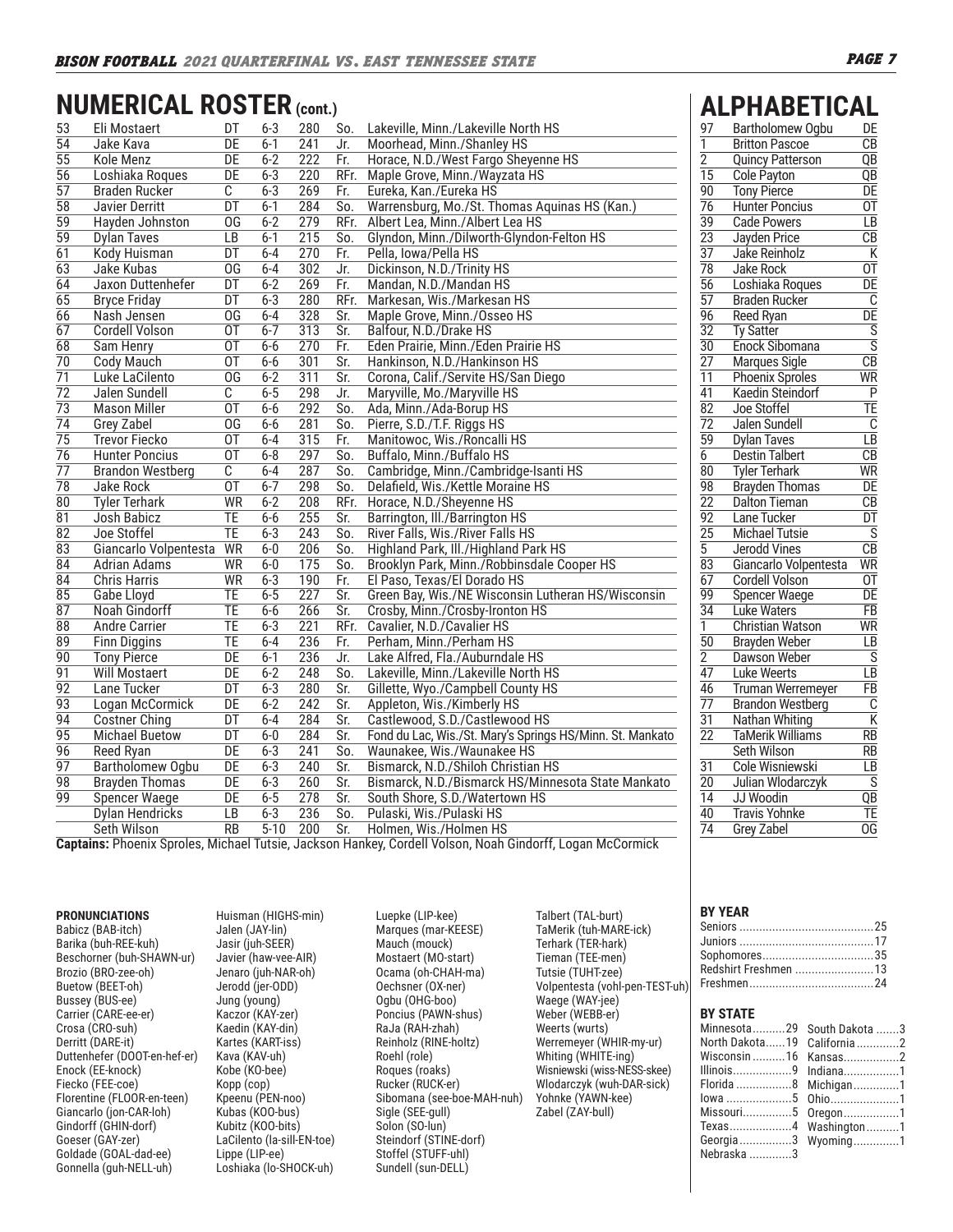# **NDSU Head Coach Matt Entz**

- 2019 Stats Perform FCS Eddie Robinson Award Runner-up
- 2019 AFCA FCS National Coach of the Year
- 2019, 2020 AFCA FCS Region 4 Coach of the Year
- 2019, 2021 Bruce Craddock MVFC Coach of
- the Year ■ 2018 Football Scoop FCS Coordinator of the Year
- 2008 AFCA Division II Asst. Coach of the Year
- **Matt Entz** was named head football coach at North Dakota State for the 2019 season after spending five seasons as the NDSU's defensive coordinator. He is the 31st head coach in program history.

Entz became the first Division I head football coach to go 16-0 in his first full season at the helm, and the 2019 Bison became the first modern-era college football team in any division to finish a season 16-0, joining the 1894 Yale Bulldogs as the only 16-0 teams in college football history.

Following the departure of 24 seniors, and with five new assistant coaches, North Dakota State completed the 2019 season with an FCS-record 37-game winning streak (eventually ended at 39 games), the third longest in Division I football history. NDSU won its ninth consecutive Missouri Valley Football Conference title and the program's eighth NCAA national championship in nine seasons.

This is the first head coaching job for Entz, who was an assistant coach for more than 20 years including 15 years of experience as a defensive coordinator and eight as an associate head coach in two programs. At NDSU, he's been part of six Missouri Valley Football Conference championships and five NCAA national championships with the Bison.

Entz, who was named the 2018 FCS Coordinator of the Year in his third time as a finalist for the award, has led a Bison defense that allowed less than 14 points per game over his five seasons as the defensive coordinator and consistently ranked in the top five of FCS in scoring defense and total defense.

NDSU had eight FCS All-America honorees on defense, and two of Entz's former linebackers, Nick DeLuca and Chris Board, went on to play in the NFL.

The Missouri Valley Football Conference is familiar territory for Entz. He came to NDSU in 2014 under head coach Chris Klieman after one season as the associate head coach, co-defensive coordinator and defensive line coach at Western Illinois in 2013, and spent three previous years at Northern Iowa.

He was named defensive line coach in 2010 at Northern Iowa and assumed defensive coordinator duties at UNI in 2012 after Klieman departed for NDSU.

Entz was defensive coordinator from 2002 to 2009 at Winona State, where he was promoted to associate head coach in 2003 and coached defensive line for three years and linebackers for five years.

Prior to that, Entz was the assistant head football coach and linebackers coach at Wayne (Neb.) State from 1999 to 2001 and the defensive coordinator at Illinois College in 1998. He holds certification from the National Strength and Conditioning Association and served as an assistant strength and conditioning coach during his time at Wayne State.

Entz earned a bachelor's degree in biology from Wartburg College in 1995 and a master's degree in education and exercise science from Wayne (Neb.) State College in 1998. He and his wife, Brenda, have two sons, Kellen and Konner.

# **BISON DEPTH CHART**

|                        | <b>Offense</b>  |                          |          |     |                         |                    |  |  |  |  |  |  |  |  |
|------------------------|-----------------|--------------------------|----------|-----|-------------------------|--------------------|--|--|--|--|--|--|--|--|
| Pos.                   | No.             | <b>Name</b>              | Ht.      | Wt. | Yr.                     | <b>Hometown</b>    |  |  |  |  |  |  |  |  |
| LT                     | 70              | <b>Cody Mauch</b>        | $6 - 6$  | 301 | Sr.                     | Hankinson, N.D.    |  |  |  |  |  |  |  |  |
|                        | 73              | <b>Mason Miller</b>      | $6 - 6$  | 292 | So.                     | Ada, Minn.         |  |  |  |  |  |  |  |  |
| $\overline{\text{LG}}$ | 66              | Nash Jensen              | 6-4      | 328 | Sr.                     | Maple Grove, Minn. |  |  |  |  |  |  |  |  |
|                        | 71              | Luke LaCilento           | $6 - 2$  | 311 | Sr.                     | Corona, Calif.     |  |  |  |  |  |  |  |  |
| $\overline{\text{C}}$  | 72              | Jalen Sundell            | $6 - 5$  | 298 | Jr.                     | Maryville, Mo.     |  |  |  |  |  |  |  |  |
|                        | 77              | <b>Brandon Westberg</b>  | 6-4      | 287 | So.                     | Cambridge, Minn.   |  |  |  |  |  |  |  |  |
| $\overline{\text{RG}}$ | 63              | Jake Kubas               | 6-4      | 302 | Jr.                     | Dickinson, N.D.    |  |  |  |  |  |  |  |  |
|                        | 74              | Grey Zabel               | $6-6$    | 281 | So.                     | Pierre, S.D.       |  |  |  |  |  |  |  |  |
| RT                     | 67              | <b>Cordell Volson</b>    | $6 - 7$  | 313 | Sr.                     | Balfour, N.D.      |  |  |  |  |  |  |  |  |
|                        | 78              | Jake Rock                | $6 - 7$  | 298 | So.                     | Delafield, Wis.    |  |  |  |  |  |  |  |  |
| TE                     | 81              | Josh Babicz              | $6 - 6$  | 255 | Sr.                     | Barrington, III.   |  |  |  |  |  |  |  |  |
|                        | 82              | Joe Stoffel              | $6 - 3$  | 243 | So.                     | River Falls, Wis.  |  |  |  |  |  |  |  |  |
| <b>WR</b>              |                 | <b>Christian Watson</b>  | $6 - 5$  | 208 | $\overline{\text{Sr.}}$ | Tampa, Fla.        |  |  |  |  |  |  |  |  |
|                        | 0               | Zach Mathis              | 6-6      | 203 | Jr.                     | Tampa, Fla.        |  |  |  |  |  |  |  |  |
| <b>WR</b>              | $\overline{11}$ | <b>Phoenix Sproles</b>   | $6 - 0$  | 193 | $\overline{\text{Sr.}}$ | New Hope, Minn.    |  |  |  |  |  |  |  |  |
|                        | 17              | RaJa Nelson              | $5-9$    | 187 | So.                     | Lakeville, Minn.   |  |  |  |  |  |  |  |  |
|                        | or 12           | <b>Braylon Henderson</b> | $5-9$    | 176 | So.                     | Wylie, Texas       |  |  |  |  |  |  |  |  |
| FB                     | 44              | <b>Hunter Luepke</b>     | $6 - 1$  | 236 | Jr.                     | Spencer, Wis.      |  |  |  |  |  |  |  |  |
|                        | 49              | Hunter Brozio            | $5 - 11$ | 234 | So.                     | Lakeland, Fla.     |  |  |  |  |  |  |  |  |
| $\overline{RB}$        | 4               | Kobe Johnson             | $5-9$    | 188 | Jr.                     | Lawrenceville, Ga. |  |  |  |  |  |  |  |  |
|                        | 22              | TaMerik Williams         | $6 - 1$  | 225 | Jr.                     | Angleton, Texas    |  |  |  |  |  |  |  |  |
| $\overline{QB}$        |                 | Cam Miller               | $6 - 1$  | 208 | $\overline{So.}$        | Solon, Iowa        |  |  |  |  |  |  |  |  |
|                        | 2               | <b>Quincy Patterson</b>  | $6 - 3$  | 246 | Jr.                     | Chicago, III.      |  |  |  |  |  |  |  |  |

|                        |                 |                         |          | <b>Defense</b> |                         |                      |
|------------------------|-----------------|-------------------------|----------|----------------|-------------------------|----------------------|
| Pos.                   | No.             | <b>Name</b>             | Ht.      | Wt.            | Yr.                     | <b>Hometown</b>      |
| DE                     | 93              | Logan McCormick         | $6 - 2$  | 242            | $\overline{\text{Sr.}}$ | Appleton, Wis.       |
|                        | 90              | <b>Tony Pierce</b>      | $6 - 1$  | 236            | Jr.                     | Lake Alfred, Fla.    |
| DT                     | $\overline{92}$ | Lane Tucker             | $6 - 3$  | 280            | $\overline{\text{Sr.}}$ | Gillette, Wyo.       |
|                        | 53              | Eli Mostaert            | $6-3$    | 280            | So.                     | Lakeville, Minn.     |
| $\overline{\text{NG}}$ | 94              | <b>Costner Ching</b>    | 6-4      | 284            | $\overline{\text{Sr.}}$ | Castlewood, S.D.     |
|                        | 58              | Javier Derritt          | $6 - 1$  | 284            | So.                     | Warrensburg, Mo.     |
|                        | or 95           | <b>Michael Buetow</b>   | $6-0$    | 283            | Sr.                     | Fond du Lac, Wis.    |
| DE                     | 98              | <b>Brayden Thomas</b>   | 6-3      | 260            | Sr.                     | Bismarck, N.D.       |
|                        | 91              | <b>Will Mostaert</b>    | $6 - 2$  | 248            | So.                     | Lakeville, Minn.     |
| WLB                    | $\overline{26}$ | James Kaczor            | $6-0$    | 215            | $\overline{\text{Sr.}}$ | St. Cloud, Minn.     |
|                        | or 31           | Cole Wisniewski         | $6-4$    | 221            | So.                     | Sparta, Wis.         |
| <b>MLB</b>             | 52              | Jackson Hankey          | $6 - 2$  | 219            | $\overline{\text{Sr.}}$ | Park River, N.D.     |
|                        | 51              | Mason Hofstedt          | $6 - 1$  | 226            | Sr.                     | Cannon Falls, Minn.  |
| <b>SLB</b>             | 3               | Jasir Cox               | $6 - 1$  | 209            | Sr.                     | Kansas City, Mo.     |
|                        | 31              | Cole Wisniewski         | 6-4      | 221            | So.                     | Sparta, Wis.         |
| $\overline{CB}$        | $\overline{23}$ | Jayden Price            | $6 - 0$  | 186            | Jr.                     | Derby, Kan.          |
|                        | 27              | Marques Sigle           | $5 - 11$ | 187            | RFr.                    | Omaha, Neb.          |
| $\overline{\text{SS}}$ | $\overline{25}$ | <b>Michael Tutsie</b>   | $5 - 11$ | 192            | $\overline{\text{Sr.}}$ | Indianapolis, Ind.   |
|                        | 20              | Julian Wlodarczyk       | $6 - 3$  | 203            | Jr.                     | Naperville, Ill.     |
| FS                     | $\overline{2}$  | Dawson Weber            | $6 - 2$  | 192            | $\overline{\text{Sr.}}$ | Elk Grove, Calif.    |
|                        | 10              | Dom Jones               | $6 - 3$  | 194            | So.                     | Duluth, Ga.          |
| CB                     | 18              | <b>Courtney Eubanks</b> | $5 - 10$ | 185            | So.                     | St. Petersburg, Fla. |
|                        | 6               | Destin Talbert          | $6-0$    | 185            | Sr.                     | Darien, Ill.         |
|                        | or 5            | Jerodd Vines            | $5 - 11$ | 177            | Jr.                     | Detroit, Mich.       |

|           |       |                          |         | <b>Specialists</b> |                         |                     |
|-----------|-------|--------------------------|---------|--------------------|-------------------------|---------------------|
| Pos.      | No.   | <b>Name</b>              | Ht.     | Wt.                | Yr.                     | <b>Hometown</b>     |
| K0        | 37    | Jake Reinholz            | $6 - 3$ | 214                | Sr.                     | Fargo, N.D.         |
|           | or 41 | Kaedin Steindorf         | $6 - 1$ | 181                | RFr.                    | Sherwood, Ore.      |
| <b>PK</b> | 37    | Jake Reinholz            | $6 - 3$ | 214                | Sr.                     | Fargo, N.D.         |
|           | 39    | Griffin Crosa            | $6 - 1$ | 164                | Jr.                     | Dublin, Ohio        |
| LS        | 48    | Mike Florentine          | $6 - 1$ | 210                | Fr.                     | Frankfort, III.     |
|           | 33    | Logan Hofstedt           | $6 - 1$ | 243                | So.                     | Cannon Falls, Minn. |
| H         | 41    | Kaedin Steindorf         | $6 - 1$ | 181                | RFr.                    | Sherwood, Ore.      |
|           |       | Cam Miller               | $6 - 1$ | 208                | So.                     | Solon, Iowa         |
| P         | 41    | Kaedin Steindorf         | $6 - 1$ | 181                | RFr.                    | Sherwood, Ore.      |
|           | 38    | <b>Will Cardinal</b>     | $6 - 2$ | 193                | So.                     | Fridley, Minn.      |
| <b>KR</b> |       | Christian Watson         | $6 - 5$ | 208                | $\overline{\text{Sr.}}$ | Tampa, Fla.         |
|           | 17    | RaJa Nelson              | $5-8$   | 189                | So.                     | Lakeville, Minn.    |
| <b>PR</b> | 23    | Jayden Price             | $6-0$   | 186                | Jr.                     | Derby, Kan.         |
|           | or 12 | <b>Braylon Henderson</b> | $5-9$   | 176                | So.                     | Wylie, Texas        |

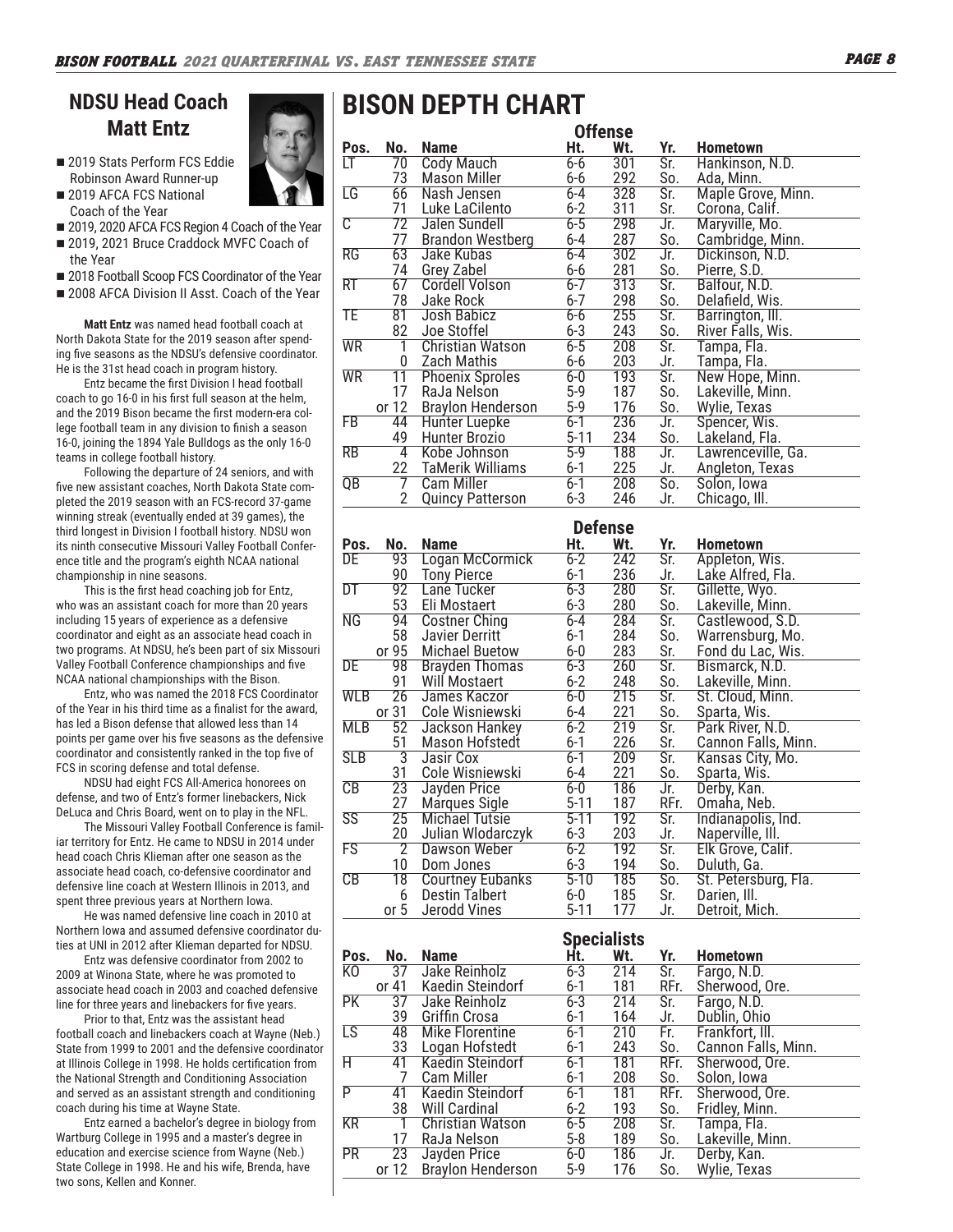# **PLAYER PARTICIPATION**

| I LAILIV                | ш                    | AN I                               | IVII ALIVI            |                    |                      |                      |                        |                        |                        |                 |                    |                    |                    |                |                 |                |                    |             |                  |  |
|-------------------------|----------------------|------------------------------------|-----------------------|--------------------|----------------------|----------------------|------------------------|------------------------|------------------------|-----------------|--------------------|--------------------|--------------------|----------------|-----------------|----------------|--------------------|-------------|------------------|--|
|                         | Played 2021          | <b>Played Career</b>               | Played Streak         | <b>Starts 2021</b> | <b>Starts Career</b> | <b>Starts Streak</b> | <b>Albany</b>          | Valparaiso             | Towson                 | North Dakota    | Northern Iowa      | Illinois St.       | Missouri St.       | Indiana St.    | South Dakota St | Youngstown St. | South Dakota       | S. Illinois | E. Tennessee St. |  |
| Adams                   | 1                    | 1                                  |                       |                    |                      |                      |                        |                        |                        |                 |                    |                    |                    |                |                 |                | ***                |             |                  |  |
| S. Anderson             | $\overline{3}$       | 4                                  |                       |                    |                      |                      |                        | $***$                  | $***$                  |                 |                    |                    |                    | $***$          |                 |                |                    |             |                  |  |
| <b>Babicz</b>           | $\overline{12}$      | 52                                 | $\overline{26}$       | 12                 | $\overline{25}$      | 12                   | <b>TE</b>              | <b>TE</b>              | TE                     | <b>TE</b>       | TE                 | TE                 | <b>TE</b>          | TE             | <b>TE</b>       | TE             | TE                 | ТE          |                  |  |
| Benson                  | 7                    | 7                                  | 3                     |                    |                      |                      |                        | ***                    | ***                    |                 |                    | ***                |                    | $***$          |                 | ***            | $***$              | $***$       |                  |  |
| <b>Brozio</b>           | $\overline{3}$       | 12                                 | 1                     |                    | $\overline{2}$       |                      |                        |                        |                        |                 |                    |                    |                    |                | $***$           | ***            |                    | $***$       |                  |  |
| <b>Buetow</b>           | $\overline{11}$      | $\overline{20}$                    | 8                     |                    |                      |                      | $***$                  | ***                    | ***                    |                 | $***$              | ***                | ***                | $***$          | $***$           | ***            | $***$              | $***$       |                  |  |
| <b>Bussey</b>           | 11                   | 19                                 | 3                     |                    |                      |                      | $***$                  | ***<br>$***$           | ***                    | $***$           | ***                | ***                | $***$              | $***$          |                 | ***            | $***$              | $***$       |                  |  |
| Cardinal<br>Carrier     | 1<br>1               | 4<br>$\mathbf{1}$                  |                       |                    |                      |                      |                        | $***$                  |                        |                 |                    |                    |                    |                |                 |                |                    |             |                  |  |
| Ching                   | 12                   | 41                                 | $\overline{38}$       | 12                 | $\overline{22}$      | $\overline{22}$      | <b>NG</b>              | <b>NG</b>              | <b>NG</b>              | NG              | <b>NG</b>          | <b>NG</b>          | <b>NG</b>          | ΝG             | NG              | <b>NG</b>      | <b>NG</b>          | ΝG          |                  |  |
| Coleman                 | 1                    | 1                                  |                       |                    |                      |                      |                        | $\overline{***}$       |                        |                 |                    |                    |                    |                |                 |                |                    |             |                  |  |
| $\overline{\text{Cox}}$ | 11                   | 44                                 |                       | 11                 | $\overline{21}$      |                      | <b>SLB</b>             | <b>SLB</b>             | SLB                    | <b>SLB</b>      | <b>SLB</b>         | SLB                | SLB                | <b>SLB</b>     | <b>SLB</b>      | <b>SLB</b>     | <b>SLB</b>         |             |                  |  |
| Crosa                   |                      | 16                                 |                       |                    |                      |                      |                        |                        |                        |                 |                    |                    |                    |                |                 |                |                    |             |                  |  |
| Derritt                 | 12                   | 24                                 | $\overline{22}$       |                    |                      |                      | $***$                  | $***$                  | $***$                  | $***$           | ***                | $***$              | $***$              | $***$          | $***$           | $***$          | $***$              | $***$       |                  |  |
| Duttenhefer             | $\overline{2}$       | $\overline{2}$                     |                       |                    |                      |                      |                        | $***$                  |                        |                 |                    |                    |                    | $***$          |                 |                |                    |             |                  |  |
| Eubanks                 | 12                   | 18                                 | 16                    | 12                 | 12                   | 12                   | CB                     | CB                     | CB                     | $\overline{CB}$ | $\overline{CB}$    | CB                 | CB                 | CB             | CB              | CB             | CB                 | CB          |                  |  |
| Florentine              | 12                   | $\overline{12}$                    | $\overline{12}$       |                    |                      |                      | $***$                  | $***$                  | $***$                  | $***$           | $***$              | $***$              | $***$              | $***$          | $***$           | ***            | $***$              | $***$       |                  |  |
| Friday                  | $\overline{2}$       | $\overline{2}$                     |                       |                    |                      |                      |                        | $***$                  |                        |                 |                    |                    |                    | $***$          |                 |                |                    |             |                  |  |
| Gindorff                | 12                   | 50                                 | 47                    | 12                 | $\overline{28}$      | 13                   | TE                     | TE                     | TE                     | TE              | TE                 | TE                 | TE                 | TE             | TE              | TE             | TE                 | TE          |                  |  |
| Goldade                 | 1                    | 1                                  |                       |                    |                      |                      |                        | $***$                  |                        |                 |                    |                    |                    |                |                 |                |                    |             |                  |  |
| Gonnella                | 9                    | 18                                 |                       | 8                  | 9                    |                      | <b>RB</b>              | <b>RB</b><br>***       | <b>RB</b>              | $\overline{RB}$ | <b>RB</b>          | <b>RB</b>          | <b>RB</b>          | $***$<br>$***$ | <b>RB</b>       |                |                    |             |                  |  |
| Gordon                  | $\overline{2}$<br>12 | $\overline{2}$<br>52               | 49                    | 12                 | 37                   | 21                   | <b>MLB</b>             | <b>MLB</b>             | <b>MLB</b>             | MLB             | MLB                | MLB                | MLB                | MLB            | MLB             | MLB            | MLB                | <b>MLB</b>  |                  |  |
| Hankey<br>Hart          | 6                    | 11                                 | $\overline{2}$        |                    |                      |                      | $***$                  | $***$                  | $***$                  |                 |                    |                    |                    | $***$          |                 |                | $***$              | $***$       |                  |  |
| Henderson               | 12                   | $\overline{26}$                    | $\overline{22}$       |                    | $\overline{2}$       |                      | ***                    | $***$                  | $***$                  | $***$           | $***$              | ***                | ***                | $***$          | $***$           | ***            | $***$              | $***$       |                  |  |
| L. Hofstedt             | 11                   | 21                                 | 3                     |                    |                      |                      | ***                    | $***$                  | $***$                  | $***$           | $***$              | $***$              | ***                | $***$          |                 | $***$          | $***$              | $***$       |                  |  |
| M. Hofstedt             | $\overline{12}$      | $\overline{35}$                    | $\overline{15}$       | 6                  | 6                    |                      | <b>WLB</b>             | ***                    | <b>WLB</b>             | ***             | <b>WLB</b>         | <b>WLB</b>         | <b>WLB</b>         | <b>WLB</b>     | ***             | ***            | ***                | $***$       |                  |  |
| Jensen                  | 12                   | $\overline{53}$                    | 53                    | $\overline{12}$    | $\overline{38}$      | $\overline{38}$      | LG                     | LG                     | LG                     | LG              | LG                 | LG                 | LG                 | LG             | LG              | LG             | LG                 | LG          |                  |  |
| K. Johnson              | 12                   | $\overline{32}$                    | $\overline{12}$       | 1                  | 7                    |                      | ***                    | ***                    | ***                    | ***             | $***$              | ***                | ***                | R <sub>B</sub> | ***             | ***            | ***                | $***$       |                  |  |
| H. Johnston             |                      | 1                                  |                       |                    |                      |                      |                        |                        |                        |                 |                    |                    |                    |                |                 |                |                    |             |                  |  |
| D. Jones                | 12                   | $\overline{23}$                    | $\overline{22}$       | 1                  | 7                    |                      | $***$                  | $***$                  | $***$                  | $***$           | $***$              | ***                | ***                | FS             | $***$           | ***            | ***                | $***$       |                  |  |
| Jung                    | 12                   | 22                                 | $\overline{22}$       |                    |                      |                      | $***$                  | ***                    | ***                    | $***$           | $***$              | ***                | ***                | $***$          | $***$           | ***            | ***                | $***$       |                  |  |
| Kaczor                  | 6                    | 40                                 | 4                     | 5                  | 21                   | 4                    | $***$                  |                        |                        | <b>WLB</b>      |                    |                    |                    |                | WLB             | <b>WLB</b>     | <b>WLB</b>         | <b>WLB</b>  |                  |  |
| Kartes                  | 6                    | 29                                 | 5                     |                    |                      |                      |                        | $***$<br>***           |                        |                 |                    |                    | $***$              | $***$          | $***$<br>$***$  | $***$          | ***<br>***         | $***$       |                  |  |
| Kava                    | 12                   | $\overline{23}$                    | $\overline{12}$       |                    |                      |                      | $***$                  |                        | ***                    | ***             | $***$              | ***                |                    | $***$<br>$***$ |                 | ***            |                    | $***$       |                  |  |
| Kopp                    | 1<br>12              | 1<br>$\overline{20}$               |                       |                    |                      | 12                   | $\overline{\text{RG}}$ | $\overline{\text{RG}}$ | $\overline{\text{RG}}$ |                 |                    |                    |                    |                |                 |                |                    |             |                  |  |
| Kubas<br>Kubitz         | $\overline{12}$      | $\overline{21}$                    | 12<br>$\overline{21}$ | 12                 | 12                   |                      | $***$                  | $***$                  | $***$                  | RG<br>$***$     | <b>RG</b><br>$***$ | <b>RG</b><br>$***$ | <b>RG</b><br>$***$ | RG<br>$***$    | RG<br>$***$     | RG<br>$***$    | <b>RG</b><br>$***$ | RG<br>$***$ |                  |  |
| LaCilento               | 5                    | 5                                  |                       |                    |                      |                      |                        | ***                    | $***$                  |                 |                    |                    |                    | $***$          |                 | ***            | $***$              |             |                  |  |
| Lindquist               | 1                    | 1                                  |                       |                    |                      |                      |                        |                        |                        |                 |                    |                    |                    | $***$          |                 |                |                    |             |                  |  |
| Lippe                   | 7                    | 19                                 |                       |                    | 1                    |                      | $***$                  | $***$                  | $***$                  | $***$           | $***$              | $***$              | $***$              |                |                 |                |                    |             |                  |  |
| Luepke                  | 10                   | 30                                 | 1                     | 1                  | 8                    |                      | $***$                  | ***                    | $***$                  | $***$           | $***$              |                    | $***$              | $***$          | FB              | ***            |                    | $***$       |                  |  |
| Marshall                | 12                   | 18                                 | 18                    |                    |                      |                      | ***                    | ***                    | ***                    | ***             | $***$              | $***$              | $***$              | $***$          | $***$           | $***$          | $***$              | $***$       |                  |  |
| <b>Mathis</b>           | 9                    | 20                                 | 9                     | 2                  | 2                    | 2                    |                        |                        |                        | $***$           | $***$              | $***$              | $***$              | $***$          | ***             | ***            | WR                 | WR          |                  |  |
| Mauch                   | 12                   | 44                                 | 38                    | 12                 | $\overline{21}$      | $\overline{21}$      | LT                     | LT                     | LT                     | LT              | LT                 | LT                 | LT                 | LT             | LT              | LT             | LT                 | LT          |                  |  |
| McCormick               | 12                   | 55                                 | 38                    | 8                  | 27                   | 8                    | $***$                  | $***$                  | $***$                  | $***$           | DE                 | DE                 | DE                 | DE             | DE              | DE             | DE                 | DE          |                  |  |
| C. Miller               | 10                   | 18                                 | 6                     | 5                  | 7                    | 5                    | $***$                  | $***$                  | $***$                  | $***$           |                    |                    | ***                | QB             | QB              | QB             | QB                 | QB          |                  |  |
| M. Miller               | 12                   | 17                                 | 16                    |                    | 1                    |                      | $***$                  | ***                    | ***                    | ***             | ***                | $***$              | $***$              | $***$          | ***             | ***            | $***$              | $***$       |                  |  |
| E. Mostaert             | 12                   | 24                                 | $\overline{22}$       |                    | 1                    |                      | $***$<br>$***$         | $***$<br>***           | $***$<br>***           | $***$<br>$***$  | $***$<br>$***$     | ***                | ***<br>***         | ***<br>$***$   | $***$<br>$***$  | ***<br>$***$   | ***<br>$***$       | $***$       |                  |  |
| W. Mostaert             | 11                   | $\overline{22}$<br>$\overline{22}$ | $\overline{22}$       | 1                  | 1                    |                      | $***$                  | $***$                  | $***$                  | $***$           | ***                | DE<br>***          | ***                | $***$          | ***             | ***            | $***$              | $***$       |                  |  |
| Nelson<br>Ocama         | 12<br>4              | 4                                  | 1                     |                    |                      |                      |                        | $***$                  |                        |                 |                    |                    |                    | $***$          |                 | $***$          |                    | $***$       |                  |  |
| Ogbu                    | 7                    | 13                                 | $\overline{2}$        |                    |                      |                      |                        | $***$                  | $***$                  |                 | $***$              | $***$              |                    | $***$          |                 |                | ***                | $***$       |                  |  |
| Patterson               | 11                   | 11                                 | 4                     | 7                  | 7                    |                      | OΒ                     | QB                     | QB                     | QB              | QB                 | QB                 | 0B                 |                | $***$           | ***            | $***$              | $***$       |                  |  |
| Payton                  | 2                    | $\overline{2}$                     |                       |                    |                      |                      |                        | $***$                  |                        |                 |                    |                    |                    | $***$          |                 |                |                    |             |                  |  |
| Pierce                  | 11                   | 36                                 | 6                     | 2                  | 6                    |                      | $***$                  | $***$                  | ***                    | DE              | DE                 |                    | $***$              | $***$          | $***$           | $***$          | $***$              | ***         |                  |  |
| Poncius                 | $\overline{2}$       | 3                                  |                       |                    |                      |                      |                        | ***                    |                        |                 |                    |                    |                    | $***$          |                 |                |                    |             |                  |  |
| Price                   | 12                   | 38                                 | 38                    | 11                 | 21                   | $\overline{21}$      | CВ                     | CB                     | CВ                     | CB              | СB                 | CB                 | CВ                 | CВ             | CB              | CВ             | CВ                 | CB          |                  |  |
| Reinholz                | 12                   | 26                                 | 16                    |                    |                      |                      | $***$                  | $***$                  | $***$                  | $***$           | $***$              | $***$              | $***$              | $***$          | $***$           | $***$          | $***$              | $***$       |                  |  |
| Rock                    | 8                    | 17                                 | 3                     |                    | 1                    |                      |                        | $***$                  | $***$                  | $***$           | $***$              |                    |                    | $***$          |                 | $***$          | $***$              | $***$       |                  |  |
| Rogues                  | 11                   | $\overline{12}$                    | 3                     |                    |                      |                      | $***$                  | $***$                  | $***$                  | $***$           | $***$              | $***$              | $***$              | $***$          |                 | ***            | $***$              | $***$       |                  |  |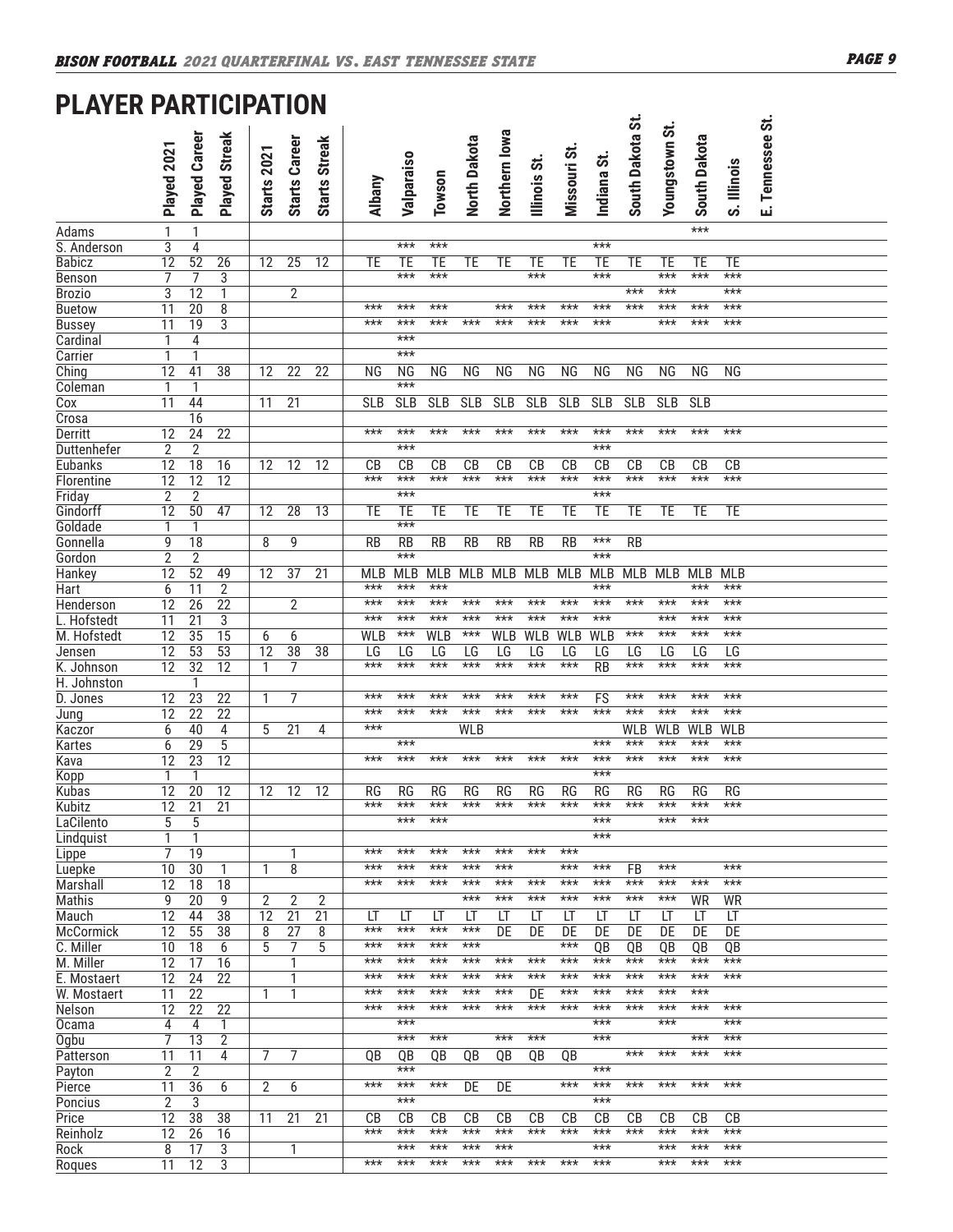# **PLAYER PARTICIPATION (cont.)**

|                                    | Played 2021     | Career<br>Played | <b>Streak</b><br>Played | <b>Starts 2021</b> | <b>Starts Career</b> | <b>Streak</b><br><b>Starts</b> | Albany    | Valparaiso             | Towson                 | North Dakota           | Northern Iowa          | Illinois St. | Missouri St. | Indiana St. | South Dakota St. | <b>Youngstown St.</b> | South Dakota           | S. Illinois | Tennessee St.<br>Ш |  |
|------------------------------------|-----------------|------------------|-------------------------|--------------------|----------------------|--------------------------------|-----------|------------------------|------------------------|------------------------|------------------------|--------------|--------------|-------------|------------------|-----------------------|------------------------|-------------|--------------------|--|
| Ryan                               | 3               | 3                |                         |                    |                      |                                |           | $***$                  |                        |                        |                        |              |              | $***$       |                  |                       | $***$                  |             |                    |  |
| Satter                             | $\overline{3}$  | $\overline{3}$   |                         |                    |                      |                                |           | $***$                  |                        |                        |                        |              | $***$        | $***$       |                  |                       |                        |             |                    |  |
| Sibomana                           | 1               | $\mathbf{1}$     |                         |                    |                      |                                |           |                        |                        |                        |                        |              |              | $***$       |                  |                       |                        |             |                    |  |
| Sigle                              | 10              | 11               | $\overline{5}$          |                    |                      |                                |           | $***$                  | $***$                  | $***$                  | $***$                  | $***$        |              | $***$       | $***$            | $***$                 | $***$                  | $***$       |                    |  |
| <b>Sproles</b>                     | $\overline{12}$ | 43               | $\overline{12}$         | $\overline{12}$    | $\overline{22}$      | $\overline{12}$                | WR        | WR                     | <b>WR</b>              | WR                     | <b>WR</b>              | WR           | <b>WR</b>    | WR          | WR               | WR                    | WR                     | WR          |                    |  |
| Steindorf                          | $\overline{12}$ | $\overline{12}$  | $\overline{12}$         |                    |                      |                                | $***$     | $***$                  | $***$                  | $***$                  | $***$                  | $***$        | $***$        | $***$       | $***$            | $***$                 | $***$                  | $***$       |                    |  |
| Stoffel                            | 12              | $\overline{21}$  | $\overline{21}$         |                    |                      |                                | $***$     | $***$                  | $***$                  | $***$                  | ***                    | $***$        | $***$        | $***$       | ***              | $***$                 | $***$                  | $***$       |                    |  |
| Sundell                            | 9               | 35               | 5                       | 9                  | 18                   | 5                              | C         | C                      | C                      | C                      |                        |              |              | C           | C                | C                     | C                      | C           |                    |  |
| <b>Talbert</b>                     | $\overline{12}$ | 49               | 48                      |                    | 5                    |                                | $***$     | $***$                  | $***$                  | $***$                  | $***$                  | $***$        | $***$        | $***$       | $***$            | $***$                 | $***$                  | $***$       |                    |  |
| <b>Terhark</b>                     | 7               | 7                | 3                       |                    |                      |                                | $***$     | $***$                  | $***$                  |                        |                        |              |              | $***$       |                  | $***$                 | $***$                  | $***$       |                    |  |
| Thomas                             | 10              | 19               | 6                       | 10                 | $\overline{13}$      | 6                              | DE        | DE                     | DE                     | DE                     |                        |              | DE           | DE          | DE               | DE                    | DE                     | DE          |                    |  |
| <b>Tucker</b>                      | 12              | $\overline{38}$  | 16                      | $\overline{12}$    | $\overline{20}$      | 16                             | DT        | $\overline{DT}$        | $\overline{DT}$        | $\overline{DT}$        | DT                     | DT           | DT           | DT          | DT               | <b>DT</b>             | DT                     | DT          |                    |  |
| <b>Tutsie</b>                      | 12              | 50               | 44                      | 12                 | $\overline{38}$      | 38                             | SS        | $\overline{\text{SS}}$ | $\overline{\text{SS}}$ | $\overline{\text{SS}}$ | $\overline{\text{SS}}$ | SS           | SS           | SS          | SS               | SS                    | $\overline{\text{SS}}$ | SS          |                    |  |
| <b>Vines</b>                       | 9               | 9                |                         |                    |                      |                                | $***$     | $***$                  | $***$                  | $***$                  | $***$                  | ***          | $***$        | $***$       |                  |                       | $***$                  |             |                    |  |
| Volpentesta                        | 11              | $\overline{20}$  | 4                       |                    |                      |                                | $***$     | ***                    | $***$                  | ***                    | ***                    | ***          | $***$        |             | ***              | $***$                 | $***$                  | $***$       |                    |  |
| Volson                             | $\overline{12}$ | 62               | $\overline{52}$         | $\overline{12}$    | 38                   | 38                             | <b>RT</b> | <b>RT</b>              | <b>RT</b>              | <b>RT</b>              | <b>RT</b>              | <b>RT</b>    | <b>RT</b>    | <b>RT</b>   | <b>RT</b>        | <b>RT</b>             | <b>RT</b>              | <b>RT</b>   |                    |  |
| Waege                              | 3               | 42               |                         | 3                  | 14                   |                                | DE        | DE                     | $\overline{DE}$        |                        |                        |              |              |             |                  |                       |                        |             |                    |  |
| Waters                             | 9               | 9                | $\overline{2}$          |                    |                      |                                | $***$     | $***$                  | $\overline{***}$       | $***$                  | $***$                  | $***$        |              | $***$       |                  |                       | $***$                  | $***$       |                    |  |
| Watson                             | 11              | $\overline{51}$  |                         | 10                 | $\overline{31}$      |                                | WR        | <b>WR</b>              | WR                     | WR                     | WR                     | WR           | WR           | WR          | ***              | WR                    | <b>RB</b>              |             |                    |  |
| D. Weber                           | 12              | 42               | 13                      | 11                 | 17                   | 4                              | FS        | FS                     | FS                     | FS                     | FS                     | FS           | FS           | ***         | FS               | FS                    | FS                     | FS          |                    |  |
| Weerts                             | 3               | $\overline{25}$  |                         |                    |                      |                                | $***$     | $***$                  | $***$                  |                        |                        |              |              |             |                  |                       |                        |             |                    |  |
| Westberg                           | 9               | 10               |                         | 3                  | 3                    |                                |           | $***$                  | $***$                  | $***$                  | C                      | C            | C            | $***$       |                  | $***$                 | $***$                  |             |                    |  |
| Williams                           | 11              | 11               | 8                       | $\overline{2}$     | $\overline{2}$       | 1                              | $***$     | ***                    | $***$                  |                        | $***$                  | $***$        | $***$        | $***$       | ***              | <b>RB</b>             | $***$                  | <b>RB</b>   |                    |  |
| Wilson                             |                 | 14               |                         |                    |                      |                                |           |                        |                        |                        |                        |              |              |             |                  |                       |                        |             |                    |  |
| Wisniewski                         | 12              | $\overline{22}$  | 22                      | $\overline{2}$     | 4                    |                                | $***$     | <b>WLB</b>             | $***$                  | $***$                  | ***                    | ***          | $***$        | $***$       | $***$            | $***$                 | $***$                  | <b>SLB</b>  |                    |  |
| Wlodarczyk                         | 12              | $\overline{37}$  | $\overline{28}$         |                    |                      |                                | $***$     | $***$                  | $***$                  | $***$                  | $***$                  | $***$        | $***$        | $***$       | $***$            | $***$                 | $***$                  | $***$       |                    |  |
| Yohnke                             | 5               | 16               |                         |                    |                      |                                | $***$     | ***                    | $***$                  |                        |                        |              |              | $***$       |                  |                       | $***$                  |             |                    |  |
| Zabel                              | 9               | 14               |                         |                    | 3                    |                                | $***$     | $***$                  | $***$                  |                        | $***$                  |              | $***$        | $***$       | $***$            | $***$                 | $***$                  |             |                    |  |
|                                    |                 |                  |                         |                    |                      |                                |           |                        |                        |                        |                        |              |              |             |                  |                       |                        |             |                    |  |
| <b>2021 STARTERS, GAME BY GAME</b> |                 |                  |                         |                    |                      |                                |           |                        |                        |                        |                        |              |              |             |                  |                       |                        |             |                    |  |

| OFF.          | LT               | LG     | C.        | RG            | <b>RT</b>  | <b>TE</b>     | <b>WR</b>      | WR/FB     | <b>TE</b>     | <b>RB</b> | QB        |
|---------------|------------------|--------|-----------|---------------|------------|---------------|----------------|-----------|---------------|-----------|-----------|
| <b>ALBANY</b> | Mauch            | Jensen | Sundell   | Kubas         | Volson     | <b>Babicz</b> | Sproles        | Watson    | Gindorff      | Gonnella  | Patterson |
| <b>VALPO</b>  | Mauch            | Jensen | Sundell   | Kubas         | Volson     | <b>Babicz</b> | Sproles        | Watson    | Gindorff      | Gonnella  | Patterson |
| at TOW        | Mauch            | Jensen | Sundell   | Kubas         | Volson     | <b>Babicz</b> | Sproles        | Watson    | Gindorff      | Gonnella  | Patterson |
| at UND        | Mauch            | Jensen | Sundell   | Kubas         | Volson     | <b>Babicz</b> | Sproles        | Watson    | Gindorff      | Gonnella  | Patterson |
| <b>UNI</b>    | Mauch            | Jensen | Westberg  | Kubas         | Volson     | <b>Babicz</b> | Sproles        | Watson    | Gindorff      | Gonnella  | Patterson |
| at ILST       | Mauch            | Jensen | Westberg  | Kubas         | Volson     | <b>Babicz</b> | Sproles        | Watson    | Gindorff      | Gonnella  | Patterson |
| <b>MOST</b>   | Mauch            | Jensen | Westberg  | Kubas         | Volson     | <b>Babicz</b> | Sproles        | Watson    | Gindorff      | Gonnella  | Patterson |
| <b>INST</b>   | Mauch            | Jensen | Sundell   | Kubas         | Volson     | <b>Babicz</b> | Sproles        | Watson    | Gindorff      | K.Johnson | C.Miller  |
| at SDSU       | Mauch            | Jensen | Sundell   | Kubas         | Volson     | <b>Babicz</b> | Sproles        | Luepke    | Gindorff      | Gonnella  | C.Miller  |
| at YSU        | Mauch            | Jensen | Sundell   | Kubas         | Volson     | <b>Babicz</b> | <b>Sproles</b> | Watson    | Gindorff      | Williams  | C.Miller  |
| <b>USD</b>    | Mauch            | Jensen | Sundell   | Kubas         | Volson     | <b>Babicz</b> | Sproles        | Mathis    | Gindorff      | Watson    | C.Miller  |
| <b>SIU</b>    | Mauch            | Jensen | Sundell   | Kubas         | Volson     | <b>Babicz</b> | Sproles        | Mathis    | Gindorff      | Williams  | C.Miller  |
|               |                  |        |           |               |            |               |                |           |               |           |           |
| DEF.          | <b>DE</b>        | DT     | <b>NG</b> | DE            | <b>SLB</b> | <b>MLB</b>    | <b>WLB</b>     | <b>CB</b> | SS            | <b>FS</b> | CB        |
|               |                  |        |           |               |            |               |                |           |               |           |           |
| <b>ALBANY</b> | Thomas           | Tucker | Ching     | Waege         | Cox        | Hankey        | M.Hofstedt     | Eubanks   | Tutsie        | D.Weber   | Price     |
| <b>VALPO</b>  | <b>Thomas</b>    | Tucker | Ching     | Waege         | Cox        | Hankey        | Wisniewski     | Eubanks   | Tutsie        | D.Weber   | Price     |
| at TOW        | <b>Thomas</b>    | Tucker | Ching     | Waege         | Cox        | Hankey        | M.Hofstedt     | Eubanks   | Tutsie        | D.Weber   | Price     |
| at UND        | <b>Thomas</b>    | Tucker | Ching     | Pierce        | Cox        | Hankey        | Kaczor         | Eubanks   | Tutsie        | D.Weber   | Price     |
| <b>UNI</b>    | <b>McCormick</b> | Tucker | Ching     | Pierce        | Cox        | Hankey        | M.Hofstedt     | Eubanks   | <b>Tutsie</b> | D.Weber   | Price     |
| at ILST       | <b>McCormick</b> | Tucker | Ching     | W.Mostaert    | Cox        | Hankey        | M.Hofstedt     | Eubanks   | Tutsie        | D.Weber   | Price     |
| <b>MOST</b>   | <b>McCormick</b> | Tucker | Ching     | Thomas        | Cox        | Hankey        | M.Hofstedt     | Eubanks   | Tutsie        | D.Weber   | Price     |
| <b>INST</b>   | McCormick Tucker |        | Ching     | <b>Thomas</b> | Cox        | Hankey        | M.Hofstedt     | Eubanks   | <b>Tutsie</b> | D.Jones   | Price     |
| at SDSU       | <b>McCormick</b> | Tucker | Ching     | <b>Thomas</b> | Cox        | Hankey        | Kaczor         | Eubanks   | Tutsie        | D.Weber   | Price     |
| at YSU        | <b>McCormick</b> | Tucker | Ching     | <b>Thomas</b> | Cox        | Hankey        | Kaczor         | Eubanks   | <b>Tutsie</b> | D.Weber   | Price     |
| <b>USD</b>    | McCormick Tucker |        | Ching     | Thomas        | Cox        | Hankey        | Kaczor         | Eubanks   | Tutsie        | D.Weber   | Price     |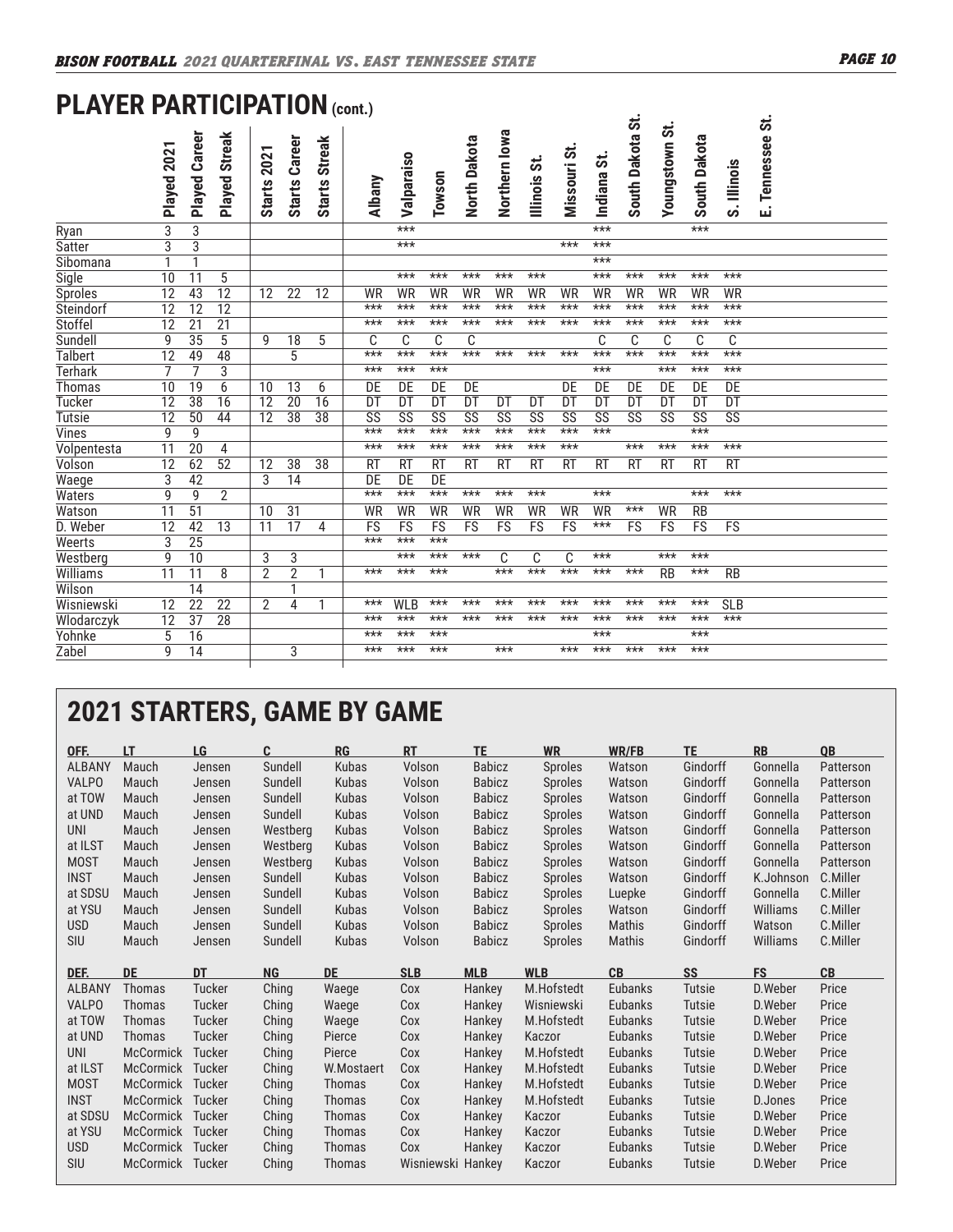## **2021 North Dakota State Football North Dakota State Game Results (as of Dec 05, 2021) All games**

| Date                      | <b>Opponent</b>          |   | <b>Score</b> | Overall  | <b>Conference</b> | Time | <b>Attend</b> |
|---------------------------|--------------------------|---|--------------|----------|-------------------|------|---------------|
| Sep 04, 2021              | <b>ALBANY</b>            | W | $28-6$       | 1-0      | $0 - 0$           | 3:05 | 15156         |
| Sep 11, 2021              | <b>VALPARAISO</b>        | W | $64-0$       | $2 - 0$  | $0 - 0$           | 3:01 | 15118         |
| Sep 18, 2021              | at Towson                | W | $35 - 7$     | $3-0$    | $0 - 0$           | 2:36 | 9109          |
| * Oct 02, 2021            | at #10 North Dakota      | W | $16 - 10$    | $4 - 0$  | $1 - 0$           | 2:55 | 12846         |
| * Oct 09, 2021            | #12 NORTHERN IOWA        | W | $34 - 20$    | $5-0$    | $2 - 0$           | 3:21 | 18536         |
| * Oct 16, 2021            | at Illinois State        | W | $20 - 0$     | $6-0$    | $3-0$             | 2:41 | 12416         |
| * Oct 23, 2021            | #17 MISSOURI STATE       | W | $27 - 20$    | 7-0      | $4-0$             | 3:12 | 15559         |
| * Oct 30, 2021            | <b>INDIANA STATE</b>     | W | $44 - 2$     | $8 - 0$  | $5-0$             | 2:59 | 14383         |
| * Nov 06, 2021            | at #9 South Dakota State |   | 19-27        | $8 - 1$  | $5 - 1$           | 3:04 | 18122         |
| * Nov 13, 2021            | at Youngstown State      | W | 49-17        | $9 - 1$  | $6 - 1$           | 3:00 | 8307          |
| * Nov 20, 2021            | #16 SOUTH DAKOTA         | W | $52 - 24$    | $10-1$   | $7-1$             | 2:46 | 16252         |
| <sup>^</sup> Dec 04, 2021 | #21 SOUTHERN ILLINOIS    | W | $38 - 7$     | $11 - 1$ | $7 - 1$           | 2:47 | 12557         |

\*Missouri Valley Football Conference games ^NCAA Division I FCS playoffs

#### **2021 North Dakota State Football North Dakota State Team Game-by-Game Comparison (as of Dec 05, 2021) All games**

|                       |               |                        |           | First Downs |                       | Rushing             | Passing                      |              | Total Offense        | Return      | Turn-   |
|-----------------------|---------------|------------------------|-----------|-------------|-----------------------|---------------------|------------------------------|--------------|----------------------|-------------|---------|
| Opponent              | Score         | Total                  | Rush      | Pass        | Pen                   | Number-Yards        | Comp-Att-Int                 | Yards        | Plays-Yards          | Yards       | Overs   |
| ALBANY                | $28 - 6$      | 20 <sub>1</sub><br>-8  | 11        | 5/7         | 4/0                   | 43-259 / 19-22      | $16-28-2$<br>$14 - 19 - 0$ / | 183<br>128   | 62-387 / 47-205      | 62 / 50     | 1/3     |
| <b>VALPARAISO</b>     | $64 - 0$      | 22 <sub>1</sub><br>-15 | 18<br>17  | 4/7         | 0/<br>-1              | 43-458 / 41-73      | $5-6-0$ / 14-23-1            | 125/112      | 49-583 / 64-185      | 97 / 196    | 0/3     |
| Towson                | $35 - 7$      | -12<br>21 <sub>1</sub> | 12<br>17  | 4 / 8       | 0/2                   | 46-328 / 30-35      | $'$ 19-28-0<br>$6 - 12 - 1$  | 165<br>165   | 58-493 / 58-200      | 58 / 213    | 1/0     |
| North Dakota          | $16 - 10$     | 13 <sub>1</sub><br>-13 | 11/7      | 2/6         | 0/0                   | 47-223 / 29-113     | $5-11-0$ / 18-32-1           | 57 / 176     | 58-280 / 61-289      | 71 / 108    | 0/1     |
| <b>NORTHERN IOWA</b>  | $34 - 20$     | 15/<br>14              | 10<br>/ 4 | 4/9         | -1                    | $/32-124$<br>43-181 | $12-31-0$<br>$11 - 21 - 0$ / | 182/<br>257  | 64-363 / 63-381      | 75 / 37     | 1/2     |
| <b>Illinois State</b> | $20 - 0$      | 15/9                   | 9/4       | 6/3         | 0/2                   | 48-201 / 30-59      | 13-22-2 / 4-20-2             | 124 / 40     | 70-325 / 50-99       | 41 / 26     | 2/2     |
| MISSOURI STATE        | $27 - 20$     | 16 <sup>1</sup><br>-15 | 8/5       | 6/7         | 2/3                   | 35-144 / 32-79      | $12 - 26 - 1$<br>$16-25-1$   | 189 / 242    | 61-333 / 57-321      | 86 / 99     | 1/2     |
| <b>INDIANA STATE</b>  | $44 - 2$      | 14 <sub>1</sub><br>-17 | 9/5       | 5/11        | 0/<br>-1              | 38-292 / 35-94      | $11-17-1 / 20-36-1$          | 185 / 181    | 55-477 / 71-275      | 86/<br>183  | 1/2     |
| South Dakota State    | $19 - 27$     | 20<br>16               | 15        | 10/9        | 3/2                   | 36-147 / 40-181     | $15 - 23 - 1$<br>$14-23-0$   | 218 / 168    | 59-365 / 63-349      | 46 / 20     | 2/0     |
| Youngstown State      | $49 - 17$     | 20 <sub>1</sub><br>-13 | 14/4      | 5/7         | 1/2                   | 45-454 / 32-59      | 10-14-0 / 17-33-1            | /229<br>169  | 59-623 / 65-288      | 95/82       | 0/1     |
| <b>SOUTH DAKOTA</b>   | $52 - 24$     | 27<br>-15              | 16/5      | 11/8        | 0/2                   | 47-303 / 27-97      | 19-23-0 / 21-27-1            | 219 / 196    | 70-522 / 54-293      | 138 / 120   | 1/2     |
| SOUTHERN ILLINOIS     | $38 - 7$      | 29<br>-14              | 23/<br>-5 | 5/9         | $\mathbf{0}$          | 62-389<br>$/26-61$  | $/23-33-0$<br>$9-14-1/$      | 220<br>88/   | 76-477 / 59-281      | 4 / 55      | 1/0     |
| Totals                | 426 - 140 232 | 161                    | 153<br>54 | 91<br>67    | 12 <sub>1</sub><br>16 | 373-997<br>533-3379 | 194-339-10<br>130-208-7      | 1849<br>2169 | 741-5228<br>712-3166 | 859<br>1189 | 11 / 18 |

|                         | 3rd Down             | 4th Down        | Time of            | TOP      | Ava        | Ava        | Ava        | Punting               | <b>Penalties</b>     |              |
|-------------------------|----------------------|-----------------|--------------------|----------|------------|------------|------------|-----------------------|----------------------|--------------|
| Opponent                | Conversions          | Conversions     | Possession         | Vlaroin  | Yds/Rush   | Yds/Pass   | Yds/Plav   | Number-Ava            | Number-Yards         | <b>Sacks</b> |
| <b>ALBANY</b>           | $4-12$ /<br>$0 - 11$ | $1-1/1-2$       | 23:29<br>36:31/    | 13:02    | 6.0 / 1.2  | 6.7 / 6.5  | 6.2 / 4.4  | 5-40.0 / 7-42.7       | $7-65/6-63$          | 3/3          |
| <b>VALPARAISO</b>       | $5-6$ / $5-15$       | $0-0$ / 2-2     | 24:57/<br>35:03    | $-10:06$ | 10.7 / 1.8 | 20.8 / 4.9 | 11.9 / 2.9 | $1-39.0$ / $7-43.1$   | $5-45$ / $4-22$      | 3/1          |
| Towson                  | $6-10$ / 2-14        | $0-0$ / 2-4     | 29:46<br>$30:14$ / | 0:28     | 7.1 / 1.2  | 13.8 / 5.9 | 8.5 / 3.4  | $3-40.3 / 5-39.0$     | $6-40$ / 4-25        | 5/2          |
| North Dakota            | $3-13/5-15$          | $1-1/0-2$       | 33:01 / 26:59      | 6:02     | 4.7 / 3.9  | 5.2 / 5.5  | 4.8 / 4.7  | $6-39.0$ / $5-43.0$   | $3-30/5-29$          | 1/1          |
| <b>NORTHERN IOWA</b>    | $5-15$ / $3-13$      | $1-1/1-3$       | 32:23 / 27:37      | 4:46     | 4.2 / 3.9  | 8.7 / 8.3  | 5.7 / 6.0  | $5-45.0$ / $5-35.0$   | $3-30/9-70$          | 5/0          |
| <b>Illinois State</b>   | $9-16$ / 2-11        | $0-1/0-1$       | 37:12 / 22:48      | 14:24    | 4.2 / 2.0  | 5.6 / 2.0  | 4.6 / 2.0  | $4-34.0$ / $7-42.0$   | $5-54$ / $3-25$      | 5/1          |
| <b>MISSOURI STATE</b>   | $5-12$ / $3-13$      | $0-1/1-3$       | 29:03 / 30:57      | $-1:54$  | 4.1 / 2.5  | 7.3 / 9.7  | 5.5 / 5.6  | $5-40.8$ / 4-49.2     | $11 - 101$<br>$8-76$ | 5/2          |
| <b>INDIANA STATE</b>    | $5-11 / 3-15$        | $0-1$ / 1-4     | 28:23 / 31:37      | $-3:14$  | 7.7 / 2.7  | 10.9 / 5.0 | 8.7 / 3.9  | $3-28.0$ / $7-41.7$   | $3-21/5-40$          | 4/0          |
| South Dakota State      | $5-10$ / $7-15$      | $0-1/1-3$       | 29:55 / 30:05      | $-0:10$  | 4.1 / 4.5  | 9.5 / 7.3  | 6.2 / 5.5  | $3-37.0$ / $2-34.0$   | $9-75/5-52$          | 1/1          |
| <b>Youngstown State</b> | $6-11/6-16$          | $0-1/1-1$       | 29:14 / 30:46      | $-1:32$  | 10.1 / 1.8 | 12.1 / 6.9 | 10.6 / 4.4 | $2-35.5$ / $7-44.3$   | $7-64$ / $5-40$      | 5/1          |
| <b>SOUTH DAKOTA</b>     | $6-11$ / 4-12        | $2 - 2 / 0 - 1$ | 35:59 / 24:01      | 11:58    | 6.4 / 3.6  | 9.5 / 7.3  | 7.5 / 5.4  | $1-42.0$ / $4-46.8$   | $6-62$ / $5-36$      | 3/1          |
| SOUTHERN ILLINOIS       | $9-13 / 2-13$        | $1-1/3-5$       | 37:45 / 22:15      | 15:30    | 6.3 / 2.3  | 6.3 / 6.7  | 6.3 / 4.8  | $1-41.0$ / 5-42.0     | $2 - 15 / 7 - 70$    | 3/1          |
| Totals                  | 42-163<br>$68-140/$  | $6-11$ / 13-31  | 335:23<br>384:37 / | 49:14    | 6.3 / 2.7  | 8.9 / 6.4  | 7.1 / 4.4  | $39-38.7/$<br>65-42.2 | $67 - 602$<br>66-548 | 43 / 14      |

Note: Game totals are displayed in the format TEAM/OPPONENT for each category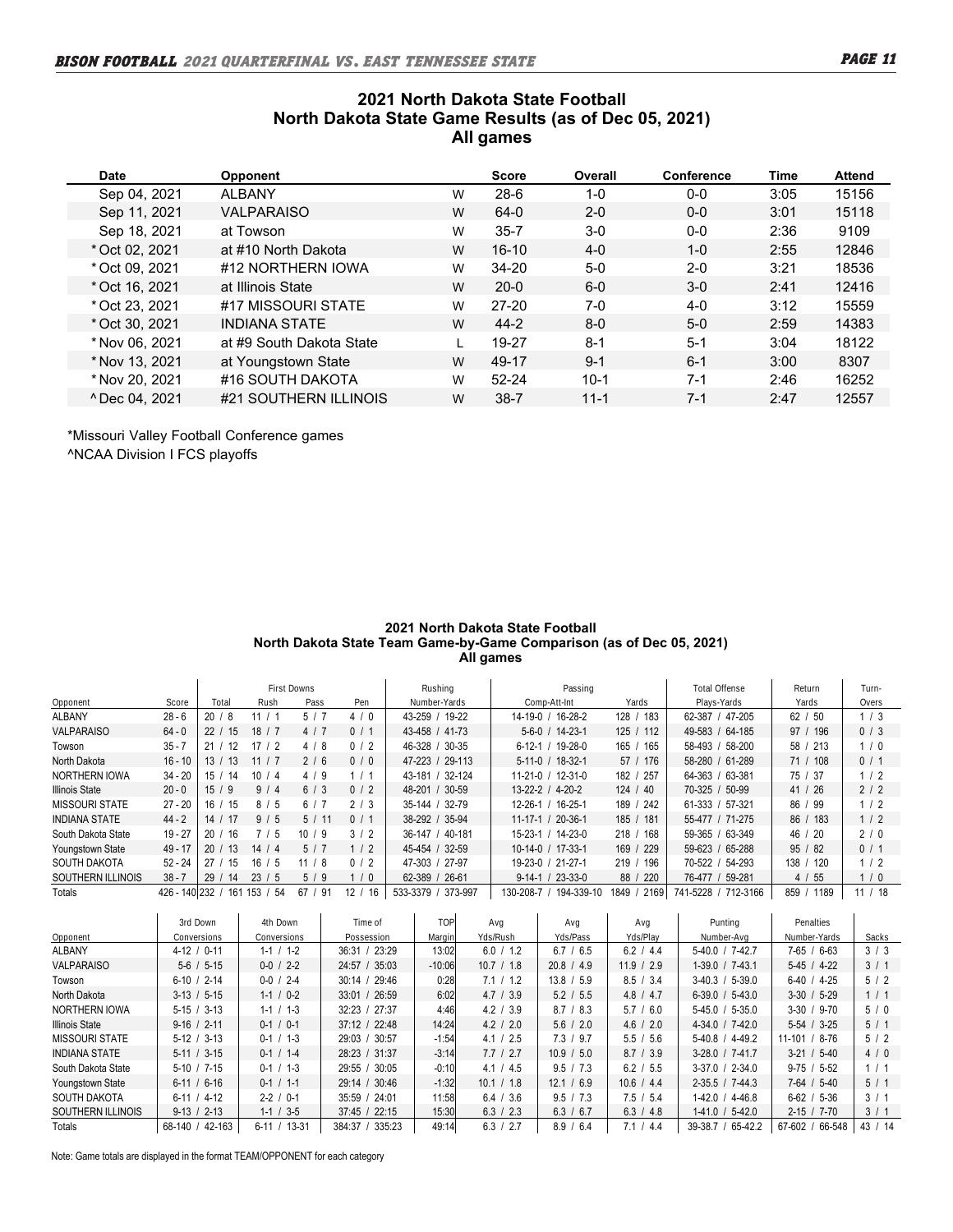## **2021 North Dakota State Football North Dakota State Overall Team Statistics (as of Dec 05, 2021) All games**

| <b>Team Statistics</b>                      | <b>NDSU</b>   | <b>OPP</b>     |
|---------------------------------------------|---------------|----------------|
| <b>SCORING</b>                              | 426           | 140            |
| <b>Points Per Game</b>                      | 35.5          | 11.7           |
| <b>Points Off Turnovers</b>                 | 87            | 7              |
| <b>FIRST DOWNS</b>                          | 232           | 161            |
| Rushing                                     | 153           | 54             |
| Passing                                     | 67            | 91             |
| Penalty                                     | 12            | 16             |
| <b>RUSHING YARDAGE</b>                      | 3379          | 997            |
| Yards gained rushing                        | 3550          | 1368           |
| Yards lost rushing                          | 171           | 371            |
| <b>Rushing Attempts</b>                     | 533           | 373            |
| Average Per Rush                            | 6.3           | 2.7            |
| Average Per Game                            | 281.6         | 83.1           |
| <b>TDs Rushing</b>                          | 37            | 6              |
| <b>PASSING YARDAGE</b>                      | 1849          | 2169           |
| Comp-Att-Int                                | 130-208-7     | 194-339-10     |
| Average Per Pass                            | 8.9           | 6.4            |
| Average Per Catch                           | 14.2          | 11.2           |
| Average Per Game                            | 154.1         | 180.8          |
| <b>TDs Passing</b>                          | 17            | 9              |
| TOTAL OFFENSE                               | 5228          | 3166           |
| <b>Total Plays</b>                          | 741           | 712            |
| Average Per Play                            | 7.1           | 4.4            |
| Average Per Game                            | 435.7         | 263.8          |
| KICK RETURNS: #-Yards                       | 20-444        | 47-1052        |
| PUNT RETURNS: #-Yards                       | 21-280        | 13-95          |
| INT RETURNS: #-Yards                        | 10-129        | $7 - 25$       |
| KICK RETURN AVERAGE                         | 22.2          | 22.4           |
| PUNT RETURN AVERAGE                         | 13.3          | 7.3            |
| <b>INT RETURN AVERAGE</b>                   | 12.9          | 3.6            |
| <b>FUMBLES-LOST</b>                         | $12 - 4$      | $17 - 8$       |
| PENALTIES-Yards                             | 67-602        | 66-548         |
| Average Per Game                            | 50.2          | 45.7           |
| <b>PUNTS-Yards</b>                          | 39-1508       | 65-2744        |
| Average Per Punt                            | 38.7          | 42.2           |
| Net punt average                            | 35.7          | 37.0           |
| KICKOFFS-Yards                              | 78-4448       | 37-1992        |
| Average Per Kick                            | 57.0          | 53.8           |
| Net kick average                            | 39.4          | 37.1           |
| TIME OF POSSESSION/Game                     | 32:03         | 27:57          |
| <b>3RD-DOWN Conversions</b><br>3rd-Down Pct | 68/140<br>49% | 42/163<br>26%  |
| 4TH-DOWN Conversions                        | 6/11          |                |
| 4th-Down Pct                                | 55%           | 13/31<br>42%   |
| <b>SACKS BY-Yards</b>                       | 43-292        | 14-72          |
| <b>MISC YARDS</b>                           | 0             | $\mathbf 0$    |
| TOUCHDOWNS SCORED                           | 55            | 16             |
| FIELD GOALS-ATTEMPTS                        | $13 - 18$     | $9 - 10$       |
| <b>ON-SIDE KICKS</b>                        | $0 - 1$       | 0-1            |
| <b>RED-ZONE SCORES</b>                      | (42-52) 81%   | $(13-20) 65%$  |
| RED-ZONE TOUCHDOWNS                         | (34-52) 65%   | $(9-20)$ 45%   |
| PAT-ATTEMPTS                                | (51-52) 98%   | $(15-15)$ 100% |
| <b>ATTENDANCE</b>                           | 107561        | 60800          |
| Games/Avg Per Game                          | 7/15366       | 5/12160        |
| <b>Neutral Site Games</b>                   |               | 0/0            |
|                                             |               |                |

| <b>Score by Quarters</b> |  |  | 1st 2nd 3rd 4th OT Total |
|--------------------------|--|--|--------------------------|
| North Dakota State       |  |  | 116 111 93 106 0 426     |
| Opponents                |  |  | 31 42 38 29 0 140        |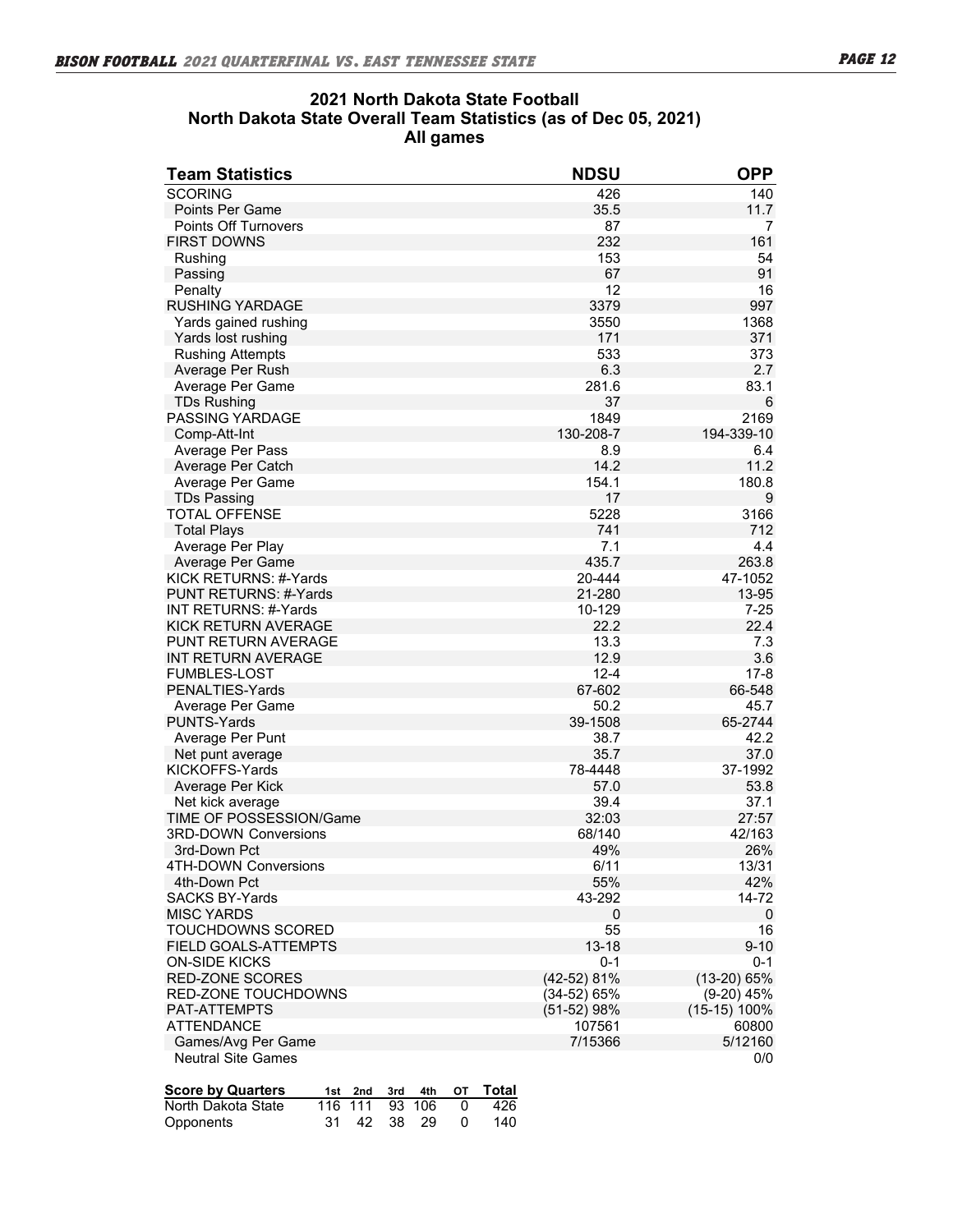## **2021 North Dakota State Football North Dakota State Individual Season/Career Statistics (as of Dec 05, 2021) All games**

|                          |                   |                | <b>SEASON</b>      |                  |                         |         |                 |                 |                 |       |                 |                | <b>CAREER</b> |              |                |      |                 |                 |       |
|--------------------------|-------------------|----------------|--------------------|------------------|-------------------------|---------|-----------------|-----------------|-----------------|-------|-----------------|----------------|---------------|--------------|----------------|------|-----------------|-----------------|-------|
| Rushing                  | qp                | att            | gain               | loss             | net                     | ava     | td              | la              | avg/g           |       | qp              | att            | gain          | loss         | net            | ava  | td              | la              | avg/g |
| <b>TaMerik Williams</b>  | $\overline{11}$   | 91             | 611                | 6                | 605                     | 6.6     | $\overline{10}$ | 50              | 55.0            |       | $\overline{11}$ | 91             | 611           | 6            | 605            | 6.6  | 10              | $\overline{50}$ | 55.0  |
| <b>Quincy Patterson</b>  | 11                | 92             | 599                | 79               | 520                     | 5.7     | $\overline{7}$  | 52              | 47.3            |       | 11              | 92             | 599           | 79           | 520            | 5.7  | $\overline{7}$  | 52              | 47.3  |
| Kobe Johnson             | 12                | 89             | 543                | 34               | 509                     | 5.7     | 2               | 97              | 42.4            |       | 32              | 236            | 1508          | 68           | 1440           | 6.1  | 8               | 97              | 45.0  |
| Dominic Gonnella         | 9                 | 65             | 384                | 4                | 380                     | 5.8     | $\overline{2}$  | 75              | 42.2            |       | 18              | 156            | 891           | 16           | 875            | 5.6  | $\overline{4}$  | 75              | 48.6  |
| Jalen Bussey             | 11                | 44             | 344                | $\overline{c}$   | 342                     | 7.8     | 4               | 72              | 31.1            |       | 19              | 95             | 873           | 13           | 860            | 9.1  | 9               | 72              | 45.3  |
| Hunter Luepke            | 10                | 45             | 283                | $\mathbf{1}$     | 282                     | 6.3     | 4               | 49              | 28.2            |       | 30              | 134            | 787           | 4            | 783            | 5.8  | 11              | 55              | 26.1  |
| <b>TK Marshall</b>       | 12                | 19             | 214                | 0                | 214                     | 11.3    | 1               | 84              | 17.8            |       | 18              | 27             | 240           | 0            | 240            | 8.9  | $\mathbf{1}$    | 84              | 13.3  |
| <b>Cam Miller</b>        | 10                | 48             | 239                | 29               | 210                     | 4.4     | 3               | 21              | 21.0            |       | 18              | 103            | 444           | 58           | 386            | 3.7  | $\overline{7}$  | 21              | 21.4  |
| Christian Watson         | 11                | 13             | 125                | 5                | 120                     | 9.2     | $\mathbf 1$     | 43              | 10.9            |       | 51              | 47             | 426           | 28           | 398            | 8.5  | 2               | 70              | 7.8   |
| Cole Payton              | $\overline{2}$    | $\overline{7}$ | 76                 | 0                |                         | 76 10.9 | $\overline{2}$  | 37              | 38.0            |       | 2               | $\overline{7}$ | 76            | $\mathbf{0}$ | 76             | 10.9 | $\overline{2}$  | 37              | 38.0  |
| Braylon Henderson        | 12                | 3              | 53                 | 0                |                         | 53 17.7 | 1               | 28              | 4.4             |       | 26              | 3              | 53            | 0            | 53             | 17.7 | 1               | 28              | 2.0   |
| <b>Phoenix Sproles</b>   | 12                | $\mathbf 1$    | 22                 | 0                |                         | 22 22.0 | $\mathbf 0$     | 22              | 1.8             |       | 43              | 6              | 123           | 0            | 123            | 20.5 | $\overline{2}$  | 55              | 2.9   |
| Kaedin Steindorf         | 12                | 1              | 18                 | 0                | 18                      | 18.0    | 0               | 18              | 1.5             |       | 12              | 1              | 18            | 0            | 18             | 18.0 | 0               | 18              | 1.5   |
| Nathan Goldade           | $\mathbf{1}$      | 3              | 16                 | 0                | 16                      | 5.3     | $\mathbf 0$     | 6               | 16.0            |       | $\mathbf{1}$    | 3              | 16            | 0            | 16             | 5.3  | 0               | 6               | 16.0  |
| Noah Gindorff            | 12                | 1              | 15                 | 0                | 15                      | 15.0    | 0               | 15              | 1.2             |       | 50              | 1              | 15            | 0            | 15             | 15.0 | 0               | 15              | 0.3   |
| <b>Mitchell Kartes</b>   | $\boldsymbol{6}$  | 3              | 8                  | $\mathbf 0$      | 8                       | 2.7     | $\mathbf{0}$    | 6               | 1.3             |       | 29              | 3              | 8             | $\pmb{0}$    | 8              | 2.7  | 0               | 6               | 0.3   |
| TEAM                     | 12                | 8              | 0                  | 11               | $-11$                   | $-1.4$  | 0               | 0               | $-0.9$          |       |                 |                |               |              |                |      |                 |                 |       |
| Total                    | $\overline{12}$   | 533            | 3550               | $\overline{171}$ | 3379                    | 6.3     | $\overline{37}$ | $\overline{97}$ | 281.6           |       |                 |                |               |              |                |      |                 |                 |       |
| Opponents                | 12                | 373            | 1368               | 371              | 997                     | 2.7     | 6               | 75              | 83.1            |       |                 |                |               |              |                |      |                 |                 |       |
|                          |                   |                |                    |                  |                         |         |                 |                 |                 |       |                 |                |               |              |                |      |                 |                 |       |
| Passing                  | qp                |                | effic comp-att-int |                  |                         | pct     | yds             | td              | lq              | avg/g | gp              | effic          |               | comp-att-int | pct            | yds  | td              | lq              | avg/g |
| Cam Miller               | 10                | 185.26         |                    | 74-103-3         | 71.8                    |         | 1030            | $\overline{11}$ | $\overline{75}$ | 103.0 | $\overline{18}$ | 155.50         |               | 104-162-6    | 64.2           | 1393 | $\overline{13}$ | $\overline{75}$ | 77.4  |
| Quincy Patterson         | 11                | 133.75         |                    | 55-101-4         | 54.5                    |         | 813             | 6               | 85              | 73.9  | 11              | 133.75         |               | 55-101-4     | 54.5           | 813  | 6               | 85              | 73.9  |
| Cole Payton              | 2                 | 50.13          |                    | $1 - 3 - 0$      | 33.3                    |         | 6               | 0               | 6               | 3.0   | 2               | 50.13          |               | $1 - 3 - 0$  | 33.3           | 6    | 0               | 6               | 3.0   |
| TEAM                     | 12                | 0.00           |                    | $0 - 1 - 0$      |                         | 0.0     | 0               | $\mathbf 0$     | 0               | 0.0   |                 |                |               |              |                |      |                 |                 |       |
| Total                    | 12                | 157.41         |                    | 130-208-7        | 62.5                    |         | 1849            | 17              | 85              | 154.1 |                 |                |               |              |                |      |                 |                 |       |
| Opponents                | $12 \overline{ }$ |                | 113.83 194-339-10  |                  | 57.2                    |         | 2169            | 9               | 68              | 180.8 |                 |                |               |              |                |      |                 |                 |       |
|                          |                   |                |                    |                  |                         |         |                 |                 |                 |       |                 |                |               |              |                |      |                 |                 |       |
| Receiving                | gp                | no             | yds                | avg              | td                      | lg      | avg/g           |                 |                 |       | gp              | no             | yds           | avg          | td             | lq   | avg/g           |                 |       |
| Christian Watson         | $\overline{11}$   | 39             | 740                | 19.0             | $\overline{7}$          | 85      | 67.3            |                 |                 |       | 51              | 101            | 2079          | 20.6         | 14             | 85   | 40.8            |                 |       |
| <b>Phoenix Sproles</b>   | 12                | 18             | 265                | 14.7             | $\overline{\mathbf{c}}$ | 75      | 22.1            |                 |                 |       | 43              | 56             | 840           | 15.0         | 5              | 75   | 19.5            |                 |       |
| Noah Gindorff            | 12                | 17             | 193                | 11.4             | 2                       | 43      | 16.1            |                 |                 |       | 50              | 38             | 448           | 11.8         | 11             | 43   | 9.0             |                 |       |
| <b>Braylon Henderson</b> | 12                | 13             | 118                | 9.1              | 0                       | 23      |                 | 9.8             |                 |       | 26              | 22             | 298           | 13.5         | $\overline{1}$ | 81   | 11.5            |                 |       |
| RaJa Nelson              | 12                | 9              | 72                 | 8.0              | 1                       | 17      |                 | 6.0             |                 |       | 22              | 13             | 102           | 7.8          | 1              | 17   | 4.6             |                 |       |
| Zach Mathis              | 9                 | $\overline{7}$ | 104                | 14.9             | 0                       | 26      | 11.6            |                 |                 |       | 20              | 13             | 199           | 15.3         | 0              | 41   | 9.9             |                 |       |
| Josh Babicz              | 12                | 6              | 147                | 24.5             | 3                       | 55      |                 | 12.2            |                 |       | 52              | 34             | 526           | 15.5         | 10             | 88   | 10.1            |                 |       |
| Hunter Luepke            | 10                | 6              | 76                 | 12.7             | $\mathbf{1}$            | 44      |                 | 7.6             |                 |       | 30              | 21             | 209           | 10.0         | 3              | 44   | 7.0             |                 |       |
| Kobe Johnson             | 12                | 6              | 66                 | 11.0             | 0                       | 30      |                 | 5.5             |                 |       | 32              | 14             | 142           | 10.1         | 0              | 30   | 4.4             |                 |       |
| Jalen Bussey             | 11                | 2              | 24                 | 12.0             | 1                       | 23      |                 | 2.2             |                 |       | 19              | $\overline{4}$ | 30            | 7.5          | $\mathbf{1}$   | 23   | 1.6             |                 |       |
| <b>TaMerik Williams</b>  | 11                | $\overline{c}$ | 15                 | 7.5              | 0                       | 9       |                 | 1.4             |                 |       | 11              | 2              | 15            | 7.5          | 0              | 9    | 1.4             |                 |       |
| Logan Hofstedt           | 11                | $\mathbf{1}$   | $9\,$              | 9.0              | 0                       | 9       |                 | 0.8             |                 |       | 21              | 1              | 9             | 9.0          | 0              | 9    | 0.4             |                 |       |
| Jake Lippe               | $\overline{7}$    | 1              | 8                  | 8.0              | 0                       | 8       |                 | 1.1             |                 |       | 19              | 9              | 110           | 12.2         | $\mathbf{1}$   | 37   | 5.8             |                 |       |
| Joe Stoffel              | 12                | $\mathbf 1$    | 8                  | 8.0              | 0                       | 8       |                 | 0.7             |                 |       | 21              | 1              | 8             | 8.0          | 0              | 8    | 0.4             |                 |       |
| DJ Hart                  | 6                 | 1              | 4                  | 4.0              | 0                       | 4       |                 | 0.7             |                 |       | 11              | $\mathbf{1}$   | 4             | 4.0          | 0              | 4    | 0.4             |                 |       |
| Dominic Gonnella         | 9                 | 1              | 0                  | 0.0              | 0                       | 0       |                 | 0.0             |                 |       | 18              | 8              | 26            | 3.2          | $\mathbf{0}$   | 11   | 1.4             |                 |       |
| Total                    | 12                | 130            | 1849               | 14.2             | 17                      | 85      | 154.1           |                 |                 |       |                 |                |               |              |                |      |                 |                 |       |
| Opponents                | 12                | 194            | 2169               | 11.2             | 9                       | 68      | 180.8           |                 |                 |       |                 |                |               |              |                |      |                 |                 |       |
|                          |                   |                |                    |                  |                         |         |                 |                 |                 |       |                 |                |               |              |                |      |                 |                 |       |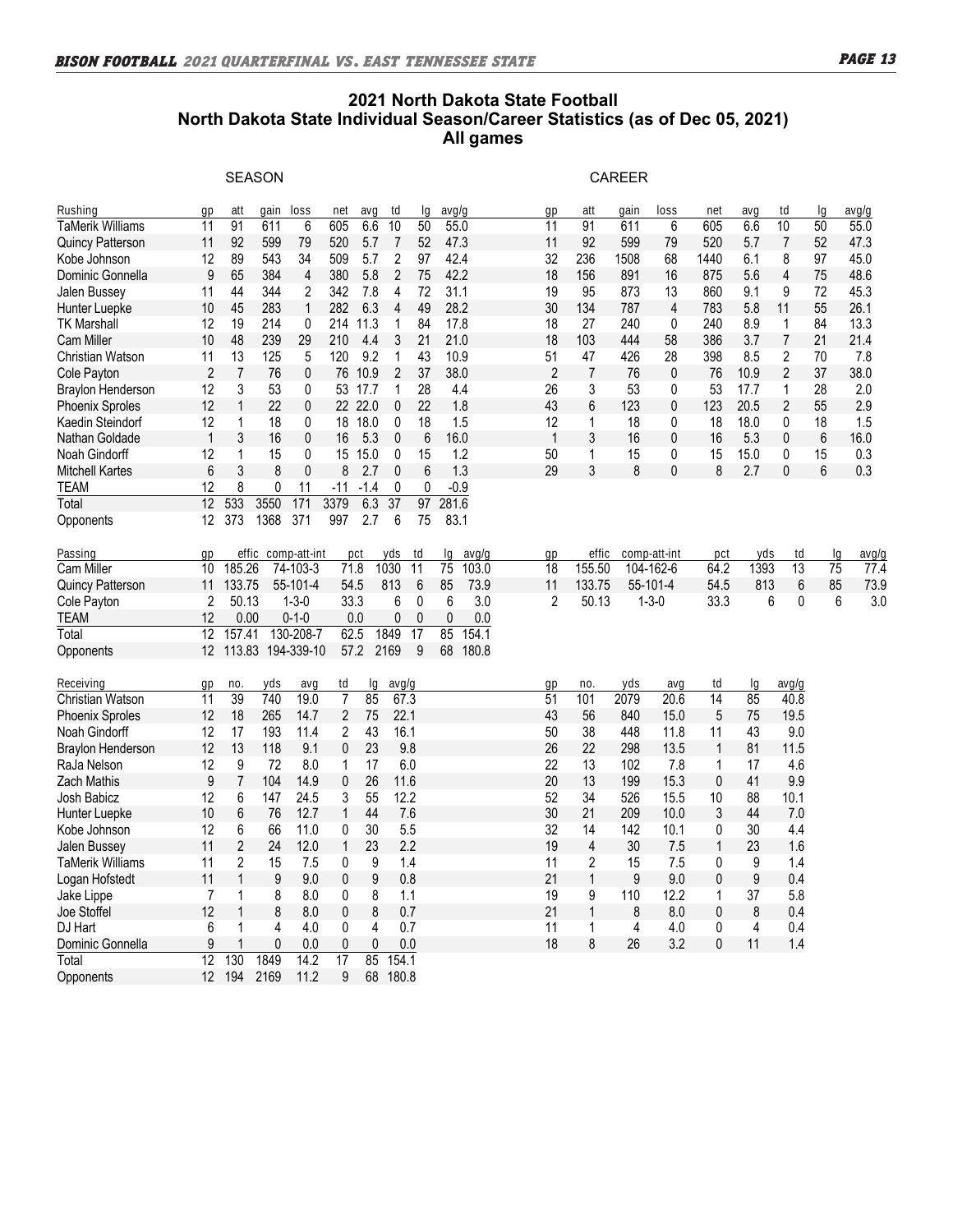## **2021 North Dakota State Football North Dakota State Individual Season/Career Statistics (as of Dec 05, 2021) All games**

|                          |    |       | <b>SEASON</b> |      |       |        |        |       | <b>CAREER</b> |              |       |       |
|--------------------------|----|-------|---------------|------|-------|--------|--------|-------|---------------|--------------|-------|-------|
| Total Offense            | Ω  | plays | rush          | pass | total | avg/g  | $\cap$ | plays | rush          | pass         | total | avg/g |
| Quincy Patterson         | 11 | 193   | 520           | 813  | 1333  | 121.2  | 11     | 193   | 520           | 813          | 1333  | 121.2 |
| Cam Miller               | 10 | 151   | 210           | 1030 | 1240  | 124.0  | 18     | 265   | 386           | 1393         | 1779  | 98.8  |
| TaMerik Williams         | 11 | 91    | 605           | 0    | 605   | 55.0   | 11     | 91    | 605           | 0            | 605   | 55.0  |
| Kobe Johnson             | 12 | 89    | 509           | 0    | 509   | 42.4   | 32     | 236   | 1440          | $\mathbf{0}$ | 1440  | 45.0  |
| Dominic Gonnella         | 9  | 65    | 380           | 0    | 380   | 42.2   | 18     | 156   | 875           | $\mathbf{0}$ | 875   | 48.6  |
| Jalen Bussey             | 11 | 44    | 342           | 0    | 342   | 31.1   | 19     | 95    | 860           | $\mathbf{0}$ | 860   | 45.3  |
| Hunter Luepke            | 10 | 45    | 282           | 0    | 282   | 28.2   | 30     | 134   | 783           | $\mathbf{0}$ | 783   | 26.1  |
| <b>TK Marshall</b>       | 12 | 19    | 214           | 0    | 214   | 17.8   | 18     | 27    | 240           | $\mathbf{0}$ | 240   | 13.3  |
| Christian Watson         | 11 | 13    | 120           | 0    | 120   | 10.9   | 51     | 47    | 398           | 0            | 398   | 7.8   |
| Cole Payton              | 2  | 10    | 76            | 6    | 82    | 41.0   | 2      | 10    | 76            | 6            | 82    | 41.0  |
| <b>Braylon Henderson</b> | 12 | 3     | 53            | 0    | 53    | 4.4    | 26     | 3     | 53            | 0            | 53    | 2.0   |
| <b>Phoenix Sproles</b>   | 12 |       | 22            | 0    | 22    | 1.8    | 43     | 6     | 123           | 0            | 123   | 2.9   |
| Kaedin Steindorf         | 12 |       | 18            | 0    | 18    | 1.5    | 12     | 1     | 18            | $\mathbf{0}$ | 18    | 1.5   |
| Nathan Goldade           | 1  | 3     | 16            | 0    | 16    | 16.0   |        | 3     | 16            | $\mathbf{0}$ | 16    | 16.0  |
| Noah Gindorff            | 12 |       | 15            | 0    | 15    | 1.2    | 50     |       | 15            | 0            | 15    | 0.3   |
| <b>Mitchell Kartes</b>   | 6  | 3     | 8             | 0    | 8     | 1.3    | 29     | 3     | 8             | $\mathbf{0}$ | 8     | 0.3   |
| TEAM                     | 12 | 9     | $-11$         | 0    | $-11$ | $-0.9$ |        |       |               |              |       |       |
| Total                    | 12 | 741   | 3379          | 1849 | 5228  | 435.7  |        |       |               |              |       |       |
| Opponents                | 12 | 712   | 997           | 2169 | 3166  | 263.8  |        |       |               |              |       |       |
|                          |    |       |               | PAT  |       |        |        |       |               | PAT          |       |       |

|                         |                |                          |                          | PAT                      |                          |          |     |     |                  |                |                                     |                          | PAT     |     |        |         |     |
|-------------------------|----------------|--------------------------|--------------------------|--------------------------|--------------------------|----------|-----|-----|------------------|----------------|-------------------------------------|--------------------------|---------|-----|--------|---------|-----|
| Scoring                 | td             | fa                       | kick                     | rush                     |                          | rcv pass | dxp | saf | pts              | td             | fa                                  | kick                     | rush    | rcv | pass   | dxp saf | pts |
| Jake Reinholz           |                | $-13-18$                 | 48-48                    | $0 - 1$                  |                          |          |     |     | 87               |                | 19-26<br>$\overline{\phantom{a}}$   | 77-77                    | $2 - 3$ |     |        |         | 138 |
| TaMerik Williams        | 10             | $\overline{a}$           |                          |                          |                          |          | ۰.  |     | 60               | 10             | $\overline{\phantom{a}}$            |                          |         |     |        |         | 60  |
| Christian Watson        | 8              | $\blacksquare$           |                          |                          |                          |          |     |     | 48               | 18             | $\blacksquare$                      |                          |         |     |        |         | 110 |
| <b>Quincy Patterson</b> | 7              | $\overline{\phantom{0}}$ |                          |                          |                          |          |     |     | 42               | $\overline{7}$ | $\overline{\phantom{a}}$            | $\overline{\phantom{0}}$ |         |     |        |         | 42  |
| Jalen Bussey            | 5              | $\blacksquare$           |                          |                          |                          |          |     |     | 30               | 10             | ÷,                                  |                          |         |     |        |         | 60  |
| Hunter Luepke           | 5              | $\overline{\phantom{0}}$ |                          |                          |                          |          |     |     | 30               | 14             | $\overline{\phantom{a}}$            |                          |         |     |        |         | 84  |
| Cam Miller              | 3              | $\overline{\phantom{0}}$ | $\blacksquare$           | $1 - 2$                  |                          |          |     |     | 20               | 7              | $\blacksquare$                      | $\blacksquare$           | $1-2$   |     | $-1-1$ |         | 44  |
| Josh Babicz             | 3              | $\overline{\phantom{a}}$ | $\overline{\phantom{a}}$ | $\overline{\phantom{a}}$ |                          |          |     |     | 18               | 10             | $\overline{\phantom{a}}$            | $\overline{\phantom{a}}$ |         |     |        |         | 60  |
| Kobe Johnson            | 2              |                          |                          |                          |                          |          |     |     | 12               | 9              | $\overline{\phantom{m}}$            |                          |         |     |        |         | 54  |
| Cole Payton             | 2              | $\overline{\phantom{a}}$ |                          |                          |                          |          |     |     | 12               | 2              | $\overline{\phantom{a}}$            |                          |         |     |        |         | 12  |
| <b>Phoenix Sproles</b>  | 2              | $\blacksquare$           |                          |                          |                          |          |     |     | 12               | 7              | $\blacksquare$                      |                          |         |     |        |         | 42  |
| Noah Gindorff           | 2              | $\overline{\phantom{0}}$ |                          |                          |                          |          |     |     | 12               | 11             | $\overline{\phantom{a}}$            |                          |         |     |        |         | 66  |
| Dominic Gonnella        | $\overline{c}$ | $\overline{\phantom{0}}$ |                          |                          |                          |          |     |     | 12               | 4              | $\blacksquare$                      |                          |         |     |        |         | 24  |
| RaJa Nelson             |                | $\overline{\phantom{0}}$ | $\overline{\phantom{a}}$ | ۰                        |                          |          |     |     | 6                | 1              | $\overline{\phantom{a}}$            | $\overline{\phantom{a}}$ |         |     |        |         | 6   |
| Braylon Henderson       |                |                          |                          |                          |                          |          |     |     | 6                | 3              | $\overline{\phantom{a}}$            |                          |         |     |        |         | 18  |
| <b>TK Marshall</b>      |                | $\overline{\phantom{0}}$ |                          |                          |                          |          |     |     | 6                | 1              | $\blacksquare$                      | $\overline{\phantom{a}}$ |         |     |        |         | 6   |
| Jayden Price            |                |                          |                          |                          |                          |          |     |     | 6                | 2              | $\blacksquare$                      |                          |         |     |        |         | 12  |
| <b>Will Cardinal</b>    |                |                          | $3-3$                    | $\blacksquare$           |                          |          |     |     | 3                |                | $2 - 4$<br>$\overline{\phantom{a}}$ | $8 - 9$                  |         |     |        |         | 14  |
| Dawson Weber            |                |                          |                          |                          |                          |          |     |     | 2                |                |                                     |                          |         |     |        |         | 2   |
| TEAM                    |                |                          | $0 - 1$                  | $\overline{\phantom{a}}$ |                          |          | ۰   |     | ŋ                |                |                                     |                          |         |     |        |         |     |
| Total                   | 55             | $13 - 18$                | 51-52                    | $1 - 3$                  |                          |          |     | 2   | $\overline{426}$ |                |                                     |                          |         |     |        |         |     |
| Opponents               | 16             | $9 - 10$                 | $15 - 15$                |                          | $\overline{\phantom{0}}$ | $0 - 1$  |     |     | 140              |                |                                     |                          |         |     |        |         |     |

| Punt Returns            | no. | yds       | avq   | td | la | no. | vds  | ava  | td | lg  |
|-------------------------|-----|-----------|-------|----|----|-----|------|------|----|-----|
| Jayden Price            | 21  | 280       | 13.3  |    | 45 | 27  | 400  | 14.8 | 2  | 85  |
| Total                   | 21  | 280       | 13.3  |    | 45 |     |      |      |    |     |
| Opponents               | 13  | 95        | 7.3   |    | 47 |     |      |      |    |     |
| <b>Kick Returns</b>     | no. | vds       | ava   | td | la | no. | vds. | ava  | td | lq  |
| <b>Christian Watson</b> | 9   | 210       | 23.3  | 0  | 48 | 25  | 669  | 26.8 | 2  | 100 |
| RaJa Nelson             | 8   | 201       | 25.1  | 0  | 50 | 11  | 231  | 21.0 | 0  | 50  |
| Joe Stoffel             | 3   | 33        | 11.0  |    | 12 | 5   | 54   | 10.8 | 0  | 13  |
| Total                   | 20  | 444       | -22.2 | 0  | 50 |     |      |      |    |     |
| Opponents               | 47  | 1052 22.4 |       |    | 87 |     |      |      |    |     |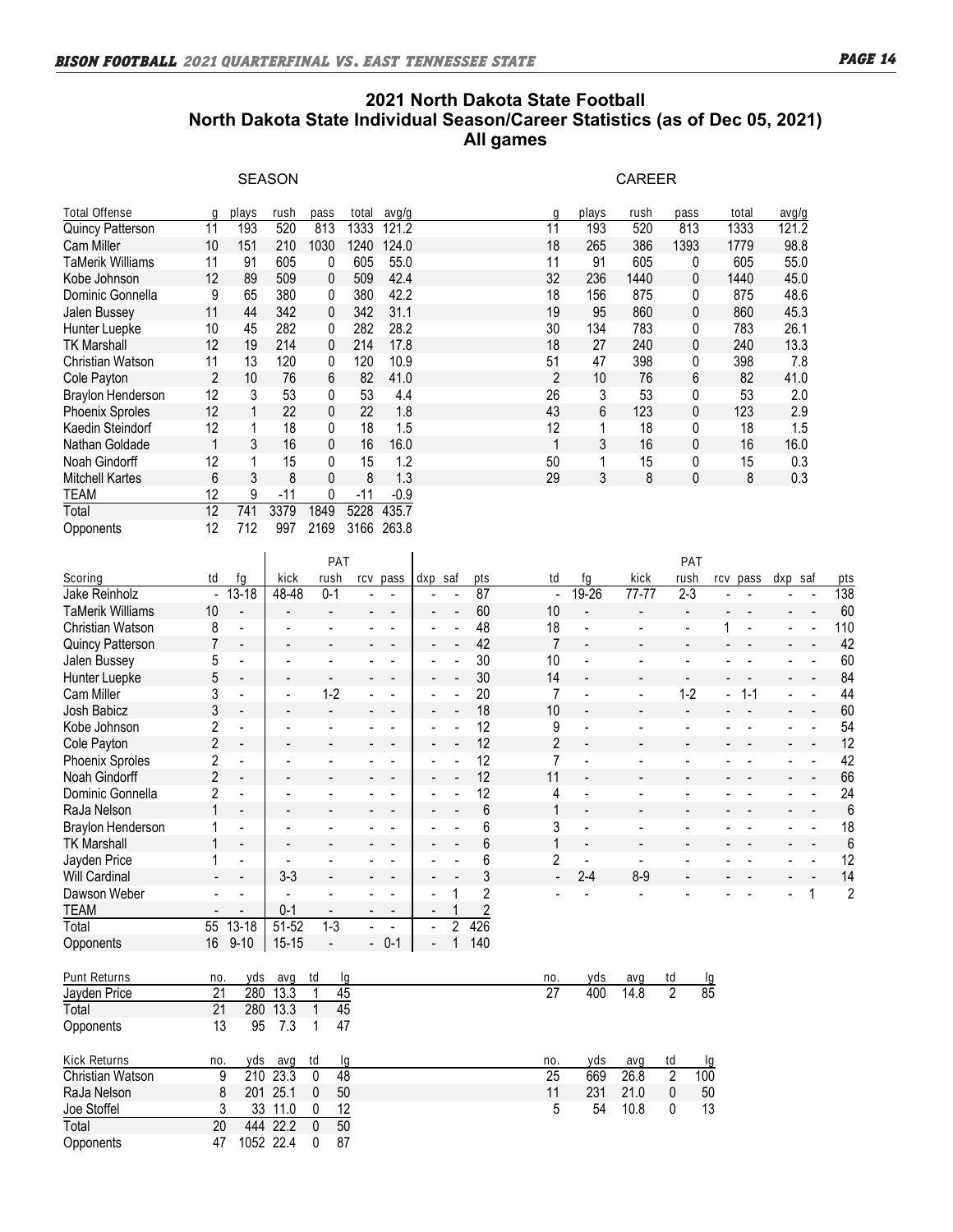## **2021 North Dakota State Football North Dakota State Individual Season/Career Statistics (as of Dec 05, 2021) All games**

|                         |                  |                         |                  | <b>SEASON</b> |                                 |                |       |            |                 |                 | <b>CAREER</b> |              |                 |              |                |                |       |
|-------------------------|------------------|-------------------------|------------------|---------------|---------------------------------|----------------|-------|------------|-----------------|-----------------|---------------|--------------|-----------------|--------------|----------------|----------------|-------|
| Interceptions           |                  | no                      | yds              | avg           | td                              | lg             |       |            | no.             | yds             | avq           | td           | -lg             |              |                |                |       |
| Jasir Cox               |                  | $\overline{3}$          | 55               | 18.3          | 43<br>0                         |                |       |            | 3               | $\overline{55}$ | 18.3          | 0            | $\overline{43}$ |              |                |                |       |
| Dawson Weber            |                  | $\overline{\mathbf{c}}$ | 11               | 5.5           | 11<br>0                         |                |       |            | 3               | 11              | 3.7           | 0            | 11              |              |                |                |       |
| Destin Talbert          |                  | 2                       | 2                | 1.0           | 0                               | 2              |       |            | 2               | 2               | 1.0           | 0            | 2               |              |                |                |       |
| Marques Sigle           |                  | 1                       | 36               | 36.0          | 36<br>0                         |                |       |            | 1               | 36              | 36.0          | 0            | 36              |              |                |                |       |
| Sam Jung                |                  | 1                       |                  | 25 25.0       | 25<br>0                         |                |       |            | 1               | 25              | 25.0          | 0            | 25              |              |                |                |       |
| Jackson Hankey          |                  | 1                       | 0                | 0.0           | 0                               | $\pmb{0}$      |       |            | $\overline{2}$  | 15              | 7.5           | 0            | 15              |              |                |                |       |
| Total                   |                  | $\overline{10}$         | $\overline{129}$ | 12.9          | $\overline{43}$<br>$\mathbf{0}$ |                |       |            |                 |                 |               |              |                 |              |                |                |       |
| Opponents               |                  | $\overline{7}$          | 25               | 3.6           | 0<br>15                         |                |       |            |                 |                 |               |              |                 |              |                |                |       |
| Fumble Returns          |                  | no.                     | yds              | avg           | td                              | lg             |       |            | no              | yds             | avg           | td           |                 |              |                |                |       |
| Jayden Price            |                  | 1                       | $\overline{6}$   | 6.0           | 0                               | $\overline{6}$ |       |            |                 | $\overline{6}$  | 6.0           | $\mathbf{0}$ | $\frac{10}{6}$  |              |                |                |       |
| Total                   |                  | $\overline{1}$          | $\overline{6}$   | 6.0           | 0                               | $\overline{6}$ |       |            |                 |                 |               |              |                 |              |                |                |       |
| Opponents               |                  | 1                       |                  | 17 17.0       | 0<br>17                         |                |       |            |                 |                 |               |              |                 |              |                |                |       |
| All Purpose             | g                | rush                    | rcv              | pr            | kr                              | ir             | total | avg/g      | q               | rush            | <b>LC</b>     |              | pr              | кr           | ir.            | total          | avg/g |
| <b>Christian Watson</b> | 11               | 120                     | 740              | $\mathbf{0}$  | 210                             | $\mathbf{0}$   | 1070  | 97.3       | $\overline{51}$ | 398             | 2079          |              | 0               | 669          | $\mathbf{0}$   | 3146           | 61.7  |
| <b>TaMerik Williams</b> | 11               | 605                     | 15               | 0             | 0                               | 0              | 620   | 56.4       | 11              | 605             | 15            |              | 0               | $\mathbf 0$  | 0              | 620            | 56.4  |
| Kobe Johnson            | 12               | 509                     | 66               | 0             | 0                               | 0              | 575   | 47.9       | 32              | 1440            | 142           |              | 0               | 229          | 0              | 1811           | 56.6  |
| <b>Quincy Patterson</b> | 11               | 520                     | 0                | 0             | 0                               | 0              | 520   | 47.3       | 11              | 520             | 0             |              | 0               | 0            | $\mathbf 0$    | 520            | 47.3  |
| Dominic Gonnell         | 9                | 380                     | 0                | 0             | 0                               | 0              | 380   | 42.2       | 18              | 875             | 26            |              | 0               | 0            | 0              | 901            | 50.1  |
| Jalen Bussey            | 11               | 342                     | 24               | 0             | 0                               | 0              | 366   | 33.3       | 19              | 860             | 30            |              | $\mathbf{0}$    | 50           | 0              | 940            | 49.5  |
| Hunter Luepke           | 10               | 282                     | 76               | 0             | 0                               | 0              | 358   | 35.8       | 30              | 783             | 209           |              | 0               | 0            | 0              | 992            | 33.1  |
| <b>Phoenix Sproles</b>  | 12               | 22                      | 265              | 0             | $\mathbf{0}$                    | 0              | 287   | 23.9       | 43              | 123             | 840           |              | $\mathbf 0$     | $\mathbf{0}$ | 0              | 963            | 22.4  |
| Jayden Price            | 12               | 0                       | 0                | 280           | 0                               | 0              | 280   | 23.3       | 38              | 0               | 0             |              | 400             | 0            | 9              | 409            | 10.8  |
| RaJa Nelson             | 12               | $\mathbf{0}$            | 72               | 0             | 201                             | 0              | 273   | 22.8       | 22              | 5               | 102           |              | $\mathbf{0}$    | 231          | $\mathbf 0$    | 338            | 15.4  |
| <b>TK Marshall</b>      | 12               | 214                     | 0                | 0             | 0                               | 0              | 214   | 17.8       | 18              | 240             | 0             |              | 0               | 0            | 0              | 240            | 13.3  |
| <b>Cam Miller</b>       | 10               | 210                     | 0                | 0             | 0                               | 0              | 210   | 21.0       | 18              | 386             | 0             |              | 0               | 0            | 0              | 386            | 21.4  |
| Noah Gindorff           | 12               | 15                      | 193              | 0             | 0                               | 0              | 208   | 17.3       | 50              | 15              | 448           |              | 0               | 0            | 0              | 463            | 9.3   |
| <b>Braylon Henders</b>  | 12               | 53                      | 118              | 0             | 0                               | 0              | 171   | 14.2       | 26              | 53              | 298           |              | 145             | 53           | 0              | 549            | 21.1  |
| Josh Babicz             | 12               | 0                       | 147              | 0             | 0                               | 0              | 147   | 12.2       | 52              | 0               | 526           |              | 0               | 0            | 0              | 526            | 10.1  |
| <b>Zach Mathis</b>      | $\boldsymbol{9}$ | 0                       | 104              | 0             | $\mathbf{0}$                    | 0              | 104   | 11.6       | 20              | 0               | 199           |              | 0               | 0            | 0              | 199            | 9.9   |
| Cole Payton             | 2                | 76                      | 0                | 0             | 0                               | 0              | 76    | 38.0       | $\overline{c}$  | 76              | 0             |              | 0               | 0            | 0              | 76             | 38.0  |
| Jasir Cox               | 11               | 0                       | 0                | 0             | $\pmb{0}$                       | 55             | 55    | 5.0        | 44              | 0               | 0             |              | 0               | 0            | 55             | 55             | 1.2   |
| Joe Stoffel             | 12               | 0                       | 8                | 0             | 33                              | 0              | 41    | 3.4        | 21              | 0               | 8             |              | 0               | 54           | 0              | 62             | 3.0   |
| Marques Sigle           | 10               | 0                       | 0                | 0             | 0                               | 36             | 36    | 3.6        | 11              | 0               | 0             |              | 0               | 0            | 36             | 36             | 3.3   |
| Sam Jung                | 12               | 0                       | 0                | 0             | 0                               | 25             | 25    | 2.1        | 22              | 0               | 0             |              | 0               | 0            | 25             | 25             | 1.1   |
| Kaedin Steindorf        | 12               | 18                      | 0                | 0             | 0                               | 0              | 18    | 1.5        | 12              | 18              | 0             |              | 0               | 0            | 0              | 18             | 1.5   |
| Nathan Goldade          | 1                | 16                      | 0                | 0             | 0                               | 0              | 16    | 16.0       | 1               | 16              | 0             |              | 0               | 0            | 0              | 16             | 16.0  |
| Dawson Weber            | 12               | $\mathbf{0}$            | 0                | 0             | $\mathbf{0}$                    | 11             | 11    | 0.9        | 42              | 0               | 0             |              | $\mathbf{0}$    | 0            | 11             | 11             | 0.3   |
| Logan Hofstedt          | 11               | 0                       | 9                | 0             | 0                               | 0              | 9     | 0.8        | 21              | 0               | 9             |              | $\pmb{0}$       | 0            | 0              | 9              | 0.4   |
| Jake Lippe              | $\overline{7}$   | 0                       | 8                | 0             | 0                               | 0              | 8     | 1.1        | 19              | $-2$            | 110           |              | $\mathbf{0}$    | 0            | 0              | 108            | 5.7   |
| <b>Mitchell Kartes</b>  | 6                | 8                       | 0                | 0             | 0                               | 0              | 8     | 1.3        | 29              | 8               | 0             |              | 0               | 13           | 0              | 21             | 0.7   |
| DJ Hart                 | 6                | 0                       | 4                | 0             | $\mathbf 0$                     | 0              | 4     | 0.7        | 11              | $\pmb{0}$       | 4             |              | $\pmb{0}$       | 0            | $\pmb{0}$      | $\overline{4}$ | 0.4   |
| <b>Destin Talbert</b>   | 12               | 0                       | 0                | 0             | 0                               | 2              | 2     | 0.2        | 49              | 0               | 0             |              | 0               | 0            | $\overline{c}$ | $\overline{2}$ | 0.0   |
| <b>TEAM</b>             | 12               | $-11$                   | 0                | 0             | 0                               | 0              | $-11$ | $-0.9$     |                 |                 |               |              |                 |              |                |                |       |
| Total                   | $\overline{12}$  | 3379                    | 1849             | 280           | 444                             | 129            | 6081  | 506.8      |                 |                 |               |              |                 |              |                |                |       |
| Opponents               | 12               | 997                     | 2169             | 95            | 1052                            | 25             |       | 4338 361.5 |                 |                 |               |              |                 |              |                |                |       |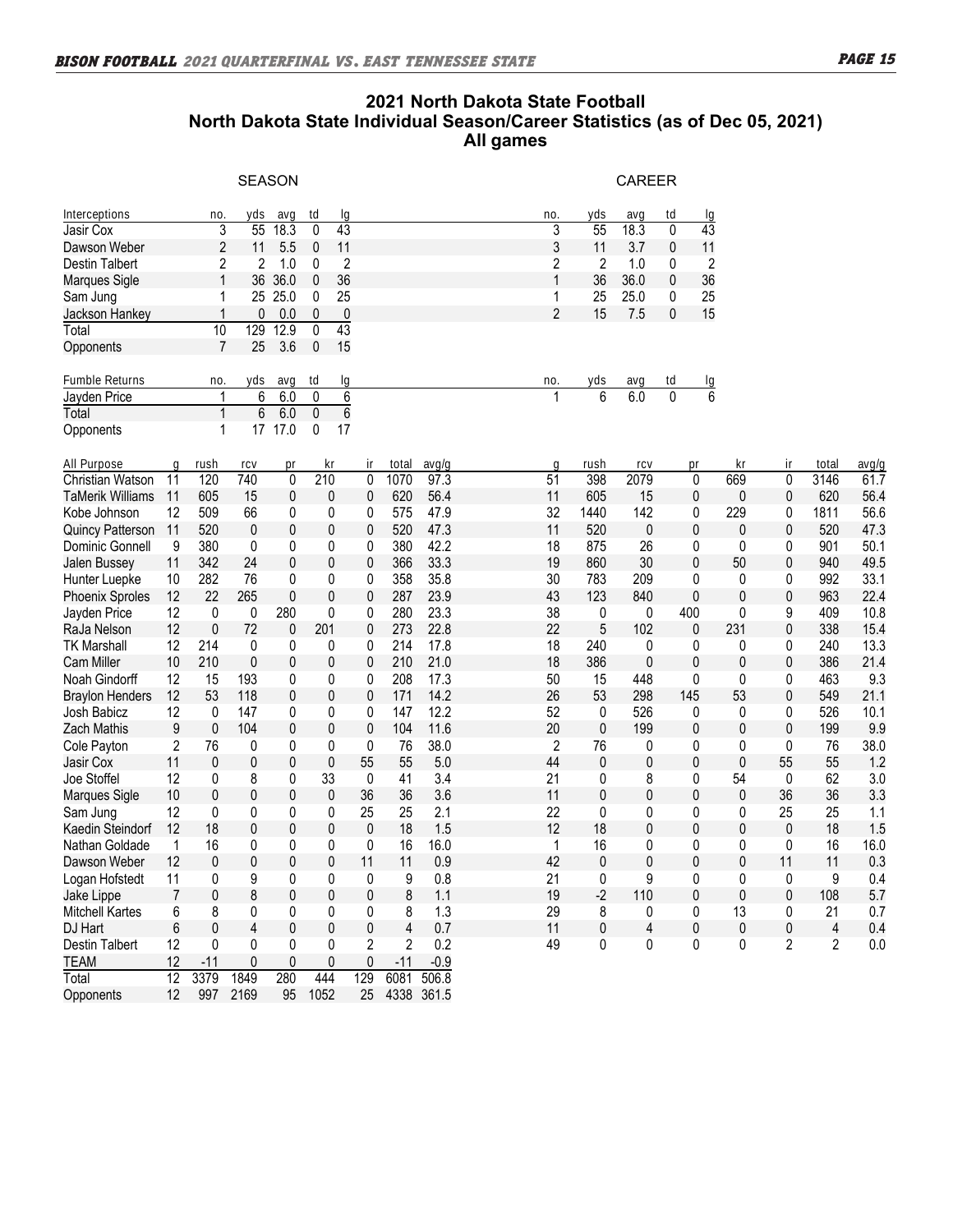#### **2021 North Dakota State Football** North Dakota State Individual Season/Career Statistics (as of Dec 05, 2021) **All games Destination Talbert 12 0 0 0 2 2 2 0 0 2 2 2 2 2 49 0 2 2 2 49 0 2 2 49 0 2 2 49 0 2 2 49 0 2 49 0 2 49 0 2 49 0 2 49 0 2 49 0 2 49 0 2 49 0 2 49 0 2 49 0 2 49 0 2 49 0 2 49 0 2 49 0 2 49 0 2 49 0 2 49 0 2 49**  $\frac{1}{2}$  -11  $\frac{1}{2}$  -11  $\frac{1}{2}$  -11  $\frac{1}{2}$  -11  $\frac{1}{2}$  -11  $\frac{1}{2}$  -11  $\frac{1}{2}$  -11  $\frac{1}{2}$  -11  $\frac{1}{2}$  -11  $\frac{1}{2}$  -11  $\frac{1}{2}$  -11  $\frac{1}{2}$  -11  $\frac{1}{2}$  -11  $\frac{1}{2}$  -11  $\frac{1}{2}$  -11  $\frac{1}{2}$  - $T(T)$  Danvia Viale Murvidual Vegisori Valistics (as of Dec 00, 2021)  $\mathsf{A}$ n games  $\mathsf{A}$

 $\overline{\mathcal{S}}$  , and the sprobles 12  $2$  265  $\overline{\mathcal{S}}$  267  $\overline{\mathcal{S}}$  267  $\overline{\mathcal{S}}$  35 123  $\overline{\mathcal{S}}$  363  $\overline{\mathcal{S}}$  363  $\overline{\mathcal{S}}$  363  $\overline{\mathcal{S}}$  363  $\overline{\mathcal{S}}$  363  $\overline{\mathcal{S}}$  363  $\overline{\mathcal{S}}$  363  $\overline{\mathcal{S}}$  363

|                       | <b>SEASON</b>            |                          |                  |         |        |   |                 | <b>CAREER</b> |      |      |
|-----------------------|--------------------------|--------------------------|------------------|---------|--------|---|-----------------|---------------|------|------|
| Field Goals           | pct. 01-19<br>ta         | 20-29<br>30-39           | 40-49            | 50-99   | lg blk |   | att             | good          | long | blkd |
| Jake Reinholz         | 72.2 0-0<br>$13 - 18$    | $4 - 5$<br>$4 - 4$       | $5 - 8$          | $0 - 1$ | 46     | 0 | $\overline{26}$ | 19            | 46   | 0    |
| FG Sequence           | North Dakota State       |                          | <b>Opponents</b> |         |        |   |                 |               |      |      |
| Albany                | 53                       |                          |                  |         |        |   |                 |               |      |      |
| Valparaiso            |                          |                          |                  |         |        |   |                 |               |      |      |
| Towson                | 48                       | $\overline{\phantom{0}}$ |                  |         |        |   |                 |               |      |      |
| North Dakota          | $(45)$ , $(34)$ , $(30)$ | (46)                     |                  |         |        |   |                 |               |      |      |
| Northern Iowa         | (27), 40, (22)           |                          | (33),(44)        |         |        |   |                 |               |      |      |
| <b>Illinois State</b> | $(46)$ , $(24)$          | 53                       |                  |         |        |   |                 |               |      |      |
| Missouri State        | $(46)$ , $(41)$          |                          | (47),(25)        |         |        |   |                 |               |      |      |
| Indiana State         | (43)                     |                          |                  |         |        |   |                 |               |      |      |
| South Dakota State    | (33)                     |                          | (32),(45)        |         |        |   |                 |               |      |      |
| Youngstown State      | 48,39                    | (44)                     |                  |         |        |   |                 |               |      |      |
| South Dakota          | (30)                     | (25)                     |                  |         |        |   |                 |               |      |      |
| Southern Illinois     | (20)                     | $\overline{\phantom{a}}$ |                  |         |        |   |                 |               |      |      |

Numbers in (parentheses) indicate field goal was made. Hampbro in (partner 1900) indicate from goal tract meas.  $T$ 

| Punting          | yds avg<br>no.    | lg blk | no. | vds  | ava  |    | blk |
|------------------|-------------------|--------|-----|------|------|----|-----|
| Kaedin Steindorf | 38 1508 39.7 50 0 |        | 38  | 1508 | 39.7 | 50 |     |
| <b>TEAM</b>      | $0.0\,$           |        |     |      |      |    |     |
| Total            | 39 1508 38.7 50   |        |     |      |      |    |     |
| Opponents        | 65 2744 42.2 58 0 |        |     |      |      |    |     |
|                  |                   |        |     |      |      |    |     |

| Kickoffs             | tb ob<br>ava<br>vds.<br>no. | no. | vds  | avo  | tb | ob |
|----------------------|-----------------------------|-----|------|------|----|----|
| Jake Reinholz        | 55 3044 55.3 8 0            | 78  | 4327 | 55.5 | 12 |    |
| Kaedin Steindorf     | 21 1277 60.8 5 2            | 21  | 1277 | 60.8 |    |    |
| <b>Will Cardinal</b> | 127 63.5                    | b   | 299  | 59.8 |    |    |
| Total                | 78 4448 57.0 13 2           |     |      |      |    |    |
| Opponents            | 37 1992 53.8                |     |      |      |    |    |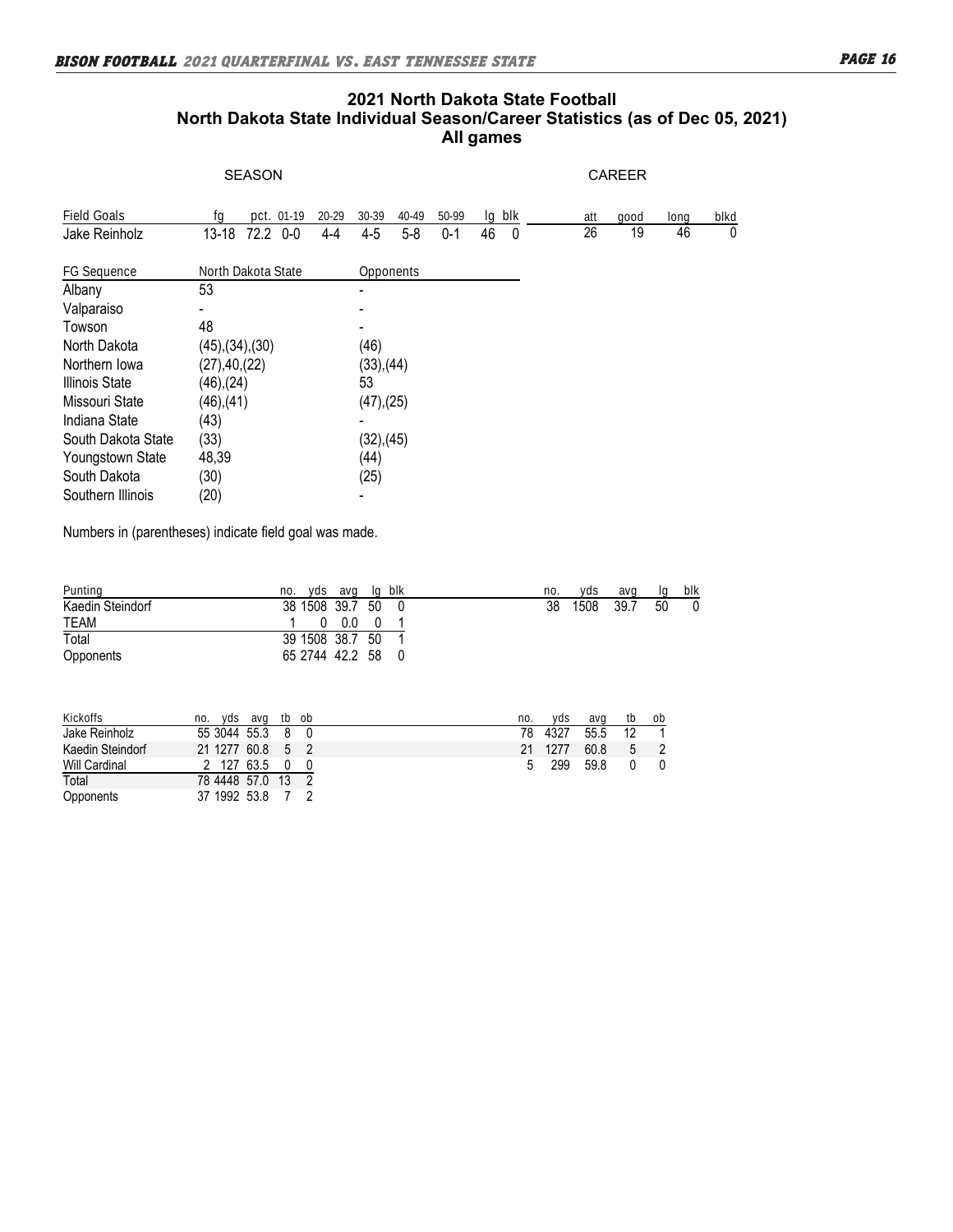**Kickoffs no. yds avg tb ob no. yds avg tb ob**

### **2021 North Dakota State Football** North Dakota State Individual Season/Career Statistics (as of Dec 05, 2021) Will Cardinal 2 127 63.5 0 0 5 299 59.8 0 0 **All games**

|                 |                         |                 | <b>SEASON</b>  |                |                |      |      |                |                |                |                |     |                | <b>CAREER</b>  |     |                |      |      |     |                |                |                |     |
|-----------------|-------------------------|-----------------|----------------|----------------|----------------|------|------|----------------|----------------|----------------|----------------|-----|----------------|----------------|-----|----------------|------|------|-----|----------------|----------------|----------------|-----|
| ##              | Defensive Leaders       | qp              | ua             | а              | total          | tfl  | sack | int            | pbu            |                | ff             | blk | qp             | ua             | а   | total          | tfl  | sack | int | pbu            |                | ff             | blk |
| $\overline{52}$ | Jackson Hankey          | 12              | 36             | 44             | 80             | 2.5  | 1.0  |                | 3              | $\overline{2}$ | 2              |     | 52             | 141            | 165 | 306            | 15.0 | 3.5  | 2   |                | $\overline{2}$ | 2              |     |
|                 | 25 Michael Tutsie       | 12              | 46             | 24             | 70             | 2.0  | 0.5  |                | $\overline{c}$ | 1              | 1              |     | 50             | 128            | 114 | 242            | 7.5  | 0.5  | 9   | 4              | 1              | $\overline{c}$ |     |
| 3               | Jasir Cox               | 11              | 20             | 23             | 43             | 3.0  | 1.5  | 3              | 2              |                | 1              |     | 44             | 54             | 55  | 109            | 7.5  | 3.0  | 3   | 7              |                | $\overline{c}$ |     |
| 2D              | Dawson Weber            | 12              | 23             | 16             | 39             | 3.0  |      | $\overline{2}$ | 3              |                |                |     | 42             | 56             | 25  | 81             | 4.5  | 0.5  | 3   | 6              |                | $\overline{c}$ |     |
| 31              | Cole Wisniewski         | 12              | 27             | 12             | 39             | 2.5  | 1.0  |                |                |                | 2              |     | 22             | 40             | 21  | 61             | 3.5  | 1.0  |     |                |                | 2              |     |
| 18              | <b>Courtney Eubanks</b> | 12              | 24             | 13             | 37             | 2.0  | 1.0  |                | 3              | 1              |                |     | 18             | 27             | 13  | 40             | 2.0  | 1.0  |     | 6              | 1              |                |     |
| 53              | Eli Mostaert            | 12              | 16             | 19             | 35             | 9.0  | 7.5  |                | 2              |                |                |     | 24             | 33             | 36  | 69             | 15.5 | 12.0 |     | 4              | 1              |                |     |
| 92              | Lane Tucker             | 12              | 12             | 21             | 33             | 5.5  | 3.0  |                |                |                |                |     | 38             | 38             | 54  | 92             | 14.5 | 6.5  |     | 2              |                |                |     |
| 51              | Mason Hofstedt          | 12              | 9              | 20             | 29             | 1.0  |      |                |                |                |                |     | 35             | 16             | 36  | 52             | 2.5  |      |     | 1              |                |                |     |
| 6               | <b>Destin Talbert</b>   | 12              | 21             | 6              | 27             | 1.5  |      | 2              | 2              |                |                |     | 49             | 59             | 22  | 81             | 2.0  |      | 2   | 12             |                |                |     |
| 26              | James Kaczor            | 6               | 17             | 10             | 27             | 3.0  | 1.0  |                |                |                |                |     | 40             | 98             | 85  | 183            | 10.0 | 1.5  |     | 4              |                |                |     |
| 36              | Nick Kubitz             | 12              | 13             | 12             | 25             | 0.0  |      |                |                |                |                |     | 21             | 15             | 14  | 29             | 0.0  |      |     |                |                |                |     |
| 98              | <b>Brayden Thomas</b>   | 10              | 16             | 7              | 23             | 12.5 | 8.0  |                |                |                |                |     | 19             | 32             | 16  | 48             | 16.0 | 9.5  |     |                |                |                |     |
| 90              | <b>Tony Pierce</b>      | 11              | 6              | 13             | 19             | 1.5  | 0.5  |                | 2              |                |                |     | 36             | 27             | 43  | 70             | 10.5 | 4.5  |     | $\overline{c}$ |                |                |     |
| 94              | <b>Costner Ching</b>    | 12              | 9              | 10             | 19             | 3.0  | 1.5  |                | 1              |                |                |     | 41             | 30             | 39  | 69             | 9.5  | 2.5  |     | $\overline{c}$ |                |                |     |
| 58              | Javier Derritt          | 12              | 6              | 12             | 18             | 3.5  | 3.0  |                |                |                |                |     | 24             | 10             | 18  | 28             | 4.5  | 4.0  |     |                |                |                |     |
| 93              | Logan McCormick         | 12              | 8              | 8              | 16             | 4.0  | 3.0  |                | $\overline{c}$ | 1              |                |     | 55             | 38             | 36  | 74             | 17.5 | 12.5 |     | 4              | 3              | 2              |     |
| 27              | Marques Sigle           | 10              | 11             | 4              | 15             | 0.0  |      | 1              | 3              |                |                |     | 11             | 11             | 5   | 16             | 0.0  |      | 1   | 3              |                | 1              |     |
| 10              | Dom Jones               | 12              | 9              | 3              | 12             | 0.0  |      |                |                |                |                |     | 23             | 31             | 15  | 46             | 2.0  |      | 3   | 3              | 1              |                |     |
| 42              | Oscar Benson            | 7               | 7              | 5              | 12             | 0.0  |      |                |                |                |                |     | 7              | 7              | 5   | 12             | 0.0  |      |     |                |                |                |     |
| 47              | Luke Weerts             | 3               | 5              | 6              | 11             | 0.0  |      |                |                |                |                |     | 25             | 21             | 15  | 36             | 1.5  | 1.5  |     |                |                |                |     |
| 54              | Jake Kava               | 12              | 6              | 5              | 11             | 4.0  | 3.0  |                |                |                |                |     | 23             | 10             | 13  | 23             | 7.0  | 3.5  |     |                |                |                |     |
| 23              | Jayden Price            | 12              | 9              | $\overline{c}$ | 11             | 0.0  |      |                | 5              | 1              |                |     | 38             | 24             | 12  | 36             | 1.5  |      |     | 8              | 2              |                |     |
| 91              | <b>Will Mostaert</b>    | 11              | 5              | 6              | 11             | 4.5  | 3.5  |                | 2              |                |                |     | 22             | 11             | 12  | 23             | 7.5  | 6.5  |     | 3              |                | $\overline{2}$ |     |
| 5               | Jerodd Vines            | 9               | 7              | 3              | 10             | 0.0  |      |                |                |                |                |     | 9              | 7              | 3   | 10             | 0.0  |      |     |                |                |                |     |
| 20              | Julian Wlodarczyk       | 12              | 3              | 7              | 10             | 0.0  |      |                |                |                |                |     | 37             | 13             | 17  | 30             | 0.0  |      |     |                |                |                |     |
| 56              | Loshiaka Roques         | 11              | 4              | 6              | 10             | 2.5  | 2.0  |                | 2              |                |                |     | 12             | 6              | 7   | 13             | 3.5  | 3.0  |     | 2              |                |                |     |
| 35              | Sam Jung                | 12              | 4              | 4              | 8              | 0.5  |      |                |                |                |                |     | 22             | 4              | 4   | 8              | 0.5  |      |     |                |                |                |     |
| 99              | Spencer Waege           | 3               | $\overline{c}$ | $\overline{c}$ | 4              | 1.0  |      |                |                |                |                |     | 42             | 40             | 47  | 87             | 24.5 | 11.5 |     | 4              |                | 3              |     |
| 97              | Bartholomew Ogbu        | 7               | $\overline{2}$ | $\overline{c}$ | 4              | 2.5  | 1.5  |                |                |                |                |     | 13             | $\overline{2}$ | 5   | $\overline{7}$ | 3.5  | 1.5  |     |                |                |                |     |
| 8               | <b>Mitchell Kartes</b>  | 6               | $\overline{c}$ | 2              | 4              | 0.0  |      |                |                |                |                |     | 29             | 3              | 7   | 10             | 0.0  |      |     |                |                |                |     |
|                 |                         | 6               | 1              | 2              |                | 0.0  |      |                |                |                |                |     | 11             | 2              | 4   |                | 0.0  |      |     |                |                |                |     |
| 9               | DJ Hart                 | 12              |                |                | 3              |      |      |                |                |                |                |     |                |                |     | 6              |      |      |     |                |                |                |     |
| 11              | <b>Phoenix Sproles</b>  |                 | 2              | 1              | 3              | 0.0  |      |                |                |                |                |     | 43             | 2              | 1   | 3              | 0.0  |      |     |                |                |                |     |
| 96              | Reed Ryan               | 3               |                | $\overline{c}$ | 2              | 0.5  | 0.5  |                |                |                |                |     | 3              |                | 2   | 2              | 0.5  | 0.5  |     |                |                |                |     |
| 32              | <b>Ty Satter</b>        | 3               | 1              | 1              | 2              | 0.0  |      |                |                |                |                |     | 3              | 1              | 1   | $\overline{c}$ | 0.0  |      |     |                |                |                |     |
| 83              | G. Volpentesta          | 11              | 2              |                | $\overline{c}$ | 0.0  |      |                |                |                |                |     | 20             | 2              |     | $\overline{2}$ | 0.0  |      |     |                |                |                |     |
| 95              | <b>Michael Buetow</b>   | 11              | 1              | 1              | 2              | 0.0  |      |                |                |                |                |     | 20             | 6              | 4   | 10             | 1.0  |      |     |                |                |                |     |
| 43              | Logan Kopp              |                 | 1              | 1              | 2              | 0.0  |      |                |                |                |                |     | 1              | 1              | 1   | $\overline{c}$ | 0.0  |      |     |                |                |                |     |
| 16              | <b>Tyson Gordon</b>     | 2               | $\overline{c}$ |                | $\overline{c}$ | 0.0  |      |                |                |                |                |     | 2              | 2              |     | $\overline{c}$ | 0.0  |      |     |                |                |                |     |
| 24              | Jenaro Ocama            | 4               | 2              |                | 2              | 0.0  |      |                |                |                |                |     | 4              | 2              |     | 2              | 0.0  |      |     |                |                |                |     |
| 80.             | <b>Tyler Terhark</b>    | 7               |                | 1              | 1              | 0.0  |      |                |                |                |                |     | 7              |                | 1   | 1              | 0.0  |      |     |                |                |                |     |
| 87 -            | Noah Gindorff           | 12              | 1              |                |                | 0.0  |      |                |                |                |                |     | 50             | 1              |     | 1              | 0.0  |      |     |                |                |                |     |
|                 | 65 Bryce Friday         | $\overline{2}$  |                |                |                | 0.0  |      |                |                |                |                |     | 2              | 1              |     | 1              | 0.0  |      |     |                |                |                |     |
| 12              | Braylon Henderson       | 12              |                |                |                | 0.0  |      |                |                |                |                |     | 26             | 3              |     | 3              | 0.0  |      |     |                |                |                |     |
| 37              | Jake Reinholz           | 12              |                |                |                | 0.0  |      |                |                |                |                |     | 26             | 1              |     | 1              | 0.0  |      |     |                |                |                |     |
| 81              | Josh Babicz             | 12              |                |                |                | 0.0  |      |                |                |                |                |     | 52             | $\overline{c}$ |     | 2              | 0.0  |      |     |                |                |                |     |
| 44              | Hunter Luepke           | 10              | 1              |                |                | 0.0  |      |                |                |                |                |     | 30             | 1              |     | 1              | 0.0  |      |     |                |                |                |     |
| 64              | Jaxon Duttenhefer       | $\overline{c}$  |                |                |                | 0.0  |      |                |                |                |                |     | $\overline{2}$ |                |     |                | 0.0  |      |     |                |                |                |     |
|                 | TM TEAM                 | 12              |                |                |                | 0.0  |      |                |                |                |                |     |                |                |     |                |      |      |     |                |                |                |     |
|                 | Total                   | 12              | 403            | 336            | 739            | 75   | 43   | 10             | 41             | $\overline{8}$ | 13             |     |                |                |     |                |      |      |     |                |                |                |     |
|                 | Opponents               | 12 <sup>°</sup> | 394            |                | 436 830        | 49   | 14   | 7 16           |                | $\overline{4}$ | $\overline{7}$ |     |                |                |     |                |      |      |     |                |                |                |     |

Braylon Henderson 12 1 . 1 0.0 . . . . . . 26 3 . 3 0.0 . . . . . .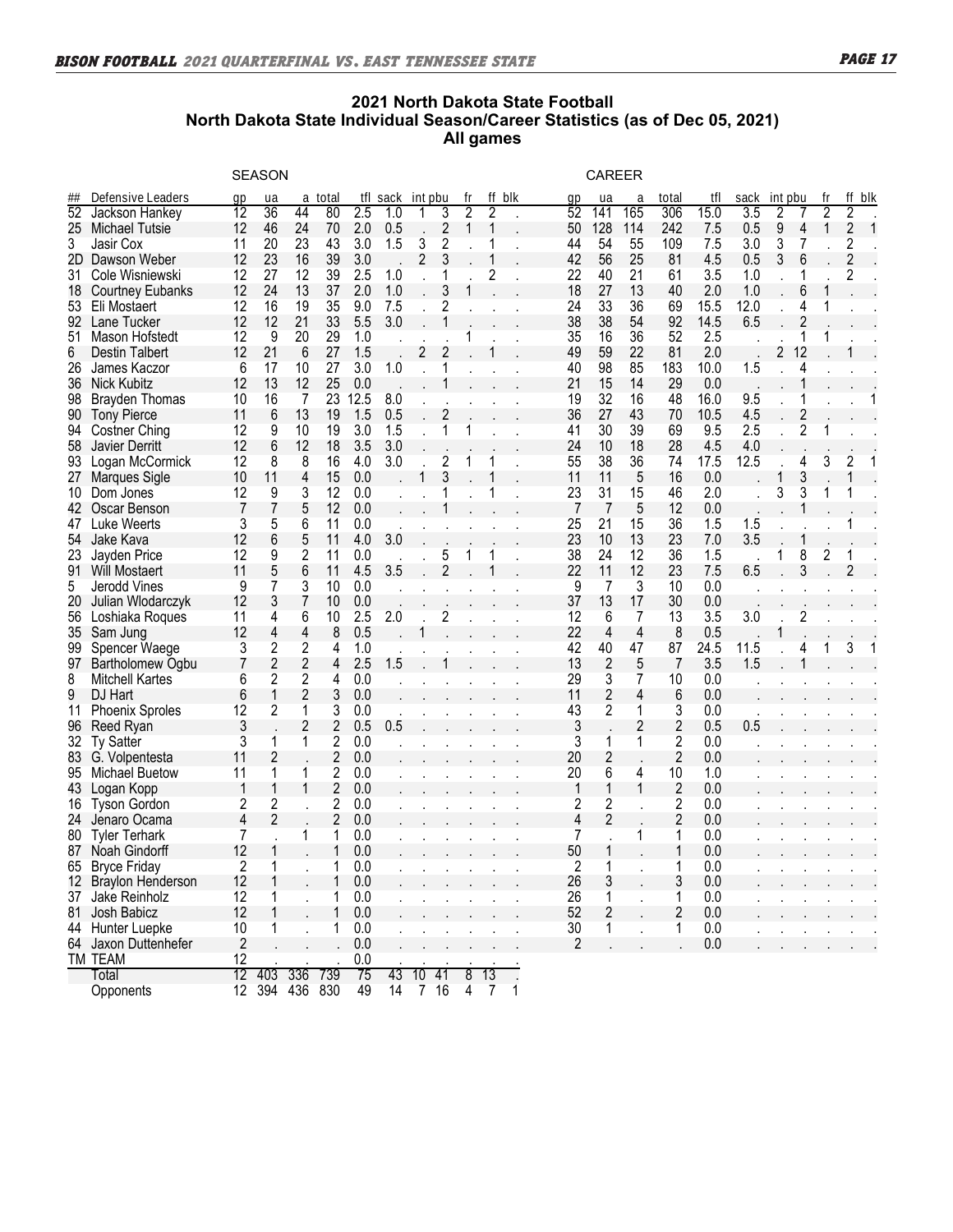## **2021 North Dakota State Football North Dakota State Team Game-by-Game (as of Dec 05, 2021) All games**

### **TEAM STATISTICS**

|                    |                          |     | Rushing |    |      | Receiving |      |   |    |               | Passing |               |           |                       | <b>Kick Returns</b> |    |    |               | Punt Returns |          |    | tot  |
|--------------------|--------------------------|-----|---------|----|------|-----------|------|---|----|---------------|---------|---------------|-----------|-----------------------|---------------------|----|----|---------------|--------------|----------|----|------|
| Date               | Opponent                 | no  | vds     | td |      | no.       | vds  |   |    | cmp-att-int   | vds     | ta            |           | no.                   | vds                 | td | la | no.           | vds          | td       |    | oft  |
| Sep 04             | <b>ALBANY</b>            | 43  | 259     | 3  | 75I  | 14        | 128  |   | 18 | 14-19-0       | 128     |               | <b>18</b> |                       | 12                  | 0  | 12 | 3             | 50           |          | 39 | 387  |
| Sep 11             | <b>VALPARAISO</b>        | 43  | 458     | 6  | 72   | 5         | 125  | 2 | 65 | $5 - 6 - 0$   | 125     | 2             | 65I       |                       | 22                  | 0  | 22 | 3             | 44           |          | 45 | 583  |
| Sep 18             | at Towson                | 46  | 328     | 4  | 43   | 6         | 165  |   | 67 | $6 - 12 - 1$  | 165     |               | 67        |                       | 48                  | 0  | 48 |               | 10           |          | 10 | 493  |
| Oct 02             | at North Dakota          | 47  | 223     |    | 27   | 5         | 57   | 0 | 32 | $5 - 11 - 0$  | 57      | $\mathbf{0}$  | 32        | $\mathbf{2}^{\prime}$ | 66                  | 0  | 50 |               | -6           |          |    | 280  |
| Oct 09             | NORTHERN IOWA            | 43  | 181     | 2. | 25   | 11        | 182  | 2 | 85 | $11 - 21 - 0$ | 182     | 2             | 85        |                       | 34                  | 0  | 12 |               | 41           |          | 41 | 363  |
| Oct 16             | at Illinois State        | 48  | 201     |    | 24   | 13        | 124  |   | 37 | $13 - 22 - 2$ | 124     |               | 37        |                       | 0                   |    | 01 | $\mathcal{P}$ | 29           |          | 23 | 325  |
| Oct 23             | <b>MISSOURI STATE</b>    | 35  | 144     |    | 19   | 12        | 189  |   | 45 | 12-26-1       | 189     | 2             | 45        |                       | 24                  | 0  | 15 | 4             | 19           |          |    | 333  |
| Oct 30             | <b>INDIANA STATE</b>     | 38  | 292     |    | 3 97 | 11        | 185  | 3 | 55 | $11 - 17 - 1$ | 185     | 3             | <b>55</b> |                       | 24                  | 0  | 24 |               | 26           | $\Omega$ | 26 | 477  |
| Nov 06             | at South Dakota State    | 36  | 147     | 0  | 191  | 15        | 218  |   | 40 | 15-23-1       | 218     |               | 40l       |                       | 46                  | 0  | 29 |               |              |          |    | 365  |
| <b>Nov 13</b>      | at Youngstown State      | 45  | 454     |    | 5 84 | 10        | 169  |   | 71 | $10 - 14 - 0$ | 169     | $\mathcal{P}$ | 71I       | 4                     | 85                  | 0  | 25 |               | 10           | $\Omega$ | 10 | 623  |
| <b>Nov 20</b>      | SOUTH DAKOTA             | 47  | 303     | 6. | -43I | 19        | 219  |   | 75 | $19 - 23 - 0$ | 219     |               | 75I       | 3.                    | 83                  | N  | 34 | 2             | 53           |          | 40 | 522  |
| Dec 04             | <b>SOUTHERN ILLINOIS</b> | 62  | 389     | 5. | 32   | 9         | 88   | 0 | 20 | $9 - 14 - 1$  | 88      | $\mathbf{0}$  | <b>20</b> |                       | 0                   | 0  |    |               | 4            |          |    | 477  |
| North Dakota State |                          | 533 | 3379    | 37 | 97   | 30        | 1849 |   | 85 | 130-208-7     | 1849    | 17            | 85        | 20                    | 444                 | 0  | 50 | 21            | 280          |          | 45 | 5228 |
|                    |                          | 373 | 997     | 6. | 75I  | 194       | 2169 | 9 | 68 | 194-339-10    | 2169    | 9             | 68I       | 47                    | 1052                | 0  | 87 | 13            | 95           |          | 47 | 3166 |

Games: 12 • Avg/rush: 6.3 • Avg/catch: 14.2 • Pass effic: 157.41 • KR avg: 22.2 • PR avg: 13.3 • All purpose avg/game: 506.8 • Total offense avg/gm: 435.7

|        |                              |     |     | Tackles |            | Sacks      |    | <b>Fumble</b> | Pass Defense |     |                | blkd |           | <b>PAT Attempts</b> |   |     | off |     |
|--------|------------------------------|-----|-----|---------|------------|------------|----|---------------|--------------|-----|----------------|------|-----------|---------------------|---|-----|-----|-----|
| Date   | Opponent                     | ua  | а   | total   | tfl-yds    | no-yds     |    | fr-ydsl       | int-yds      | gbh | brup           | kick |           | kick rush           |   | saf | t/o | pts |
|        | Sep 04 ALBANY                | 27  | 16  | 43      | $4.0 - 25$ | $3.0 - 24$ |    | 1-01          | $2 - 0$      |     |                |      | 4-4       | 0                   |   |     | 21  | 28  |
| Sep 11 | <b>VALPARAISO</b>            | 42  | 40  | 82      | $9.0 - 39$ | $3.0 - 24$ | 2  | $2-6$         | $1 - 25$     |     |                |      | $8 - 8$   |                     |   |     | 14  | 64  |
|        | Sep 18 at Towson             | 34  | 34  | 68      | $7.0 - 23$ | $5.0 - 21$ | 2  | 0-0I          | $0-0$        |     |                |      | $3-4$     | 0                   |   |     |     | 35  |
|        | Oct 02 at North Dakota       | 36  | 28  | 64      | $3.0 - 15$ | $1.0 - 13$ | 0  | 0-01          | $1 - 11$     |     | 0              |      | $1 - 1$   | 0                   |   |     |     | 16  |
| Oct 09 | NORTHERN IOWA                | 34  | 24  | 58      | $7.0 - 33$ | $5.0 - 30$ | 3  | 2-0I          | $0 - 0$      |     | 6              |      | $4 - 4$   | 0                   |   |     |     | 34  |
| Oct 16 | at Illinois State            | 24  | 26  | 50      | $6.0 - 31$ | $5.0 - 30$ | 0  | $0-0$         | $2 - 12$     |     | c              |      | $2 - 2$   | 0                   |   |     |     | 20  |
| Oct 23 | MISSOURI STATE               | 34  | 28  | 62      | $7.0 - 39$ | $5.0 - 35$ |    | 1-0I          | $1-43$       |     |                |      | 3-3       | 0                   |   |     |     | 27  |
| Oct 30 | <b>INDIANA STATE</b>         | 40  | 32  | 72      | $6.0 - 26$ | $4.0 - 24$ | 0  | $1-0$         | $1 - 36$     |     | 2              |      | $5 - 5$   | 0                   |   |     | 10  | 44  |
|        | Nov 06 at South Dakota State | 35  | 30  | 65      | $7.0 - 23$ | $1.0 - 81$ | 0  | 0-0I          | $0-0$        |     | $\overline{0}$ |      | $2 - 2$   | U                   |   |     |     | 19  |
|        | Nov 13 at Youngstown State   | 30  | 32  | 62      | $8.0 - 47$ | $5.0 - 39$ |    | 0-01          | $1 - 0$      |     | 5              |      | 7-7       | 0                   |   |     |     | 49  |
|        | Nov 20 SOUTH DAKOTA          | 33  | 14  | 47      | $5.0 - 27$ | $3.0 - 20$ | 2  | $1-0$         | $1-2$        |     | 3              |      | 7-7       | 0                   |   |     | 14  | 52  |
|        | Dec 04 SOUTHERN ILLINOIS     | 34  | 32  | 66      | $6.0 - 27$ | $3.0 - 24$ |    | $0-0$         | $0 - 0$      |     | 8              |      | $5-5$     | 0                   | 0 |     |     | 38  |
|        | North Dakota State           | 403 | 336 | 739     | 75.0-355   | 43.0-292   | 13 | $8-6$         | 10-129       | 21  | 41             |      | 51-52     |                     |   |     | 87  | 426 |
|        |                              | 394 | 436 | 830     | 49.0-140   | 14.0-72    |    | 4-17          | 7-25         | 17  | 16             |      | $15 - 15$ | 0                   |   |     |     | 140 |

|        |                              |     |      |      |      | Punting |    |    |       |     | <b>Field Goals</b> |      |      |     | Kickoffs |      |    |          |
|--------|------------------------------|-----|------|------|------|---------|----|----|-------|-----|--------------------|------|------|-----|----------|------|----|----------|
| Date   | Opponent                     | no. | vds  | ava  | lona | blkd    | tb | tc | $50+$ | i20 | md-att             | lona | blkd | no. | vds      | ava  | tb | 0b       |
|        | Sep 04 ALBANY                | 5   | 200  | 40.0 | 50   |         | 0  |    |       |     | $0 - 1$            | 0    |      | 5   | 268      | 53.6 |    | $\bf{0}$ |
| Sep 11 | <b>VALPARAISO</b>            |     | 39   | 39.0 | 39   |         | 0  | 0  |       |     | $0 - 0$            | 0    |      | 10  | 624      | 62.4 | 0  | $\Omega$ |
|        | Sep 18 at Towson             | 3   | 121  | 40.3 | 43   |         | 0  | 2  |       |     | $0 - 1$            | 0    |      | 6   | 388      | 64.7 |    |          |
| Oct 02 | at North Dakota              | 6   | 234  | 39.0 | 49   | 0       | 0  | 3  |       |     | $3-3$              | 45   |      | 5   | 295      | 59.0 |    | $\Omega$ |
| Oct 09 | NORTHERN IOWA                | 5   | 225  | 45.0 | 50   |         |    |    |       |     | $2 - 3$            | 27   |      |     | 323      | 46.1 | 0  |          |
| Oct 16 | at Illinois State            | 4   | 136  | 34.0 | 49   |         | 0  | 0  |       |     | $2 - 2$            | 46   |      | 4   | 195      | 48.8 | 0  |          |
| Oct 23 | <b>MISSOURI STATE</b>        | 5   | 204  | 40.8 | 49   |         | 0  | 2  |       |     | $2 - 2$            | 46   |      | 5   | 272      | 54.4 |    |          |
| Oct 30 | <b>INDIANA STATE</b>         |     | 84   | 28.0 | 46   |         | 0  | 0  |       |     | $1 - 1$            | 43   |      | 9   | 568      | 63.1 | 2  | 0        |
|        | Nov 06 at South Dakota State | 3   | 111  | 37.0 | 37   |         | 0  | 2  |       |     | $1 - 1$            | 33   |      | 3   | 195      | 65.0 | 3  | $\Omega$ |
|        | Nov 13 at Youngstown State   |     | 71   | 35.5 | 36   |         | 0  |    |       | 01  | $0 - 2$            | 0    |      | 8   | 455      | 56.9 |    |          |
|        | Nov 20 SOUTH DAKOTA          |     | 42   | 42.0 | 42   |         |    |    |       |     | $1 - 1$            | 30   |      | 9   | 518      | 57.6 | 4  |          |
|        | Dec 04 SOUTHERN ILLINOIS     |     | 41   | 41.0 | 41   |         |    |    |       | 01  | $1 - 1$            | 20   |      |     | 347      | 49.6 | 0  | $\Omega$ |
|        | North Dakota State           | 39  | 1508 | 38.7 | 50   |         |    | 14 | 2     | 14  | $13 - 18$          | 46   |      | 78  | 4448     | 57.0 | 13 |          |
|        |                              | 65  | 2744 | 42.2 | 58   |         |    | 29 | 9     | 19  | $9 - 10$           | 47   |      | 37  | 1992     | 53.8 |    |          |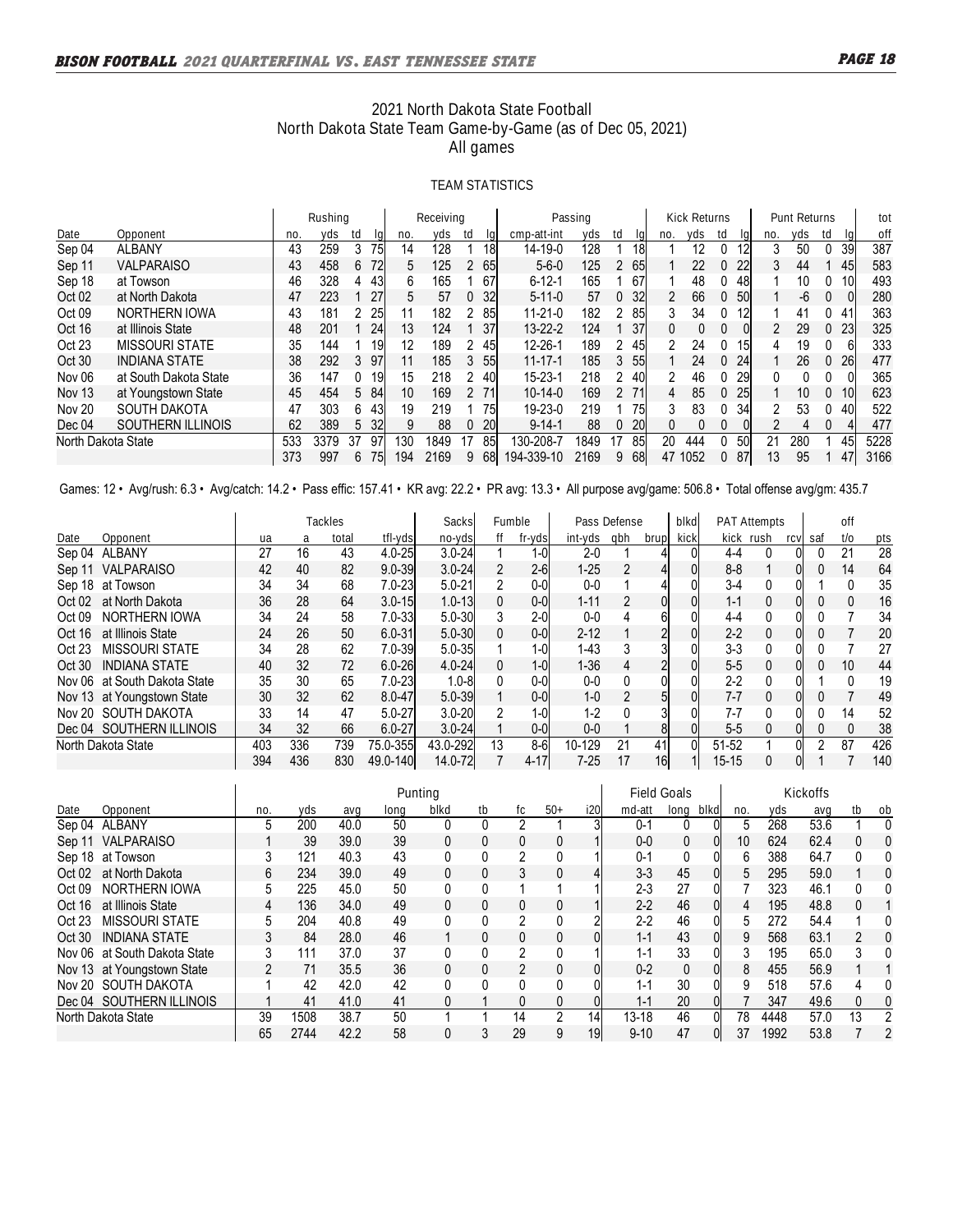## **2021 North Dakota State Football North Dakota State Opponent Game-by-Game (as of Dec 05, 2021) All games**

### **OPPONENT STATISTICS**

|                   |                       |     | Rushing |           |     | Receiving |    |                 |               | Passing |               |            |     | <b>Kick Returns</b> |    |    | Punt          | Returns |    |    | tot  |
|-------------------|-----------------------|-----|---------|-----------|-----|-----------|----|-----------------|---------------|---------|---------------|------------|-----|---------------------|----|----|---------------|---------|----|----|------|
| Date              | Opponent              | no. | yds     | td        | no. | yds.      | td |                 | cmp-att-int   | vds     | td            |            | no. | yds                 | td | la | no.           | vds     | td |    | off  |
| Sep 04            | <b>ALBANY</b>         | 19  | 22      | 0         | 16  | 183       |    | 67              | 16-28-2       | 183     |               | 67         |     | 50                  | 0  | 30 | 0             |         |    |    | 205  |
| Sep 11            | <b>VALPARAISO</b>     | 41  | 73      | 17<br>0   | 14  | 112       |    | 13              | 14-23-1       | 112     | 0             | 13         | 10  | 197                 | 0  | 34 |               | -1      |    |    | 185  |
| Sep 18            | at Towson             | 30  | 35      | 10        | 19  | 165       |    | 39              | 19-28-0       | 165     | 0             | 39         | 6.  | 207                 | 0  | 87 |               |         |    |    | 200  |
| Oct 02            | at North Dakota       | 29  | 113     | 19<br>0   | 18  | 176       |    | 30l             | 18-32-1       | 176     |               | <b>30l</b> | 4   | 104                 | 0  | 38 |               | 4       |    |    | 289  |
| Oct <sub>09</sub> | NORTHERN IOWA         | 32  | 124     | 22        | 12  | 257       |    | 68              | $12 - 31 - 0$ | 257     |               | 68         | 2   | 27                  | 0  | 17 | 4             | 10      |    |    | 381  |
| Oct 16            | at Illinois State     | 30  | 59      | 0         | 4   | 40        |    | 15 <sub>l</sub> | $4 - 20 - 2$  | 40      | $\bf{0}$      | 15         |     | 12                  | 0  | 12 |               | 6.      |    |    | 99   |
| Oct 23            | <b>MISSOURI STATE</b> | 32  | 79      | 2<br>14   | 16  | 242       |    | 40              | 16-25-1       | 242     | 0             | 40         | 4   | 104                 | 0  | 62 |               | -5      |    |    | 321  |
| Oct 30            | <b>INDIANA STATE</b>  | 35  | 94      | O.        | 20  | 181       |    | 27              | $20 - 36 - 1$ | 181     | $\mathbf{0}$  | 27         |     | 158                 | 0  | 33 | $\mathcal{P}$ | 28      |    |    | 275  |
| Nov 06            | at South Dakota State | 40  | 181     | 75        | 14  | 168       |    | 38              | 14-23-0       | 168     |               | 38         |     | 0                   |    |    |               | 5.      |    |    | 349  |
| <b>Nov 13</b>     | at Youngstown State   | 32  | 59      | 16I<br>0  | 17  | 229       |    | 41              | $17 - 33 - 1$ | 229     | $\mathcal{P}$ | 41         | 4   | 82                  | 0  | 22 | 0             |         |    |    | 288  |
| <b>Nov 20</b>     | SOUTH DAKOTA          | 27  | 97      | 24<br>0   | 21  | 196       |    | 40              | $21 - 27 - 1$ | 196     | 2             | 40         |     | 56                  | 0  | 21 |               | 47      |    | 47 | 293  |
| Dec 04            | SOUTHERN ILLINOIS     | 26  | 61      | 12<br>0   | 23  | 220       |    | 44              | $23 - 33 - 0$ | 220     |               | 44         |     | 55                  | 0  | 23 | 0             |         |    |    | 281  |
| Opponents         |                       | 373 | 997     | 6<br>75   | 194 | 2169      | 9  | 68              | 194-339-10    | 2169    | 9             | 68         | 47  | 1052                | 0  | 87 | 13            | 95      |    | 47 | 3166 |
|                   |                       | 533 | 3379    | -37<br>97 | 130 | 1849      |    | 851             | 130-208-7     | 1849    | 17            | 85         | 20  | 444                 | 0  | 50 | 21            | 280     |    | 45 | 5228 |

Games: 12 • Avg/rush: 2.7 • Avg/catch: 11.2 • Pass effic: 113.83 • KR avg: 22.4 • PR avg: 7.3 • All purpose avg/game: 361.5 • Total offense avg/gm: 263.8

|           |                              |     |     | Tackles |            | <b>Sacks</b> |          | <b>Fumble</b> | Pass Defense |     |                | blkd |           | <b>PAT Attempts</b> |     |     | off |              |
|-----------|------------------------------|-----|-----|---------|------------|--------------|----------|---------------|--------------|-----|----------------|------|-----------|---------------------|-----|-----|-----|--------------|
| Date      | Opponent                     | ua  | а   | total   | tfl-yds    | no-yds       |          | fr-yds        | int-yds      | gbh | brup           | kick |           | kick rush           | ٠C١ | saf | t/o | pts          |
|           | Sep 04 ALBANY                | 41  | 30  | 71      | $6.0 - 21$ | $3.0 - 18$   | 2        | 1-0I          | $0-0$        |     |                |      | $0 - 0$   | 0                   |     |     |     | 6            |
| Sep 11    | <b>VALPARAISO</b>            | 26  | 34  | 60      | $1.0 - 7$  | $1.0 - 7$    | 0        | 0-0I          | $0-0$        |     | 0              |      | $0 - 0$   | 0                   |     |     |     | $\mathbf{0}$ |
|           | Sep 18 at Towson             | 27  | 38  | 65      | $3.0 - 11$ | $2.0 - 9$    | 0        | 0-0l          | $1-5$        |     | 0              |      | $1 - 1$   | 0                   |     |     |     |              |
| Oct 02    | at North Dakota              | 30  | 42  | 72      | 11.0-24    | $1.0 - 7$    | 0        | 0-0I          | $0 - 0$      |     |                |      | $1 - 1$   | 0                   |     |     |     | 10           |
| Oct 09    | NORTHERN IOWA                | 29  | 44  | 73      | $2.0 - 3$  | $0.0 - 01$   | 0        | 1-0I          | $0 - 0$      |     |                |      | $2 - 2$   | 0                   |     |     |     | 20           |
| Oct 16    | at Illinois State            | 37  | 40  | 77      | $4.0 - 6$  | $1.0 - 3$    | 0        | $0-0$         | $2 - 8$      |     | 2              |      | 0-0       | 0                   |     |     |     | 0            |
| Oct 23    | MISSOURI STATE               | 28  | 36  | 64      | $4.0 - 9$  | $2.0 - 6$    | 0        | 0-0I          | 1-0          |     |                |      | $2 - 2$   | 0                   |     |     |     | 20           |
| Oct 30    | <b>INDIANA STATE</b>         | 26  | 26  | 52      | $1.0 - 1$  | $0.0 - 01$   | $\Omega$ | 0-0I          | $1 - 3$      |     |                |      | $0 - 0$   | 0                   |     |     |     | 2            |
|           | Nov 06 at South Dakota State | 29  | 32  | 61      | $6.0 - 12$ | $1.0 - 2$    |          | 1-0I          | 1-15         |     |                |      | $3-3$     | 0                   |     |     |     | 27           |
|           | Nov 13 at Youngstown State   | 37  | 30  | 67      | $5.0 - 9$  | $1.0 - 3$    |          | 0-0I          | $0 - 0$      |     |                |      | $2 - 2$   | 0                   |     |     |     | 17           |
|           | Nov 20 SOUTH DAKOTA          | 40  | 42  | 82      | $4.0 - 30$ | $1.0 - 11$   | 2        | $1 - 17$      | 0-0          |     |                |      | 3-3       | 0                   |     |     |     | 24           |
|           | Dec 04 SOUTHERN ILLINOIS     | 44  | 42  | 86      | $2.0 - 7$  | $1.0 - 6$    |          | $0-0$         | $1 - 0$      |     | 2 <sub>l</sub> |      | $1 - 1$   | 0                   | 0   |     |     |              |
| Opponents |                              | 394 | 436 | 830     | 49.0-140   | 14.0-72      |          | 4-171         | 7-25         | 17  | 16             |      | $15 - 15$ | 0                   |     |     |     | 140          |
|           |                              | 403 | 336 | 739     | 75.0-355   | 43.0-292     | 13       | 8-6I          | 10-129       | 21  | 41             |      | $51 - 52$ |                     |     |     | 87  | 426          |

|           |                              |     |      |      | Punting |      |    |    |       |     | <b>Field Goals</b> |              |      |     | Kickoffs |      |              |          |
|-----------|------------------------------|-----|------|------|---------|------|----|----|-------|-----|--------------------|--------------|------|-----|----------|------|--------------|----------|
| Date      | Opponent                     | no. | yds  | ava  | lona    | blkd | tb | fc | $50+$ | i20 | md-att             | lona         | blkd | no. | yds      | ava  | tb           | -ob      |
|           | Sep 04 ALBANY                |     | 299  | 42.7 | 51      |      | 0  | 2  |       |     | $0 - 0$            | 0            |      | 2   | 80       | 40.0 |              | $\Omega$ |
| Sep 11    | <b>VALPARAISO</b>            |     | 302  | 43.1 | 58      | 0    |    | 2  |       | 2   | $0-0$              | 0            |      |     | 53       | 53.0 | 0            | $\Omega$ |
|           | Sep 18 at Towson             | 5   | 195  | 39.0 | 46      |      | 0  | 3  |       | າ   | $0-0$              | 0            |      | 3   | 142      | 47.3 | 0            | 0        |
| Oct 02    | at North Dakota              | 5   | 215  | 43.0 | 47      | 0    | 0  | 3  |       |     | $1 - 1$            | 46           |      | 2   | 123      | 61.5 | 0            | $\Omega$ |
| Oct 09    | NORTHERN IOWA                |     | 175  | 35.0 | 44      |      | 0  |    |       |     | $2 - 2$            | 44           |      | 5   | 212      | 42.4 | 0            |          |
| Oct 16    | at Illinois State            |     | 294  | 42.0 | 51      | 0    | 0  | 3  | 2     |     | $0 - 1$            | 0            |      |     | 40       | 40.0 | 0            | $\theta$ |
| Oct 23    | MISSOURI STATE               | 4   | 197  | 49.2 | 51      |      | 0  |    |       | 01  | $2 - 2$            | 47           |      | 5   | 299      | 59.8 | 3            |          |
| Oct 30    | INDIANA STATE                |     | 292  | 41.7 | 51      | 0    |    | 4  |       |     | $0-0$              | 0            |      |     | 61       | 61.0 | 0            | 0        |
|           | Nov 06 at South Dakota State | 2   | 68   | 34.0 | 41      |      | 0  |    |       |     | $2 - 2$            | 45           |      | 6   | 368      | 61.3 | 3            | 0        |
|           | Nov 13 at Youngstown State   |     | 310  | 44.3 | 55      | 0    |    | 4  |       |     | $1 - 1$            | 44           |      | 4   | 236      | 59.0 | 0            | 0        |
|           | Nov 20 SOUTH DAKOTA          |     | 187  | 46.8 | 48      |      | 0  |    |       |     | $1 - 1$            | 25           |      | 5   | 258      | 51.6 | <sup>0</sup> |          |
|           | Dec 04 SOUTHERN ILLINOIS     | 5   | 210  | 42.0 | 47      | 0    | 0  | 3  | 0     |     | $0 - 0$            | $\mathbf{0}$ |      | 2   | 120      | 60.0 |              |          |
| Opponents |                              | 65  | 2744 | 42.2 | 58      |      | 3  | 29 | 9     | 19  | $9 - 10$           | 47           |      | 37  | 1992     | 53.8 |              |          |
|           |                              | 39  | 1508 | 38.7 | 50      |      |    | 14 | 2     | 14  | $13 - 18$          | 46           |      | 78  | 4448     | 57.0 | 13           | 2        |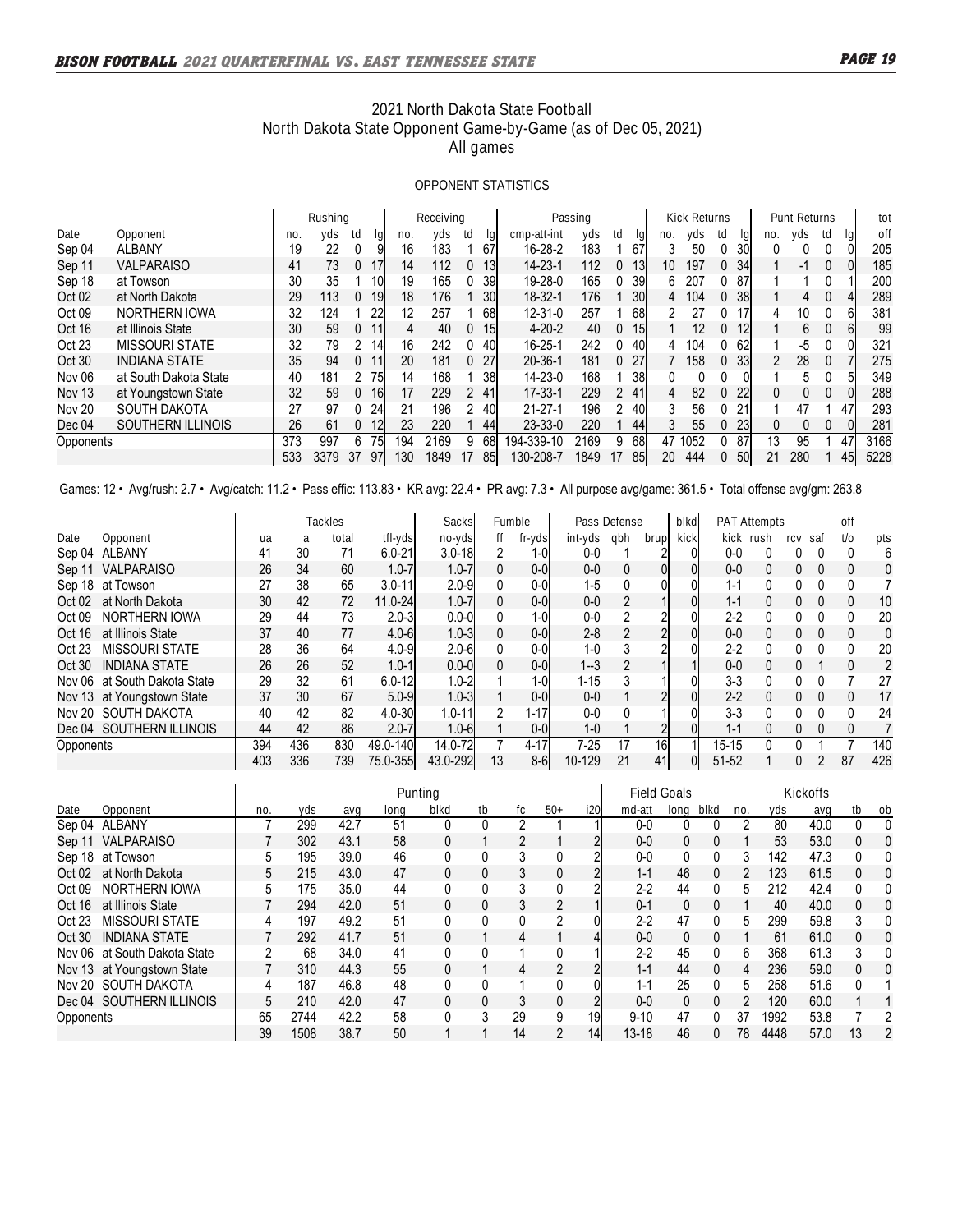## **2021 North Dakota State Football North Dakota State Red-Zone Results (as of Dec 05, 2021) All games**

### **North Dakota State Inside Opponent Red-Zone**

|              |                          |   |           | Times          | Times          | Total |                | <b>Rush</b>    | Pass | FGsl           | Failed to score inside RZ |              |     |                |              |      |
|--------------|--------------------------|---|-----------|----------------|----------------|-------|----------------|----------------|------|----------------|---------------------------|--------------|-----|----------------|--------------|------|
| Date         | Opponent                 |   | Score     | In $RZ$        | Scored         | Pts   | TDs            | TDs            | TDs  | Made           | FGA                       | Down         | Int | Fumb           | Half         | Game |
| Sep 04, 2021 | <b>ALBANY</b>            | W | $28 - 6$  | 4              | 3              | 21    | 3              | 2              |      |                | 0                         | 0            | 0   |                | 0            | 0    |
| Sep 11, 2021 | <b>VALPARAISO</b>        | W | $64 - 0$  | $\overline{2}$ | $\overline{2}$ | 14    | $\overline{2}$ | 2              | 0    | 01             | 0                         | 0            | 0   | $\mathbf{0}$   | $\mathbf{0}$ | 0    |
| Sep 18, 2021 | at Towson                | W | $35 - 7$  | 5              | 4              | 27    | 4              | 4              | 0    | 01             | 0                         | 0            |     | 0              | 0            | 0    |
| Oct 02, 2021 | at North Dakota          | W | $16 - 10$ | 3              | 3              | 13    |                |                | 0    | $\overline{2}$ | 0                         | 0            | 0   | 0              | 0            | 0    |
| Oct 09, 2021 | <b>NORTHERN IOWA</b>     | W | 34-20     | 6              | 5              | 27    | 3              | $\overline{2}$ |      | 2              |                           | 0            | 0   | 0              | $\mathbf{0}$ | 0    |
| Oct 16, 2021 | at Illinois State        | W | $20 - 0$  | 5              | 3              | 17    | $\overline{2}$ |                |      |                | 0                         |              |     | 0              | $\mathbf{0}$ | 0    |
| Oct 23, 2021 | <b>MISSOURI STATE</b>    | W | $27 - 20$ | 3              | $\overline{2}$ | 14    | 2              |                |      | 0              | $\mathbf{0}$              |              | 0   | 0              | $\mathbf{0}$ | 0    |
| Oct 30, 2021 | <b>INDIANA STATE</b>     | W | $44 - 2$  | 5              | 5              | 34    | 5              | 2              | 3    | Ol             | $\mathbf{0}$              | 0            | 0   | 0              | $\mathbf{0}$ | 0    |
| Nov 06, 2021 | at South Dakota State    |   | 19-27     | 3              | $\overline{2}$ | 10    |                | 0              |      |                | 0                         |              | 0   | 0              | 0            | 0    |
| Nov 13, 2021 | at Youngstown State      | W | 49-17     | 3              | $\overline{2}$ | 14    | $\overline{2}$ |                |      | 01             |                           | $\mathbf{0}$ | 0   | $\mathbf{0}$   | $\mathbf{0}$ | 0    |
| Nov 20, 2021 | <b>SOUTH DAKOTA</b>      | W | $52 - 24$ |                | 6              | 38    | 5              | 5              | 0    |                | $\Omega$                  | 0            | 0   |                | $\Omega$     | 0    |
| Dec 04, 2021 | <b>SOUTHERN ILLINOIS</b> | W | $38 - 7$  | 6              | 5              | 31    | 4              | 4              | 0    |                | 0                         | 0            |     | 0              | 0            | 0    |
|              | Totals                   |   |           | 52             | 42             | 260   | 34             | 25             | 9    | 8              | $\overline{2}$            | 3            | 3   | $\overline{2}$ | $\Omega$     | 0    |
|              | 42 of 52 (80.8%)         |   |           |                |                |       |                |                |      |                |                           |              |     |                |              |      |

### **Opponents Inside North Dakota State Red-Zone**

|              |                          |   |           | Times          | Times          | Total        |                | Rush           | Pass           | <b>FGs</b> |              |              |     | Failed to score inside RZ |              |      |
|--------------|--------------------------|---|-----------|----------------|----------------|--------------|----------------|----------------|----------------|------------|--------------|--------------|-----|---------------------------|--------------|------|
| Date         | Opponent                 |   | Score     | In $RZ$        | Scored         | Pts          | TDs            | TDs            | TDs            | Made       | FGA          | Down         | Int | Fumb                      | Half         | Game |
| Sep 04, 2021 | <b>ALBANY</b>            | W | $28-6$    |                |                |              | 0              | 0              | 0              |            |              | 0            | 0   |                           | 0            | 0    |
| Sep 11, 2021 | <b>VALPARAISO</b>        | W | $64 - 0$  |                | 0              | 0            | 0              | 0              | 0              | 01         | 0            | 0            |     | 0                         | 0            | 0    |
| Sep 18, 2021 | at Towson                | W | $35 - 7$  | $\overline{2}$ |                |              |                |                | 0              | 0          | $\mathbf{0}$ |              | 0   | 0                         | $\mathbf{0}$ | 0    |
| Oct 02, 2021 | at North Dakota          | W | $16 - 10$ | 0              | 0              | 0            | 0              | 0              | 0              | Ol         | 0            | 0            | 0   | 0                         | 0            | 0    |
| Oct 09, 2021 | <b>NORTHERN IOWA</b>     | W | $34 - 20$ | 3              | 2              | 10           |                |                | 0              |            | 0            |              | 0   | 0                         | 0            | 0    |
| Oct 16, 2021 | at Illinois State        | W | $20 - 0$  | 0              | $\mathbf{0}$   | $\mathbf{0}$ | 0              | $\mathbf{0}$   | 0              | 01         | 0            | 0            | 0   | $\mathbf{0}$              | $\mathbf{0}$ | 0    |
| Oct 23, 2021 | <b>MISSOURI STATE</b>    | W | $27-20$   | 4              | 3              | 17           | $\overline{2}$ | $\overline{2}$ | 0              |            | $\mathbf{0}$ |              | 0   | 0                         | $\mathbf{0}$ | 0    |
| Oct 30, 2021 | <b>INDIANA STATE</b>     | W | $44 - 2$  | $\mathbf{1}$   | $\mathbf{0}$   | 0            | 0              | 0              | 0              | 01         | 0            |              | 0   | 0                         | 0            | 0    |
| Nov 06, 2021 | at South Dakota State    |   | 19-27     | 3              | 3              | 17           | 2              |                |                |            | 0            | 0            | 0   | 0                         | $\mathbf{0}$ | 0    |
| Nov 13, 2021 | at Youngstown State      | W | 49-17     | $\overline{2}$ | $\overline{2}$ | 14           | $\overline{2}$ | 0              | $\overline{2}$ | 01         | $\mathbf{0}$ | $\mathbf{0}$ | 0   | $\mathbf{0}$              | $\mathbf{0}$ | 0    |
| Nov 20, 2021 | SOUTH DAKOTA             | W | 52-24     | $\overline{2}$ | $\overline{2}$ | 10           |                | 0              |                |            | $\Omega$     | 0            | 0   | $\Omega$                  | $\Omega$     | 0    |
| Dec 04, 2021 | <b>SOUTHERN ILLINOIS</b> | W | $38 - 7$  |                | $\mathbf{0}$   | 0            | 0              | 0              | 0              | 01         | $\mathbf{0}$ | 0            | 0   | 0                         |              | 0    |
|              | Totals                   |   |           | 20             | 13             | 75           | 9              | 5              | 4              | 4          | $\mathbf{0}$ | 4            |     |                           |              | 0    |
|              | 13 of 20 (65.0%)         |   |           |                |                |              |                |                |                |            |              |              |     |                           |              |      |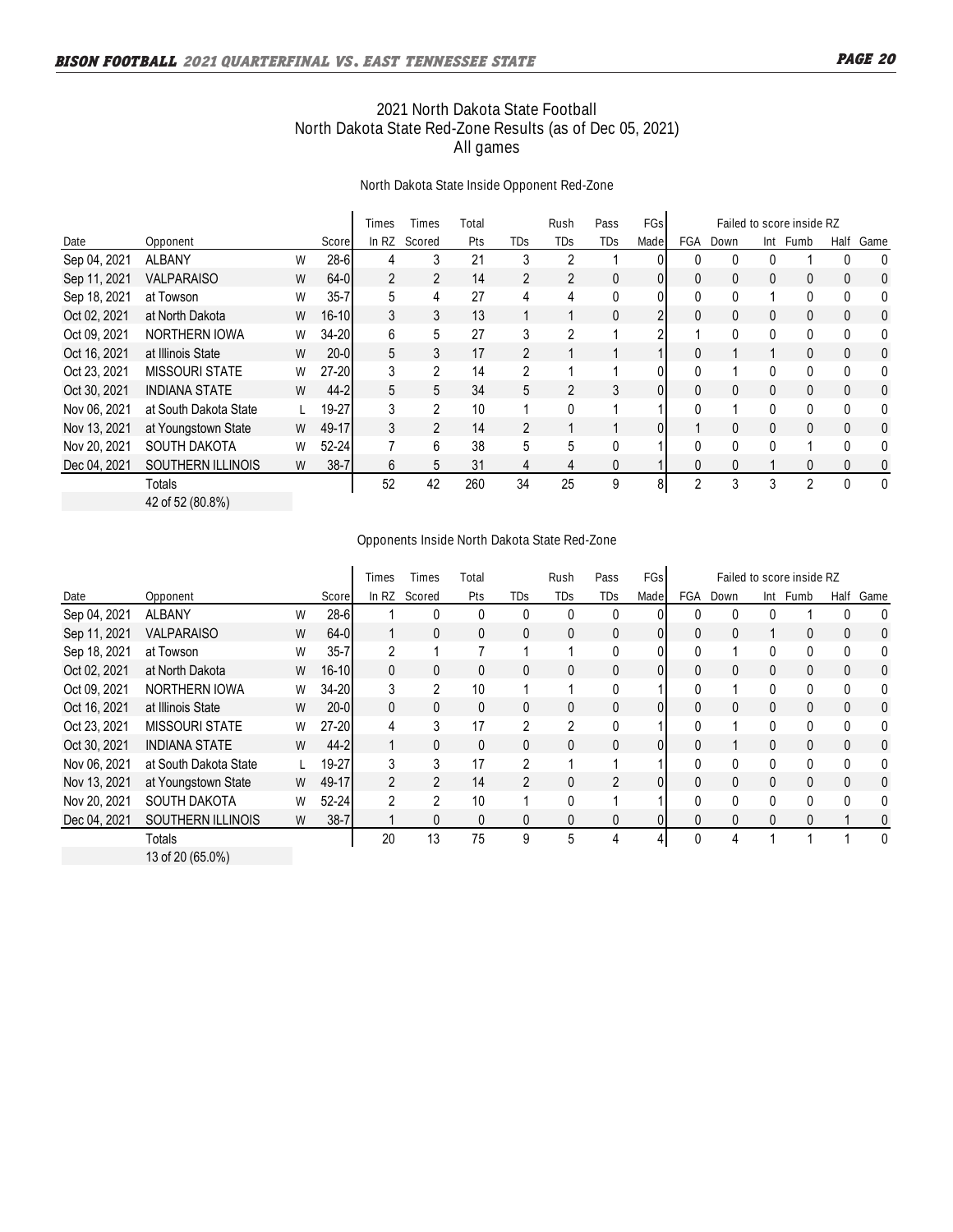## **2021 North Dakota State Football North Dakota State By-Quarter Statistics (as of Dec 05, 2021) All games**

#### **3rd-Down Conversions**

| Date         | Opponent              |   | Score      | Overall  |       | 1st Otr  |                    | 2nd Otr |       | 3rd Otr  |                  | 4th Otr   |                  | Overtime |     |
|--------------|-----------------------|---|------------|----------|-------|----------|--------------------|---------|-------|----------|------------------|-----------|------------------|----------|-----|
| Sep 04, 2021 | <b>ALBANY</b>         | W | $28 - 6$   | $4 - 12$ | 33.3  | $0 - 1$  | 0.0 <sub>l</sub>   | $1 - 4$ | 25.0  | $0 - 3$  | 0.01             | $3-4$     | 75.01            |          |     |
| Sep 11, 2021 | <b>VALPARAISO</b>     | W | $64 - 0$   | $5-6$    | 83.3  | $2 - 2$  | 100.01             | $1 - 1$ | 100.0 | $0 - 1$  | 0.0 <sub>l</sub> | $2 - 2$   | 100.0            |          |     |
| Sep 18, 2021 | at Towson             | W | $35 - 7$   | $6 - 10$ | 60.0  | $2 - 2$  | 100.0 <sub>l</sub> | $3-4$   | 75.0  | $1 - 2$  | 50.01            | $0-2$     | 0.0              |          |     |
| Oct 02, 2021 | at North Dakota       | W | $16 - 101$ | $3 - 13$ | 23.1  | $1 - 4$  | 25.0I              | $0 - 3$ | 0.0   | $1 - 3$  | 33.3             | $1 - 3$   | 33.3             |          |     |
| Oct 09, 2021 | NORTHERN IOWA         | W | 34-20l     | $5 - 15$ | 33.3  | $0 - 4$  | 0.01               | $2 - 4$ | 50.0  | $2 - 3$  | 66.7             | $1 - 4$   | 25.0             |          |     |
| Oct 16, 2021 | at Illinois State     | W | $20 - 0$   | $9 - 16$ | 56.2  | $3-4$    | 75.0I              | $2 - 4$ | 50.0  | $1 - 2$  | 50.0             | $3-6$     | 50.0             |          |     |
| Oct 23, 2021 | <b>MISSOURI STATE</b> | W | $27 - 20$  | $5 - 12$ | 41.7  | $0 - 2$  | 0.01               | $3-5$   | 60.0  | $0 - 3$  | 0.0 <sub>l</sub> | $2 - 2$   | 100.01           |          |     |
| Oct 30, 2021 | <b>INDIANA STATE</b>  | W | $44 - 2$   | $5-11$   | 45.5  | $1-2$    | 50.0               | $1 - 2$ | 50.0  | $3-4$    | 75.01            | $0 - 3$   | 0.0              |          |     |
| Nov 06, 2021 | at South Dakota State |   | $19-27$    | $5-10$   | 50.01 | $0 - 1$  | 0.01               | $2 - 3$ | 66.7  | $2 - 3$  | 66.7             | $1 - 3$   | 33.3             |          |     |
| Nov 13, 2021 | at Youngstown State   | W | 49-17      | $6 - 11$ | 54.5  | $3-4$    | 75.0I              | $1 - 2$ | 50.0  | $2 - 3$  | 66.7             | $0 - 2$   | 0.0 <sub>l</sub> |          |     |
| Nov 20, 2021 | <b>SOUTH DAKOTA</b>   | W | $52 - 24$  | $6 - 11$ | 54.5  | $1-2$    | 50.01              | $1 - 2$ | 50.0  | $2 - 5$  | 40.0             | $2 - 2$   | 100.01           |          |     |
| Dec 04, 2021 | SOUTHERN ILLINOIS     | W | $38 - 7$   | $9 - 13$ | 69.2  | $2 - 3$  | 66.7               | $3-3$   | 100.0 | $3-5$    | 60.0             | $1 - 2$   | 50.0             |          |     |
|              | North Dakota State    |   |            | 68-140   | 48.6  | 15-31    | 48.4               | 20-37   | 54.1  | 17-37    | 45.9             | 16-35     | 45.7             | $0-0$    | 0.0 |
|              | Opponents             |   |            | 42-163   | 25.8  | $8 - 36$ | 22.2               | 14-49   | 28.6  | $9 - 35$ | 25.7             | $11 - 43$ | 25.6             | $0-0$    | 0.0 |

#### **4th-Down Conversions**

| Date         | Opponent              |   | Score     | Overall  |                    | 1st Otr |                  | 2nd Otr  |                  | 3rd Otr |                  | 4th Otr |      | Overtime |     |
|--------------|-----------------------|---|-----------|----------|--------------------|---------|------------------|----------|------------------|---------|------------------|---------|------|----------|-----|
| Sep 04, 2021 | <b>ALBANY</b>         | W | $28 - 6$  | $1 - 1$  | 100.01             | $0-0$   | 0.01             | $0-0$    | 0.0 <sub>l</sub> | $1 - 1$ | 100.0            | $0-0$   | 0.0  |          |     |
| Sep 11, 2021 | <b>VALPARAISO</b>     | W | $64 - 0$  | $0-0$    | 0.01               | $0-0$   | 0.0              | $0-0$    | 0.0 <sub>l</sub> | $0-0$   | 0.0              | $0-0$   | 0.0  |          |     |
| Sep 18, 2021 | at Towson             | W | $35 - 7$  | 0-0      | 0.01               | $0-0$   | 0.0              | $0-0$    | 0.0 <sub>l</sub> | $0-0$   | 0.0              | $0-0$   | 0.0  |          |     |
| Oct 02, 2021 | at North Dakota       | W | $16 - 10$ | $1 - 1$  | 100.0l             | $1 - 1$ | 100.0l           | $0-0$    | 0.0 <sub>l</sub> | $0-0$   | 0.0              | $0-0$   | 0.0  |          |     |
| Oct 09, 2021 | NORTHERN IOWA         | W | 34-20     | $1 - 1$  | 100.01             | $0-0$   | 0.0              | $0-0$    | 0.0 <sub>l</sub> | $1 - 1$ | 100.0            | $0 - 0$ | 0.0  |          |     |
| Oct 16, 2021 | at Illinois State     | W | $20 - 0$  | $0 - 1$  | 0.01               | $0 - 0$ | 0.0 <sub>l</sub> | $0-0$    | 0.0              | $0 - 1$ | 0.0              | $0-0$   | 0.0  |          |     |
| Oct 23, 2021 | <b>MISSOURI STATE</b> | W | $27 - 20$ | $0 - 1$  | 0.01               | $0-0$   | 0.0              | $0-0$    | 0.0 <sub>l</sub> | $0 - 1$ | 0.0              | $0-0$   | 0.0  |          |     |
| Oct 30, 2021 | <b>INDIANA STATE</b>  | W | $44 - 2$  | $0 - 1$  | 0.0 <sub>l</sub>   | $0-0$   | 0.01             | $0-0$    | 0.0 <sub>l</sub> | $0-0$   | 0.0 <sub>l</sub> | $0 - 1$ | 0.0  |          |     |
| Nov 06, 2021 | at South Dakota State |   | 19-27     | $0 - 1$  | 0.01               | $0-0$   | 0.0              | $0-0$    | 0.0 <sub>l</sub> | $0-0$   | 0.0              | $0 - 1$ | 0.0  |          |     |
| Nov 13, 2021 | at Youngstown State   | W | 49-17     | $0 - 1$  | 0.01               | $0 - 1$ | 0.01             | $0-0$    | 0.0 <sub>l</sub> | $0-0$   | 0.0 <sub>l</sub> | $0 - 0$ | 0.0  |          |     |
| Nov 20, 2021 | <b>SOUTH DAKOTA</b>   | W | $52 - 24$ | $2 - 2$  | 100.01             | $1 - 1$ | 100.0            | $0-0$    | 0.0              | $1 - 1$ | 100.0            | $0 - 0$ | 0.0  |          |     |
| Dec 04, 2021 | SOUTHERN ILLINOIS     | W | $38 - 7$  | $1 - 1$  | 100.0 <sub>l</sub> | $0-0$   | 0.01             | $0-0$    | 0.0              | $1 - 1$ | 100.0l           | $0-0$   | 0.0  |          |     |
|              | North Dakota State    |   |           | $6 - 11$ | 54.5               | $2 - 3$ | 66.7             | $0-0$    | 0.0              | 4-6     | 66.7             | $0 - 2$ | 0.0  | $0-0$    | 0.0 |
|              | Opponents             |   |           | 13-31    | 41.9               | $2 - 4$ | 50.0             | $6 - 10$ | 60.0             | $2 - 5$ | 40.0             | $3-12$  | 25.0 | $0-0$    | 0.0 |

### **Time of Possession**

| Date         | Opponent              |   | Score     | Overall | 1st Otr | 2nd Otr | 3rd Otr | 4th Otr | Overtime |
|--------------|-----------------------|---|-----------|---------|---------|---------|---------|---------|----------|
| Sep 04, 2021 | <b>ALBANY</b>         | W | $28-6$    | 36:31   | 6:19    | 9:25    | 9:58    | 10:49   |          |
| Sep 11, 2021 | <b>VALPARAISO</b>     | W | 64-0      | 24:57   | 6:00    | 2:44    | 10:01   | 6:12    |          |
| Sep 18, 2021 | at Towson             | W | $35 - 7$  | 30:14   | 8:47    | 8:42    | 6:16    | 6:29    |          |
| Oct 02, 2021 | at North Dakota       | W | $16-10$   | 33:01   | 9:59    | 7:39    | 7:24    | 7:59    |          |
| Oct 09, 2021 | NORTHERN IOWA         | W | 34-20     | 32:23   | 7:08    | 7:38    | 10:57   | 6:40    |          |
| Oct 16, 2021 | at Illinois State     | W | $20-0$    | 37:12   | 9:34    | 7:07    | 8:21    | 12:10   |          |
| Oct 23, 2021 | MISSOURI STATE        | W | $27-20$   | 29:03   | 4:50    | 8:00    | 7:07    | 9:06    |          |
| Oct 30, 2021 | <b>INDIANA STATE</b>  | W | $44 - 2$  | 28:23   | 8:00    | 5:17    | 9:16    | 5:50    |          |
| Nov 06, 2021 | at South Dakota State |   | 19-27     | 29:55   | 6:40    | 4:01    | 9:42    | 9:32    |          |
| Nov 13, 2021 | at Youngstown State   | W | 49-17     | 29:14   | 9:44    | 7:33    | 6:44    | 5:13    |          |
| Nov 20, 2021 | <b>SOUTH DAKOTA</b>   | W | $52 - 24$ | 35:59   | 8:55    | 5:08    | 12:22   | 9:34    |          |
| Dec 04, 2021 | SOUTHERN ILLINOIS     | W | $38 - 7$  | 37:45   | 8:35    | 12:58   | 10:51   | 5:21    |          |
|              | North Dakota State    |   | Total     | 384:37  | 94:31   | 86:12   | 108:59  | 94:55   | 0:00     |
|              |                       |   | Avg.      | 32:03   | 7:52    | 7:11    | 9:04    | 7:54    | 0:00     |
|              | Opponents             |   | Total     | 335:23  | 85:29   | 93:48   | 71:01   | 85:05   | 0:00     |
|              |                       |   | Avg.      | 27:56   | 7:07    | 7:49    | 5:55    | 7:05    | 0:00     |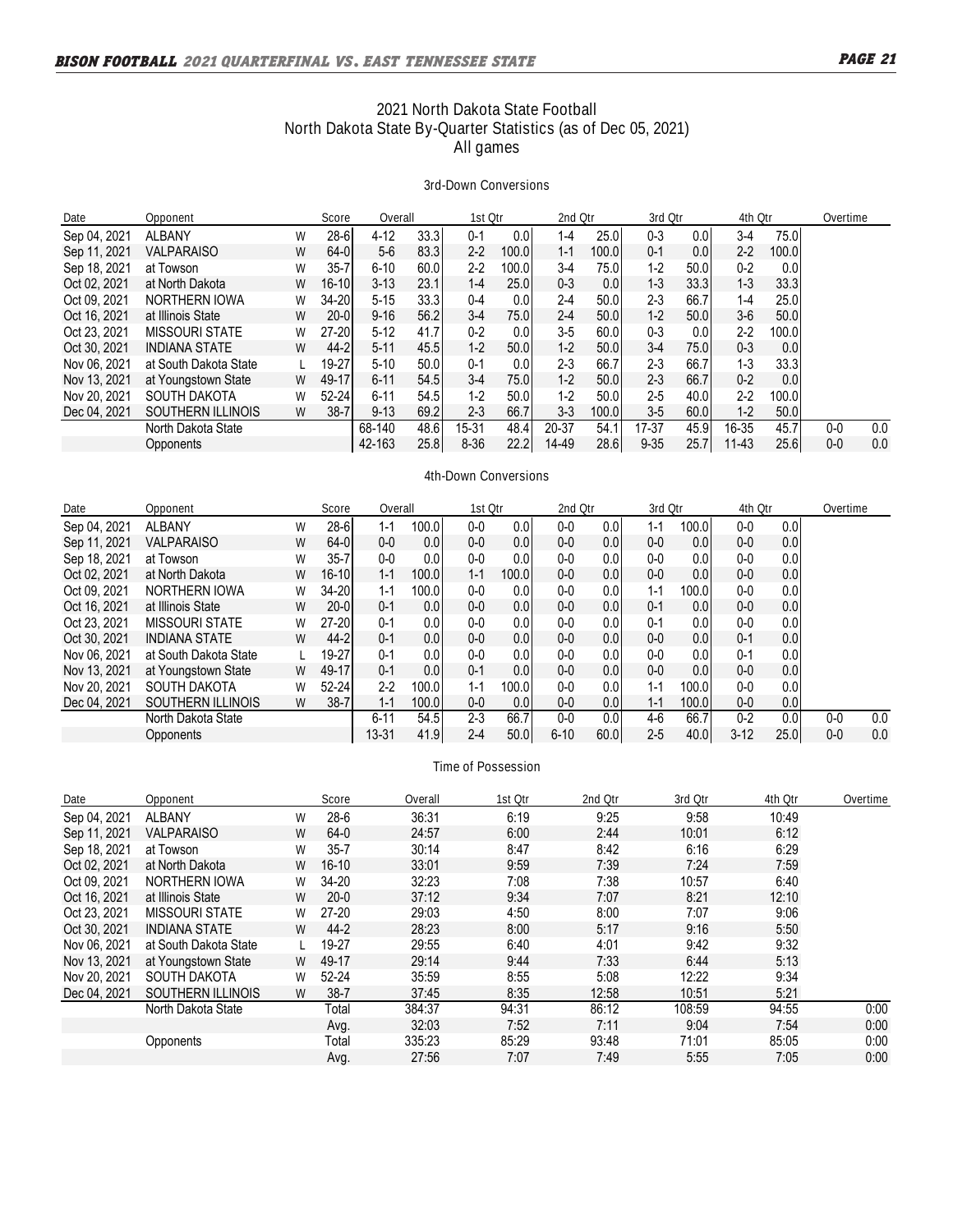## **2021 North Dakota State Football North Dakota State Passing Game-by-Game (as of Dec 05, 2021) All games**

| #7 Cam Miller             | Comp           | Att     | Int            | Pct          | Yards      | <b>TD</b>          | Long       | <b>Sacked</b>       | <b>Effic</b>     |
|---------------------------|----------------|---------|----------------|--------------|------------|--------------------|------------|---------------------|------------------|
| Albany                    | 2              | 3       | 0              | 66.7         | 13         | $\Omega$           | 9          | $0-0$               | 103.07           |
| Valparaiso                | 1              | 1       | $\mathbf{0}$   | 100.0        | 23         | 1                  | 23         | $0-0$               | 623.20           |
| Towson                    | 0              | 1       | 0              | 0.0          | 0          | $\Omega$           | 0          | $0-0$               | 0.00             |
| North Dakota              | 1              | 1       | $\mathbf{0}$   | 100.0        | 9          | $\mathbf 0$        | 9          | $0-0$               | 175.60           |
| Missouri State            | $\overline{7}$ | 9       | $\pmb{0}$      | 77.8         | 112        | $\overline{c}$     | 32         | $1 - 5$             | 255.64           |
| Indiana State             | 10             | 14      | $\mathbf{1}$   | 71.4         | 179        | 3                  | 55         | $0-0$               | 235.26           |
| South Dakota State        | 15             | 23      | 1              | 65.2         | 218        | $\overline{2}$     | 40         | $1 - 2$             | 164.83           |
| Youngstown State          | 10             | 14      | $\mathbf{0}$   | 71.4         | 169        | 2                  | 71         | $0-0$               | 219.97           |
| South Dakota              | 19             | 23      | 0              | 82.6         | 219        | $\mathbf{1}$       | 75         | $1 - 11$            | 176.94           |
| Southern Illinois         | 9              | 14      | $\mathbf{1}$   | 64.3         | 88         | $\mathbf{0}$       | 20         | $1-6$               | 102.80           |
| <b>TOTALS</b>             | 74             | 103     | 3              | 71.8         | 1030       | 11                 | 75         | $4 - 24$            | 185.26           |
|                           |                |         |                |              |            |                    |            |                     |                  |
|                           |                |         |                | <b>Pct</b>   |            |                    |            |                     |                  |
| #2 Q. Patterson<br>Albany | Comp<br>12     | Att     | Int<br>0       |              | Yards      | TD<br>$\mathbf{1}$ | Long<br>18 | <b>Sacked</b>       | <b>Effic</b>     |
|                           | 4              | 16<br>5 | $\mathbf{0}$   | 75.0<br>80.0 | 115<br>102 | $\mathbf{1}$       | 65         | $3 - 18$<br>$1 - 7$ | 156.00<br>317.36 |
| Valparaiso<br>Towson      | 6              | 11      | 1              | 54.5         | 165        | 1                  | 67         | $2 - 9$             | 192.36           |
| North Dakota              | 4              | 10      | $\mathbf{0}$   | 40.0         | 48         | $\mathbf 0$        | 32         | $1 - 7$             | 80.32            |
| Northern Iowa             | 11             | 21      | 0              | 52.4         | 182        | 2                  | 85         | $0-0$               | 156.61           |
| <b>Illinois State</b>     | 13             | 22      | 2              | 59.1         | 124        | $\mathbf{1}$       | 37         | $1 - 3$             | 103.25           |
| Missouri State            | 5              | 16      | 1              | 31.2         | 77         | $\mathbf 0$        | 45         | $1 - 1$             | 59.17            |
| <b>TOTALS</b>             | 55             | 101     | $\overline{4}$ | 54.5         | 813        | 6                  | 85         | 10-48               | 133.75           |
|                           |                |         |                |              |            |                    |            |                     |                  |
| #15 Cole Payton           | Comp           | Att     | Int            | Pct          | Yards      | TD                 | Long       | <b>Sacked</b>       | <b>Effic</b>     |
| Indiana State             |                | 3       | 0              | 33.3         | 6          | $\mathbf 0$        | 6          | $0-0$               | 50.13            |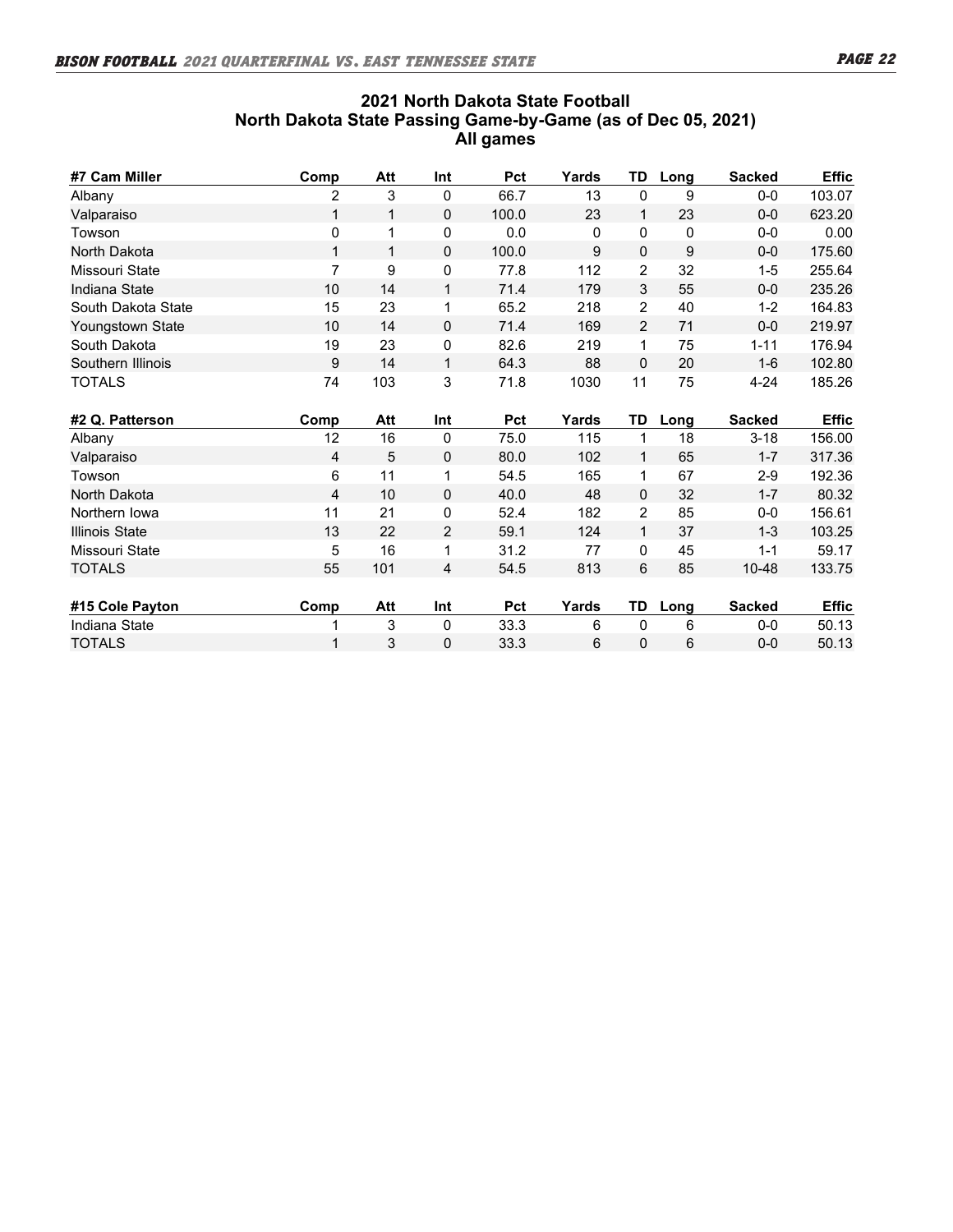## **2021 North Dakota State Football North Dakota State Rushing/Receiving Game-by-Game (as of Dec 05, 2021) All games**

| <b>RUSHING</b>         | No-Yds/TD   | ALBANY                   | VALPO                    | TOWSON                   | <b>UND</b>               | UNI                         | <b>ILST</b>              | <b>MOST</b>              | <b>INST</b>              | SDSU                     | YSU                         | <b>USD</b>               | SIU                          |
|------------------------|-------------|--------------------------|--------------------------|--------------------------|--------------------------|-----------------------------|--------------------------|--------------------------|--------------------------|--------------------------|-----------------------------|--------------------------|------------------------------|
| T. Williams            | 91-605/10   | $5 - 21/0$               | $8 - 72/1$               | $6 - 79/1$               | <b>DNP</b>               | $2 - 10/0$                  | $5 - 20/1$               | $3 - 14/0$               | $4 - 29/1$               | 11-51/0                  | 18-137/2                    | 12-60/2                  | 17-112/2                     |
| Q. Patterson           | 92-520/7    | $9 - 1/0$                | 4-94/1                   | $9 - 21/1$               | 19-92/1                  | 12-60/2                     | 18-100/0                 | $8 - 56/1$               | <b>DNP</b>               | $\overline{\phantom{a}}$ | $3 - 2/0$                   | $3 - 16/0$               | $7 - 84/1$                   |
| Kobe Johnson           | 89-509/2    | 11-77/0                  | $2 - 6/0$                | $2 - 8/0$                | 10-31/0                  | 10-39/0                     | 11-41/0                  | 4-23/0                   | $5 - 155/1$              | $4 - 3/0$                | $5 - 5/0$                   | 13-55/1                  | 12-72/0                      |
| D. Gonnella            | 65-380/2    | 13-135/2                 | $3 - 11/0$               | 13-92/0                  | 7-37/0                   | $5 - 12/0$                  | $9 - 28/0$               | $6 - 22/0$               | $2 - 7/0$                | 7-36/0                   | <b>DNP</b>                  | <b>DNP</b>               | <b>DNP</b>                   |
| Jalen Bussey           | 44-342/4    | $3 - 12/0$               | $5 - 82/1$               | $8 - 50/1$               | $\mathbb{Z}^2$           | $2 - 2/0$                   | $3 - 14/0$               | $1 - 0/0$                | $4 - 9/0$                | <b>DNP</b>               | $5 - 66/1$                  | $5 - 62/1$               | $8 - 45/0$                   |
|                        |             |                          |                          |                          |                          |                             |                          |                          |                          |                          |                             |                          |                              |
| Hunter Luepke          | 45-282/4    | $2 - 15/1$               | $4 - 55/1$               | $2 - 22/1$               | $9 - 51/0$               | 10-40/0                     | <b>DNP</b>               | $3 - 10/0$               | $7 - 18/0$               | $\overline{\phantom{a}}$ | $4 - 63/1$                  | <b>DNP</b>               | $4 - 8/0$                    |
| <b>TK Marshall</b>     | 19-214/1    | $\blacksquare$           | $8 - 39/0$               | $3 - 13/0$               | $\overline{\phantom{a}}$ | $\blacksquare$              | $\sim$                   | $\blacksquare$           | $2 - 3/0$                | $\blacksquare$           | $3 - 146/1$                 | $3 - 13/0$               | $\mathbf{r}$                 |
| Cam Miller             | 48-210/3    | $\overline{\phantom{a}}$ | $\overline{\phantom{m}}$ | $\overline{\phantom{a}}$ | $\blacksquare$           | <b>DNP</b>                  | <b>DNP</b>               | $7 - 23/0$               | $4 - 22/0$               | 13-59/0                  | $6 - 35/0$                  | $5 - 10/1$               | 13-61/2                      |
| C. Watson              | 13-120/1    | $\blacksquare$           | $\blacksquare$           | $2 - 21/0$               | $\blacksquare$           | $2 - 18/0$                  | $\blacksquare$           | $2 - 2/0$                | $2 - 23/0$               | $1 - 4/0$                | $1-4/0$                     | $3 - 52/1$               | <b>DNP</b>                   |
| Cole Payton            | $7 - 76/2$  | <b>DNP</b>               | $3 - 48/1$               | <b>DNP</b>               | <b>DNP</b>               | <b>DNP</b>                  | <b>DNP</b>               | <b>DNP</b>               | $4 - 28/1$               | <b>DNP</b>               | <b>DNP</b>                  | <b>DNP</b>               | <b>DNP</b>                   |
| <b>B.</b> Henderson    | $3 - 53/1$  | $\blacksquare$           | $1 - 28/1$               | $\blacksquare$           | ÷,                       | $\blacksquare$              | $\blacksquare$           | $\blacksquare$           | $\blacksquare$           | $\blacksquare$           | $\blacksquare$              | $1 - 18/0$               | $1 - 7/0$                    |
| <b>Phoenix Sproles</b> | $1 - 22/0$  |                          | $\overline{\phantom{a}}$ | $1 - 22/0$               |                          | $\overline{\phantom{a}}$    |                          |                          | $\overline{\phantom{0}}$ |                          | ÷,                          |                          | $\overline{\phantom{a}}$     |
| K. Steindorf           | $1 - 18/0$  | $\blacksquare$           | $\overline{\phantom{a}}$ | $\blacksquare$           | $\blacksquare$           | $\blacksquare$              | $\blacksquare$           | $\blacksquare$           | $\overline{\phantom{a}}$ | $\blacksquare$           | $\blacksquare$              | $1 - 18/0$               | $\blacksquare$               |
| Nathan Goldade         | $3 - 16/0$  | <b>DNP</b>               | $3 - 16/0$               | <b>DNP</b>               | <b>DNP</b>               | <b>DNP</b>                  | <b>DNP</b>               | <b>DNP</b>               | <b>DNP</b>               | <b>DNP</b>               | <b>DNP</b>                  | <b>DNP</b>               | <b>DNP</b>                   |
| Noah Gindorff          | $1 - 15/0$  | $\blacksquare$           | $\blacksquare$           | $\blacksquare$           | $1 - 15/0$               | $\blacksquare$              | $\sim$                   | $\blacksquare$           | $\mathbf{r}$             | $\blacksquare$           | $\mathbf{r}$                | $\blacksquare$           | $\blacksquare$               |
| <b>Mitchell Kartes</b> | $3 - 8/0$   | <b>DNP</b>               | $2 - 7/0$                | <b>DNP</b>               | <b>DNP</b>               | <b>DNP</b>                  | <b>DNP</b>               | <b>DNP</b>               | $1 - 1/0$                | $\overline{a}$           | $\blacksquare$              |                          | $\overline{\phantom{a}}$     |
| <b>TEAM</b>            | $8 - 11/0$  | $\blacksquare$           | $\blacksquare$           | $\blacksquare$           | $1 - 3/0$                | $\blacksquare$              | $2 - 2/0$                | $1 - 2/0$                | $3 - 3/0$                | $\overline{a}$           | $\blacksquare$              | $1 - 1/0$                | $\overline{\phantom{a}}$     |
|                        |             |                          |                          |                          |                          |                             |                          |                          |                          |                          |                             |                          |                              |
|                        |             |                          |                          |                          |                          |                             |                          |                          |                          |                          |                             |                          |                              |
| <b>RECEIVING</b>       | No-Yds/TD   | ALBANY                   | <b>VALPO</b>             | TOWSON                   | <b>UND</b>               | UNI                         | <b>ILST</b>              | <b>MOST</b>              | <b>INST</b>              | SDSU                     | <b>YSU</b>                  | <b>USD</b>               | SIU                          |
| C. Watson              | 39-740/7    | $4 - 37/0$               | $2 - 83/1$               | $3 - 79/1$               | $\overline{\phantom{a}}$ | $5 - 163/1$                 | $4 - 15/1$               | 4-106/1                  | $4 - 23/1$               | $3 - 82/0$               | 4-91/1                      | $6 - 61/0$               | <b>DNP</b>                   |
| <b>Phoenix Sproles</b> | 18-265/2    | $1 - 2/0$                | $1 - 9/0$                | $\overline{a}$           | $\overline{\phantom{a}}$ | $2 - 8/0$                   | $3 - 46/0$               | $3 - 46/1$               | $2 - 34/0$               | $3 - 29/0$               | $\mathcal{L}_{\mathcal{A}}$ | $2 - 87/1$               | $1 - 4/0$                    |
| Noah Gindorff          | 17-193/2    | $\sim$                   | $\blacksquare$           | $\blacksquare$           | 4-58/0                   | $2 - 11/1$                  | $1 - 9/0$                | $1 - 8/0$                | $1 - 43/0$               | $1 - 8/0$                | $2 - 6/1$                   | $2 - 15/0$               | $3 - 35/0$                   |
| Josh Babicz            | $6 - 147/3$ | $2 - 27/1$               | $\overline{a}$           |                          |                          | $\blacksquare$              | $\blacksquare$           | $\overline{\phantom{a}}$ | $2 - 58/1$               | $1 - 22/1$               | $1 - 40/0$                  |                          |                              |
| B. Henderson           | 13-118/0    | $1 - 9/0$                | $\blacksquare$           | $1 - 12/0$               | $\overline{a}$           | $1 - 0/0$                   | $2 - 5/0$                | $\blacksquare$           | $\blacksquare$           | $1 - 23/0$               | $2 - 25/0$                  | $3 - 30/0$               | $2 - 14/0$                   |
| <b>Zach Mathis</b>     | 7-104/0     | <b>DNP</b>               | <b>DNP</b>               | <b>DNP</b>               | $\overline{a}$           | $\overline{\phantom{a}}$    | $1 - 26/0$               | $1 - 17/0$               | $1 - 26/0$               | $2 - 30/0$               | $\blacksquare$              | $2 - 5/0$                | $\frac{1}{2}$                |
| Hunter Luepke          | $6 - 76/1$  | $1 - 14/0$               | $1 - 10/0$               | $1 - 44/0$               | $\blacksquare$           | $1 - 0/0$                   | <b>DNP</b>               | $\blacksquare$           | $1 - 1/1$                | $\blacksquare$           | $1 - 7/0$                   | <b>DNP</b>               | $\blacksquare$               |
| RaJa Nelson            | $9 - 72/1$  | $3 - 27/0$               | $\overline{\phantom{a}}$ |                          | $1 - 1/0$                | $\blacksquare$              | $2 - 23/0$               | $1 - 8/0$                | $\overline{\phantom{a}}$ | $1 - 14/1$               | $\Box$                      | $1 - 1/0$                | $\overline{\phantom{a}}$     |
| Kobe Johnson           | $6 - 66/0$  | $\blacksquare$           | $\blacksquare$           | $1 - 30/0$               | $\blacksquare$           | $\overline{\phantom{a}}$    | $\blacksquare$           | $2 - 4/0$                | $\blacksquare$           | $1 - 1/0$                | $\blacksquare$              | $1 - 11/0$               | $1 - 20/0$                   |
| Jalen Bussey           |             | $\blacksquare$           | $1 - 23/1$               |                          | $\omega$                 | $\overline{a}$              | $\overline{\phantom{a}}$ | $\overline{a}$           |                          | <b>DNP</b>               | $\blacksquare$              | $1 - 1/0$                | $\overline{\phantom{a}}$     |
|                        | $2 - 24/1$  |                          |                          |                          |                          |                             |                          |                          | $\overline{\phantom{a}}$ |                          |                             |                          |                              |
| T. Williams            | $2 - 15/0$  | $\blacksquare$           | $\blacksquare$           | $\blacksquare$           | <b>DNP</b>               | $\blacksquare$              | $\blacksquare$           | $\blacksquare$           | $\blacksquare$           | $1 - 9/0$                | $\blacksquare$              | $\blacksquare$           | $1 - 6/0$                    |
| Logan Hofstedt         | $1 - 9/0$   | $\blacksquare$           | $\overline{\phantom{a}}$ |                          | $\overline{\phantom{a}}$ | $\overline{a}$              | $\overline{\phantom{a}}$ | $\blacksquare$           | $\overline{\phantom{a}}$ | <b>DNP</b>               | $\blacksquare$              | $\blacksquare$           | $1 - 9/0$                    |
| Joe Stoffel            | $1 - 8/0$   | $\blacksquare$           | $\overline{\phantom{a}}$ | $\blacksquare$           | $\blacksquare$           | $\blacksquare$              | $\overline{\phantom{0}}$ | $\blacksquare$           | $\blacksquare$           | $\sim$                   | $\blacksquare$              | $1 - 8/0$                | $\blacksquare$               |
| Jake Lippe             | $1 - 8/0$   | $1 - 8/0$                |                          |                          | $\overline{\phantom{a}}$ | $\overline{\phantom{a}}$    |                          |                          | <b>DNP</b>               | <b>DNP</b>               | <b>DNP</b>                  | <b>DNP</b>               | <b>DNP</b>                   |
| DJ Hart                | $1 - 4/0$   | $1 - 4/0$                | $\blacksquare$           | $\blacksquare$           | <b>DNP</b>               | <b>DNP</b>                  | <b>DNP</b>               | <b>DNP</b>               | $\blacksquare$           | <b>DNP</b>               | <b>DNP</b>                  | $\blacksquare$           |                              |
| D. Gonnella            | $1 - 0/0$   | $\blacksquare$           | $\frac{1}{2}$            |                          | $\overline{a}$           | $\overline{\phantom{a}}$    |                          | $\overline{\phantom{a}}$ | $\overline{\phantom{a}}$ | $1 - 0/0$                | <b>DNP</b>                  | <b>DNP</b>               | <b>DNP</b>                   |
|                        |             |                          |                          |                          |                          |                             |                          |                          |                          |                          |                             |                          |                              |
|                        |             |                          |                          |                          |                          |                             |                          |                          |                          |                          |                             |                          |                              |
| PUNT RETURNS           | No-Yds      | ALBANY                   | VALPO                    | TOWSON                   | UND                      | UNI                         | ILST                     | <b>MOST</b>              | <b>INST</b>              | SDSU                     | YSU                         | USD                      | <b>SIU</b>                   |
| Jayden Price           | 21-280      | $3 - 50$                 | $3-44$                   | $1 - 10$                 | $1 - 6$                  | $1 - 41$                    | $2 - 29$                 | $4 - 19$                 | $1 - 26$                 | ÷,                       | $1 - 10$                    | $2 - 53$                 | $2 - 4$                      |
|                        |             |                          |                          |                          |                          |                             |                          |                          |                          |                          |                             |                          |                              |
|                        |             |                          |                          |                          |                          |                             |                          |                          |                          |                          |                             |                          |                              |
| KICK RETURNS           | No-Yds      | <b>ALBANY</b>            | VALPO                    | TOWSON                   | <b>UND</b>               | UNI                         | <b>ILST</b>              | <b>MOST</b>              | <b>INST</b>              | SDSU                     | YSU                         | <b>USD</b>               | SIU                          |
| C. Watson              | $9 - 210$   | $\overline{\phantom{a}}$ | $\blacksquare$           | $1 - 48$                 | $1 - 16$                 | $\overline{\phantom{a}}$    | $\overline{\phantom{a}}$ | $1 - 15$                 | $\overline{\phantom{a}}$ | $2 - 46$                 | 4-85                        | $\overline{\phantom{a}}$ | <b>DNP</b>                   |
| RaJa Nelson            | $8 - 201$   | $\blacksquare$           | $1 - 22$                 | $\overline{a}$           | $1 - 50$                 | $2 - 22$                    | $\overline{\phantom{a}}$ | $\overline{\phantom{a}}$ | $1 - 24$                 |                          | $\overline{\phantom{a}}$    | $3 - 83$                 | $\frac{1}{2}$                |
| Joe Stoffel            | $3 - 33$    | $1 - 12$                 | L,                       | $\blacksquare$           | $\overline{\phantom{a}}$ | $1 - 12$                    | $\blacksquare$           | $1-9$                    | $\overline{\phantom{a}}$ | $\blacksquare$           | $\blacksquare$              | $\overline{\phantom{a}}$ | $\overline{\phantom{a}}$     |
|                        |             |                          |                          |                          |                          |                             |                          |                          |                          |                          |                             |                          |                              |
| INT. RETURNS           | No-Yds      | ALBANY                   | VALPO                    | <b>TOWSON</b>            | <b>UND</b>               | UNI                         | <b>ILST</b>              | <b>MOST</b>              | <b>INST</b>              | SDSU                     | YSU                         | <b>USD</b>               | SIU                          |
| Jasir Cox              | $3 - 55$    | $\overline{\phantom{a}}$ | $\overline{\phantom{a}}$ | $\overline{\phantom{a}}$ | $\blacksquare$           | $\overline{\phantom{a}}$    | $2 - 12$                 | $1-43$                   | $\overline{\phantom{a}}$ | $\blacksquare$           | $\overline{\phantom{a}}$    | $\overline{\phantom{a}}$ | <b>DNP</b>                   |
| Dawson Weber           | $2 - 11$    | $1-0$                    | $\overline{\phantom{a}}$ |                          | $1 - 11$                 | $\overline{\phantom{a}}$    |                          | $\overline{\phantom{a}}$ | $\overline{\phantom{a}}$ |                          |                             | $\overline{\phantom{a}}$ | $\overline{\phantom{a}}$     |
| Destin Talbert         | $2 - 2$     | $1 - 0$                  | $\overline{\phantom{a}}$ | $\blacksquare$           | $\blacksquare$           | $\overline{\phantom{a}}$    | $\overline{\phantom{a}}$ | $\overline{\phantom{a}}$ | $\overline{\phantom{a}}$ | $\blacksquare$           | $\overline{\phantom{a}}$    | $1 - 2$                  | $\overline{\phantom{a}}$     |
| <b>Marques Sigle</b>   | $1 - 36$    | <b>DNP</b>               | $\overline{\phantom{a}}$ | $\overline{a}$           | $\overline{a}$           | $\overline{\phantom{a}}$    | $\overline{\phantom{a}}$ | <b>DNP</b>               | $1 - 36$                 | $\overline{\phantom{a}}$ | $\overline{\phantom{a}}$    |                          | $\qquad \qquad \blacksquare$ |
| Jackson Hankey         | $1 - 0$     | $\overline{\phantom{a}}$ | $\blacksquare$           | $\blacksquare$           | $\overline{a}$           | $\overline{a}$              | $\frac{1}{2}$            | $\overline{\phantom{a}}$ | $\blacksquare$           | $\overline{\phantom{a}}$ | $1-0$                       | $\overline{\phantom{a}}$ | $\overline{\phantom{a}}$     |
| Sam Jung               | $1 - 25$    | $\centerdot$             | $1 - 25$                 |                          | $\overline{a}$           | $\overline{a}$              |                          | $\overline{\phantom{a}}$ | $\overline{\phantom{0}}$ |                          | $\overline{\phantom{a}}$    | $\overline{\phantom{a}}$ |                              |
|                        |             |                          |                          |                          |                          |                             |                          |                          |                          |                          |                             |                          |                              |
|                        |             |                          |                          |                          |                          |                             |                          |                          |                          |                          |                             |                          |                              |
| <b>FUMBLE RETURNS</b>  | No-Yds      | ALBANY                   | VALPO                    | <b>TOWSON</b>            | <b>UND</b>               | $\ensuremath{\mathsf{UNL}}$ | ILST                     | <b>MOST</b>              | <b>INST</b>              | SDSU                     | YSU                         | <b>USD</b>               | SIU                          |
| Jayden Price           | $1-6$       | $\overline{a}$           | $1-6$                    |                          | $\overline{a}$           | $\blacksquare$              | $\Box$                   | $\overline{\phantom{a}}$ | $\blacksquare$           | $\overline{\phantom{a}}$ | $\overline{\phantom{a}}$    | $\overline{\phantom{a}}$ | $\blacksquare$               |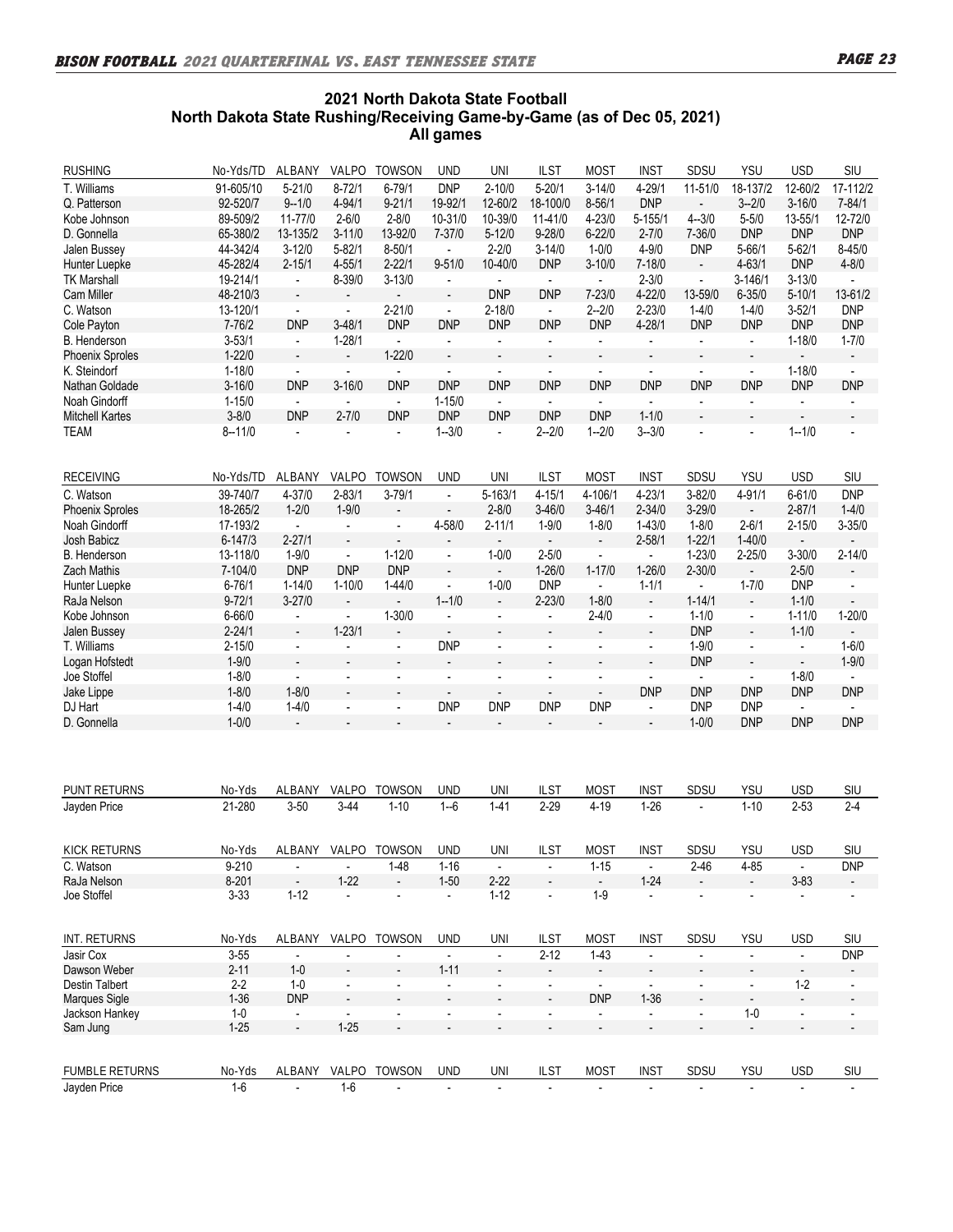#### **2021 North Dakota State Football**  $\blacksquare$  **North Dakota State - Long Plays LONG PLAYS BY THE NUMBERS Long Plays By Yards No. TD**

| Yds         |                   | 20-YARD PLUS PLAYS<br>Type Player(s)                   | Opponent                               | LONG PLAYS BY THE NUMBERS<br>Long Plays By Yards<br>ID                                                      |              |
|-------------|-------------------|--------------------------------------------------------|----------------------------------------|-------------------------------------------------------------------------------------------------------------|--------------|
| $97*$       | Rush              | Kobe Johnson                                           | Indiana State                          | No.<br>0<br>$100+$<br>0                                                                                     |              |
| $85*$       | Pass              | Christian Watson from Quincy Patterson                 | Northern Iowa                          | 90-99<br>$\mathbf{1}$<br>1                                                                                  |              |
| $84*$       | Rush              | TK Marshall                                            | Youngstown State                       | 80-89<br>$\overline{\mathbf{c}}$                                                                            |              |
| $75*$       | Pass              | Phoenix Sproles from Cam Miller                        | South Dakota                           | 2<br>4<br>4<br>70-79                                                                                        |              |
| $75*$       | Rush              | Dominic Gonnella                                       | Albany                                 | 3<br>60-69<br>4                                                                                             |              |
| $72*$       | Rush              | Jalen Bussey                                           | Valparaiso                             | $\overline{2}$<br>4<br>50-59                                                                                |              |
| $71*$       | Pass              | Christian Watson from Cam Miller                       | Youngstown State                       | 3<br>40-49<br>15                                                                                            |              |
| $67*$       | Pass              | Christian Watson from Quincy Patterson                 | Towson                                 | $\sqrt{2}$<br>30-39<br>14                                                                                   |              |
| $65*$       | Pass              | Christian Watson from Quincy Patterson                 | Valparaiso                             | 8<br>$20 - 29$<br>36                                                                                        |              |
| $61*$       | Rush              | Jalen Bussey                                           | Youngstown State                       |                                                                                                             |              |
| 60          |                   | Rush TK Marshall                                       | Youngstown State                       | Long Plays By Type<br>No.<br>TD                                                                             |              |
| 55          | Pass              | Josh Babicz from Cam Miller                            | Indiana State                          | 15<br>34<br>Rushing                                                                                         |              |
| $52*$       |                   | Rush Quincy Patterson                                  | Valparaiso                             | 9<br>27<br>Passing                                                                                          |              |
| $50*$       | Rush              | TaMerik Williams                                       | Youngstown State                       | $\mathbf{1}$<br>6<br>Punt returns                                                                           |              |
| 50          | KR                | RaJa Nelson                                            | North Dakota                           | 10<br>0<br>Kick returns                                                                                     |              |
| 49*         |                   | Rush Hunter Luepke                                     | Youngstown State                       | 0<br>3<br>Interceptions                                                                                     |              |
| 49          | Rush              | Kobe Johnson                                           | Indiana State                          | 0<br>0<br>Fumble returns                                                                                    |              |
| 48<br>$45*$ | KR                | <b>Christian Watson</b>                                | Towson                                 | 0<br>0<br>Other                                                                                             |              |
| 45          | <b>PR</b><br>Pass | Jayden Price<br>Christian Watson from Quincy Patterson | Valparaiso<br>Missouri State           | 25<br><b>TOTAL</b><br>80                                                                                    |              |
| 44          | Pass              | Hunter Luepke from Quincy Patterson                    | Towson                                 |                                                                                                             |              |
| 43          | Pass              | Noah Gindorff from Cam Miller                          | Indiana State                          | 20-YARD PLUS BY PLAYER                                                                                      |              |
| 43          |                   | Rush Dominic Gonnella                                  | Towson                                 | TD<br>R<br>P KR PR<br>IR FR<br>Player<br>No.                                                                |              |
| $43*$       | Rush              | Christian Watson                                       | South Dakota                           | $\sqrt{2}$<br>6<br>5<br>0<br>0<br>Christian Watson<br>18<br>11                                              | 0            |
| 43          | INT               | Jasir Cox                                              | Missouri State                         | 2<br>8<br>8<br>0<br>0<br>0<br>0<br>Quincy Patterson                                                         | 0            |
| 41          | <b>PR</b>         | Jayden Price                                           | Northern Iowa                          | $\,6$<br>$\sqrt{2}$<br>4<br>0<br>$\mathbf{1}$<br>0<br>0<br>Kobe Johnson                                     | 0            |
| 40          | <b>PR</b>         | Jayden Price                                           | South Dakota                           | 0<br>$\pmb{0}$<br>6<br>6<br>0<br>0<br>1<br>Jayden Price                                                     | 0            |
| 40          | Rush              | <b>Quincy Patterson</b>                                | Valparaiso                             | 5<br>4<br>$\mathbf{1}$<br>0<br>0<br>0<br>4<br>Jalen Bussey                                                  | 0            |
| 40          | Pass              | Christian Watson from Cam Miller                       | South Dakota State                     | 5<br>$\sqrt{2}$<br>1<br>4<br>0<br>0<br>Phoenix Sproles<br>0                                                 | 0            |
| 40          | Pass              | Josh Babicz from Cam Miller                            | Youngstown State                       | $\overline{5}$<br>$\sqrt{2}$<br>$\mathbf{1}$<br>0<br>$\mathbf{0}$<br>4<br>$\mathbf{0}$<br>Hunter Luepke     | 0            |
| 39          | <b>PR</b>         | Jayden Price                                           | Albany                                 | 5<br>0<br>0<br>0<br>5<br>0<br>0<br>RaJa Nelson                                                              | 0            |
| 38          | Pass              | Christian Watson from Quincy Patterson                 | Northern lowa                          | 4<br>2<br>4<br>0<br>0<br>0<br>0<br>TaMerik Williams<br>3<br>$\sqrt{3}$<br>0<br>$\mathbf{1}$<br>0<br>0<br>0  | 0            |
| 37          | Pass              | Phoenix Sproles from Quincy Patterson                  | Illinois State                         | Josh Babicz<br>0<br>2<br>$\mathbf{1}$<br>0<br>0<br>$\mathbf{1}$<br>1<br>Braylon Henderson                   | 0<br>0       |
| $37*$       | Rush              | Cole Payton                                            | Valparaiso                             | 2<br>2<br>0<br>0<br>0<br><b>TK Marshall</b><br>$\mathbf{1}$<br>0                                            | 0            |
| 36          | INT               | Marques Sigle                                          | Indiana State                          | $\sqrt{2}$<br>2<br>0<br>0<br>$\mathbf{1}$<br>0<br>0<br>Dominic Gonnella                                     | 0            |
| 35          | Rush              | TaMerik Williams                                       | Towson                                 | $\overline{\mathbf{c}}$<br>$\pmb{0}$<br>$\sqrt{2}$<br>0<br>$\mathbf{0}$<br>$\mathbf{0}$<br>0<br>Zach Mathis | 0            |
| 34          | KR.               | RaJa Nelson                                            | South Dakota                           | $\overline{2}$<br>$\overline{2}$<br>0<br>0<br>0<br>0<br>0<br>Noah Gindorff                                  | $\mathbf{0}$ |
| 33          |                   | Pass Christian Watson from Cam Miller                  | South Dakota State                     | $\mathbf{1}$<br>0<br>0<br>0<br>1<br>1<br>0<br>Cole Payton                                                   | 0            |
| $32*$       |                   | Rush Quincy Patterson                                  | Southern Illinois                      | 0<br>0<br>$\mathbf{1}$<br>0<br>0<br>0<br>Cam Miller<br>1                                                    | 0            |
| 32<br>32    | Pass              | Christian Watson from Cam Miller                       | Missouri State                         | $\pmb{0}$<br>$\mathbf 0$<br>0<br>0<br>1<br>0<br>$\mathbf{1}$<br>Sam Jung                                    | 0            |
| 32          | Pass<br>KR        | Noah Gindorff from Quincy Patterson<br>RaJa Nelson     | North Dakota<br>South Dakota           | 0<br>0<br>0<br>0<br>0<br>Marques Sigle<br>1                                                                 | 0            |
| 30          | Pass              | Kobe Johnson from Quincy Patterson                     | Towson                                 | $\pmb{0}$<br>$\pmb{0}$<br>0<br>$\mathbf 0$<br>0<br>$\mathbf{1}$<br>Jasir Cox<br>1                           | 0            |
| 30          | Pass              | Phoenix Sproles from Cam Miller                        | Indiana State                          | 6<br>34<br>27<br>3<br><b>TOTAL</b><br>25<br>10<br>80                                                        | 0            |
| 29          | KR                | <b>Christian Watson</b>                                | South Dakota State                     |                                                                                                             |              |
| $29*$       |                   | Pass Phoenix Sproles from Cam Miller                   | Missouri State                         | LONGEST PLAYS OF THE YEAR                                                                                   |              |
| $28*$       | Rush              | Braylon Henderson                                      | Valparaiso                             | Rushing                                                                                                     |              |
| 27          |                   | Rush Quincy Patterson                                  | Southern Illinois                      | Kobe Johnson vs Indiana State (10/30/2021)<br>97                                                            |              |
| 27          | Rush              | TaMerik Williams                                       | Southern Illinois                      |                                                                                                             |              |
| 27          | Rush              | <b>Quincy Patterson</b>                                | North Dakota                           | Rushing Touchdown<br>Kobe Johnson vs Indiana State (10/30/2021)                                             |              |
| 26          | PR                | Jayden Price                                           | Indiana State                          | 97                                                                                                          |              |
| 26          | Pass              | Zach Mathis from Quincy Patterson                      | Illinois State                         | Passing                                                                                                     |              |
| 26          | Pass              | Zach Mathis from Cam Miller                            | Indiana State                          | 85<br>Christian Watson from Quincy Patterson                                                                |              |
| 25          | Rush              | <b>Quincy Patterson</b>                                | Northern Iowa                          | vs Northern Iowa (10/9/2021)                                                                                |              |
| 25          | KR                | <b>Christian Watson</b>                                | Youngstown State                       | Passing Touchdown                                                                                           |              |
| 25          | INT               | Sam Jung                                               | Valparaiso                             | Christian Watson from Quincy Patterson<br>85                                                                |              |
| 24          | Rush              | Quincy Patterson                                       | <b>Illinois State</b>                  | vs Northern Iowa (10/9/2021)                                                                                |              |
| $24*$       | Pass              | Christian Watson from Cam Miller                       | Missouri State                         | Punt Return                                                                                                 |              |
| 24          | KR.               | RaJa Nelson                                            | Indiana State                          | Jayden Price vs Valparaiso (9/11/2021)<br>45                                                                |              |
| 23          | Pass              | Braylon Henderson from Cam Miller                      | South Dakota State                     |                                                                                                             |              |
| 23          | Pass              | Christian Watson from Quincy Patterson                 | Northern Iowa                          | Kick Return                                                                                                 |              |
| $23*$       | Pass              | Jalen Bussey from Cam Miller                           | Valparaiso                             | RaJa Nelson vs North Dakota (10/2/2021)<br>50                                                               |              |
| 23          | PR.               | Jayden Price                                           | Illinois State                         | Interception Return                                                                                         |              |
| 23<br>22    | Rush              | Quincy Patterson                                       | <b>Illinois State</b>                  | Jasir Cox vs Missouri State (10/23/2021)<br>43                                                              |              |
| $22*$       | Rush              | Phoenix Sproles<br>Josh Babicz from Cam Miller         | Towson                                 | Fumble Return                                                                                               |              |
| 22          | Pass<br>KR        | Christian Watson                                       | South Dakota State<br>Youngstown State | Jayden Price vs Valparaiso (9/11/2021)<br>6                                                                 |              |
| 22          | KR                | RaJa Nelson                                            | Valparaiso                             |                                                                                                             |              |
| 21          | Rush              | Hunter Luepke                                          | Towson                                 | Punt                                                                                                        |              |
| 21          | Rush              | <b>Christian Watson</b>                                | Indiana State                          | 50<br>Kaedin Steindorf vs Albany (9/4/2021)                                                                 |              |
| 21          | KR                | Christian Watson                                       | Youngstown State                       | Kaedin Steindorf vs Northern Iowa (10/9/2021)<br>50                                                         |              |
| 21          | Rush              | Hunter Luepke                                          | North Dakota                           | Field Goal                                                                                                  |              |
| 21          | Rush              | Cam Miller                                             | Southern Illinois                      | Jake Reinholz vs Missouri State (10/23/2021)<br>46                                                          |              |
| 21          | Rush              | Kobe Johnson                                           | North Dakota                           | 46<br>Jake Reinholz vs Illinois State (10/16/2021)                                                          |              |

20\* Rush Jalen Bussey South Dakota \* touchdown scored on play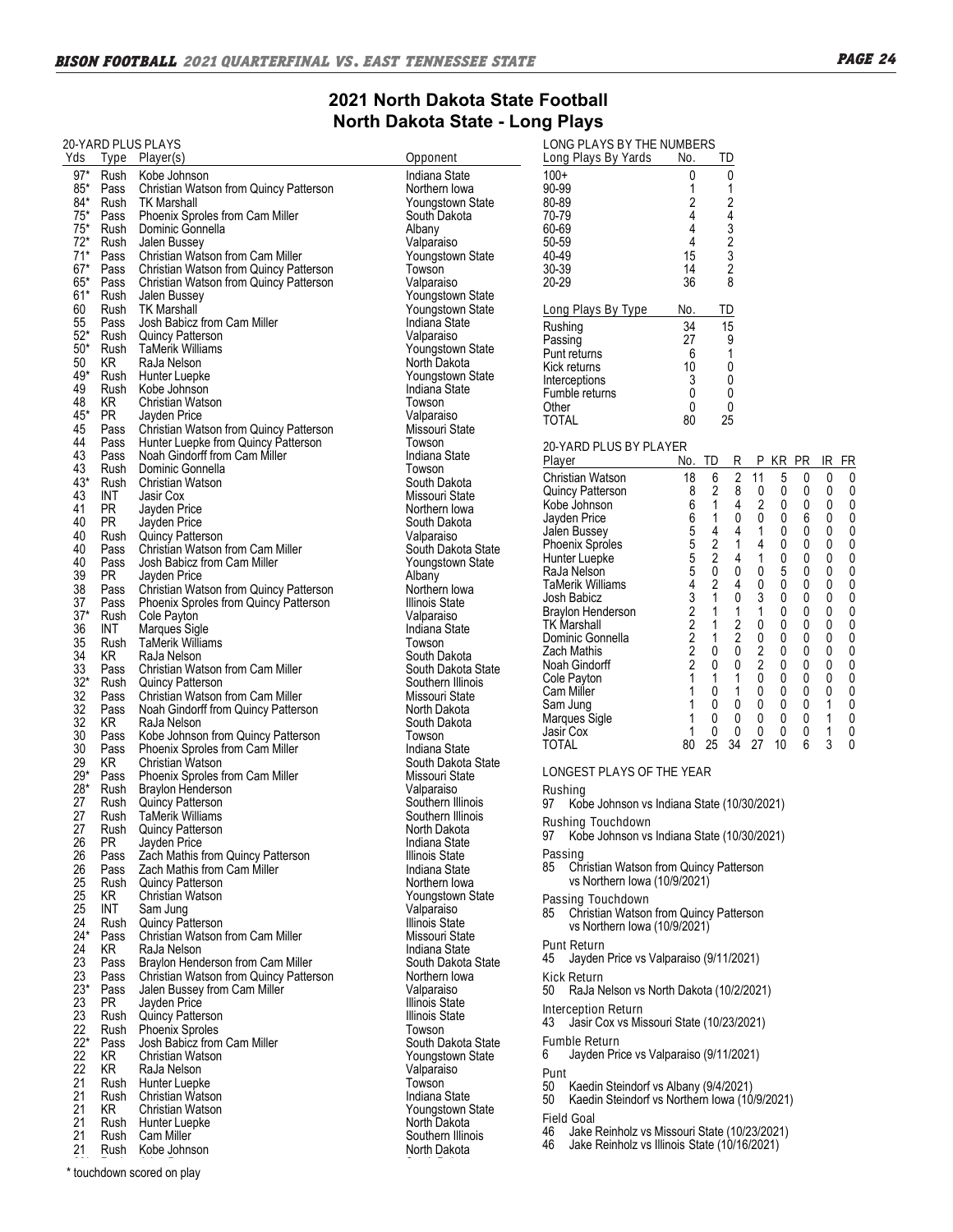#### **North Dakota State University Football Big Plays (As of Dec 5, 2021)**

**(15+ yard receptions & 10+ yard runs)**

|                | <b>NDSU Big Play Differential</b> |   |           |     |                            |    |                 |      |                 |              |    |                             |         |      |
|----------------|-----------------------------------|---|-----------|-----|----------------------------|----|-----------------|------|-----------------|--------------|----|-----------------------------|---------|------|
|                | <b>NDSU</b><br><b>Opponents</b>   |   |           |     |                            |    |                 |      |                 |              |    |                             |         |      |
| <b>Date</b>    | Opponent                          |   | Result    |     | Tot Plys Big Rush Big Pass |    | Big Plays BP%   |      | <b>Tot Plys</b> |              |    | Big Rush Big Pass Big Plays | BP%     | Diff |
| 09-04-21       | Albany                            | W | $28-6$    | 62  | 8                          | 2  | 10              | 16.1 | 47              | <sup>0</sup> |    | 3                           | 4.8     |      |
| 09-11-21       | Valparaiso                        | W | 64-0      | 49  | 12                         | 3  | 15              | 30.6 | 64              | 4            | 0  | 4                           | 8.2     | 11   |
| 09-18-21       | Towson                            | W | $35 - 7$  | 58  | 11                         | 3  | 14              | 24.1 | 58              |              | 2  | 3                           | 5.2     | 11   |
| $10-02-21$     | North Dakota                      |   | W 16-10   | 58  | 9                          |    | 10 <sup>1</sup> | 17.2 | 61              | 3            | 4  |                             | 7, 12.1 | 3    |
| 10-09-21       | Northern Iowa                     |   | W 34-20   | 64  | 5                          | 3  | 8.              | 12.5 | 63              | 3            | 6  | 9                           | 14.1    | -1   |
| 10-16-21       | Illinois State                    | W | $20-0$    | 70  | 4                          | 3  | $7^{\circ}$     | 10.0 | 50              |              |    | $2^{\circ}$                 | 2.9     | 5    |
| 10-23-21       | Missouri State                    |   | W 27-20   | 61  | 5                          | 6  | 11              | 18.0 | 57              | 4            | 8  | 12                          | 19.7    | -1   |
| $10 - 30 - 21$ | Indiana State                     | W | $44 - 2$  | 55  | 6                          | 4  | 10 <sup>1</sup> | 18.2 | 71              |              | 3  | 4                           | 7.3     | 6    |
| 11-06-21       | South Dakota State                |   | L $19-27$ | 59  | 4                          | 5  | 9               | 15.3 | 63              | 4            | 5  | 9                           | 15.3    | 0    |
| $11 - 13 - 21$ | Youngstown State                  |   | W 49-17   | 59  | 9                          | 3  | 12 <sup>2</sup> | 20.3 | 65              | 3            | 6  | 9                           | 15.3    | 3    |
| 11-20-21       | South Dakota                      |   | W 52-24   | 70  | 13                         | 2  | 15              | 21.4 | 54              | 4            | 4  | 8                           | 11.4    |      |
| 12-04-21       | Southern Illinois                 | W | $38 - 7$  | 76  | 13                         | 2  | 15              | 19.7 | 59              | 2            | 3  | 5                           | 6.6     | 10   |
| Totals         |                                   |   |           | 741 | 99                         | 37 | 136             | 18.4 | 712             | 30           | 45 | 75                          | 10.5    | 61   |

| <b>NDSU Toxic Differential</b>                                 |                    |   |           |                |                  |                |                  |             |              |                     |
|----------------------------------------------------------------|--------------------|---|-----------|----------------|------------------|----------------|------------------|-------------|--------------|---------------------|
| <b>NDSU</b><br><b>Big Play</b><br>Turnover<br><b>Opponents</b> |                    |   |           |                |                  |                |                  |             |              | <b>Toxic</b>        |
| Date                                                           | Opponent           |   | Result    | Takeaways      | <b>Big Plays</b> | Takeaways      | <b>Big Plays</b> | <b>Diff</b> | <b>Diff</b>  | <b>Differential</b> |
| 09-04-21                                                       | Albany             | W | $28-6$    | 3              | 10               |                | 3                | າ           |              | 9                   |
| 09-11-21                                                       | Valparaiso         | W | $64-0$    | 3              | 15               | $\Omega$       | 4                | 3           | 11           | 14                  |
| 09-18-21                                                       | Towson             | W | $35 - 7$  |                | 14               |                | 3                | $-1$        | 11           | 10                  |
| $10-02-21$                                                     | North Dakota       | W | $16 - 10$ |                | 10               | 0              |                  |             | 3            | 4                   |
| 10-09-21                                                       | Northern Iowa      | W | 34-20     | 2              | 8                |                | 9                |             | $-1$         | 0                   |
| 10-16-21                                                       | Illinois State     | W | $20-0$    | $\mathfrak{p}$ | 7                | $\overline{2}$ | 2                | $\Omega$    | 5            | 5                   |
| 10-23-21                                                       | Missouri State     | W | $27 - 20$ | C              | 11               |                | 12               |             | $-1$         |                     |
| 10-30-21                                                       | Indiana State      | W | $44 - 2$  | $\mathcal{P}$  | 10               |                | 4                |             | 6            |                     |
| 11-06-21                                                       | South Dakota State | L | 19-27     | 0              | 9                | 2              | 9                | $-2$        | $\mathbf{0}$ | $-2$                |
| $11 - 13 - 21$                                                 | Youngstown State   | W | 49-17     |                | 12               | $\Omega$       | 9                |             | 3            | 4                   |
| 11-20-21                                                       | South Dakota       | W | 52-24     | 2              | 15               |                | 8                |             | ⇁            |                     |
| 12-04-21                                                       | Southern Illinois  | W | $38 - 7$  | 0              | 15               |                | 5                | $-1$        | 10           |                     |
| <b>Totals</b>                                                  |                    |   |           | 18             | 136              | 11             | 75               |             | 61           | 68                  |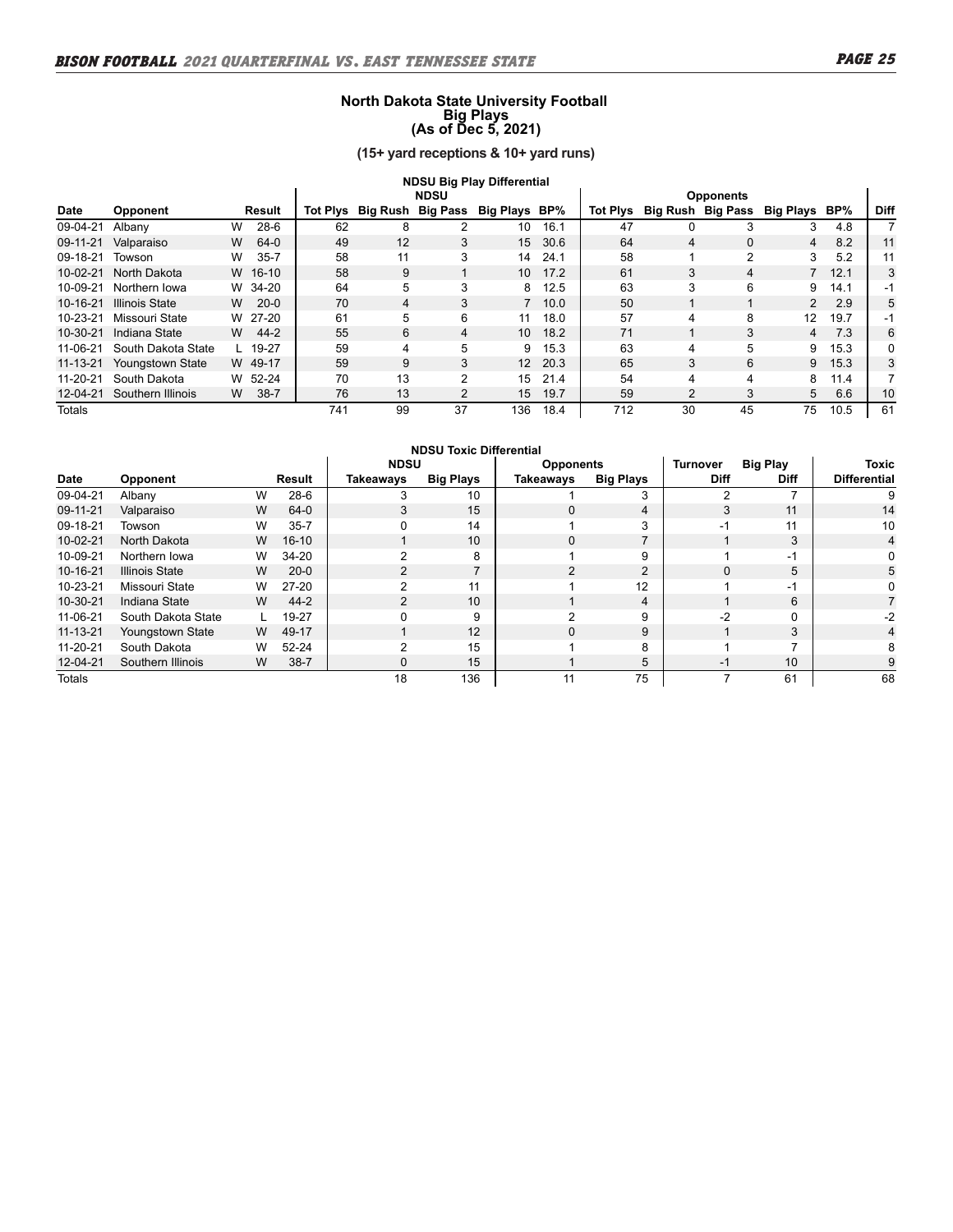#### **North Dakota State University Football Drive and Stuffed Run Stats (As of Dec 5, 2021)**

|                |                                 |   |           | <b>Stuffed Rush Percentage</b> |                 |          |                |                 |          |  |
|----------------|---------------------------------|---|-----------|--------------------------------|-----------------|----------|----------------|-----------------|----------|--|
|                | <b>NDSU</b><br><b>Opponents</b> |   |           |                                |                 |          |                |                 |          |  |
| Date           | Opponent                        |   |           | <b>Stuffed</b>                 | <b>Attempts</b> | Stuffed% | <b>Stuffs</b>  | <b>Attempts</b> | Stuffed% |  |
| 09-04-21       | Albany                          | W | $28-6$    | 4                              | 43              | 9.3      | 5              | 19              | 26.3     |  |
| 09-11-21       | Valparaiso                      | W | $64-0$    | $\overline{2}$                 | 43              | 4.7      | 14             | 41              | 34.1     |  |
| 09-18-21       | Towson                          | W | $35 - 7$  |                                | 46              | 2.2      | 8              | 30              | 26.7     |  |
| 10-02-21       | North Dakota                    | W | $16 - 10$ | 12                             | 47              | 25.5     | 4              | 29              | 13.8     |  |
| 10-09-21       | Northern Iowa                   | W | 34-20     | 9                              | 43              | 20.9     | 4              | 32              | 12.5     |  |
| 10-16-21       | <b>Illinois State</b>           | W | $20 - 0$  | 9                              | 48              | 18.8     | 4              | 30              | 13.3     |  |
| 10-23-21       | Missouri State                  | W | $27 - 20$ | 6                              | 35              | 17.1     | 5              | 32              | 15.6     |  |
| 10-30-21       | Indiana State                   | W | $44 - 2$  | 6                              | 38              | 15.8     | $\overline{ }$ | 35              | 20.0     |  |
| 11-06-21       | South Dakota State              |   | 19-27     | 9                              | 36              | 25.0     | 10             | 40              | 25.0     |  |
| $11 - 13 - 21$ | Youngstown State                | W | 49-17     | 7                              | 45              | 15.6     | 3              | 32              | 9.4      |  |
| 11-20-21       | South Dakota                    | W | $52 - 24$ | 6                              | 47              | 12.8     | 6              | 27              | 22.2     |  |
| 12-04-21       | Southern Illinois               | W | $38 - 7$  | 6                              | 62              | 9.7      | 4              | 26              | 15.4     |  |
| Total          |                                 |   |           | 533                            | 77              | 14.4     | 373            | 74              | 19.8     |  |

|                | <b>NDSU Drive Stats</b> |               |                      |                |                |                |                |                |          |
|----------------|-------------------------|---------------|----------------------|----------------|----------------|----------------|----------------|----------------|----------|
| Date           | Opponent                | <b>Drives</b> | Scoring<br>(TD/FG)   | 3andOut        | $5+$ min       | $10+$ play     | $75+ yds$      | <b>OppTerr</b> | AvgStart |
| 09-04-21       | Albany                  | 13            | 4(4/0)               | 4              | 2              |                | 2              | 3              | 38       |
| 09-11-21       | Valparaiso              | 11            | 9(9/0)               | $\mathbf{0}$   | 2              | $\overline{2}$ | 5              | $\overline{2}$ | 35       |
| 09-18-21       | Towson                  | 10            | 5(5/0)               | 3              | ٠              |                | 3              |                | 30       |
| $10 - 02 - 21$ | North Dakota            | 11            | 4(1/3)               |                | 0              |                | 0              | 3              | 36       |
| 10-09-21       | Northern Iowa           | 13            | 6(4/2)               | 5              | $\overline{2}$ | 2              | $\overline{2}$ | 3              | 35       |
| 10-16-21       | <b>Illinois State</b>   | 12            | 4(2/2)               | $\overline{2}$ | $\overline{2}$ |                | 0              | 3              | 41       |
| 10-23-21       | Missouri State          | 13            | 5(3/2)               | 3              | 1              |                | 0              | $\overline{2}$ | 36       |
| 10-30-21       | Indiana State           | 13            | 7(6/1)               |                | 1              | $\mathbf{0}$   | 3              | 3              | 31       |
| 11-06-21       | South Dakota State      | 9             | 3(2/1)               |                | 2              | 2              | 2              | 0              | 25       |
| $11 - 13 - 21$ | <b>Youngstown State</b> | 12            | 7(7/0)               | $\overline{2}$ |                |                | $\overline{2}$ | 0              | 28       |
| 11-20-21       | South Dakota            | 12            | 8(7/1)               |                | 2              |                |                | 4              | 40       |
| 12-04-21       | Southern Illinois       | 9             | 6(5/1)               | $\mathbf{0}$   | $\overline{2}$ | 3              | 2              |                | 33       |
| <b>Totals</b>  |                         | 138           | 68 (55/13)           | 23             | 18             | 16             | 22             | 25             | 34       |
| Percentages    |                         |               | 49.3% (39.9% / 9.4%) | 16.7%          | 13.0%          | 11.6%          | 15.9%          | 18.1%          |          |

|                | <b>Opponent Drive Stats</b> |               |                           |                |                |                |             |                |          |
|----------------|-----------------------------|---------------|---------------------------|----------------|----------------|----------------|-------------|----------------|----------|
| Date           | Opponent                    | <b>Drives</b> | <b>Scoring</b><br>(TD/FG) | 3andOut        | 5+ min         | $10+$ play     | $75+ yds$   | <b>OppTerr</b> | AvgStart |
| 09-04-21       | Albany                      | 12            | 1(1/0)                    | 6              | 0              |                | $\Omega$    | 0              | 21       |
| 09-11-21       | Valparaiso                  | 11            | 0(0/0)                    |                | 3              |                | $\mathbf 0$ | $\mathbf 0$    | 22       |
| 09-18-21       | Towson                      | 11            | 1(1/0)                    | 4              | 2              | $\mathfrak{p}$ |             |                | 30       |
| 10-02-21       | North Dakota                | 11            | 2(1/1)                    | 3              | $\mathbf 0$    |                | $\mathbf 0$ | 0              | 25       |
| 10-09-21       | Northern Iowa               | 14            | 4(2/2)                    | 4              |                |                |             |                | 27       |
| 10-16-21       | <b>Illinois State</b>       | 11            | 0(0/0)                    | 3              | $\mathbf 0$    | $\Omega$       | $\Omega$    | $\mathbf 0$    | 22       |
| 10-23-21       | Missouri State              | 12            | 4(2/2)                    | 4              | 2              | 2              | 2           |                | 27       |
| 10-30-21       | Indiana State               | 13            | 0(0/0)                    | $\overline{2}$ | 2              | 2              |             | $\mathbf 0$    | 27       |
| 11-06-21       | South Dakota State          | 10            | 5(3/2)                    | 0              | 2              | 2              | 3           | 2              | 28       |
| $11 - 13 - 21$ | Youngstown State            | 13            | 3(2/1)                    | 4              | $\mathbf 0$    | $\Omega$       |             | $\mathbf 0$    | 29       |
| 11-20-21       | South Dakota                | 11            | 4(3/1)                    | 3              | $\overline{c}$ | 2              | 2           |                | 29       |
| 12-04-21       | Southern Illinois           | 9             | 1(1/0)                    | 3              |                | $\overline{2}$ |             | $\mathbf 0$    | 22       |
| Totals         |                             | 138           | 25 (16/9)                 | 37             | 15             | 16             | 12          | 6              | 26       |
| Percentages    |                             |               | 18.1% (11.6% / 6.5%)      | 26.8%          | 10.9%          | 11.6%          | 8.7%        | 4.3%           |          |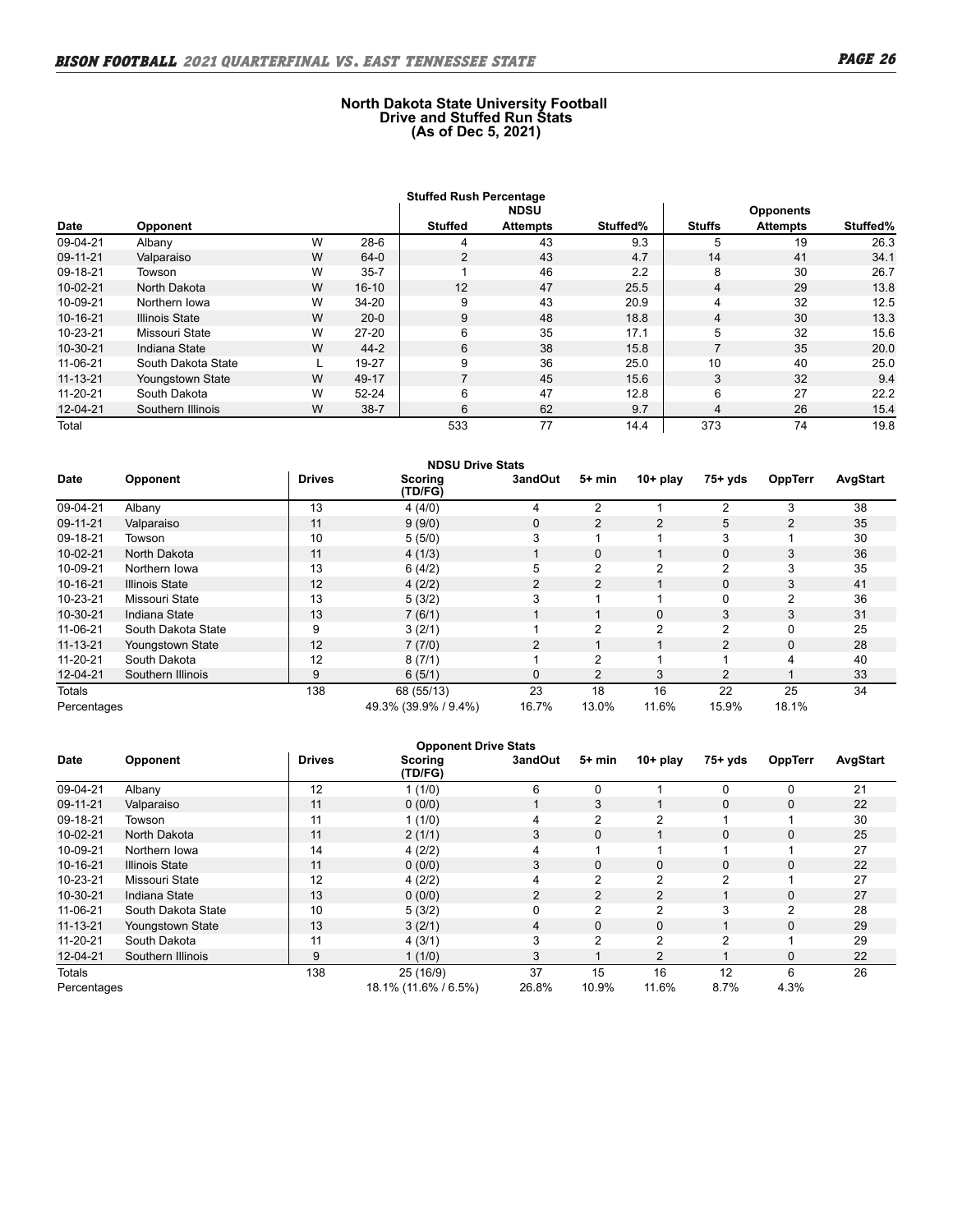# **THE LAST TIME IT HAPPENED...**

| <b>NORTH DAKOTA STATE</b>                                                                                                     | <b>RUSHING</b>                      | <b>OPPONENT</b>                                                                                                                                   |
|-------------------------------------------------------------------------------------------------------------------------------|-------------------------------------|---------------------------------------------------------------------------------------------------------------------------------------------------|
| TaMerik Williams (112), Southern Illinois, 12/4/2021                                                                          | Player rushed for 100-149 yards     | Mark Gronowski (126), South Dakota State, 4/17/2021                                                                                               |
| Kobe Johnson (155), Indiana State, 10/30/2021                                                                                 | Player rushed for 150-199 yards     | Pierre Strong (156), at South Dakota State, 11/6/2021                                                                                             |
| John Crockett (227), Coastal Carolina, 12/13/2014                                                                             | Player rushed for 200+ yards        | Taiwan Jones (230), at Eastern Wash., 12/11/2010                                                                                                  |
| Hunter Luepke, North Dakota, 3/20/2021                                                                                        | <b>Player rushed for 3 TDs</b>      | Herb Donaldson, at Western Illinois, 9/29/2007                                                                                                    |
| Lance Dunn, Montana State, 12/1/2018                                                                                          | <b>Player rushed for 4 TDs</b>      | Dave Beyer, Minnesota State Mankato, 9/15/1984                                                                                                    |
| Kevin Feeney, Minn. St. Mankato, 10/26/1996                                                                                   | <b>Player rushed for 5 TDs</b>      | Ronnie Moore, at Pittsburg State, 11/28/1992                                                                                                      |
| Marshall (146) & Williams (137), Youngstown St., 11/13/21                                                                     | Two 100-yard rushers                | T. Roberson(161)/M. Coprich(106), vs Illinois St. 2015                                                                                            |
| Dunn (127)/Anderson (118)/Brooks (103), Montana St., 12/1/2018                                                                | Three 100-yard rushers              | Unknown                                                                                                                                           |
|                                                                                                                               | <b>PASSING</b>                      |                                                                                                                                                   |
| Cam Miller (219), South Dakota, 11/20/2021                                                                                    | QB passed for 200-249 yards         | Nic Baker (220), Southern Illinois, 12/4/2021                                                                                                     |
| Easton Stick (280), Delaware, 9/22/2018                                                                                       | QB passed for 250-299 yards         | Theo Day (257), Northern Iowa, 10/9/2021                                                                                                          |
| Trey Lance (313), Western Illinois, 11/9/2019                                                                                 | QB passed for 300-399 yards         | Jake Maier (312), UC Davis, 9/21/2019                                                                                                             |
| Steve Walker (451), at Ball State, 9/23/2006                                                                                  | QB passed for 400+ yards            | Gage Gubrud (450), Eastern Washington, 9/10/2016                                                                                                  |
| Cam Miller, Indiana State, 10/30/2021                                                                                         | QB passed for 3 TDs                 | Breylin Smith, Central Arkansas, 10/3/2020                                                                                                        |
| Trey Lance, vs Butler, 8/31/2019                                                                                              | QB passed for 4 TDs                 | Gage Gubrud, Eastern Washington, 9/10/2016                                                                                                        |
| Easton Stick, at Missouri State, 11/10/2018                                                                                   | QB passed for 5 TDs                 | Never                                                                                                                                             |
|                                                                                                                               | <b>RECEIVING</b>                    |                                                                                                                                                   |
| Christian Watson (106), Missouri State, 10/23/2021                                                                            | Player with 100-149 yards receiving | Jaxon Janke (118), at South Dakota State, 11/6/2021                                                                                               |
| Christian Watson (163), Northern Iowa, 10/9/2021                                                                              | Player with 150-199 yards receiving | Isaiah Weston (181), Northern Iowa, 10/9/2021                                                                                                     |
| Tim Strehlow (206), at Northern Colorado, 11/6/1999                                                                           | Player with 200+ yards receiving    | Jason Madkins (239), at Sam Houston State, 9/12/2009                                                                                              |
| Noah Gindorff, Eastern Washington, 4/24/2021                                                                                  | <b>Player caught 2 TDs</b>          | Lujuan Winningham, Central Arkansas, 10/3/2020                                                                                                    |
| Kole Heckendorf, Austin Peay, 8/28/2008                                                                                       | <b>Player caught 3 TDs</b>          | Neal Mozdzierz, Ferris State, 9/2/1999                                                                                                            |
| TR McDonald, at St. Cloud State, 10/23/1993                                                                                   | <b>Player caught 4 TDs</b>          | Never                                                                                                                                             |
| J.Schultenover(115)/K.Heckendorf(112), at Cal Poly 2007                                                                       | Two 100-yard receivers              | D.Goedert(150)/J.Wieneke(108), S. Dakota St. 2016                                                                                                 |
|                                                                                                                               | <b>KICKING/PUNTING</b>              |                                                                                                                                                   |
| Cam Pedersen (52), Charleston Southern, 8/27/2016                                                                             | Made FG 50+ yards                   | Casey Sublette (50), Cal Poly, 9/1/2018                                                                                                           |
| Cory Vartanian, UC Davis, 10/22/2005 (4Q, down 20-7)                                                                          | <b>On-side kick recovered</b>       | Brandyn Bangsund, Eastern Wash., 9/10/2016 (2Q, tied 7-7)                                                                                         |
| Jake Reinholz, at S. Dakota St., 11/6/2021 (4Q, down 27-19)                                                                   | <b>On-side kick not recovered</b>   | Brady Stevens, at North Dakota, 10/2/2021 (4Q, down 16-10)                                                                                        |
| Kaedin Steindorf 18 run, South Dakota, 11/20/2021 (4&4)                                                                       | <b>Fake punt</b>                    | Ben Niesner 17 run, Valparaiso, 9/11/2021 (4&4)                                                                                                   |
| James Hendricks 20 TD run, vs James Madison, 1/11/2020 (4&8)                                                                  | <b>Fake field goal</b>              | Jayce Gilder 2 TD from Gunner Talkington, vs E.Wash., 1/5/2019 (4&G)                                                                              |
| Logan McCormick, at Sam Houston, 5/2/2021 (Matt McRobert)                                                                     | <b>Blocked a punt</b>               | Hunter Lunsford, Indiana State, 10/30/2021 (Cody Lindquist)                                                                                       |
| Brayden Thomas, at Missouri State, 3/6/2021 (Jose Pizano)                                                                     | <b>Blocked a field goal</b>         | Ryan Earith, at South Dakota State, 10/26/2019 (Griffin Crosa)                                                                                    |
| Spencer Waege, Illinois State, 3/13/2021 (Aidan Bresnahan)                                                                    | <b>Blocked a PAT kick</b>           | Adam Conley, at Illinois State, 11/18/2017 (Cam Pedersen)                                                                                         |
|                                                                                                                               | <b>EXTRA POINTS</b>                 |                                                                                                                                                   |
| TEAM, at Towson, 9/18/2021 (bad snap)                                                                                         | <b>PAT kick failed</b>              | Seth Harrison, Eastern Washington, 4/24/2021                                                                                                      |
| Cam Miller, Indiana State, 10/30/2021                                                                                         | <b>Rush failed</b>                  | Gene Coleman, at Delaware, 9/14/2019                                                                                                              |
| Cam Miller, Valparaiso, 9/11/2021                                                                                             | <b>Rush conversion</b>              | Breylin Smith, Central Arkansas, 10/3/2020                                                                                                        |
| Zeb Noland, at Northern Iowa, 4/10/2021                                                                                       | <b>Pass failed</b>                  | Braeden Zenelovic, Albany, 9/4/2021                                                                                                               |
| Christan Watson from Cam Miller, at Sam Houston, 5/2/2021                                                                     | <b>Pass conversion</b>              | Sam Schnee from Will McElvain, at Northern Iowa, 4/10/2021                                                                                        |
| Kevin Best, Minn. St. Moorhead, 9/11/1999 (Chad Simmers block)                                                                | <b>Defensive PAT</b>                | Joe Guereno, St. Cloud State, 10/10/1992 (blocked kick)                                                                                           |
|                                                                                                                               | <b>SCORING</b>                      |                                                                                                                                                   |
| Jayden Price (45), Valparaiso, 9/11/2021                                                                                      | <b>Punt return TD</b>               | Carter Bell (47), South Dakota, 11/20/2021                                                                                                        |
| Christian Watson (94), at Sam Houston, 5/2/2021                                                                               | <b>Kickoff return TD</b>            | JeQuan Burton (100), Southern Illinois, 11/17/2018                                                                                                |
| Jabril Cox (36), Delaware, 9/22/2018                                                                                          | <b>Interception return TD</b>       | Quentin Moon (43), Western Illinois, 10/21/2017                                                                                                   |
| Dan Marlette (38), at Western Illinois, 10/13/2018                                                                            | <b>Fumble return TD</b>             | Dan DelGrosso (29), vs Butler, 8/31/2019                                                                                                          |
| Team, at Towson, 9/18/2021 (intentional grounding in end zone)                                                                | <b>Safety</b>                       | Team, Indiana State, 10/30/2021 (punt blocked out of end zone)                                                                                    |
| Dawson Weber, at South Dakota State, 11/6/2021                                                                                | Safety (by player)                  | Cameron Price, Missouri State, 9/30/2017                                                                                                          |
|                                                                                                                               | <b>MISCELLANEOUS</b>                |                                                                                                                                                   |
|                                                                                                                               |                                     | Back-to-back interceptions: 1/5/2019 vs Eastern Washington, Eric Barriere by NDSU's James Hendricks then Easton Stick by EWU's D'Iondo Tucker     |
| Back-to-back kickoff return TDs: 10/26/2013 at Indiana State, ISU's LeMonte Booker (97) then NDSU's Ryan Smith (100)          |                                     |                                                                                                                                                   |
| NDSU QB back-to-back 100-yard rushing games: Trey Lance, 1/11/2020, vs James Madison (166); 10/3/2020, Central Arkansas (143) |                                     |                                                                                                                                                   |
|                                                                                                                               |                                     | NDSU QB three straight 100-yard rushing games: Chris Simdorn, 9/24/1988, Augustana (210); 10/1, at Morningside (147); 10/8, St. Cloud State (155) |
| NDSU player 100 yards rushing & receiving in same game: DJ McNorton, 11/27/2010, Robert Morris (110 rush, 110 receiving)      |                                     |                                                                                                                                                   |
| NDSU player kickoff return TD and rushing TD in same game: Kobe Johnson, at Youngstown State, 11/2/2019                       |                                     |                                                                                                                                                   |

**NDSU player kickoff return TD and receiving TD in same game:** Ryan Smith, at Indiana State, 10/26/2013

**NDSU player punt return TD and rushing TD in same game:** Tony Satter, Northern Michigan, 9/9/1989

**NDSU player punt return TD and receiving TD in same game:** Ryan Smith, Youngstown State, 10/6/2012

**NDSU player kickoff return TD and punt return TD in same game:** Never

**NDSU player rushing, receiving and return TD in same game:** Never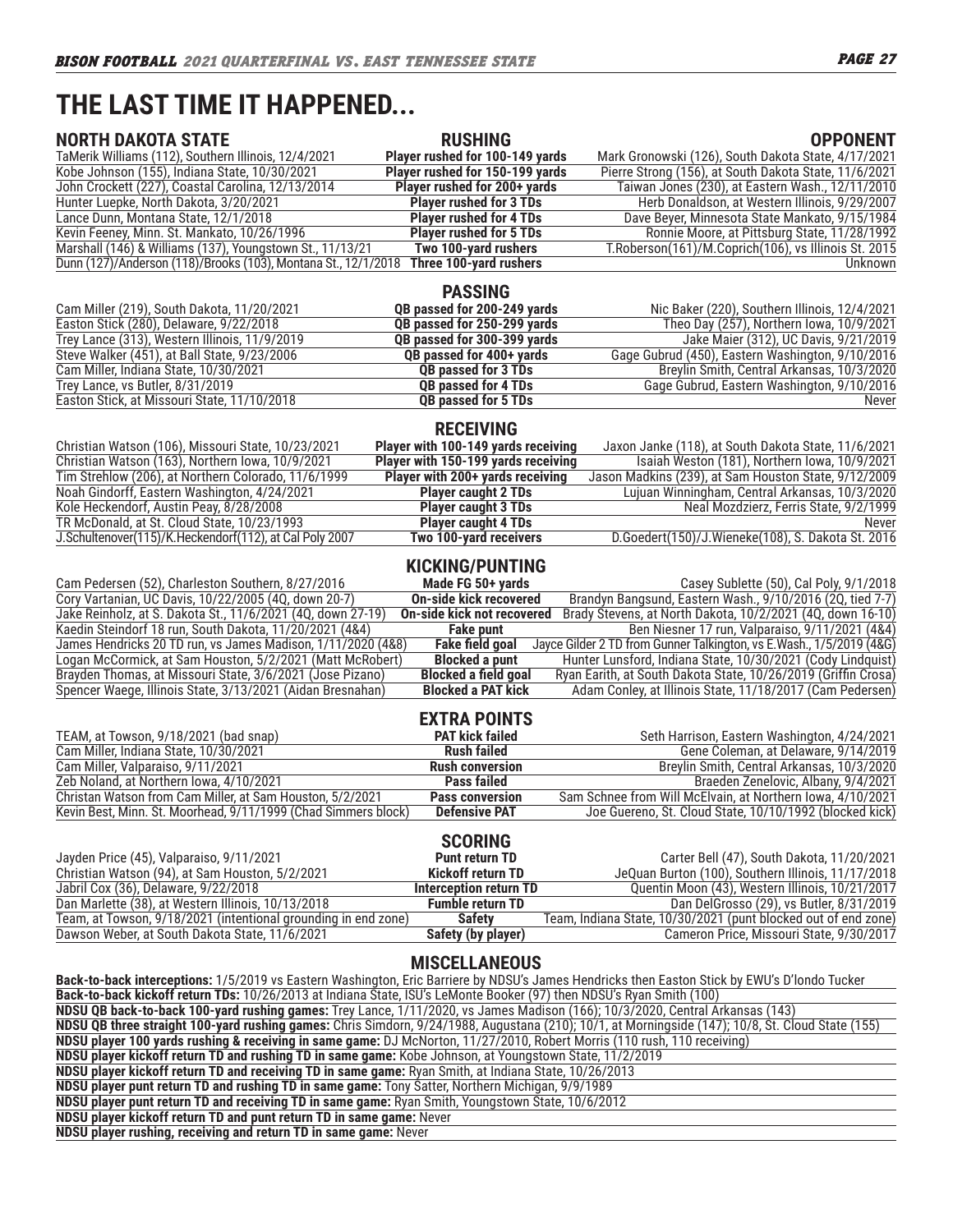# **INDIVIDUAL GAME HIGHS**

| Rushes                  |               | 19 Quincy Patterson at North Dakota (Oct 02) |
|-------------------------|---------------|----------------------------------------------|
| <b>Yards Rushing</b>    | 155           | Kobe Johnson vs Indiana State (Oct 30)       |
| <b>TD Rushes</b>        | 2             | six times                                    |
| Long Rush               | 97            | Kobe Johnson vs Indiana State (Oct 30)       |
| Pass attempts           | 23            | Cam Miller at South Dakota State (Nov 06)    |
|                         |               | Cam Miller vs South Dakota (Nov 20)          |
| Pass completions        | 19            | Cam Miller vs South Dakota (Nov 20)          |
| Yards Passing           | 219           | Cam Miller vs South Dakota (Nov 20)          |
| <b>TD Passes</b>        | 3             | Cam Miller vs Indiana State (Oct 30)         |
| Long Pass               | 85            | Quincy Patterson vs Northern Iowa (Oct 09)   |
| Receptions              | 6             | Christian Watson vs South Dakota (Nov 20)    |
| <b>Yards Receiving</b>  | 163           | Christian Watson vs Northern Iowa (Oct 09)   |
| <b>TD Receptions</b>    | $\mathbf{1}$  | 17 times                                     |
| Long Reception          | 85            | Christian Watson vs Northern Iowa (Oct 09)   |
| <b>Field Goals</b>      | 3             | Jake Reinholz at North Dakota (Oct 02)       |
| Long Field Goal         | 46            | Jake Reinholz at Illinois State (Oct 16)     |
|                         |               | Jake Reinholz vs Missouri State (Oct 23)     |
| Punts                   |               | 6 Kaedin Steindorf at North Dakota (Oct 02)  |
| <b>Punting Avg</b>      | 45.0          | Kaedin Steindorf vs Northern Iowa (Oct 09)   |
| Long Punt               | 50            | Kaedin Steindorf vs Albany (Sep 04)          |
|                         |               | Kaedin Steindorf vs Northern Iowa (Oct 09)   |
| Punts inside 20         | 4             | Kaedin Steindorf at North Dakota (Oct 02)    |
| Long Punt Return        | 45            | Jayden Price vs Valparaiso (Sep 11)          |
| Long Kickoff Return     | 50            | RaJa Nelson at North Dakota (Oct 02)         |
| <b>Tackles</b>          | 11            | Jackson Hankey vs Northern Iowa (Oct 09)     |
| <b>Sacks</b>            | 3.5           | Eli Mostaert at Illinois State (Oct 16)      |
| <b>Tackles For Loss</b> | 3.5           | Eli Mostaert at Illinois State (Oct 16)      |
| Interceptions           | $\mathcal{P}$ | Jasir Cox at Illinois State (Oct 16)         |

# **TEAM GAME HIGHS**

| Rushes               |                | 62 vs Southern Illinois (Dec 04) |
|----------------------|----------------|----------------------------------|
| Yards Rushing        |                | 458 vs Valparaiso (Sep 11)       |
| Yards Per Rush       |                | 10.7 vs Valparaiso (Sep 11)      |
| <b>TD Rushes</b>     | 6              | vs Valparaiso (Sep 11)           |
|                      |                | vs South Dakota (Nov 20)         |
| Pass attempts        | 26             | vs Missouri State (Oct 23)       |
| Pass completions     | 19             | vs South Dakota (Nov 20)         |
| <b>Yards Passing</b> |                | 219 vs South Dakota (Nov 20)     |
| Yards Per Pass       |                | 20.8 vs Valparaiso (Sep 11)      |
| <b>TD Passes</b>     | 3              | vs Indiana State (Oct 30)        |
| <b>Total Plays</b>   | 76             | vs Southern Illinois (Dec 04)    |
| <b>Total Offense</b> | 623            | at Youngstown State (Nov 13)     |
| Yards Per Play       | 11.9           | vs Valparaiso (Sep 11)           |
| Points               | 64             | vs Valparaiso (Sep 11)           |
| Sacks By             |                | 5 five times                     |
| <b>First Downs</b>   |                | 29 vs Southern Illinois (Dec 04) |
| Penalties            | 11             | vs Missouri State (Oct 23)       |
| <b>Penalty Yards</b> | 101            | vs Missouri State (Oct 23)       |
| <b>Turnovers</b>     | $\mathcal{P}$  | at Illinois State (Oct 16)       |
|                      |                | at South Dakota State (Nov 06)   |
| Interceptions By     | $\overline{2}$ | vs Albany (Sep 04)               |
|                      |                | at Illinois State (Oct 16)       |
| Punts                | 6              | at North Dakota (Oct 02)         |
| Punting Avg          |                | 45.0 vs Northern Iowa (Oct 09)   |
| Long Punt            | 50             | vs Albany (Sep 04)               |
|                      |                | vs Northern Iowa (Oct 09)        |
| Punts inside 20      | 4              | at North Dakota (Oct 02)         |
| Long Punt Return     | 45             | vs Valparaiso (Sep 11)           |

# **OPPONENT INDIVIDUAL GAME HIGHS**

| Rushes                  |               | 23 Pierre Strong at South Dakota State (Nov 06)  |
|-------------------------|---------------|--------------------------------------------------|
| <b>Yards Rushing</b>    |               | 156 Pierre Strong at South Dakota State (Nov 06) |
| <b>TD Rushes</b>        |               | 2 Tobias Little vs Missouri State (Oct 23)       |
|                         |               | Pierre Strong at South Dakota State (Nov 06)     |
| Long Rush               | 75            | Pierre Strong at South Dakota State (Nov 06)     |
| Pass attempts           |               | 32 Nic Baker vs Southern Illinois (Dec 04)       |
| Pass completions        | 23            | Nic Baker vs Southern Illinois (Dec 04)          |
| Yards Passing           |               | 257 Theo Day vs Northern Iowa (Oct 09)           |
| TD Passes               |               | Mitch Davidson at Youngstown State (Nov 13)      |
|                         |               | Carson Camp vs South Dakota (Nov 20)             |
| Long Pass               | 68            | Theo Day vs Northern Iowa (Oct 09)               |
| Receptions              | 9             | Dante Hendrix vs Indiana State (Oct 30)          |
| <b>Yards Receiving</b>  | 181           | Isaiah Weston vs Northern Iowa (Oct 09)          |
| <b>TD Receptions</b>    | 2             | Bryce Oliver at Youngstown State (Nov 13)        |
| Long Reception          | 68            | Isaiah Weston vs Northern Iowa (Oct 09)          |
| <b>Field Goals</b>      | $\mathcal{P}$ | three times                                      |
| Long Field Goal         | 47            | Jose Pizano vs Missouri State (Oct 23)           |
| Punts                   | 7             | four times                                       |
| <b>Punting Avg</b>      |               | 49.2 Grant Burkett vs Missouri State (Oct 23)    |
| Long Punt               | 58            | Ben Niesner vs Valparaiso (Sep 11)               |
| Punts inside 20         | 4             | Travis Reiner vs Indiana State (Oct 30)          |
| Long Punt Return        | 47            | Carter Bell vs South Dakota (Nov 20)             |
| Long Kickoff Return     | 87            | Kobe Young at Towson (Sep 18)                    |
| <b>Tackles</b>          |               | 16 SJ Brown II at Towson (Sep 18)                |
| Sacks                   |               | 1.0 11 times                                     |
| <b>Tackles For Loss</b> | 3.0           | D. Krzanowski at North Dakota (Oct 02)           |
| Interceptions           | 1             | seven times                                      |

# **OPPONENT GAME HIGHS**

| Rushes               | 41           | vs Valparaiso (Sep 11)          |
|----------------------|--------------|---------------------------------|
| <b>Yards Rushing</b> | 181          | at South Dakota State (Nov 06)  |
| Yards Per Rush       | 4.5          | at South Dakota State (Nov 06)  |
| <b>TD Rushes</b>     | 2            | vs Missouri State (Oct 23)      |
|                      |              | at South Dakota State (Nov 06)  |
| Pass attempts        | 36           | vs Indiana State (Oct 30)       |
| Pass completions     | 23           | vs Southern Illinois (Dec 04)   |
| <b>Yards Passing</b> | 257          | vs Northern Iowa (Oct 09)       |
| Yards Per Pass       | 9.7          | vs Missouri State (Oct 23)      |
| <b>TD Passes</b>     | 2            | at Youngstown State (Nov 13)    |
|                      |              | vs South Dakota (Nov 20)        |
| <b>Total Plays</b>   | 71           | vs Indiana State (Oct 30)       |
| <b>Total Offense</b> | 381          | vs Northern Iowa (Oct 09)       |
| Yards Per Play       | 6.0          | vs Northern Iowa (Oct 09)       |
| Points               | 27           | at South Dakota State (Nov 06)  |
| Sacks By             | 3            | vs Albany (Sep 04)              |
| <b>First Downs</b>   | 17           | vs Indiana State (Oct 30)       |
| <b>Penalties</b>     | g            | vs Northern Iowa (Oct 09)       |
| <b>Penalty Yards</b> | 76           | vs Missouri State (Oct 23)      |
| <b>Turnovers</b>     | 3            | vs Albany (Sep 04)              |
|                      |              | vs Valparaiso (Sep 11)          |
| Interceptions By     | $\mathbf{2}$ | at Illinois State (Oct 16)      |
| Punts                | 7            | five times                      |
| Punting Avg          |              | 49.2 vs Missouri State (Oct 23) |
| Long Punt            | 58           | vs Valparaiso (Sep 11)          |
| Punts inside 20      | 4            | vs Indiana State (Oct 30)       |
| Long Punt Return     | 47           | vs South Dakota (Nov 20)        |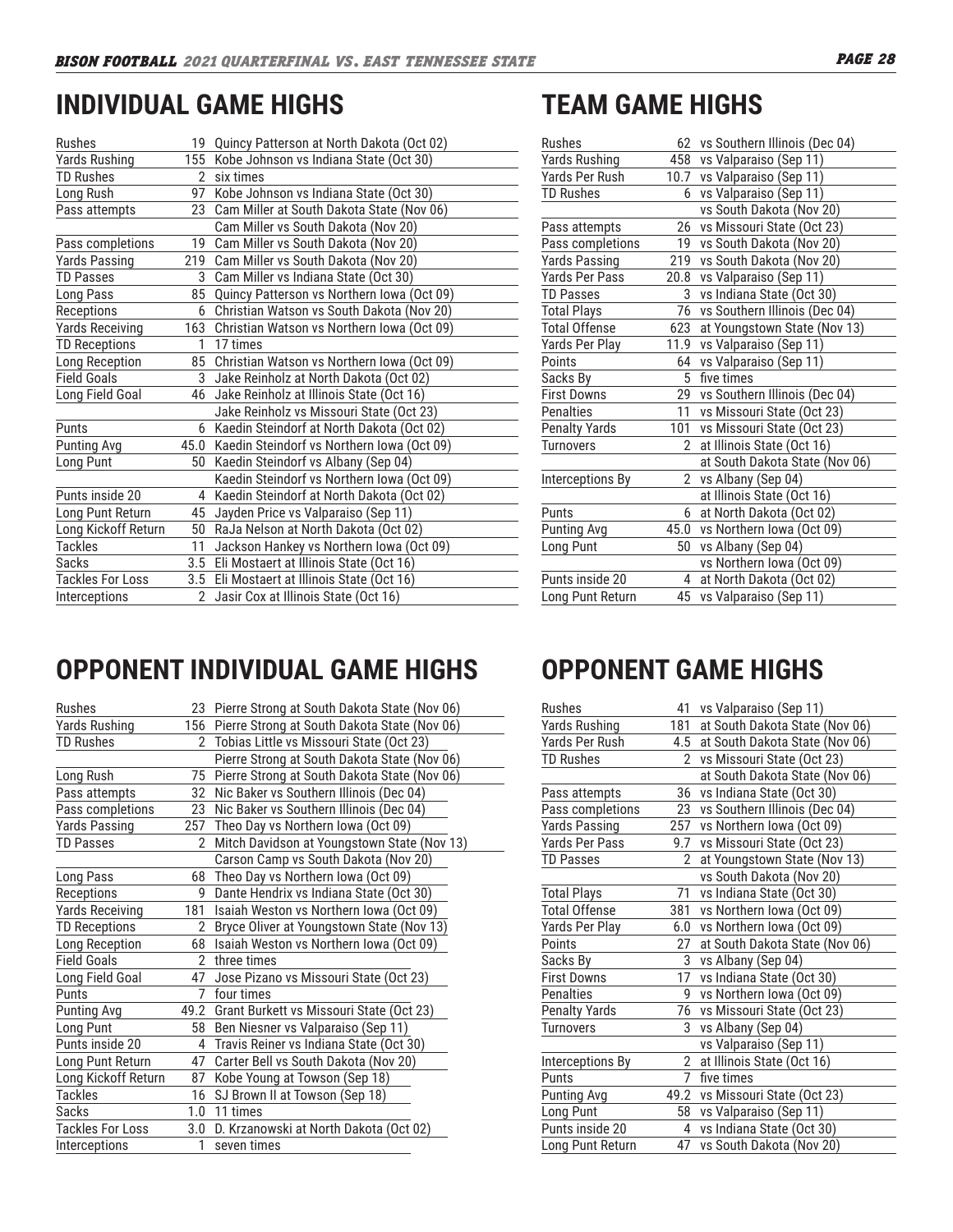# NCAA Statistics

# North Dakota St. - 2021-22 Football Ranking Summary thru games 12/04/2021

|                                              |                     | <b>National Conference</b> |            |                              | <b>Conference</b>                |                |
|----------------------------------------------|---------------------|----------------------------|------------|------------------------------|----------------------------------|----------------|
| <b>Statistic</b>                             | <b>Rank</b><br>Rank |                            |            | <b>Value National Leader</b> | <b>Value</b><br>Leader           | Value          |
| 3rd Down Conversion Pct (123 ranked)         | 5 <sup>1</sup>      | $\mathbf{1}$               |            | 0.479 Davidson               | 0.530 North Dakota St            | 0.479          |
| 3rd Down Conversion Pct Defense (123 ranked) | $\mathbf{3}$        | $\mathbf{1}$               | 0.256 Yale |                              | 0.221 North Dakota St.           | 0.256          |
| 4th Down Conversion Pct (123 ranked)         | 55                  | 5 <sup>5</sup>             |            | 0.500 Kennesaw St.           | 0.786 Indiana St.                | 0.556          |
| 4th Down Conversion Pct Defense (123 ranked) | 33                  | $5\overline{)}$            |            | 0.419 Holy Cross             | $0.235$ UNI                      | 0.286          |
| Blocked Kicks (73 ranked)                    |                     |                            |            | Valparaiso                   | 9 Missouri St.                   | 5              |
| Blocked Kicks Allowed (123 ranked)           | 24                  | $\overline{2}$             |            | $1 23$ teams tied            | 0 Indiana St.                    | 0              |
| Blocked Punts (24 ranked)                    |                     |                            |            | Lehigh<br>Saint Francis (PA) | 5 North Dakota<br>5              | 3              |
| Blocked Punts Allowed (123 ranked)           | 52                  | 5 <sup>5</sup>             |            | $1 51$ teams tied            | $0 4$ teams tied                 | $\mathbf 0$    |
| Completion Percentage (123 ranked)           | 22                  | 4                          |            | 0.625 Southeastern La.       | 0.728 Western III.               | 0.654          |
| Defensive TDs (58 ranked)                    |                     |                            |            | Montana                      | 6 South Dakota St.               | $\overline{4}$ |
| Fewest Penalties (123 ranked)                | 64                  | 5 <sup>5</sup>             |            | 67 Mercer                    | 38 Youngstown St.                | 46             |
| Fewest Penalties Per Game (123 ranked)       | 43                  | $\vert$                    |            | 5.58 Furman                  | 3.64 North Dakota                | 4.27           |
| Fewest Penalty Yards (123 ranked)            | 69                  | $6 \mid$                   |            | 613 Mercer                   | 322 North Dakota                 | 428            |
| Fewest Penalty Yards Per Game (123 ranked)   | 45                  | 5 <sup>5</sup>             |            | 51.08 Wofford                | 31.55 North Dakota               | 38.91          |
| First Downs Defense (123 ranked)             | 3                   | 1                          |            | 161 Princeton                | 149 North Dakota St.             | 161            |
| First Downs Offense (123 ranked)             | 35                  | 5 <sup>1</sup>             |            | 232 Southeastern La.         | 376 Southern III.                | 276            |
| Fumbles Lost (122 ranked)                    | 18                  | $\mathbf{2}$               |            | 46 teams tied                | 2 Indiana St.                    | 3              |
| Fumbles Recovered (121 ranked)               | 54                  | $6 \mid$                   |            | 7 Alcorn                     | $16$ UNI                         | 13             |
|                                              |                     |                            |            |                              | Western III.                     | 13             |
| Kickoff Return Defense (123 ranked)          | 97                  | 8                          |            | 22.38 Presbyterian           | 6.83 UNI                         | 17.65          |
| Kickoff Returns (123 ranked)                 | 25                  | 3                          |            | 22.20 James Madison          | 29.28 South Dakota               | 28.00          |
| Net Punting (123 ranked)                     | 60                  | 10                         |            | 36.26 Montana                | 44.02 Missouri St.               | 42.81          |
| Passes Had Intercepted (123 ranked)          | 25                  | $\mathbf{2}$               |            | 75 teams tied                | 3 South Dakota St.               | 5              |
| Passes Intercepted (121 ranked)              | 49                  | 8                          |            | 10 South Dakota St.          | 20 South Dakota St.              | 20             |
| Passing Offense (123 ranked)                 | 110                 | 9                          |            | 154.1 Presbyterian           | 414.7 Western III.               | 301.0          |
| Passing Yards Allowed (123 ranked)           | 14                  | 1                          |            | 180.8 Sacred Heart           | 118.4 North Dakota St.           | 180.8          |
| Passing Yards per Completion (123 ranked)    | 5                   |                            |            | 14.22 Kennesaw St.           | 18.04 North Dakota St.           | 14.22          |
| Punt Return Defense (123 ranked)             | 39                  | 5 <sup>5</sup>             |            | 6.17 Campbell                | 2.23 Southern III.               | 3.25           |
| Punt Returns (123 ranked)                    | 6                   | $\mathbf{1}$               |            | 13.33 Marist                 | 31.00 North Dakota St.           | 13.33          |
| Red Zone Defense (123 ranked)                | $\overline{4}$      | $\mathbf{1}$               |            | 0.650 Kennesaw St.           | 0.576 North Dakota St.           | 0.650          |
| Red Zone Offense (123 ranked)                | 60                  | $6 \mid$                   |            | 0.808 Southeast Mo. St.      | 1.000 Youngstown St.             | 1.000          |
|                                              |                     |                            |            | Youngstown St.               | 1.000                            |                |
| Rushing Defense (123 ranked)                 | 6                   | 1                          |            | 83.1 Harvard                 | 64.6 North Dakota St.            | 83.1           |
| Rushing Offense (123 ranked)                 | $\overline{c}$      | $\mathbf{1}$               |            | 281.6 Davidson               | 336.5 North Dakota St.           | 281.6          |
| Sacks Allowed (123 ranked)                   | 15                  | 3 <sup>1</sup>             |            | 1.17 Kennesaw St.            | 0.46 North Dakota                | 0.73           |
| Scoring Defense (123 ranked)                 | $\mathbf{1}$        | -1                         |            | 11.7 North Dakota St.        | 11.7 North Dakota St.            | 11.7           |
| Scoring Offense (123 ranked)                 | 11                  | $\mathbf{2}$               |            | 35.5 Southeastern La.        | 45.1 South Dakota St.            | 37.7           |
| Tackles for Loss Allowed (123 ranked)        | 14                  | 4                          |            | 4.08 Nicholls                | 3.18 South Dakota St.            | 3.54           |
| Team Passing Efficiency (123 ranked)         | 6                   | 1                          |            | 157.41 Kennesaw St.          | 182.32 North Dakota St.   157.41 |                |
| Team Passing Efficiency Defense (123 ranked) | 14                  |                            |            | 113.83 Jackson St.           | 93.96 North Dakota St.   113.83  |                |
| Team Sacks (123 ranked)                      | $\vert$             | 1                          |            | 3.58 Jackson St.             | 4.42 North Dakota St.            | 3.58           |
| Team Tackles for Loss (123 ranked)           | 34                  | 3 <sup>2</sup>             |            | 6.2 Jackson St.              | 8.8 South Dakota St.             | 6.5            |
| Time of Possession (123 ranked)              | 22                  |                            |            | 32:03 Central Conn. St.      | 34:24 North Dakota St.           | 32:03          |
| Total Defense (123 ranked)                   | $\pmb{4}$           | 1                          |            | 263.8 Holy Cross             | 254.5 North Dakota St.           | 263.8          |
| Total Offense (123 ranked)                   | 18                  | 3                          |            | 435.7 Eastern Wash.          | 554.5 South Dakota St.           | 443.2          |
| Turnover Margin (123 ranked)                 | 26                  | 3 <sup>1</sup>             |            | 0.50 James Madison           | 1.75 South Dakota St.            | 1.23           |
| Turnovers Gained (123 ranked)                | 56                  | 8 <sup>2</sup>             |            | 17 James Madison             | 29 Southern III.                 | 28             |
| Turnovers Lost (123 ranked)                  | 13                  | $\overline{2}$             |            | $11$ <sup>4</sup> teams tied | 8 South Dakota St.               | 9              |
| Winning Percentage (122 ranked)              | $\mathbf{2}$        | 1                          |            | 0.917 Sam Houston            | 1.000 North Dakota St.           | 0.917          |

| <b>Statistic</b>                   | <b>Player</b>                                   | Rank             | <b>Rank</b>     |            | National Conference Value National Leader                | Value Conference<br>Leader                                        | Value  |
|------------------------------------|-------------------------------------------------|------------------|-----------------|------------|----------------------------------------------------------|-------------------------------------------------------------------|--------|
| All Purpose (200 ranked)           | Christian Watson                                | 62               |                 |            | 5 97.27 Montrell Washington, Samford                     | 176.18 Pierre Strong, South Dakota St.                            | 132.23 |
| Blocked Kicks (7 ranked)           |                                                 |                  |                 |            | Kevin Deshields, Delaware St.<br>Jacob Roberts, N.C. A&T | 4 Eric Johnson, Missouri St.<br>4 Anthony Knighton, Southern III. | 3      |
| Combined Kick Returns (200 ranked) | Jayden Price<br>Christian Watson<br>RaJa Nelson | 78<br>111<br>117 | 6<br>111        | 210<br>201 | 280 Montrell Washington, Samford                         | 985 Montrae Braswell, Missouri St.                                | 589    |
| Completion Percentage (97 ranked)  |                                                 |                  |                 |            | Cole Kelley, Southeastern La.                            | 0.736 Tommy Schuster, North Dakota                                | 0.655  |
| Completions Per Game (148 ranked)  | Cam Miller<br>Quincy Patterson                  | 101<br>111       | 10 <sup>1</sup> | 5.00       | 7.40 Ren Hefley, Presbyterian                            | 31.91 Connor Sampson, Western III.                                | 28.27  |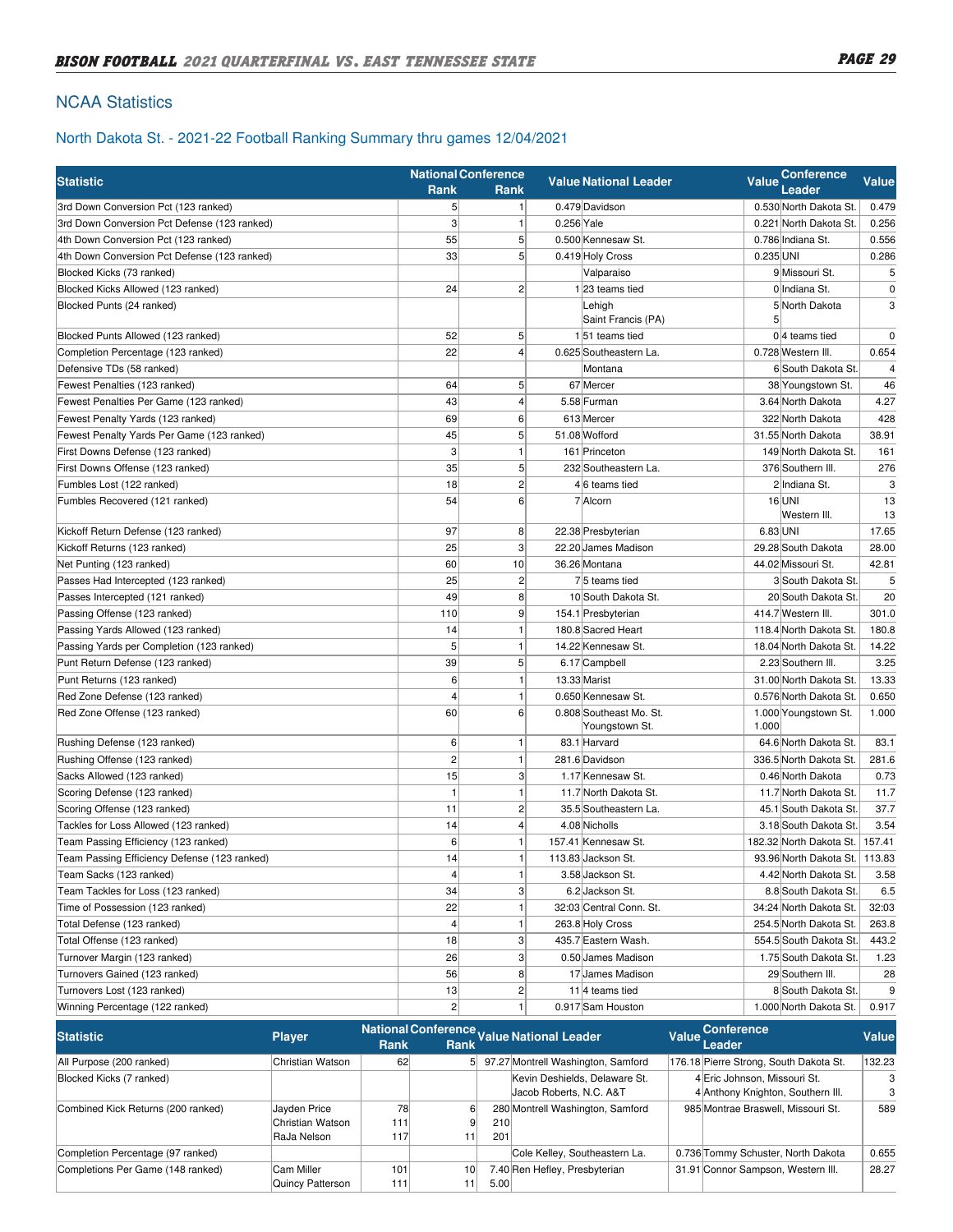#### BISON FOOTBALL 2021 QUARTERFINAL VS. EAST TENNESSEE STATE **And the State of the PAGE 30** RaJa Nelson  $T$  1 117 9  $\overline{1}$  $ST$ 201

| National Conference Value National Leader<br><b>Value</b><br><b>Player</b><br>Leader<br>Rank<br>Rank<br>45<br>5 0.722 Richard McCollum, Western Caro.<br><b>Jake Reinholz</b><br>1.000 Jose Pizano, Missouri St.<br>0.875<br>Field Goal Percentage (83 ranked)<br>37<br>$5\overline{)}$<br>1.08 Ethan Ratke, James Madison<br>2.42 Jose Pizano, Missouri St.<br>Field Goals Per Game (129 ranked)<br>Jake Reinholz<br>Forced Fumbles (36 ranked)<br>Nate Lynn, William & Mary<br>0.60 Michael Lawson, Western III.<br>$\overline{\mathbf{4}}$<br>Jackson Hankey<br>14<br>2 Jason Johnson, Eastern III.<br>Fumbles Recovered (99 ranked)<br>4 Michael Lawson, Western III.<br>99<br>13<br>Costner Ching<br>1 Michael Lawson, Western III.<br>99<br>13<br>Courtney Eubanks<br>99<br>13<br>Logan McCormick<br>1<br>Jayden Price<br>99<br>13<br>1<br>99<br>13<br>Michael Tutsie<br>8<br>Jasir Cox<br>53<br>0.3 Justin Ford, Montana<br>0.8 Jordan White, Youngstown St.<br>Interceptions Per Game (127 ranked)<br>2 Steven Ward, Missouri St.<br>Kickoff Return TDs (5 ranked)<br>4 players tied<br>$\mathbf{1}$<br>Wesley Eliodor, South Dakota<br>$\mathbf{1}$<br>Montrae Braswell, Missouri St.<br>$\mathbf{1}$<br>36.9 Montrae Braswell, Missouri St.<br>29.4<br>Kickoff Returns (75 ranked)<br>Isaiah Bolden, Jackson St.<br>2.1 Montrae Braswell, Missouri St.<br>1.4<br>Passes Defended (40 ranked)<br>Christian Benford, Villanova<br>175.3 Chris Oladokun, South Dakota St.<br>149.4<br>Passing Efficiency (97 ranked)<br>Cole Johnson, James Madison<br>Cam Miller<br>70<br>8<br>11 Cameron Ward, UIW<br>47 Nic Baker, Southern III.<br>27<br>Passing TDs (132 ranked)<br>10<br>Quincy Patterson<br>105<br>6<br>Cam Miller<br>97<br>9<br>1,030 Cole Kelley, Southeastern La.<br>5,124 Jason Shelley, Missouri St.<br>Passing Yards (150 ranked)<br>10<br>Quincy Patterson<br>104<br>813<br>Passing Yards Per Game (150 ranked)<br>Cam Miller<br>96<br>9<br>103.0 Cole Kelley, Southeastern La.<br>394.2 Connor Sampson, Western III.<br>289.4<br>108<br>Quincy Patterson<br>11<br>73.9<br>Theo Day, UNI<br>14.90 Theo Day, UNI<br>Passing Yards per Completion (97 ranked)<br>Jake Reinholz<br>12<br>Cole Kelley, Southeastern La.<br>362 Jason Shelley, Missouri St.<br>Points Responsible For (194 ranked)<br>95<br>87<br>Cam Miller<br>96<br>13<br>86<br>78<br>Quincy Patterson<br>16<br>110<br><b>TaMerik Williams</b><br>19<br>60<br>194<br>Points Responsible For Per Game (147 ranked) Cam Miller<br>78<br>8.6 Cole Kelley, Southeastern La.<br>27.8 Jason Shelley, Missouri St.<br>11<br>15<br>7.2<br>Jake Reinholz<br>111<br>17<br>7.1<br>Quincy Patterson<br>118<br>2 Canyon Bauer, South Dakota St.<br>$\mathbf{1}$<br>1 Christian Ruffin, Norfolk St.<br>$\mathbf{1}$<br>Punt Return TDs (4 ranked)<br>Jayden Price<br>$\overline{4}$<br>2 Carter Bell, South Dakota<br>$\mathbf{1}$<br>Montrell Washington, Samford<br>Robert McMinn, Alabama St.<br>2 Jayden Price, North Dakota St.<br>$\mathbf{1}$<br>6<br>Punt Returns (36 ranked)<br>13.3 Jah Marae Sheread, Florida A&M<br>19.9 Jayden Price, North Dakota St.<br>Jayden Price<br>1<br>Brian Buschini, Montana<br>46.6 Grant Burkett, Missouri St.<br>Punting (97 ranked)<br>5<br>15 Landon Lenoir, Southern III.<br>10<br>Receiving TDs (123 ranked)<br>Christian Watson<br>39<br>7 Taylor Grimes, UIW<br>50<br>$\overline{7}$<br>1,377 Tyrone Scott, Missouri St.<br>Receiving Yards (150 ranked)<br>Christian Watson<br>740 Xavier Gipson, SFA<br>50<br>8<br>Receiving Yards Per Game (200 ranked)<br>Christian Watson<br>67.3 Xavier Gipson, SFA<br>125.2 Tyrone Scott, Missouri St.<br>147<br>14<br>8.2 Dennis Houston, Western III.<br>Receptions Per Game (196 ranked)<br>Christian Watson<br>3.5 BJ Byrd, Morehead St.<br>8.2<br>Dennis Houston, Western III.<br>7.24 Pierre Strong, South Dakota St.<br>7.06<br>Rush Yards Per Carry (125 ranked)<br>Jacob Saylors, ETSU<br><b>TaMerik Williams</b><br>24<br>3<br>10 Xavier Shepherd, Kennesaw St.<br>23 Pierre Strong, South Dakota St.<br>Rushing TDs (127 ranked)<br> 9 <br>69<br>Quincy Patterson<br>7<br><b>TaMerik Williams</b><br>82<br>Rushing Yards (200 ranked)<br>10<br>605 Pierre Strong, South Dakota St.<br>1,575 Pierre Strong, South Dakota St.<br>Quincy Patterson<br>115<br>14<br>520<br>16<br>509<br>Kobe Johnson<br>123<br>22<br>380<br>Dominic Gonnella<br>190<br><b>TaMerik Williams</b><br>92<br>Rushing Yards Per Game (200 ranked)<br>11<br>55.0 Quay Holmes, ETSU<br>126.5 Pierre Strong, South Dakota St.<br>Quincy Patterson<br>14<br>124<br>47.3<br>153<br>17<br>42.4<br>Kobe Johnson<br>18<br>42.2<br>Dominic Gonnella<br>155<br>27<br>0.80 Isaiah Land, Florida A&M<br>Sacks (185 ranked)<br><b>Brayden Thomas</b><br>1.58 Brayden Thomas, North Dakota St.<br>1<br>48<br>4<br>Eli Mostaert<br>0.62<br>37<br>Jake Reinholz<br>6<br>12.0 Jose Pizano, Missouri St.<br>Scoring (193 ranked)<br>7.2 Ethan Ratke, James Madison<br>TaMerik Williams<br>106<br>11<br>5.5<br>19<br>4.4<br>Christian Watson<br>193<br>Darius Joiner, Western III.<br>7.2 Darius Joiner, Western III.<br>Solo Tackles (22 ranked)<br><b>Brayden Thomas</b><br>29<br>1<br>2.1 Brayden Thomas, North Dakota St.<br>Tackles For Loss (72 ranked)<br>1.2 Isaiah Land, Florida A&M<br>102<br>Cam Miller<br>124.0 Cole Kelley, Southeastern La.<br>Total Offense (200 ranked)<br>11<br>431.5 Jason Shelley, Missouri St.<br>Quincy Patterson<br>104<br>12<br>121.2<br>198<br>21<br>TaMerik Williams<br>55.0<br>Total Points Scored (0 ranked)<br>12<br>6.7 Darius Joiner, Western III.<br>12.9 Darius Joiner, Western III.<br>Total Tackles (198 ranked)<br>Jackson Hankey<br>131<br><b>TaMerik Williams</b><br>45<br>3<br>Total Touchdowns (123 ranked)<br>10 Xavier Shepherd, Kennesaw St.<br>23 Pierre Strong, South Dakota St.<br>9<br>Christian Watson<br>87<br>8<br>$\overline{7}$<br>15<br>123<br>Quincy Patterson<br>Cole Kelley, Southeastern La.<br>9.28 Theo Day, UNI<br>Yards per Pass Attempt (97 ranked)<br>17<br>23.86 Isaiah Weston, UNI<br>Yards per Reception (200 ranked)<br>Christian Watson<br>2 <br>18.97 Isaiah Weston, UNI | <b>Statistic</b> |  |  |  |  | <b>Conference</b> | <b>Value</b> |
|---------------------------------------------------------------------------------------------------------------------------------------------------------------------------------------------------------------------------------------------------------------------------------------------------------------------------------------------------------------------------------------------------------------------------------------------------------------------------------------------------------------------------------------------------------------------------------------------------------------------------------------------------------------------------------------------------------------------------------------------------------------------------------------------------------------------------------------------------------------------------------------------------------------------------------------------------------------------------------------------------------------------------------------------------------------------------------------------------------------------------------------------------------------------------------------------------------------------------------------------------------------------------------------------------------------------------------------------------------------------------------------------------------------------------------------------------------------------------------------------------------------------------------------------------------------------------------------------------------------------------------------------------------------------------------------------------------------------------------------------------------------------------------------------------------------------------------------------------------------------------------------------------------------------------------------------------------------------------------------------------------------------------------------------------------------------------------------------------------------------------------------------------------------------------------------------------------------------------------------------------------------------------------------------------------------------------------------------------------------------------------------------------------------------------------------------------------------------------------------------------------------------------------------------------------------------------------------------------------------------------------------------------------------------------------------------------------------------------------------------------------------------------------------------------------------------------------------------------------------------------------------------------------------------------------------------------------------------------------------------------------------------------------------------------------------------------------------------------------------------------------------------------------------------------------------------------------------------------------------------------------------------------------------------------------------------------------------------------------------------------------------------------------------------------------------------------------------------------------------------------------------------------------------------------------------------------------------------------------------------------------------------------------------------------------------------------------------------------------------------------------------------------------------------------------------------------------------------------------------------------------------------------------------------------------------------------------------------------------------------------------------------------------------------------------------------------------------------------------------------------------------------------------------------------------------------------------------------------------------------------------------------------------------------------------------------------------------------------------------------------------------------------------------------------------------------------------------------------------------------------------------------------------------------------------------------------------------------------------------------------------------------------------------------------------------------------------------------------------------------------------------------------------------------------------------------------------------------------------------------------------------------------------------------------------------------------------------------------------------------------------------------------------------------------------------------------------------------------------------------------------------------------------------------------------------------------------------------------------------------------------------------------------------------------------------------------------------------------------------------------------------------------------------------------------------------------------------------------------------------------------------------------------------------------------------------------------------------------------------------------------------------------------------------------------------------------------------------------------------------------------------------------------------------------------------------------------------------------------------------------------------------------------------------------------------------------------------------------------------------------------------------------------------------------------------------------------------------------------------------------------------------------------------------------------------|------------------|--|--|--|--|-------------------|--------------|
|                                                                                                                                                                                                                                                                                                                                                                                                                                                                                                                                                                                                                                                                                                                                                                                                                                                                                                                                                                                                                                                                                                                                                                                                                                                                                                                                                                                                                                                                                                                                                                                                                                                                                                                                                                                                                                                                                                                                                                                                                                                                                                                                                                                                                                                                                                                                                                                                                                                                                                                                                                                                                                                                                                                                                                                                                                                                                                                                                                                                                                                                                                                                                                                                                                                                                                                                                                                                                                                                                                                                                                                                                                                                                                                                                                                                                                                                                                                                                                                                                                                                                                                                                                                                                                                                                                                                                                                                                                                                                                                                                                                                                                                                                                                                                                                                                                                                                                                                                                                                                                                                                                                                                                                                                                                                                                                                                                                                                                                                                                                                                                                                                                                                                                                                                                                                                                                                                                                                                                                                                                                                                                                                                                                       |                  |  |  |  |  |                   |              |
|                                                                                                                                                                                                                                                                                                                                                                                                                                                                                                                                                                                                                                                                                                                                                                                                                                                                                                                                                                                                                                                                                                                                                                                                                                                                                                                                                                                                                                                                                                                                                                                                                                                                                                                                                                                                                                                                                                                                                                                                                                                                                                                                                                                                                                                                                                                                                                                                                                                                                                                                                                                                                                                                                                                                                                                                                                                                                                                                                                                                                                                                                                                                                                                                                                                                                                                                                                                                                                                                                                                                                                                                                                                                                                                                                                                                                                                                                                                                                                                                                                                                                                                                                                                                                                                                                                                                                                                                                                                                                                                                                                                                                                                                                                                                                                                                                                                                                                                                                                                                                                                                                                                                                                                                                                                                                                                                                                                                                                                                                                                                                                                                                                                                                                                                                                                                                                                                                                                                                                                                                                                                                                                                                                                       |                  |  |  |  |  |                   |              |
| 0.55<br>$\overline{4}$<br>0.4<br>3,342<br>14.90<br>194<br>16.2<br>13.3<br>46.2<br>1,110<br>92.5<br>8.2<br>121.2<br>0.80<br>9.1<br>7.2                                                                                                                                                                                                                                                                                                                                                                                                                                                                                                                                                                                                                                                                                                                                                                                                                                                                                                                                                                                                                                                                                                                                                                                                                                                                                                                                                                                                                                                                                                                                                                                                                                                                                                                                                                                                                                                                                                                                                                                                                                                                                                                                                                                                                                                                                                                                                                                                                                                                                                                                                                                                                                                                                                                                                                                                                                                                                                                                                                                                                                                                                                                                                                                                                                                                                                                                                                                                                                                                                                                                                                                                                                                                                                                                                                                                                                                                                                                                                                                                                                                                                                                                                                                                                                                                                                                                                                                                                                                                                                                                                                                                                                                                                                                                                                                                                                                                                                                                                                                                                                                                                                                                                                                                                                                                                                                                                                                                                                                                                                                                                                                                                                                                                                                                                                                                                                                                                                                                                                                                                                                 |                  |  |  |  |  |                   | 1.75         |
| 17<br>1,575<br>$1.2$<br>315.0<br>12.9<br>17<br>8.37<br>23.86                                                                                                                                                                                                                                                                                                                                                                                                                                                                                                                                                                                                                                                                                                                                                                                                                                                                                                                                                                                                                                                                                                                                                                                                                                                                                                                                                                                                                                                                                                                                                                                                                                                                                                                                                                                                                                                                                                                                                                                                                                                                                                                                                                                                                                                                                                                                                                                                                                                                                                                                                                                                                                                                                                                                                                                                                                                                                                                                                                                                                                                                                                                                                                                                                                                                                                                                                                                                                                                                                                                                                                                                                                                                                                                                                                                                                                                                                                                                                                                                                                                                                                                                                                                                                                                                                                                                                                                                                                                                                                                                                                                                                                                                                                                                                                                                                                                                                                                                                                                                                                                                                                                                                                                                                                                                                                                                                                                                                                                                                                                                                                                                                                                                                                                                                                                                                                                                                                                                                                                                                                                                                                                          |                  |  |  |  |  |                   |              |
|                                                                                                                                                                                                                                                                                                                                                                                                                                                                                                                                                                                                                                                                                                                                                                                                                                                                                                                                                                                                                                                                                                                                                                                                                                                                                                                                                                                                                                                                                                                                                                                                                                                                                                                                                                                                                                                                                                                                                                                                                                                                                                                                                                                                                                                                                                                                                                                                                                                                                                                                                                                                                                                                                                                                                                                                                                                                                                                                                                                                                                                                                                                                                                                                                                                                                                                                                                                                                                                                                                                                                                                                                                                                                                                                                                                                                                                                                                                                                                                                                                                                                                                                                                                                                                                                                                                                                                                                                                                                                                                                                                                                                                                                                                                                                                                                                                                                                                                                                                                                                                                                                                                                                                                                                                                                                                                                                                                                                                                                                                                                                                                                                                                                                                                                                                                                                                                                                                                                                                                                                                                                                                                                                                                       |                  |  |  |  |  |                   |              |
|                                                                                                                                                                                                                                                                                                                                                                                                                                                                                                                                                                                                                                                                                                                                                                                                                                                                                                                                                                                                                                                                                                                                                                                                                                                                                                                                                                                                                                                                                                                                                                                                                                                                                                                                                                                                                                                                                                                                                                                                                                                                                                                                                                                                                                                                                                                                                                                                                                                                                                                                                                                                                                                                                                                                                                                                                                                                                                                                                                                                                                                                                                                                                                                                                                                                                                                                                                                                                                                                                                                                                                                                                                                                                                                                                                                                                                                                                                                                                                                                                                                                                                                                                                                                                                                                                                                                                                                                                                                                                                                                                                                                                                                                                                                                                                                                                                                                                                                                                                                                                                                                                                                                                                                                                                                                                                                                                                                                                                                                                                                                                                                                                                                                                                                                                                                                                                                                                                                                                                                                                                                                                                                                                                                       |                  |  |  |  |  |                   |              |
|                                                                                                                                                                                                                                                                                                                                                                                                                                                                                                                                                                                                                                                                                                                                                                                                                                                                                                                                                                                                                                                                                                                                                                                                                                                                                                                                                                                                                                                                                                                                                                                                                                                                                                                                                                                                                                                                                                                                                                                                                                                                                                                                                                                                                                                                                                                                                                                                                                                                                                                                                                                                                                                                                                                                                                                                                                                                                                                                                                                                                                                                                                                                                                                                                                                                                                                                                                                                                                                                                                                                                                                                                                                                                                                                                                                                                                                                                                                                                                                                                                                                                                                                                                                                                                                                                                                                                                                                                                                                                                                                                                                                                                                                                                                                                                                                                                                                                                                                                                                                                                                                                                                                                                                                                                                                                                                                                                                                                                                                                                                                                                                                                                                                                                                                                                                                                                                                                                                                                                                                                                                                                                                                                                                       |                  |  |  |  |  |                   |              |
|                                                                                                                                                                                                                                                                                                                                                                                                                                                                                                                                                                                                                                                                                                                                                                                                                                                                                                                                                                                                                                                                                                                                                                                                                                                                                                                                                                                                                                                                                                                                                                                                                                                                                                                                                                                                                                                                                                                                                                                                                                                                                                                                                                                                                                                                                                                                                                                                                                                                                                                                                                                                                                                                                                                                                                                                                                                                                                                                                                                                                                                                                                                                                                                                                                                                                                                                                                                                                                                                                                                                                                                                                                                                                                                                                                                                                                                                                                                                                                                                                                                                                                                                                                                                                                                                                                                                                                                                                                                                                                                                                                                                                                                                                                                                                                                                                                                                                                                                                                                                                                                                                                                                                                                                                                                                                                                                                                                                                                                                                                                                                                                                                                                                                                                                                                                                                                                                                                                                                                                                                                                                                                                                                                                       |                  |  |  |  |  |                   |              |
|                                                                                                                                                                                                                                                                                                                                                                                                                                                                                                                                                                                                                                                                                                                                                                                                                                                                                                                                                                                                                                                                                                                                                                                                                                                                                                                                                                                                                                                                                                                                                                                                                                                                                                                                                                                                                                                                                                                                                                                                                                                                                                                                                                                                                                                                                                                                                                                                                                                                                                                                                                                                                                                                                                                                                                                                                                                                                                                                                                                                                                                                                                                                                                                                                                                                                                                                                                                                                                                                                                                                                                                                                                                                                                                                                                                                                                                                                                                                                                                                                                                                                                                                                                                                                                                                                                                                                                                                                                                                                                                                                                                                                                                                                                                                                                                                                                                                                                                                                                                                                                                                                                                                                                                                                                                                                                                                                                                                                                                                                                                                                                                                                                                                                                                                                                                                                                                                                                                                                                                                                                                                                                                                                                                       |                  |  |  |  |  |                   |              |
|                                                                                                                                                                                                                                                                                                                                                                                                                                                                                                                                                                                                                                                                                                                                                                                                                                                                                                                                                                                                                                                                                                                                                                                                                                                                                                                                                                                                                                                                                                                                                                                                                                                                                                                                                                                                                                                                                                                                                                                                                                                                                                                                                                                                                                                                                                                                                                                                                                                                                                                                                                                                                                                                                                                                                                                                                                                                                                                                                                                                                                                                                                                                                                                                                                                                                                                                                                                                                                                                                                                                                                                                                                                                                                                                                                                                                                                                                                                                                                                                                                                                                                                                                                                                                                                                                                                                                                                                                                                                                                                                                                                                                                                                                                                                                                                                                                                                                                                                                                                                                                                                                                                                                                                                                                                                                                                                                                                                                                                                                                                                                                                                                                                                                                                                                                                                                                                                                                                                                                                                                                                                                                                                                                                       |                  |  |  |  |  |                   |              |
|                                                                                                                                                                                                                                                                                                                                                                                                                                                                                                                                                                                                                                                                                                                                                                                                                                                                                                                                                                                                                                                                                                                                                                                                                                                                                                                                                                                                                                                                                                                                                                                                                                                                                                                                                                                                                                                                                                                                                                                                                                                                                                                                                                                                                                                                                                                                                                                                                                                                                                                                                                                                                                                                                                                                                                                                                                                                                                                                                                                                                                                                                                                                                                                                                                                                                                                                                                                                                                                                                                                                                                                                                                                                                                                                                                                                                                                                                                                                                                                                                                                                                                                                                                                                                                                                                                                                                                                                                                                                                                                                                                                                                                                                                                                                                                                                                                                                                                                                                                                                                                                                                                                                                                                                                                                                                                                                                                                                                                                                                                                                                                                                                                                                                                                                                                                                                                                                                                                                                                                                                                                                                                                                                                                       |                  |  |  |  |  |                   |              |
|                                                                                                                                                                                                                                                                                                                                                                                                                                                                                                                                                                                                                                                                                                                                                                                                                                                                                                                                                                                                                                                                                                                                                                                                                                                                                                                                                                                                                                                                                                                                                                                                                                                                                                                                                                                                                                                                                                                                                                                                                                                                                                                                                                                                                                                                                                                                                                                                                                                                                                                                                                                                                                                                                                                                                                                                                                                                                                                                                                                                                                                                                                                                                                                                                                                                                                                                                                                                                                                                                                                                                                                                                                                                                                                                                                                                                                                                                                                                                                                                                                                                                                                                                                                                                                                                                                                                                                                                                                                                                                                                                                                                                                                                                                                                                                                                                                                                                                                                                                                                                                                                                                                                                                                                                                                                                                                                                                                                                                                                                                                                                                                                                                                                                                                                                                                                                                                                                                                                                                                                                                                                                                                                                                                       |                  |  |  |  |  |                   |              |
|                                                                                                                                                                                                                                                                                                                                                                                                                                                                                                                                                                                                                                                                                                                                                                                                                                                                                                                                                                                                                                                                                                                                                                                                                                                                                                                                                                                                                                                                                                                                                                                                                                                                                                                                                                                                                                                                                                                                                                                                                                                                                                                                                                                                                                                                                                                                                                                                                                                                                                                                                                                                                                                                                                                                                                                                                                                                                                                                                                                                                                                                                                                                                                                                                                                                                                                                                                                                                                                                                                                                                                                                                                                                                                                                                                                                                                                                                                                                                                                                                                                                                                                                                                                                                                                                                                                                                                                                                                                                                                                                                                                                                                                                                                                                                                                                                                                                                                                                                                                                                                                                                                                                                                                                                                                                                                                                                                                                                                                                                                                                                                                                                                                                                                                                                                                                                                                                                                                                                                                                                                                                                                                                                                                       |                  |  |  |  |  |                   |              |
|                                                                                                                                                                                                                                                                                                                                                                                                                                                                                                                                                                                                                                                                                                                                                                                                                                                                                                                                                                                                                                                                                                                                                                                                                                                                                                                                                                                                                                                                                                                                                                                                                                                                                                                                                                                                                                                                                                                                                                                                                                                                                                                                                                                                                                                                                                                                                                                                                                                                                                                                                                                                                                                                                                                                                                                                                                                                                                                                                                                                                                                                                                                                                                                                                                                                                                                                                                                                                                                                                                                                                                                                                                                                                                                                                                                                                                                                                                                                                                                                                                                                                                                                                                                                                                                                                                                                                                                                                                                                                                                                                                                                                                                                                                                                                                                                                                                                                                                                                                                                                                                                                                                                                                                                                                                                                                                                                                                                                                                                                                                                                                                                                                                                                                                                                                                                                                                                                                                                                                                                                                                                                                                                                                                       |                  |  |  |  |  |                   |              |
|                                                                                                                                                                                                                                                                                                                                                                                                                                                                                                                                                                                                                                                                                                                                                                                                                                                                                                                                                                                                                                                                                                                                                                                                                                                                                                                                                                                                                                                                                                                                                                                                                                                                                                                                                                                                                                                                                                                                                                                                                                                                                                                                                                                                                                                                                                                                                                                                                                                                                                                                                                                                                                                                                                                                                                                                                                                                                                                                                                                                                                                                                                                                                                                                                                                                                                                                                                                                                                                                                                                                                                                                                                                                                                                                                                                                                                                                                                                                                                                                                                                                                                                                                                                                                                                                                                                                                                                                                                                                                                                                                                                                                                                                                                                                                                                                                                                                                                                                                                                                                                                                                                                                                                                                                                                                                                                                                                                                                                                                                                                                                                                                                                                                                                                                                                                                                                                                                                                                                                                                                                                                                                                                                                                       |                  |  |  |  |  |                   |              |
|                                                                                                                                                                                                                                                                                                                                                                                                                                                                                                                                                                                                                                                                                                                                                                                                                                                                                                                                                                                                                                                                                                                                                                                                                                                                                                                                                                                                                                                                                                                                                                                                                                                                                                                                                                                                                                                                                                                                                                                                                                                                                                                                                                                                                                                                                                                                                                                                                                                                                                                                                                                                                                                                                                                                                                                                                                                                                                                                                                                                                                                                                                                                                                                                                                                                                                                                                                                                                                                                                                                                                                                                                                                                                                                                                                                                                                                                                                                                                                                                                                                                                                                                                                                                                                                                                                                                                                                                                                                                                                                                                                                                                                                                                                                                                                                                                                                                                                                                                                                                                                                                                                                                                                                                                                                                                                                                                                                                                                                                                                                                                                                                                                                                                                                                                                                                                                                                                                                                                                                                                                                                                                                                                                                       |                  |  |  |  |  |                   |              |
|                                                                                                                                                                                                                                                                                                                                                                                                                                                                                                                                                                                                                                                                                                                                                                                                                                                                                                                                                                                                                                                                                                                                                                                                                                                                                                                                                                                                                                                                                                                                                                                                                                                                                                                                                                                                                                                                                                                                                                                                                                                                                                                                                                                                                                                                                                                                                                                                                                                                                                                                                                                                                                                                                                                                                                                                                                                                                                                                                                                                                                                                                                                                                                                                                                                                                                                                                                                                                                                                                                                                                                                                                                                                                                                                                                                                                                                                                                                                                                                                                                                                                                                                                                                                                                                                                                                                                                                                                                                                                                                                                                                                                                                                                                                                                                                                                                                                                                                                                                                                                                                                                                                                                                                                                                                                                                                                                                                                                                                                                                                                                                                                                                                                                                                                                                                                                                                                                                                                                                                                                                                                                                                                                                                       |                  |  |  |  |  |                   |              |
|                                                                                                                                                                                                                                                                                                                                                                                                                                                                                                                                                                                                                                                                                                                                                                                                                                                                                                                                                                                                                                                                                                                                                                                                                                                                                                                                                                                                                                                                                                                                                                                                                                                                                                                                                                                                                                                                                                                                                                                                                                                                                                                                                                                                                                                                                                                                                                                                                                                                                                                                                                                                                                                                                                                                                                                                                                                                                                                                                                                                                                                                                                                                                                                                                                                                                                                                                                                                                                                                                                                                                                                                                                                                                                                                                                                                                                                                                                                                                                                                                                                                                                                                                                                                                                                                                                                                                                                                                                                                                                                                                                                                                                                                                                                                                                                                                                                                                                                                                                                                                                                                                                                                                                                                                                                                                                                                                                                                                                                                                                                                                                                                                                                                                                                                                                                                                                                                                                                                                                                                                                                                                                                                                                                       |                  |  |  |  |  |                   |              |
|                                                                                                                                                                                                                                                                                                                                                                                                                                                                                                                                                                                                                                                                                                                                                                                                                                                                                                                                                                                                                                                                                                                                                                                                                                                                                                                                                                                                                                                                                                                                                                                                                                                                                                                                                                                                                                                                                                                                                                                                                                                                                                                                                                                                                                                                                                                                                                                                                                                                                                                                                                                                                                                                                                                                                                                                                                                                                                                                                                                                                                                                                                                                                                                                                                                                                                                                                                                                                                                                                                                                                                                                                                                                                                                                                                                                                                                                                                                                                                                                                                                                                                                                                                                                                                                                                                                                                                                                                                                                                                                                                                                                                                                                                                                                                                                                                                                                                                                                                                                                                                                                                                                                                                                                                                                                                                                                                                                                                                                                                                                                                                                                                                                                                                                                                                                                                                                                                                                                                                                                                                                                                                                                                                                       |                  |  |  |  |  |                   |              |
|                                                                                                                                                                                                                                                                                                                                                                                                                                                                                                                                                                                                                                                                                                                                                                                                                                                                                                                                                                                                                                                                                                                                                                                                                                                                                                                                                                                                                                                                                                                                                                                                                                                                                                                                                                                                                                                                                                                                                                                                                                                                                                                                                                                                                                                                                                                                                                                                                                                                                                                                                                                                                                                                                                                                                                                                                                                                                                                                                                                                                                                                                                                                                                                                                                                                                                                                                                                                                                                                                                                                                                                                                                                                                                                                                                                                                                                                                                                                                                                                                                                                                                                                                                                                                                                                                                                                                                                                                                                                                                                                                                                                                                                                                                                                                                                                                                                                                                                                                                                                                                                                                                                                                                                                                                                                                                                                                                                                                                                                                                                                                                                                                                                                                                                                                                                                                                                                                                                                                                                                                                                                                                                                                                                       |                  |  |  |  |  |                   |              |
|                                                                                                                                                                                                                                                                                                                                                                                                                                                                                                                                                                                                                                                                                                                                                                                                                                                                                                                                                                                                                                                                                                                                                                                                                                                                                                                                                                                                                                                                                                                                                                                                                                                                                                                                                                                                                                                                                                                                                                                                                                                                                                                                                                                                                                                                                                                                                                                                                                                                                                                                                                                                                                                                                                                                                                                                                                                                                                                                                                                                                                                                                                                                                                                                                                                                                                                                                                                                                                                                                                                                                                                                                                                                                                                                                                                                                                                                                                                                                                                                                                                                                                                                                                                                                                                                                                                                                                                                                                                                                                                                                                                                                                                                                                                                                                                                                                                                                                                                                                                                                                                                                                                                                                                                                                                                                                                                                                                                                                                                                                                                                                                                                                                                                                                                                                                                                                                                                                                                                                                                                                                                                                                                                                                       |                  |  |  |  |  |                   |              |
|                                                                                                                                                                                                                                                                                                                                                                                                                                                                                                                                                                                                                                                                                                                                                                                                                                                                                                                                                                                                                                                                                                                                                                                                                                                                                                                                                                                                                                                                                                                                                                                                                                                                                                                                                                                                                                                                                                                                                                                                                                                                                                                                                                                                                                                                                                                                                                                                                                                                                                                                                                                                                                                                                                                                                                                                                                                                                                                                                                                                                                                                                                                                                                                                                                                                                                                                                                                                                                                                                                                                                                                                                                                                                                                                                                                                                                                                                                                                                                                                                                                                                                                                                                                                                                                                                                                                                                                                                                                                                                                                                                                                                                                                                                                                                                                                                                                                                                                                                                                                                                                                                                                                                                                                                                                                                                                                                                                                                                                                                                                                                                                                                                                                                                                                                                                                                                                                                                                                                                                                                                                                                                                                                                                       |                  |  |  |  |  |                   |              |
|                                                                                                                                                                                                                                                                                                                                                                                                                                                                                                                                                                                                                                                                                                                                                                                                                                                                                                                                                                                                                                                                                                                                                                                                                                                                                                                                                                                                                                                                                                                                                                                                                                                                                                                                                                                                                                                                                                                                                                                                                                                                                                                                                                                                                                                                                                                                                                                                                                                                                                                                                                                                                                                                                                                                                                                                                                                                                                                                                                                                                                                                                                                                                                                                                                                                                                                                                                                                                                                                                                                                                                                                                                                                                                                                                                                                                                                                                                                                                                                                                                                                                                                                                                                                                                                                                                                                                                                                                                                                                                                                                                                                                                                                                                                                                                                                                                                                                                                                                                                                                                                                                                                                                                                                                                                                                                                                                                                                                                                                                                                                                                                                                                                                                                                                                                                                                                                                                                                                                                                                                                                                                                                                                                                       |                  |  |  |  |  |                   |              |
|                                                                                                                                                                                                                                                                                                                                                                                                                                                                                                                                                                                                                                                                                                                                                                                                                                                                                                                                                                                                                                                                                                                                                                                                                                                                                                                                                                                                                                                                                                                                                                                                                                                                                                                                                                                                                                                                                                                                                                                                                                                                                                                                                                                                                                                                                                                                                                                                                                                                                                                                                                                                                                                                                                                                                                                                                                                                                                                                                                                                                                                                                                                                                                                                                                                                                                                                                                                                                                                                                                                                                                                                                                                                                                                                                                                                                                                                                                                                                                                                                                                                                                                                                                                                                                                                                                                                                                                                                                                                                                                                                                                                                                                                                                                                                                                                                                                                                                                                                                                                                                                                                                                                                                                                                                                                                                                                                                                                                                                                                                                                                                                                                                                                                                                                                                                                                                                                                                                                                                                                                                                                                                                                                                                       |                  |  |  |  |  |                   |              |
|                                                                                                                                                                                                                                                                                                                                                                                                                                                                                                                                                                                                                                                                                                                                                                                                                                                                                                                                                                                                                                                                                                                                                                                                                                                                                                                                                                                                                                                                                                                                                                                                                                                                                                                                                                                                                                                                                                                                                                                                                                                                                                                                                                                                                                                                                                                                                                                                                                                                                                                                                                                                                                                                                                                                                                                                                                                                                                                                                                                                                                                                                                                                                                                                                                                                                                                                                                                                                                                                                                                                                                                                                                                                                                                                                                                                                                                                                                                                                                                                                                                                                                                                                                                                                                                                                                                                                                                                                                                                                                                                                                                                                                                                                                                                                                                                                                                                                                                                                                                                                                                                                                                                                                                                                                                                                                                                                                                                                                                                                                                                                                                                                                                                                                                                                                                                                                                                                                                                                                                                                                                                                                                                                                                       |                  |  |  |  |  |                   |              |
|                                                                                                                                                                                                                                                                                                                                                                                                                                                                                                                                                                                                                                                                                                                                                                                                                                                                                                                                                                                                                                                                                                                                                                                                                                                                                                                                                                                                                                                                                                                                                                                                                                                                                                                                                                                                                                                                                                                                                                                                                                                                                                                                                                                                                                                                                                                                                                                                                                                                                                                                                                                                                                                                                                                                                                                                                                                                                                                                                                                                                                                                                                                                                                                                                                                                                                                                                                                                                                                                                                                                                                                                                                                                                                                                                                                                                                                                                                                                                                                                                                                                                                                                                                                                                                                                                                                                                                                                                                                                                                                                                                                                                                                                                                                                                                                                                                                                                                                                                                                                                                                                                                                                                                                                                                                                                                                                                                                                                                                                                                                                                                                                                                                                                                                                                                                                                                                                                                                                                                                                                                                                                                                                                                                       |                  |  |  |  |  |                   |              |
|                                                                                                                                                                                                                                                                                                                                                                                                                                                                                                                                                                                                                                                                                                                                                                                                                                                                                                                                                                                                                                                                                                                                                                                                                                                                                                                                                                                                                                                                                                                                                                                                                                                                                                                                                                                                                                                                                                                                                                                                                                                                                                                                                                                                                                                                                                                                                                                                                                                                                                                                                                                                                                                                                                                                                                                                                                                                                                                                                                                                                                                                                                                                                                                                                                                                                                                                                                                                                                                                                                                                                                                                                                                                                                                                                                                                                                                                                                                                                                                                                                                                                                                                                                                                                                                                                                                                                                                                                                                                                                                                                                                                                                                                                                                                                                                                                                                                                                                                                                                                                                                                                                                                                                                                                                                                                                                                                                                                                                                                                                                                                                                                                                                                                                                                                                                                                                                                                                                                                                                                                                                                                                                                                                                       |                  |  |  |  |  |                   |              |
|                                                                                                                                                                                                                                                                                                                                                                                                                                                                                                                                                                                                                                                                                                                                                                                                                                                                                                                                                                                                                                                                                                                                                                                                                                                                                                                                                                                                                                                                                                                                                                                                                                                                                                                                                                                                                                                                                                                                                                                                                                                                                                                                                                                                                                                                                                                                                                                                                                                                                                                                                                                                                                                                                                                                                                                                                                                                                                                                                                                                                                                                                                                                                                                                                                                                                                                                                                                                                                                                                                                                                                                                                                                                                                                                                                                                                                                                                                                                                                                                                                                                                                                                                                                                                                                                                                                                                                                                                                                                                                                                                                                                                                                                                                                                                                                                                                                                                                                                                                                                                                                                                                                                                                                                                                                                                                                                                                                                                                                                                                                                                                                                                                                                                                                                                                                                                                                                                                                                                                                                                                                                                                                                                                                       |                  |  |  |  |  |                   |              |
|                                                                                                                                                                                                                                                                                                                                                                                                                                                                                                                                                                                                                                                                                                                                                                                                                                                                                                                                                                                                                                                                                                                                                                                                                                                                                                                                                                                                                                                                                                                                                                                                                                                                                                                                                                                                                                                                                                                                                                                                                                                                                                                                                                                                                                                                                                                                                                                                                                                                                                                                                                                                                                                                                                                                                                                                                                                                                                                                                                                                                                                                                                                                                                                                                                                                                                                                                                                                                                                                                                                                                                                                                                                                                                                                                                                                                                                                                                                                                                                                                                                                                                                                                                                                                                                                                                                                                                                                                                                                                                                                                                                                                                                                                                                                                                                                                                                                                                                                                                                                                                                                                                                                                                                                                                                                                                                                                                                                                                                                                                                                                                                                                                                                                                                                                                                                                                                                                                                                                                                                                                                                                                                                                                                       |                  |  |  |  |  |                   |              |
|                                                                                                                                                                                                                                                                                                                                                                                                                                                                                                                                                                                                                                                                                                                                                                                                                                                                                                                                                                                                                                                                                                                                                                                                                                                                                                                                                                                                                                                                                                                                                                                                                                                                                                                                                                                                                                                                                                                                                                                                                                                                                                                                                                                                                                                                                                                                                                                                                                                                                                                                                                                                                                                                                                                                                                                                                                                                                                                                                                                                                                                                                                                                                                                                                                                                                                                                                                                                                                                                                                                                                                                                                                                                                                                                                                                                                                                                                                                                                                                                                                                                                                                                                                                                                                                                                                                                                                                                                                                                                                                                                                                                                                                                                                                                                                                                                                                                                                                                                                                                                                                                                                                                                                                                                                                                                                                                                                                                                                                                                                                                                                                                                                                                                                                                                                                                                                                                                                                                                                                                                                                                                                                                                                                       |                  |  |  |  |  |                   |              |
|                                                                                                                                                                                                                                                                                                                                                                                                                                                                                                                                                                                                                                                                                                                                                                                                                                                                                                                                                                                                                                                                                                                                                                                                                                                                                                                                                                                                                                                                                                                                                                                                                                                                                                                                                                                                                                                                                                                                                                                                                                                                                                                                                                                                                                                                                                                                                                                                                                                                                                                                                                                                                                                                                                                                                                                                                                                                                                                                                                                                                                                                                                                                                                                                                                                                                                                                                                                                                                                                                                                                                                                                                                                                                                                                                                                                                                                                                                                                                                                                                                                                                                                                                                                                                                                                                                                                                                                                                                                                                                                                                                                                                                                                                                                                                                                                                                                                                                                                                                                                                                                                                                                                                                                                                                                                                                                                                                                                                                                                                                                                                                                                                                                                                                                                                                                                                                                                                                                                                                                                                                                                                                                                                                                       |                  |  |  |  |  |                   |              |
|                                                                                                                                                                                                                                                                                                                                                                                                                                                                                                                                                                                                                                                                                                                                                                                                                                                                                                                                                                                                                                                                                                                                                                                                                                                                                                                                                                                                                                                                                                                                                                                                                                                                                                                                                                                                                                                                                                                                                                                                                                                                                                                                                                                                                                                                                                                                                                                                                                                                                                                                                                                                                                                                                                                                                                                                                                                                                                                                                                                                                                                                                                                                                                                                                                                                                                                                                                                                                                                                                                                                                                                                                                                                                                                                                                                                                                                                                                                                                                                                                                                                                                                                                                                                                                                                                                                                                                                                                                                                                                                                                                                                                                                                                                                                                                                                                                                                                                                                                                                                                                                                                                                                                                                                                                                                                                                                                                                                                                                                                                                                                                                                                                                                                                                                                                                                                                                                                                                                                                                                                                                                                                                                                                                       |                  |  |  |  |  |                   |              |
|                                                                                                                                                                                                                                                                                                                                                                                                                                                                                                                                                                                                                                                                                                                                                                                                                                                                                                                                                                                                                                                                                                                                                                                                                                                                                                                                                                                                                                                                                                                                                                                                                                                                                                                                                                                                                                                                                                                                                                                                                                                                                                                                                                                                                                                                                                                                                                                                                                                                                                                                                                                                                                                                                                                                                                                                                                                                                                                                                                                                                                                                                                                                                                                                                                                                                                                                                                                                                                                                                                                                                                                                                                                                                                                                                                                                                                                                                                                                                                                                                                                                                                                                                                                                                                                                                                                                                                                                                                                                                                                                                                                                                                                                                                                                                                                                                                                                                                                                                                                                                                                                                                                                                                                                                                                                                                                                                                                                                                                                                                                                                                                                                                                                                                                                                                                                                                                                                                                                                                                                                                                                                                                                                                                       |                  |  |  |  |  |                   |              |
|                                                                                                                                                                                                                                                                                                                                                                                                                                                                                                                                                                                                                                                                                                                                                                                                                                                                                                                                                                                                                                                                                                                                                                                                                                                                                                                                                                                                                                                                                                                                                                                                                                                                                                                                                                                                                                                                                                                                                                                                                                                                                                                                                                                                                                                                                                                                                                                                                                                                                                                                                                                                                                                                                                                                                                                                                                                                                                                                                                                                                                                                                                                                                                                                                                                                                                                                                                                                                                                                                                                                                                                                                                                                                                                                                                                                                                                                                                                                                                                                                                                                                                                                                                                                                                                                                                                                                                                                                                                                                                                                                                                                                                                                                                                                                                                                                                                                                                                                                                                                                                                                                                                                                                                                                                                                                                                                                                                                                                                                                                                                                                                                                                                                                                                                                                                                                                                                                                                                                                                                                                                                                                                                                                                       |                  |  |  |  |  |                   |              |
|                                                                                                                                                                                                                                                                                                                                                                                                                                                                                                                                                                                                                                                                                                                                                                                                                                                                                                                                                                                                                                                                                                                                                                                                                                                                                                                                                                                                                                                                                                                                                                                                                                                                                                                                                                                                                                                                                                                                                                                                                                                                                                                                                                                                                                                                                                                                                                                                                                                                                                                                                                                                                                                                                                                                                                                                                                                                                                                                                                                                                                                                                                                                                                                                                                                                                                                                                                                                                                                                                                                                                                                                                                                                                                                                                                                                                                                                                                                                                                                                                                                                                                                                                                                                                                                                                                                                                                                                                                                                                                                                                                                                                                                                                                                                                                                                                                                                                                                                                                                                                                                                                                                                                                                                                                                                                                                                                                                                                                                                                                                                                                                                                                                                                                                                                                                                                                                                                                                                                                                                                                                                                                                                                                                       |                  |  |  |  |  |                   |              |
|                                                                                                                                                                                                                                                                                                                                                                                                                                                                                                                                                                                                                                                                                                                                                                                                                                                                                                                                                                                                                                                                                                                                                                                                                                                                                                                                                                                                                                                                                                                                                                                                                                                                                                                                                                                                                                                                                                                                                                                                                                                                                                                                                                                                                                                                                                                                                                                                                                                                                                                                                                                                                                                                                                                                                                                                                                                                                                                                                                                                                                                                                                                                                                                                                                                                                                                                                                                                                                                                                                                                                                                                                                                                                                                                                                                                                                                                                                                                                                                                                                                                                                                                                                                                                                                                                                                                                                                                                                                                                                                                                                                                                                                                                                                                                                                                                                                                                                                                                                                                                                                                                                                                                                                                                                                                                                                                                                                                                                                                                                                                                                                                                                                                                                                                                                                                                                                                                                                                                                                                                                                                                                                                                                                       |                  |  |  |  |  |                   |              |
|                                                                                                                                                                                                                                                                                                                                                                                                                                                                                                                                                                                                                                                                                                                                                                                                                                                                                                                                                                                                                                                                                                                                                                                                                                                                                                                                                                                                                                                                                                                                                                                                                                                                                                                                                                                                                                                                                                                                                                                                                                                                                                                                                                                                                                                                                                                                                                                                                                                                                                                                                                                                                                                                                                                                                                                                                                                                                                                                                                                                                                                                                                                                                                                                                                                                                                                                                                                                                                                                                                                                                                                                                                                                                                                                                                                                                                                                                                                                                                                                                                                                                                                                                                                                                                                                                                                                                                                                                                                                                                                                                                                                                                                                                                                                                                                                                                                                                                                                                                                                                                                                                                                                                                                                                                                                                                                                                                                                                                                                                                                                                                                                                                                                                                                                                                                                                                                                                                                                                                                                                                                                                                                                                                                       |                  |  |  |  |  |                   |              |
|                                                                                                                                                                                                                                                                                                                                                                                                                                                                                                                                                                                                                                                                                                                                                                                                                                                                                                                                                                                                                                                                                                                                                                                                                                                                                                                                                                                                                                                                                                                                                                                                                                                                                                                                                                                                                                                                                                                                                                                                                                                                                                                                                                                                                                                                                                                                                                                                                                                                                                                                                                                                                                                                                                                                                                                                                                                                                                                                                                                                                                                                                                                                                                                                                                                                                                                                                                                                                                                                                                                                                                                                                                                                                                                                                                                                                                                                                                                                                                                                                                                                                                                                                                                                                                                                                                                                                                                                                                                                                                                                                                                                                                                                                                                                                                                                                                                                                                                                                                                                                                                                                                                                                                                                                                                                                                                                                                                                                                                                                                                                                                                                                                                                                                                                                                                                                                                                                                                                                                                                                                                                                                                                                                                       |                  |  |  |  |  |                   |              |
|                                                                                                                                                                                                                                                                                                                                                                                                                                                                                                                                                                                                                                                                                                                                                                                                                                                                                                                                                                                                                                                                                                                                                                                                                                                                                                                                                                                                                                                                                                                                                                                                                                                                                                                                                                                                                                                                                                                                                                                                                                                                                                                                                                                                                                                                                                                                                                                                                                                                                                                                                                                                                                                                                                                                                                                                                                                                                                                                                                                                                                                                                                                                                                                                                                                                                                                                                                                                                                                                                                                                                                                                                                                                                                                                                                                                                                                                                                                                                                                                                                                                                                                                                                                                                                                                                                                                                                                                                                                                                                                                                                                                                                                                                                                                                                                                                                                                                                                                                                                                                                                                                                                                                                                                                                                                                                                                                                                                                                                                                                                                                                                                                                                                                                                                                                                                                                                                                                                                                                                                                                                                                                                                                                                       |                  |  |  |  |  |                   |              |
|                                                                                                                                                                                                                                                                                                                                                                                                                                                                                                                                                                                                                                                                                                                                                                                                                                                                                                                                                                                                                                                                                                                                                                                                                                                                                                                                                                                                                                                                                                                                                                                                                                                                                                                                                                                                                                                                                                                                                                                                                                                                                                                                                                                                                                                                                                                                                                                                                                                                                                                                                                                                                                                                                                                                                                                                                                                                                                                                                                                                                                                                                                                                                                                                                                                                                                                                                                                                                                                                                                                                                                                                                                                                                                                                                                                                                                                                                                                                                                                                                                                                                                                                                                                                                                                                                                                                                                                                                                                                                                                                                                                                                                                                                                                                                                                                                                                                                                                                                                                                                                                                                                                                                                                                                                                                                                                                                                                                                                                                                                                                                                                                                                                                                                                                                                                                                                                                                                                                                                                                                                                                                                                                                                                       |                  |  |  |  |  |                   |              |
|                                                                                                                                                                                                                                                                                                                                                                                                                                                                                                                                                                                                                                                                                                                                                                                                                                                                                                                                                                                                                                                                                                                                                                                                                                                                                                                                                                                                                                                                                                                                                                                                                                                                                                                                                                                                                                                                                                                                                                                                                                                                                                                                                                                                                                                                                                                                                                                                                                                                                                                                                                                                                                                                                                                                                                                                                                                                                                                                                                                                                                                                                                                                                                                                                                                                                                                                                                                                                                                                                                                                                                                                                                                                                                                                                                                                                                                                                                                                                                                                                                                                                                                                                                                                                                                                                                                                                                                                                                                                                                                                                                                                                                                                                                                                                                                                                                                                                                                                                                                                                                                                                                                                                                                                                                                                                                                                                                                                                                                                                                                                                                                                                                                                                                                                                                                                                                                                                                                                                                                                                                                                                                                                                                                       |                  |  |  |  |  |                   |              |
|                                                                                                                                                                                                                                                                                                                                                                                                                                                                                                                                                                                                                                                                                                                                                                                                                                                                                                                                                                                                                                                                                                                                                                                                                                                                                                                                                                                                                                                                                                                                                                                                                                                                                                                                                                                                                                                                                                                                                                                                                                                                                                                                                                                                                                                                                                                                                                                                                                                                                                                                                                                                                                                                                                                                                                                                                                                                                                                                                                                                                                                                                                                                                                                                                                                                                                                                                                                                                                                                                                                                                                                                                                                                                                                                                                                                                                                                                                                                                                                                                                                                                                                                                                                                                                                                                                                                                                                                                                                                                                                                                                                                                                                                                                                                                                                                                                                                                                                                                                                                                                                                                                                                                                                                                                                                                                                                                                                                                                                                                                                                                                                                                                                                                                                                                                                                                                                                                                                                                                                                                                                                                                                                                                                       |                  |  |  |  |  |                   |              |
|                                                                                                                                                                                                                                                                                                                                                                                                                                                                                                                                                                                                                                                                                                                                                                                                                                                                                                                                                                                                                                                                                                                                                                                                                                                                                                                                                                                                                                                                                                                                                                                                                                                                                                                                                                                                                                                                                                                                                                                                                                                                                                                                                                                                                                                                                                                                                                                                                                                                                                                                                                                                                                                                                                                                                                                                                                                                                                                                                                                                                                                                                                                                                                                                                                                                                                                                                                                                                                                                                                                                                                                                                                                                                                                                                                                                                                                                                                                                                                                                                                                                                                                                                                                                                                                                                                                                                                                                                                                                                                                                                                                                                                                                                                                                                                                                                                                                                                                                                                                                                                                                                                                                                                                                                                                                                                                                                                                                                                                                                                                                                                                                                                                                                                                                                                                                                                                                                                                                                                                                                                                                                                                                                                                       |                  |  |  |  |  |                   |              |
|                                                                                                                                                                                                                                                                                                                                                                                                                                                                                                                                                                                                                                                                                                                                                                                                                                                                                                                                                                                                                                                                                                                                                                                                                                                                                                                                                                                                                                                                                                                                                                                                                                                                                                                                                                                                                                                                                                                                                                                                                                                                                                                                                                                                                                                                                                                                                                                                                                                                                                                                                                                                                                                                                                                                                                                                                                                                                                                                                                                                                                                                                                                                                                                                                                                                                                                                                                                                                                                                                                                                                                                                                                                                                                                                                                                                                                                                                                                                                                                                                                                                                                                                                                                                                                                                                                                                                                                                                                                                                                                                                                                                                                                                                                                                                                                                                                                                                                                                                                                                                                                                                                                                                                                                                                                                                                                                                                                                                                                                                                                                                                                                                                                                                                                                                                                                                                                                                                                                                                                                                                                                                                                                                                                       |                  |  |  |  |  |                   |              |
|                                                                                                                                                                                                                                                                                                                                                                                                                                                                                                                                                                                                                                                                                                                                                                                                                                                                                                                                                                                                                                                                                                                                                                                                                                                                                                                                                                                                                                                                                                                                                                                                                                                                                                                                                                                                                                                                                                                                                                                                                                                                                                                                                                                                                                                                                                                                                                                                                                                                                                                                                                                                                                                                                                                                                                                                                                                                                                                                                                                                                                                                                                                                                                                                                                                                                                                                                                                                                                                                                                                                                                                                                                                                                                                                                                                                                                                                                                                                                                                                                                                                                                                                                                                                                                                                                                                                                                                                                                                                                                                                                                                                                                                                                                                                                                                                                                                                                                                                                                                                                                                                                                                                                                                                                                                                                                                                                                                                                                                                                                                                                                                                                                                                                                                                                                                                                                                                                                                                                                                                                                                                                                                                                                                       |                  |  |  |  |  |                   |              |
|                                                                                                                                                                                                                                                                                                                                                                                                                                                                                                                                                                                                                                                                                                                                                                                                                                                                                                                                                                                                                                                                                                                                                                                                                                                                                                                                                                                                                                                                                                                                                                                                                                                                                                                                                                                                                                                                                                                                                                                                                                                                                                                                                                                                                                                                                                                                                                                                                                                                                                                                                                                                                                                                                                                                                                                                                                                                                                                                                                                                                                                                                                                                                                                                                                                                                                                                                                                                                                                                                                                                                                                                                                                                                                                                                                                                                                                                                                                                                                                                                                                                                                                                                                                                                                                                                                                                                                                                                                                                                                                                                                                                                                                                                                                                                                                                                                                                                                                                                                                                                                                                                                                                                                                                                                                                                                                                                                                                                                                                                                                                                                                                                                                                                                                                                                                                                                                                                                                                                                                                                                                                                                                                                                                       |                  |  |  |  |  |                   |              |
|                                                                                                                                                                                                                                                                                                                                                                                                                                                                                                                                                                                                                                                                                                                                                                                                                                                                                                                                                                                                                                                                                                                                                                                                                                                                                                                                                                                                                                                                                                                                                                                                                                                                                                                                                                                                                                                                                                                                                                                                                                                                                                                                                                                                                                                                                                                                                                                                                                                                                                                                                                                                                                                                                                                                                                                                                                                                                                                                                                                                                                                                                                                                                                                                                                                                                                                                                                                                                                                                                                                                                                                                                                                                                                                                                                                                                                                                                                                                                                                                                                                                                                                                                                                                                                                                                                                                                                                                                                                                                                                                                                                                                                                                                                                                                                                                                                                                                                                                                                                                                                                                                                                                                                                                                                                                                                                                                                                                                                                                                                                                                                                                                                                                                                                                                                                                                                                                                                                                                                                                                                                                                                                                                                                       |                  |  |  |  |  |                   |              |
|                                                                                                                                                                                                                                                                                                                                                                                                                                                                                                                                                                                                                                                                                                                                                                                                                                                                                                                                                                                                                                                                                                                                                                                                                                                                                                                                                                                                                                                                                                                                                                                                                                                                                                                                                                                                                                                                                                                                                                                                                                                                                                                                                                                                                                                                                                                                                                                                                                                                                                                                                                                                                                                                                                                                                                                                                                                                                                                                                                                                                                                                                                                                                                                                                                                                                                                                                                                                                                                                                                                                                                                                                                                                                                                                                                                                                                                                                                                                                                                                                                                                                                                                                                                                                                                                                                                                                                                                                                                                                                                                                                                                                                                                                                                                                                                                                                                                                                                                                                                                                                                                                                                                                                                                                                                                                                                                                                                                                                                                                                                                                                                                                                                                                                                                                                                                                                                                                                                                                                                                                                                                                                                                                                                       |                  |  |  |  |  |                   |              |
|                                                                                                                                                                                                                                                                                                                                                                                                                                                                                                                                                                                                                                                                                                                                                                                                                                                                                                                                                                                                                                                                                                                                                                                                                                                                                                                                                                                                                                                                                                                                                                                                                                                                                                                                                                                                                                                                                                                                                                                                                                                                                                                                                                                                                                                                                                                                                                                                                                                                                                                                                                                                                                                                                                                                                                                                                                                                                                                                                                                                                                                                                                                                                                                                                                                                                                                                                                                                                                                                                                                                                                                                                                                                                                                                                                                                                                                                                                                                                                                                                                                                                                                                                                                                                                                                                                                                                                                                                                                                                                                                                                                                                                                                                                                                                                                                                                                                                                                                                                                                                                                                                                                                                                                                                                                                                                                                                                                                                                                                                                                                                                                                                                                                                                                                                                                                                                                                                                                                                                                                                                                                                                                                                                                       |                  |  |  |  |  |                   |              |
|                                                                                                                                                                                                                                                                                                                                                                                                                                                                                                                                                                                                                                                                                                                                                                                                                                                                                                                                                                                                                                                                                                                                                                                                                                                                                                                                                                                                                                                                                                                                                                                                                                                                                                                                                                                                                                                                                                                                                                                                                                                                                                                                                                                                                                                                                                                                                                                                                                                                                                                                                                                                                                                                                                                                                                                                                                                                                                                                                                                                                                                                                                                                                                                                                                                                                                                                                                                                                                                                                                                                                                                                                                                                                                                                                                                                                                                                                                                                                                                                                                                                                                                                                                                                                                                                                                                                                                                                                                                                                                                                                                                                                                                                                                                                                                                                                                                                                                                                                                                                                                                                                                                                                                                                                                                                                                                                                                                                                                                                                                                                                                                                                                                                                                                                                                                                                                                                                                                                                                                                                                                                                                                                                                                       |                  |  |  |  |  |                   |              |
|                                                                                                                                                                                                                                                                                                                                                                                                                                                                                                                                                                                                                                                                                                                                                                                                                                                                                                                                                                                                                                                                                                                                                                                                                                                                                                                                                                                                                                                                                                                                                                                                                                                                                                                                                                                                                                                                                                                                                                                                                                                                                                                                                                                                                                                                                                                                                                                                                                                                                                                                                                                                                                                                                                                                                                                                                                                                                                                                                                                                                                                                                                                                                                                                                                                                                                                                                                                                                                                                                                                                                                                                                                                                                                                                                                                                                                                                                                                                                                                                                                                                                                                                                                                                                                                                                                                                                                                                                                                                                                                                                                                                                                                                                                                                                                                                                                                                                                                                                                                                                                                                                                                                                                                                                                                                                                                                                                                                                                                                                                                                                                                                                                                                                                                                                                                                                                                                                                                                                                                                                                                                                                                                                                                       |                  |  |  |  |  |                   |              |
|                                                                                                                                                                                                                                                                                                                                                                                                                                                                                                                                                                                                                                                                                                                                                                                                                                                                                                                                                                                                                                                                                                                                                                                                                                                                                                                                                                                                                                                                                                                                                                                                                                                                                                                                                                                                                                                                                                                                                                                                                                                                                                                                                                                                                                                                                                                                                                                                                                                                                                                                                                                                                                                                                                                                                                                                                                                                                                                                                                                                                                                                                                                                                                                                                                                                                                                                                                                                                                                                                                                                                                                                                                                                                                                                                                                                                                                                                                                                                                                                                                                                                                                                                                                                                                                                                                                                                                                                                                                                                                                                                                                                                                                                                                                                                                                                                                                                                                                                                                                                                                                                                                                                                                                                                                                                                                                                                                                                                                                                                                                                                                                                                                                                                                                                                                                                                                                                                                                                                                                                                                                                                                                                                                                       |                  |  |  |  |  |                   |              |
|                                                                                                                                                                                                                                                                                                                                                                                                                                                                                                                                                                                                                                                                                                                                                                                                                                                                                                                                                                                                                                                                                                                                                                                                                                                                                                                                                                                                                                                                                                                                                                                                                                                                                                                                                                                                                                                                                                                                                                                                                                                                                                                                                                                                                                                                                                                                                                                                                                                                                                                                                                                                                                                                                                                                                                                                                                                                                                                                                                                                                                                                                                                                                                                                                                                                                                                                                                                                                                                                                                                                                                                                                                                                                                                                                                                                                                                                                                                                                                                                                                                                                                                                                                                                                                                                                                                                                                                                                                                                                                                                                                                                                                                                                                                                                                                                                                                                                                                                                                                                                                                                                                                                                                                                                                                                                                                                                                                                                                                                                                                                                                                                                                                                                                                                                                                                                                                                                                                                                                                                                                                                                                                                                                                       |                  |  |  |  |  |                   |              |
|                                                                                                                                                                                                                                                                                                                                                                                                                                                                                                                                                                                                                                                                                                                                                                                                                                                                                                                                                                                                                                                                                                                                                                                                                                                                                                                                                                                                                                                                                                                                                                                                                                                                                                                                                                                                                                                                                                                                                                                                                                                                                                                                                                                                                                                                                                                                                                                                                                                                                                                                                                                                                                                                                                                                                                                                                                                                                                                                                                                                                                                                                                                                                                                                                                                                                                                                                                                                                                                                                                                                                                                                                                                                                                                                                                                                                                                                                                                                                                                                                                                                                                                                                                                                                                                                                                                                                                                                                                                                                                                                                                                                                                                                                                                                                                                                                                                                                                                                                                                                                                                                                                                                                                                                                                                                                                                                                                                                                                                                                                                                                                                                                                                                                                                                                                                                                                                                                                                                                                                                                                                                                                                                                                                       |                  |  |  |  |  |                   |              |
|                                                                                                                                                                                                                                                                                                                                                                                                                                                                                                                                                                                                                                                                                                                                                                                                                                                                                                                                                                                                                                                                                                                                                                                                                                                                                                                                                                                                                                                                                                                                                                                                                                                                                                                                                                                                                                                                                                                                                                                                                                                                                                                                                                                                                                                                                                                                                                                                                                                                                                                                                                                                                                                                                                                                                                                                                                                                                                                                                                                                                                                                                                                                                                                                                                                                                                                                                                                                                                                                                                                                                                                                                                                                                                                                                                                                                                                                                                                                                                                                                                                                                                                                                                                                                                                                                                                                                                                                                                                                                                                                                                                                                                                                                                                                                                                                                                                                                                                                                                                                                                                                                                                                                                                                                                                                                                                                                                                                                                                                                                                                                                                                                                                                                                                                                                                                                                                                                                                                                                                                                                                                                                                                                                                       |                  |  |  |  |  |                   |              |
|                                                                                                                                                                                                                                                                                                                                                                                                                                                                                                                                                                                                                                                                                                                                                                                                                                                                                                                                                                                                                                                                                                                                                                                                                                                                                                                                                                                                                                                                                                                                                                                                                                                                                                                                                                                                                                                                                                                                                                                                                                                                                                                                                                                                                                                                                                                                                                                                                                                                                                                                                                                                                                                                                                                                                                                                                                                                                                                                                                                                                                                                                                                                                                                                                                                                                                                                                                                                                                                                                                                                                                                                                                                                                                                                                                                                                                                                                                                                                                                                                                                                                                                                                                                                                                                                                                                                                                                                                                                                                                                                                                                                                                                                                                                                                                                                                                                                                                                                                                                                                                                                                                                                                                                                                                                                                                                                                                                                                                                                                                                                                                                                                                                                                                                                                                                                                                                                                                                                                                                                                                                                                                                                                                                       |                  |  |  |  |  |                   |              |
|                                                                                                                                                                                                                                                                                                                                                                                                                                                                                                                                                                                                                                                                                                                                                                                                                                                                                                                                                                                                                                                                                                                                                                                                                                                                                                                                                                                                                                                                                                                                                                                                                                                                                                                                                                                                                                                                                                                                                                                                                                                                                                                                                                                                                                                                                                                                                                                                                                                                                                                                                                                                                                                                                                                                                                                                                                                                                                                                                                                                                                                                                                                                                                                                                                                                                                                                                                                                                                                                                                                                                                                                                                                                                                                                                                                                                                                                                                                                                                                                                                                                                                                                                                                                                                                                                                                                                                                                                                                                                                                                                                                                                                                                                                                                                                                                                                                                                                                                                                                                                                                                                                                                                                                                                                                                                                                                                                                                                                                                                                                                                                                                                                                                                                                                                                                                                                                                                                                                                                                                                                                                                                                                                                                       |                  |  |  |  |  |                   |              |
|                                                                                                                                                                                                                                                                                                                                                                                                                                                                                                                                                                                                                                                                                                                                                                                                                                                                                                                                                                                                                                                                                                                                                                                                                                                                                                                                                                                                                                                                                                                                                                                                                                                                                                                                                                                                                                                                                                                                                                                                                                                                                                                                                                                                                                                                                                                                                                                                                                                                                                                                                                                                                                                                                                                                                                                                                                                                                                                                                                                                                                                                                                                                                                                                                                                                                                                                                                                                                                                                                                                                                                                                                                                                                                                                                                                                                                                                                                                                                                                                                                                                                                                                                                                                                                                                                                                                                                                                                                                                                                                                                                                                                                                                                                                                                                                                                                                                                                                                                                                                                                                                                                                                                                                                                                                                                                                                                                                                                                                                                                                                                                                                                                                                                                                                                                                                                                                                                                                                                                                                                                                                                                                                                                                       |                  |  |  |  |  |                   |              |
|                                                                                                                                                                                                                                                                                                                                                                                                                                                                                                                                                                                                                                                                                                                                                                                                                                                                                                                                                                                                                                                                                                                                                                                                                                                                                                                                                                                                                                                                                                                                                                                                                                                                                                                                                                                                                                                                                                                                                                                                                                                                                                                                                                                                                                                                                                                                                                                                                                                                                                                                                                                                                                                                                                                                                                                                                                                                                                                                                                                                                                                                                                                                                                                                                                                                                                                                                                                                                                                                                                                                                                                                                                                                                                                                                                                                                                                                                                                                                                                                                                                                                                                                                                                                                                                                                                                                                                                                                                                                                                                                                                                                                                                                                                                                                                                                                                                                                                                                                                                                                                                                                                                                                                                                                                                                                                                                                                                                                                                                                                                                                                                                                                                                                                                                                                                                                                                                                                                                                                                                                                                                                                                                                                                       |                  |  |  |  |  |                   |              |
|                                                                                                                                                                                                                                                                                                                                                                                                                                                                                                                                                                                                                                                                                                                                                                                                                                                                                                                                                                                                                                                                                                                                                                                                                                                                                                                                                                                                                                                                                                                                                                                                                                                                                                                                                                                                                                                                                                                                                                                                                                                                                                                                                                                                                                                                                                                                                                                                                                                                                                                                                                                                                                                                                                                                                                                                                                                                                                                                                                                                                                                                                                                                                                                                                                                                                                                                                                                                                                                                                                                                                                                                                                                                                                                                                                                                                                                                                                                                                                                                                                                                                                                                                                                                                                                                                                                                                                                                                                                                                                                                                                                                                                                                                                                                                                                                                                                                                                                                                                                                                                                                                                                                                                                                                                                                                                                                                                                                                                                                                                                                                                                                                                                                                                                                                                                                                                                                                                                                                                                                                                                                                                                                                                                       |                  |  |  |  |  |                   |              |
|                                                                                                                                                                                                                                                                                                                                                                                                                                                                                                                                                                                                                                                                                                                                                                                                                                                                                                                                                                                                                                                                                                                                                                                                                                                                                                                                                                                                                                                                                                                                                                                                                                                                                                                                                                                                                                                                                                                                                                                                                                                                                                                                                                                                                                                                                                                                                                                                                                                                                                                                                                                                                                                                                                                                                                                                                                                                                                                                                                                                                                                                                                                                                                                                                                                                                                                                                                                                                                                                                                                                                                                                                                                                                                                                                                                                                                                                                                                                                                                                                                                                                                                                                                                                                                                                                                                                                                                                                                                                                                                                                                                                                                                                                                                                                                                                                                                                                                                                                                                                                                                                                                                                                                                                                                                                                                                                                                                                                                                                                                                                                                                                                                                                                                                                                                                                                                                                                                                                                                                                                                                                                                                                                                                       |                  |  |  |  |  |                   |              |
|                                                                                                                                                                                                                                                                                                                                                                                                                                                                                                                                                                                                                                                                                                                                                                                                                                                                                                                                                                                                                                                                                                                                                                                                                                                                                                                                                                                                                                                                                                                                                                                                                                                                                                                                                                                                                                                                                                                                                                                                                                                                                                                                                                                                                                                                                                                                                                                                                                                                                                                                                                                                                                                                                                                                                                                                                                                                                                                                                                                                                                                                                                                                                                                                                                                                                                                                                                                                                                                                                                                                                                                                                                                                                                                                                                                                                                                                                                                                                                                                                                                                                                                                                                                                                                                                                                                                                                                                                                                                                                                                                                                                                                                                                                                                                                                                                                                                                                                                                                                                                                                                                                                                                                                                                                                                                                                                                                                                                                                                                                                                                                                                                                                                                                                                                                                                                                                                                                                                                                                                                                                                                                                                                                                       |                  |  |  |  |  |                   |              |
|                                                                                                                                                                                                                                                                                                                                                                                                                                                                                                                                                                                                                                                                                                                                                                                                                                                                                                                                                                                                                                                                                                                                                                                                                                                                                                                                                                                                                                                                                                                                                                                                                                                                                                                                                                                                                                                                                                                                                                                                                                                                                                                                                                                                                                                                                                                                                                                                                                                                                                                                                                                                                                                                                                                                                                                                                                                                                                                                                                                                                                                                                                                                                                                                                                                                                                                                                                                                                                                                                                                                                                                                                                                                                                                                                                                                                                                                                                                                                                                                                                                                                                                                                                                                                                                                                                                                                                                                                                                                                                                                                                                                                                                                                                                                                                                                                                                                                                                                                                                                                                                                                                                                                                                                                                                                                                                                                                                                                                                                                                                                                                                                                                                                                                                                                                                                                                                                                                                                                                                                                                                                                                                                                                                       |                  |  |  |  |  |                   |              |
|                                                                                                                                                                                                                                                                                                                                                                                                                                                                                                                                                                                                                                                                                                                                                                                                                                                                                                                                                                                                                                                                                                                                                                                                                                                                                                                                                                                                                                                                                                                                                                                                                                                                                                                                                                                                                                                                                                                                                                                                                                                                                                                                                                                                                                                                                                                                                                                                                                                                                                                                                                                                                                                                                                                                                                                                                                                                                                                                                                                                                                                                                                                                                                                                                                                                                                                                                                                                                                                                                                                                                                                                                                                                                                                                                                                                                                                                                                                                                                                                                                                                                                                                                                                                                                                                                                                                                                                                                                                                                                                                                                                                                                                                                                                                                                                                                                                                                                                                                                                                                                                                                                                                                                                                                                                                                                                                                                                                                                                                                                                                                                                                                                                                                                                                                                                                                                                                                                                                                                                                                                                                                                                                                                                       |                  |  |  |  |  |                   |              |